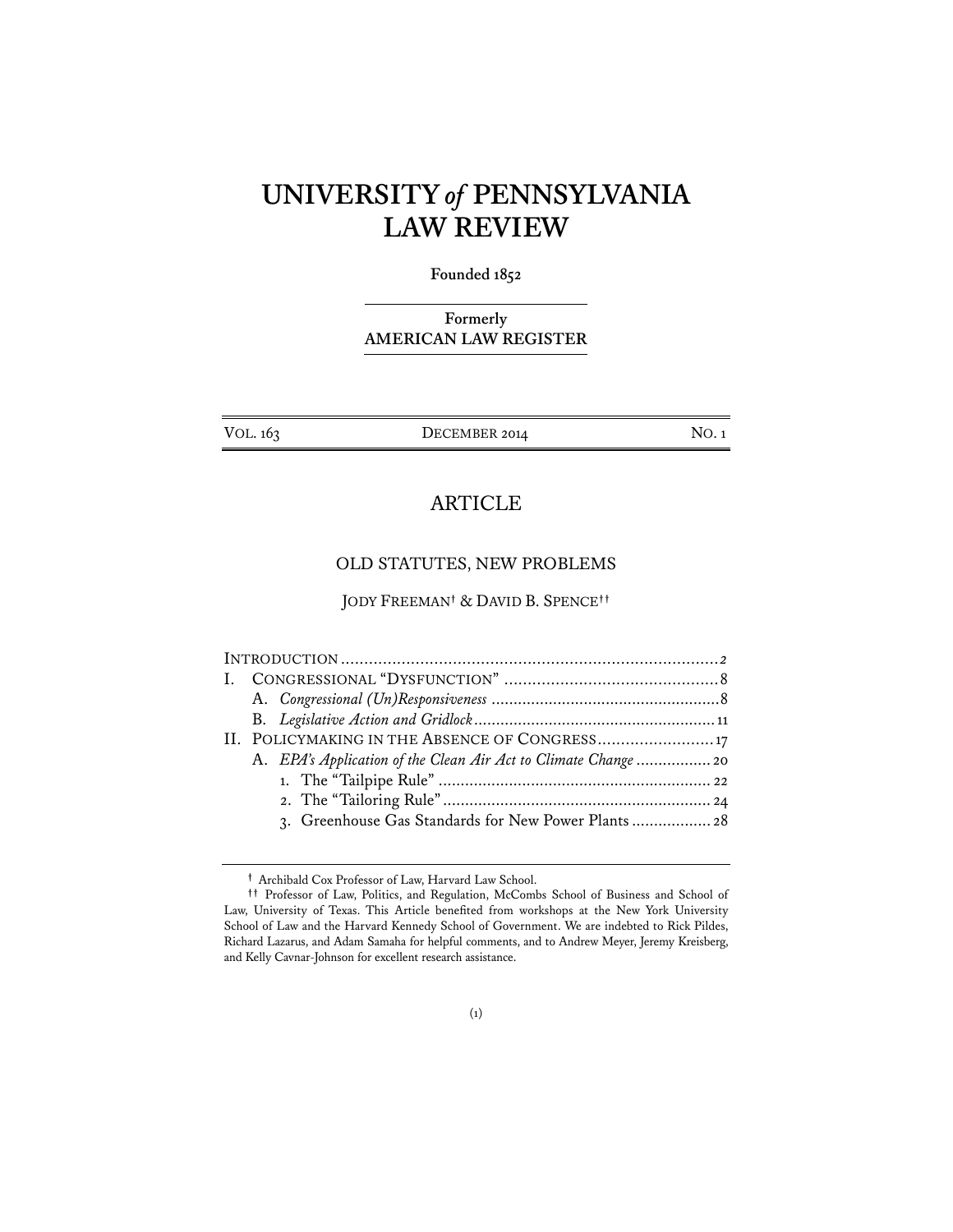| 4. Greenhouse Gas Standards for Existing Power Plants  32     |  |
|---------------------------------------------------------------|--|
|                                                               |  |
| Managing Changing Electricity Markets Under the<br>B.         |  |
|                                                               |  |
| 1. Congressional Participation in the Early                   |  |
|                                                               |  |
| 2. Adapting the "Just and Reasonable" Standard to             |  |
|                                                               |  |
| 3. Adapting the Transmission Grid to New Market Realities  50 |  |
| 4. Adapting the Federal Power Act to Clean Energy Goals 58    |  |
|                                                               |  |
| <b>III. IMPLICATIONS OF CONGRESSIONAL DYSFUNCTION FOR</b>     |  |
|                                                               |  |
|                                                               |  |
|                                                               |  |
|                                                               |  |
|                                                               |  |
|                                                               |  |
|                                                               |  |
|                                                               |  |
|                                                               |  |
|                                                               |  |
|                                                               |  |

2 *University of Pennsylvania Law Review* [Vol. 163: 1

#### INTRODUCTION

Congress is more ideologically polarized now than at any time in the modern regulatory era,<sup>1</sup> which makes legislation ever harder to pass.<sup>2</sup> One of the consequences of this congressional dysfunction is a reduced probability that Congress will update regulatory legislation in response to significant new economic, scientific, or technological developments. This predicament, we argue here, has important implications for the federal agencies charged

**<sup>1</sup>** By "the modern regulatory era," we mean the period from the 1960s to the present; the data on polarization, however, show that Congress is more polarized now than at any time since well before World War II. For evidentiary support for this claim, see *infra* Part II.

**<sup>2</sup>** *See* Chris Cillizza, *The Least Productive Congress Ever*, WASH. POST (July 17, 2013), http://www.washingtonpost.com/blogs/the-fix/wp/2013/07/17/the-least-productive-congress-ever/, *archived at* http://perma.cc/J2XV-EJRH (noting that the 112th Congress passed fewer bills than any Congress "since they began keeping these stats way back in 1947" and ascribing the problem in part to "factionalism").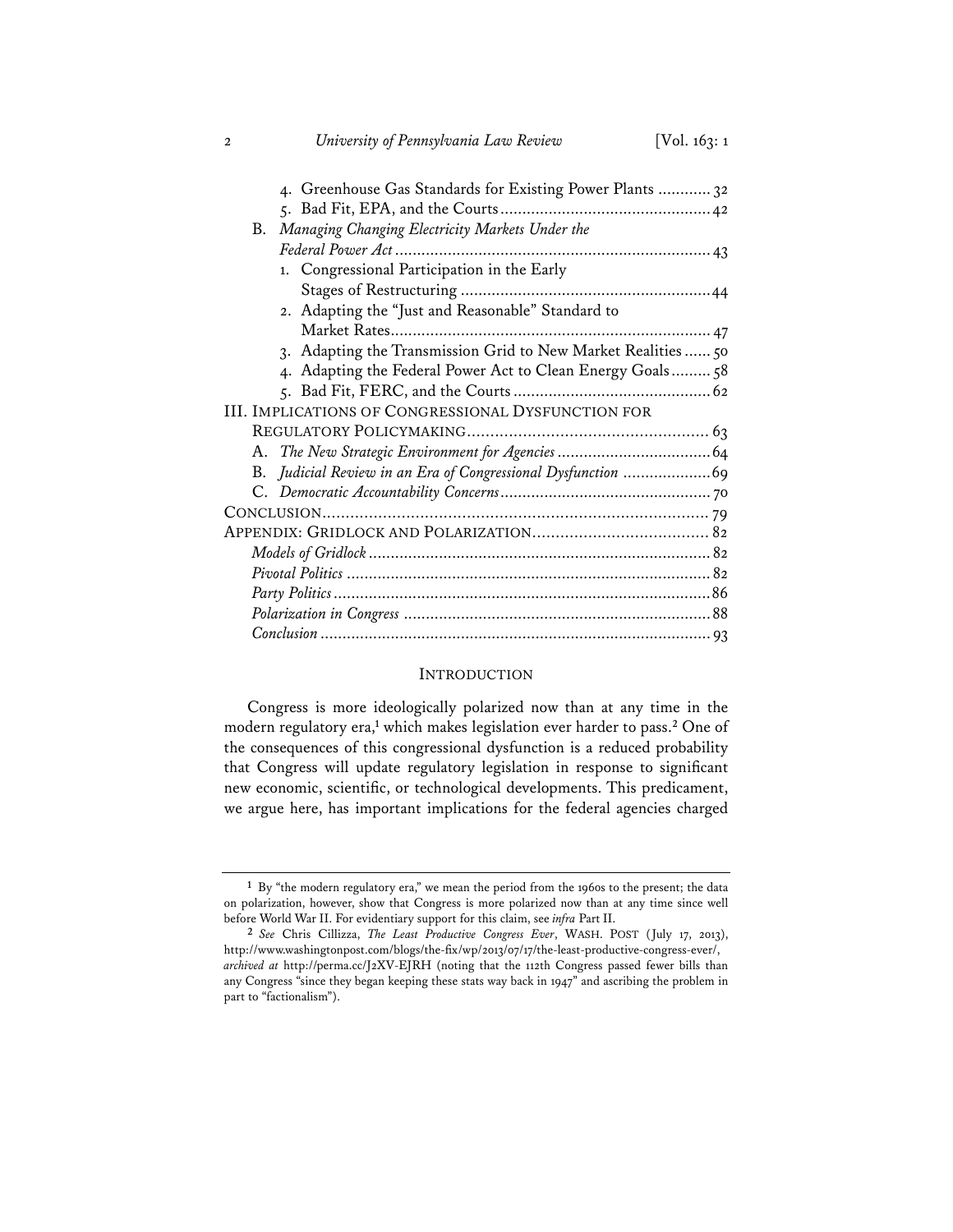with implementing statutes over time and for courts adjudicating challenges to agency statutory implementation.**<sup>3</sup>**

We explain how federal agencies coping with new regulatory challenges often encounter problems of "fit" with older statutes, which require them to make delicate legal and political judgments in the face of congressional silence. And we show how, following the Goldilocks principle, agencies seek to get this process *just right* by balancing the perceived need for regulatory innovation with a concern about potential overreach.

Agencies, we claim, do not simply "go for broke" when wrestling with problems of fit. Instead they proceed strategically, cognizant of the preferences of their political overseers and the risk of being overturned in the courts. Sometimes agencies interpret their enabling legislation so as to expand their jurisdiction; other times, agencies manage problems of fit by intentionally shrinking their jurisdiction, proceeding incrementally, and engaging in deliberate restraint.**<sup>4</sup>** Our examples show that agencies can be persistent, flexible, bold, cautious, expert, political, and, above all, strategic. The examples also suggest that even—and perhaps especially—when adapting old statutes to new problems, agencies are surprisingly accountable, not just to the President, but also to Congress, the courts, and the public.

There is a significant literature on statutory "obsolescence," dating to the 1920s, on which we hope to build, in which prominent jurists, such as Roscoe Pound, Justice Cardozo, and Judge Calabresi, lamented "static law" and expounded on the need to update regularly both common law and statutes.**<sup>5</sup>** This literature has historically focused on the role of the judge in statutory interpretation; the central debate has been over the extent to which judges should feel free to declare law obsolete and fill in the gaps themselves. Judge Calabresi's seminal work on outdated statutes, which

**<sup>3</sup>** These new developments might stem from changing economic or social circumstances beyond those anticipated or fully addressed by the statute, technological innovation or evolving scientific understandings that change the circumstances on the ground, or new information about the costs and benefits of different regulatory strategies based on experience with them over time.

**<sup>4</sup>** For an article describing agency techniques of strategic restraint, inaction, and delay as salutary rather than evidence of shirking, see Sharon Jacobs, *The Administrative State's Passive Virtues*, 66 ADMIN. L. REV. (forthcoming 2014).

**<sup>5</sup>** *See, e.g.*, GUIDO CALABRESI, A COMMON LAW FOR THE AGE OF STATUTES 33 (1982); Benjamin N. Cardozo, *A Ministry of Justice*, 35 HARV. L. REV. 113, 114 (1921) ("Legislature and courts move on in proud and silent isolation."); Henry J. Friendly, *The Gap in Lawmaking—Judges Who Can't and Legislators Who Won't*, 63 COLUM. L. REV. 787, 792 (1963) ("What I do lament is that the legislator has diminished the role of the judge by occupying vast fields and then has failed to keep them ploughed."); Roscoe Pound, *Anachronisms in Law*, 3 J. AM. JUDICATURE SOC'Y 142, 144 (1920) (describing "institutions, doctrines, and rules which have survived the original reasons of their contrivance . . . , but now impede effective administration of justice").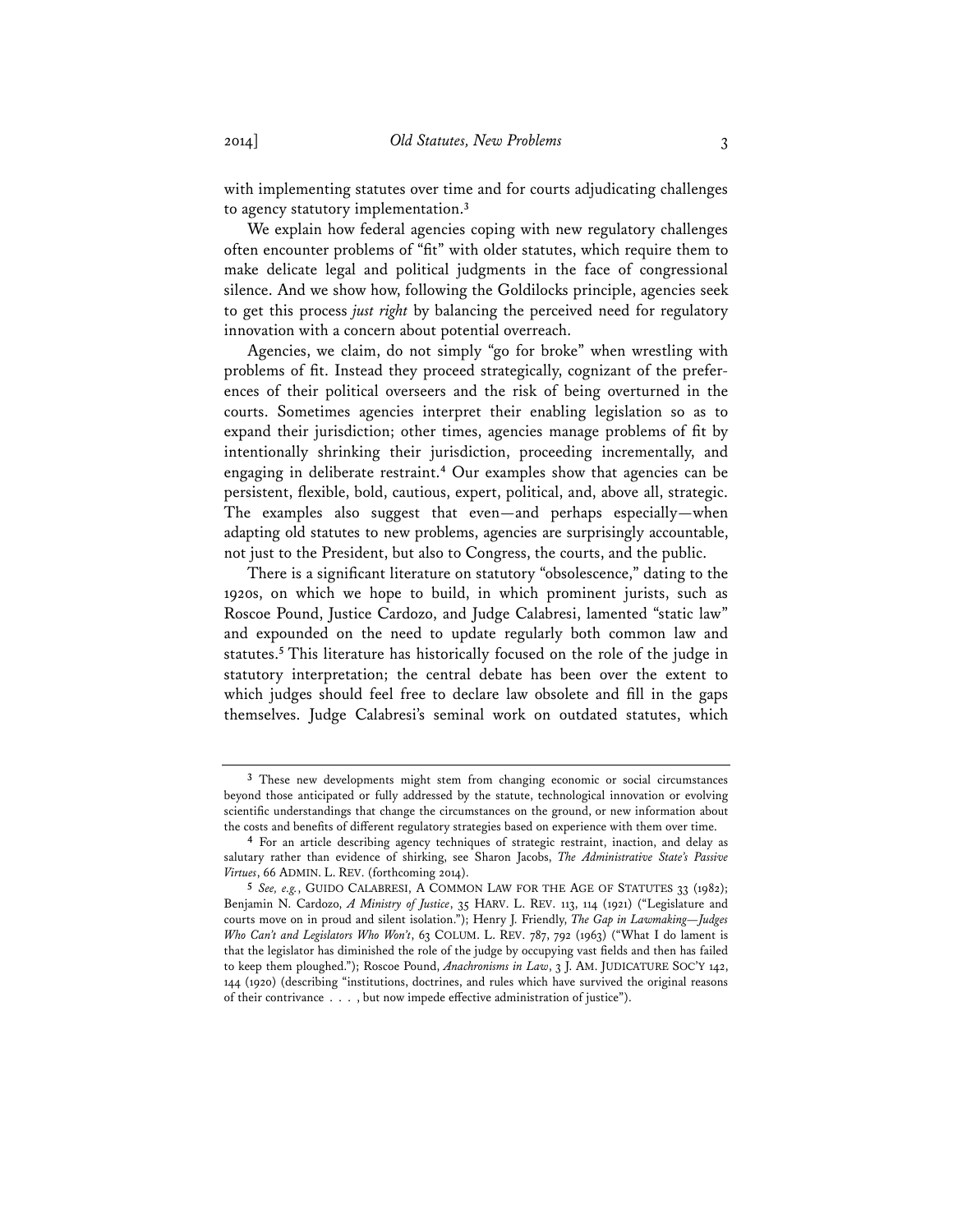spawned considerable commentary,**<sup>6</sup>** was unambiguously negative about the prospect of agencies filling those gaps; he was skeptical that agency officials are adequately trained or sufficiently independent to assess legal principles and make accurate findings of obsolescence. More recently, however, legal scholars have recognized that the agencies entrusted by Congress with statutory implementation may in fact be the most appropriate "statutory updaters" in our separation of powers system, because they are more nimble than Congress, more accountable than courts, and more expert than both in responding to changing conditions.**7** The discussion about statutory obsolescence overlaps naturally with the vast literature on statutory interpretation; both lead inexorably to debates over the merits of different interpretive methodologies and the normative justification for more or less deferential judicial review.

Yet while this literature has identified the problem of static statutes, it has not fully explored the implications for agencies and courts in an era of unprecedented congressional paralysis. Indeed, because of its historical origins and the limitations of available institutional reforms, congressional paralysis is likely to be enduring.**<sup>8</sup>** The challenge of managing statutes over time is profoundly important in a period of rapid change and limited congressional productivity. When agencies charged with a regulatory

**<sup>6</sup>** *See, e.g.*, Frank H. Easterbrook, *Statutes' Domains*, 50 U. CHI. L. REV. 533, 544 (1983) (arguing against roving authority to engage in judicial common law revision of statutes); William N. Eskridge, Jr., *Dynamic Statutory Interpretation*, 135 U. PA. L. REV. 1479, 1481 n.7, 1530-34 (1987) (advocating for judges to engage in dynamic statutory interpretation to counteract the effect of legislative inattention to general public interests, claiming that judges are more trustworthy than agencies because they are less influenced by regulated groups, and expressing the view that his proposal "stops far short" of Calabresi's proposal); Richard A. Posner, *Legal Formalism, Legal Realism, and the Interpretation of Statutes and the Constitution*, 37 CASE W. RES. L. REV. 179, 197 (1986) (criticizing Calabresi's proposal on grounds that the concept of "statutory obsolescence" is too vague to constrain judicial behavior, among other reasons); Abner J. Mikva, *The Shifting Sands of Legal Topography*, 96 HARV. L. REV. 534, 540-43 (1982) (reviewing CALABRESI, *supra* note 5) (proposing an alternative solution to the problem of obsolescence, namely that lawmakers make "specific and limited delegations" of updating power to courts).

**<sup>7</sup>** *See, e.g.*, Jeffrey E. Shuren, Essay, *The Modern Regulatory Administrative State: A Response to Changing Circumstances*, 38 HARV. J. ON LEGIS. 291, 292 (2001) ("[O]ne of the primary reasons for granting agencies broad judicial deference in the implementation of statutory mandates is that agencies are the governmental entities best equipped to respond to changing circumstances."); Cass R. Sunstein, *Law and Administration After* Chevron, 90 COLUM. L. REV. 2071, 2102-03 (1990) (concluding that agencies "are far better situated than courts to soften statutory rigidities or to adapt their terms to unanticipated conditions" due to their "fact-finding capacities, electoral accountability, and continuing attention to changed circumstances").

**<sup>8</sup>** *See* Richard H. Pildes, *Why the Center Does Not Hold: The Causes of Hyperpolarized Democracy in America*, 99 CALIF. L. REV. 273, 275-76 (2011) (arguing that polarization cannot be addressed effectively by various institutional solutions, is caused by long-term historical processes, and is likely to be enduring).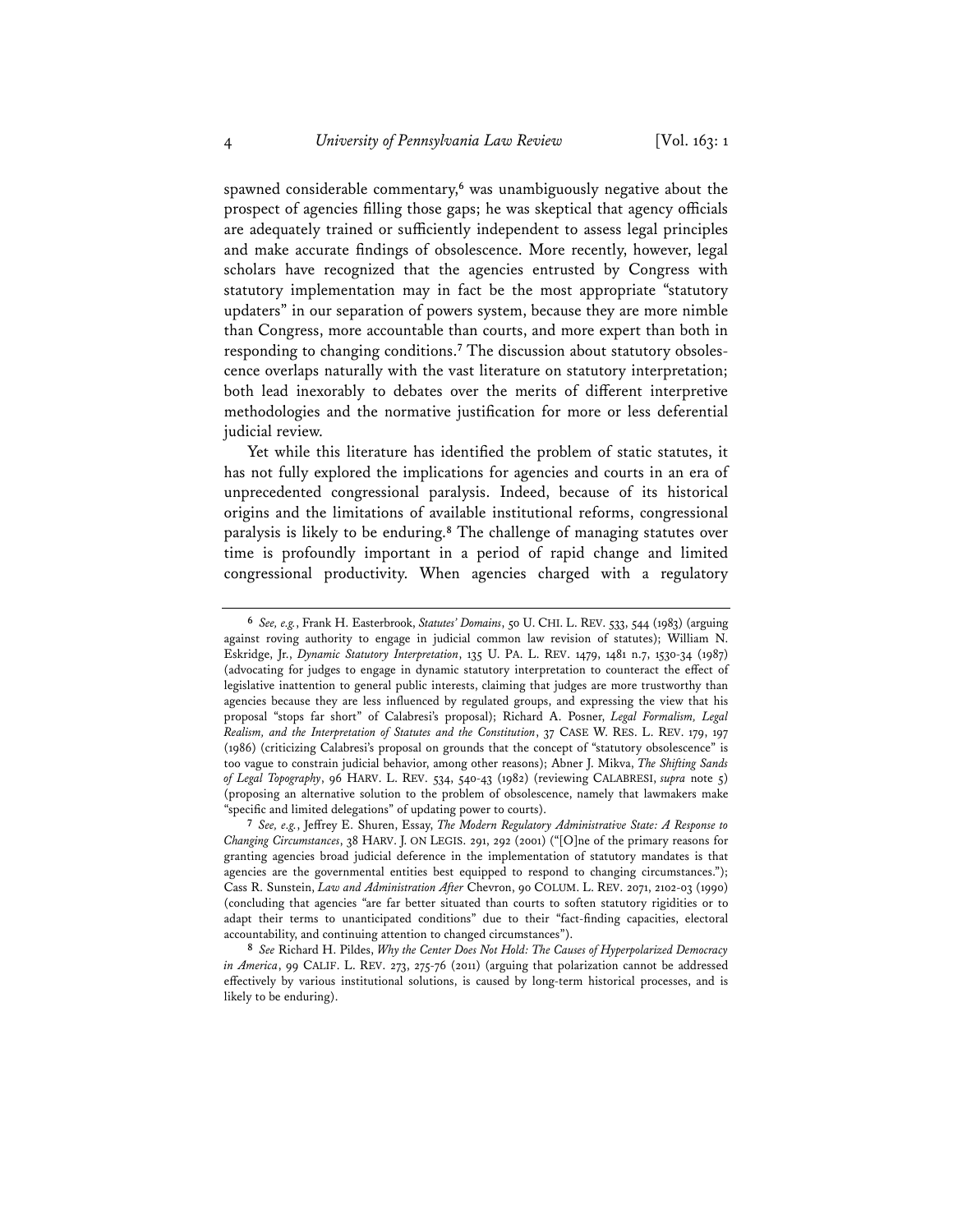mission fail to address new policy problems that arguably fall within their core domain, society might be deprived of important gains—public health, safety, environmental benefits, consumer protection, and market efficiencies—which may be hard to recapture later. Yet if agencies exceed their legal authority when addressing new problems, they realize our worst fears about bureaucracy run amok.**<sup>9</sup>**

This is of course the central challenge posed by the modern administrative state: how to balance the pragmatic need for administrative flexibility with respect for the rule of law and democratic values. Our point is simply that typical statutory obsolescence made worse by atypical congressional dysfunction puts tremendous pressure on agencies to do *something* to address new problems, making that central challenge all the more acute.

We focus on examples from environmental law and energy law, the regulatory domains we know best. Congress has not passed a major environmental statute in nearly a quarter-century, nor has it produced more than incremental reforms to federal energy legislation during that time, despite dramatic technological, economic, and social changes in these fields that would seem to demand a legislative response. There are notable instances in other fields, such as telecommunications**<sup>10</sup>** and food and drug regulation,**<sup>11</sup>** where agencies

**<sup>9</sup>** As Chief Justice Roberts wrote in *City of Arlington*,

<sup>[</sup>t]he administrative state "wields vast power and touches almost every aspect of daily life." The Framers could hardly have envisioned today's "vast and varied federal bureaucracy" and the authority administrative agencies now hold over our economic, social, and political activities. . . . It would be a bit much to describe the result as "the very definition of tyranny," but the danger posed by the growing power of the administrative state cannot be dismissed.

City of Arlington, Tex. v. FCC, 133 S. Ct. 1863, 1878-79 (2013) (Roberts, C.J., dissenting) (citations omitted). *But cf.* Midwest ISO Transmission Owners v. FERC, 373 F.3d 1361, 1368 (D.C. Cir. 2004) (Roberts, J.) (adopting an expansive view of FERC's authority under the Federal Power Act to spread the costs of new transmission investment).

**<sup>10</sup>** The Communications Act is arguably again out of date, as the FCC continues to strain to adapt it to emerging technologies. *See, e.g*., Verizon v. FCC, 740 F.3d 623, 658-59 (D.C. Cir. 2014) (rejecting the FCC's attempt to adopt "net neutrality" rules requiring broadband providers to adhere to open-access network requirements given that only common carriers are subject to such requirements and the FCC did not classify broadband providers as such).

**<sup>11</sup>** The FDA's governing statute has been amended in numerous small ways over the years, but there have also been long periods during which the FDA struggled to implement the statute under the supervision of the courts. *See* Richard A. Merrill, *FDA's Implementation of the Delaney Clause: Repudiation of Congressional Choice or Reasoned Adaptation to Scientific Progress?*, 5 YALE J. ON REG. 1, 3-13 (1988) (recounting the FDA's struggle to adapt the language of the "Delaney Clause," which prohibited FDA approval of food additives that "induce cancer," when post-enactment advances in science revealed a multitude of popular food additives pose at least a minimal risk of cancer). The food safety regime under the Food, Drug, and Cosmetic Act (FDCA) was not significantly updated until 2011. *See* FDA Food Safety Modernization Act, Pub. L. No. 111-353, 124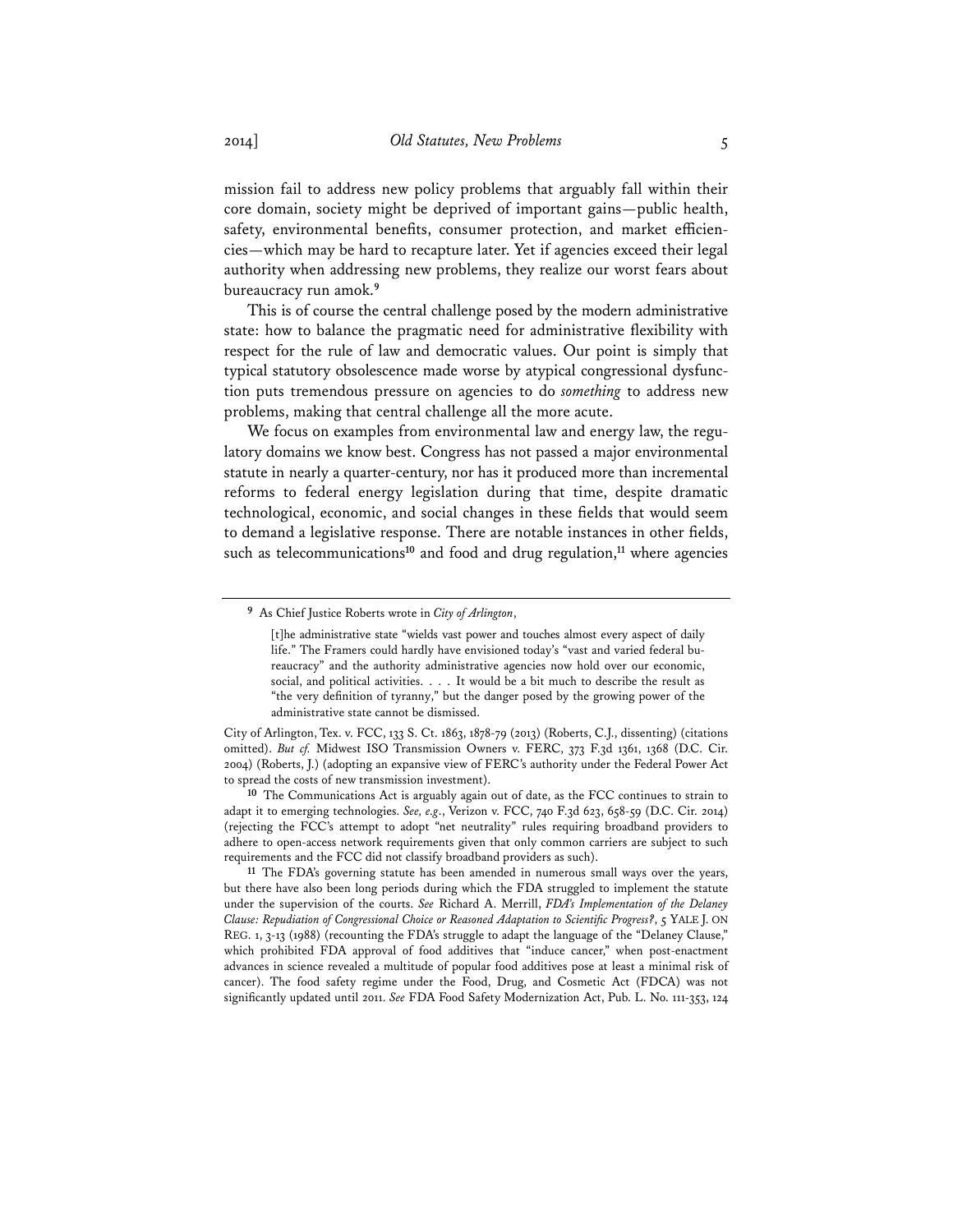have been left for relatively long periods to adapt existing law to new challenges, leading to problems of fit between an older statute and contemporary reality.**<sup>12</sup>** The same might be said for financial regulation, which has failed to keep pace with market innovation, leaving the responsible regulatory agencies scrambling to adapt old tools to new problems.**<sup>13</sup>** Thus, the lessons learned about the consequences of congressional dysfunction in the environment and energy domains may apply more generally to policymaking in other fast-moving fields where Congress fails to "modernize" statutes on a regular basis.

This Article proceeds as follows. In Part II, we describe how Congress's capacity to enact legislation has diminished over time. Drawing on theoretical and empirical work by political scientists, we illustrate why congressional gridlock has reached levels unseen in the last fifty years. Briefly stated, Congress's ability to cobble together legislative majorities has traditionally been a function of its ideological heterogeneity. For the last two decades, parties have been at once more ideologically homogenous and farther apart ideologically than at any time in the modern regulatory era, making legislative action more difficult and leaving agencies to deal with new policy problems using old and aging statutory mandates.

In Part III, we provide two detailed examples of how federal agencies have responded to problems of bad fit by adapting existing laws to new challenges: the Environmental Protection Agency's (EPA) implementation

Stat. 3885 (2011) (codified in scattered sections of 7 U.S.C., 21 U.S.C., and 42 U.S.C. (2012)); *see also infra* note 51 and accompanying text.

**<sup>12</sup>** In the mid-twentieth century, Congress repeatedly failed to amend the Federal Communications Act in the face of sweeping technological and economic innovations, despite numerous pleas from both the FCC and commentators. As a result, the FCC struggled to apply its dated statute to modern radio, television, and cable, and the D.C. Circuit often overruled its efforts. *See* John C. Roberts, *The Sources of Statutory Meaning: An Archaeological Case Study of the 1996 Telecommunications Act*, 53 SMU L. REV. 143, 146-47 (2000) (describing a fifty-year period during which Congress repeatedly rebuffed FCC appeals to modernize the Communications Act to address new technologies, leaving the FCC to "stagger blindly" on its own); *see also* Jessica Litman, *Copyright Legislation and Technological Change*, 68 OR. L. REV. 275, 342-54 (1989) (noting that new communications media and increased private use outpaced the inflexible statutory provisions in the Copyright Act of 1976).

**<sup>13</sup>** *See* Donald C. Langevoort, *Statutory Obsolescence and the Judicial Process: The Revisionist Role of the Courts in Federal Banking Regulation*, 85 MICH. L. REV. 672, 673-74 (1987). Only after the financial crisis of 2008–2009 did Congress adopt a variety of reforms intended to curb the risks of new financial products (such as mortgage-backed securities) and new market practices (such as proprietary trading by banks) that had produced extremely high systemic risk. *See* Dodd–Frank Wall Street Reform and Consumer Protection Act, Pub. L. No. 111-203, 124 Stat. 1376 (2010) (codified in scattered sections of 2 U.S.C., 5 U.S.C., 12 U.S.C., 15 U.S.C., 18 U.S.C., 28 U.S.C., 31 U.S.C., 42 U.S.C., and 44 U.S.C. (2012)).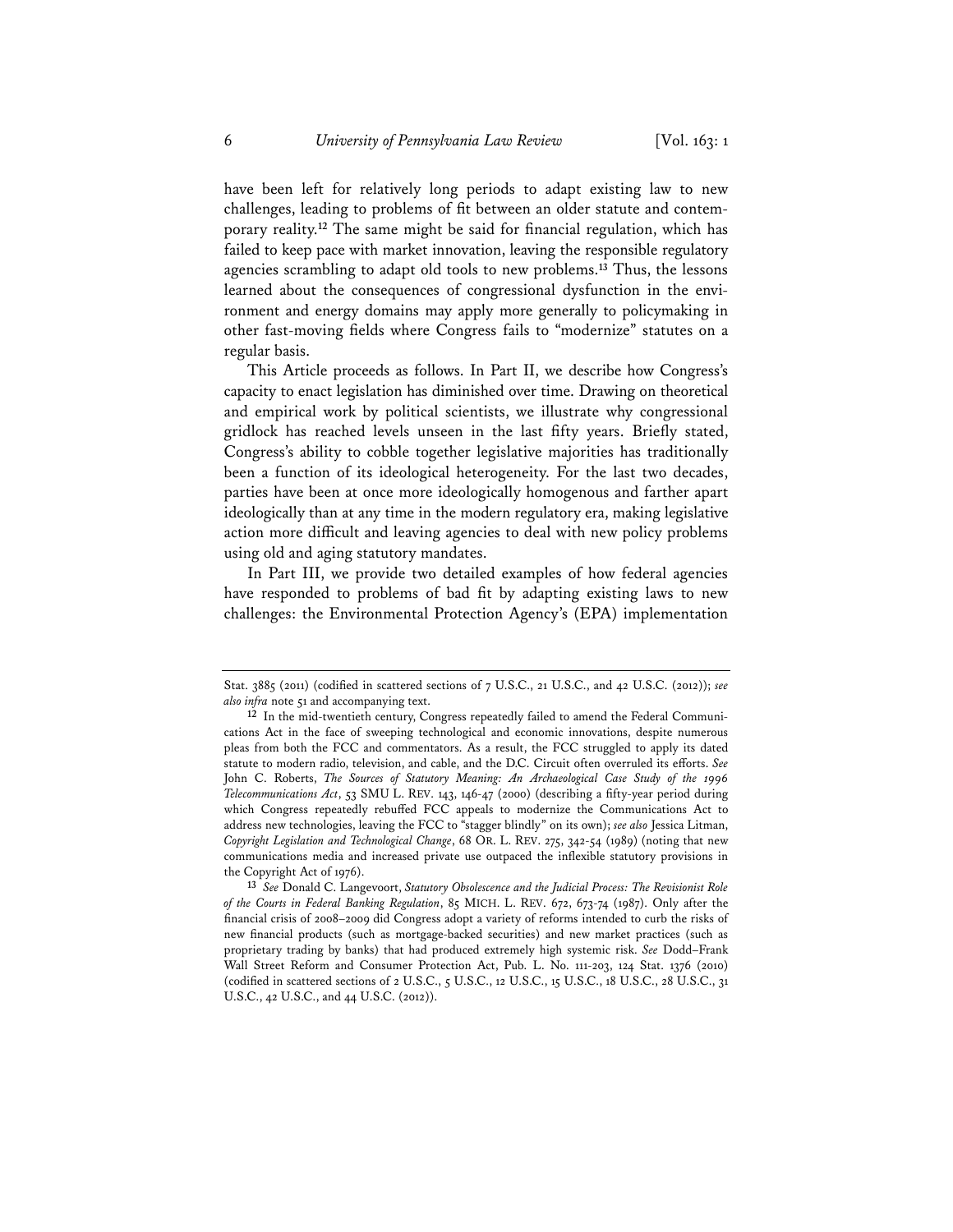of the Clean Air Act (CAA)**<sup>14</sup>** to address climate change and the Federal Energy Regulatory Commission's (FERC) implementation of the Federal Power Act (FPA)**<sup>15</sup>** to modernize electricity policy. The two examples are not identical. EPA's authority under the CAA has remained literally unchanged for over twenty years, while Congress has modified FERC's authority over electric power in targeted ways over that time. Still, they illustrate a common problem. In both policy domains, the responsible federal agencies have had to wrestle with the rise of important new problems requiring attention, but in neither domain has Congress spoken decisively and comprehensively about the central pressing issues.

In Part IV, we discuss the implications of this dynamic for the institutions in our separation of powers scheme: the President, Congress, the courts, and the agencies. It stands to reason that if Congress is unable to speak via legislation, agencies face a reduced likelihood that their decisions will be overridden. To the extent that agencies do the President's bidding, congressional weakness can also enhance presidential influence over policy. Of course, the courts become relatively more important too, since they will decide whether an agency may follow the course it has chosen.

Put most plainly, congressional dysfunction invites agencies and courts to do the work of updating statutes. We argue that agencies are better suited than courts to do that updating work and that the case for deferring to agencies in that task is stronger than ever with Congress largely absent from the policymaking process. Indeed, because the agency is the legally designated custodian of the statute (so designated by the enacting Congress), the agency has the superior claim to interpret the statute's application to new problems during periods of congressional quiescence. Persistent congressional gridlock also means that agency policy initiatives that do survive judicial review could prove to be quite durable. Once an agency charts a new policy course, and the regulated community begins to respond, it may be difficult to reverse the consequences. In this way, an agency's adaptive strategy is not merely a stopgap; it meaningfully changes the policy status quo, reconfiguring the options for Congress should it ultimately choose to act.

**<sup>14</sup>** Clean Air Act, Pub. L. No. 91-604, 84 Stat. 1676 (1970) (codified as amended at 42 U.S.C. §§ 7401–7671q (2012)).

**<sup>15</sup>** Federal Power Act, ch. 687, 49 Stat. 803 (1935) (codified as amended at 16 U.S.C. §§ 791– 828c (2012)).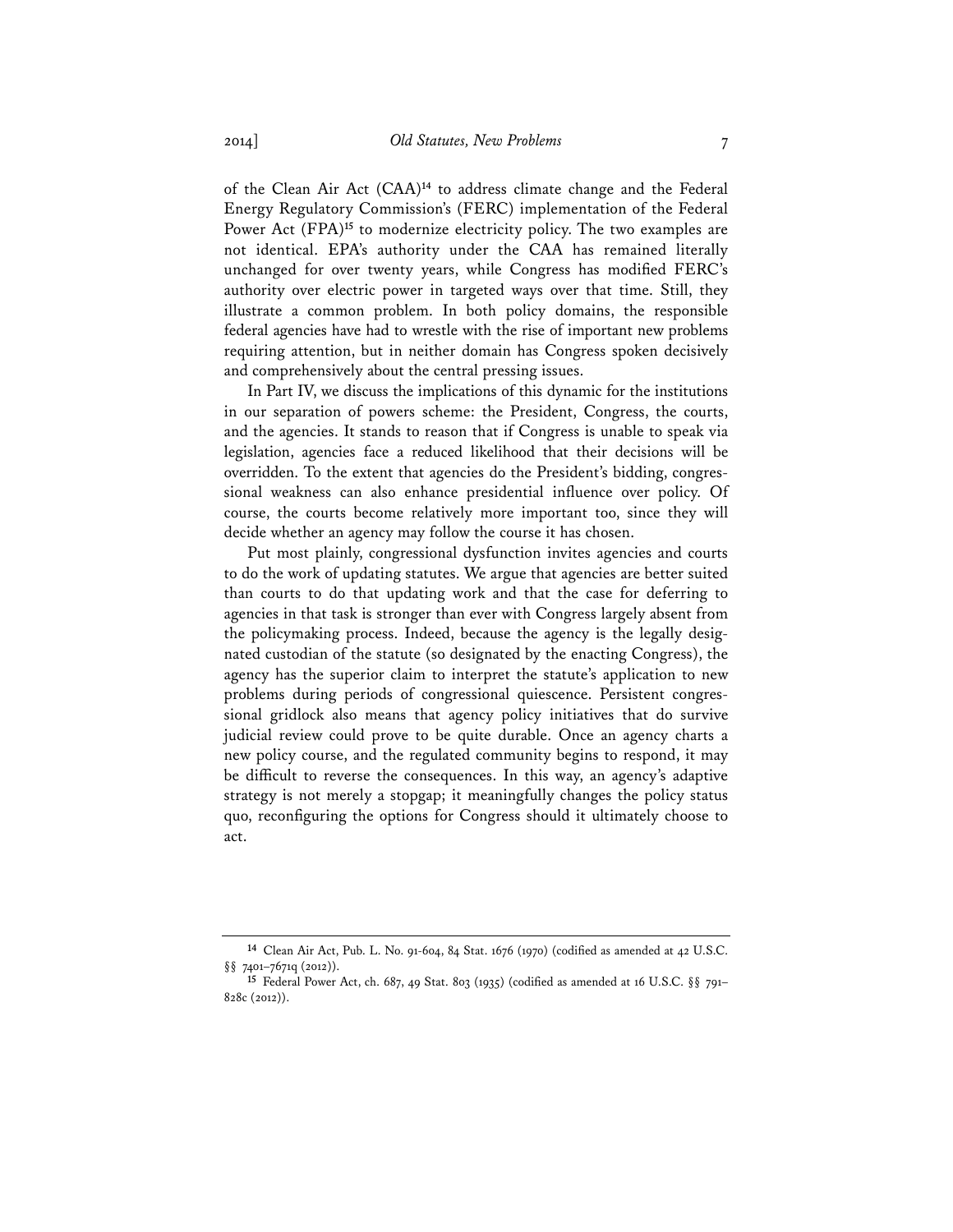#### I. CONGRESSIONAL "DYSFUNCTION"

A central premise of our argument is that Congress's capacity to react to changed circumstances by lawmaking has diminished sharply over time, particularly its ability to respond to new developments that arise at the intersection of environmental and energy policy. We are not the first to recognize the lack of congressional action in these fields. Others have lamented the failure of Congress to pass major environmental legislation over the past two decades, particularly legislation addressing climate change, but also legislation to update environmental statutes last amended in the 1970s and 1980s.**<sup>16</sup>** Congress has produced a few pieces of significant energy legislation over that same time period,**<sup>17</sup>** but in both the energy policy and environmental policy realms, Congress appears to have lost the capacity to react to new policy challenges as efficiently or effectively as it did in the past.

#### A. *Congressional (Un)Responsiveness*

The twentieth century is replete with examples of Congress responding to emerging energy and environmental policy exigencies with legislation. For example, New Deal energy legislation like the FPA and the Natural Gas Act of 1938 (NGA)**<sup>18</sup>** responded to concerns about state regulation of energy in interstate commerce,**<sup>19</sup>** market power of public utilities,**<sup>20</sup>** and the need for federal coordination of rapidly changing energy technologies, such as

**<sup>16</sup>** *See* Jonathan H. Adler, *Conservative Principles for Environmental Reform*, 23 DUKE ENVTL. L. & POL'Y F. 253, 253-54 (2013) (claiming that "[m]ajor environmental policy reform is long overdue" and lamenting the application of twentieth century regulatory measures to twenty-first century problems); Carol A. Casazza Herman et al., *Breaking the Logjam: Environmental Reform for the New Congress and Administration*, 17 N.Y.U. ENVTL. L.J. 1, 1 (2008) ("For almost 20 years, political polarization and a lack of leadership have left environmental protection in the United States burdened with obsolescent statutes and regulatory strategies.").

**<sup>17</sup>** *See infra* note 42 and accompanying text.

**<sup>18</sup>** Natural Gas Act, ch. 556, 52 Stat. 821 (1938) (codified as amended at 15 U.S.C. §§ 717–717z  $(2012)$ 

**<sup>19</sup>** The Federal Power Act, in particular, was partly a response to the Supreme Court's decision in *Public Utilities Commission of Rhode Island v. Attleboro Steam & Electric Co*., 273 U.S. 83, 89- 90 (1927) (striking down state regulation of cross-border electricity sales on Commerce Clause grounds); *see also Natural Gas: Hearing on H.R. 11662 Before a Subcomm. of the H. Comm. on Interstate and Foreign Commerce*, 74th Cong. 13 (1936) (statement of Dozier A. DeVane, Solicitor, Fed. Power Comm'n) (discussing Congress's power under the Commerce Clause).

**<sup>20</sup>** The Supreme Court has said that the primary aim of the NGA was "to protect consumers against exploitation at the hands of natural gas companies." Fed. Power Comm'n v. Hope Natural Gas Co., 320 U.S. 591, 610-11 (1944).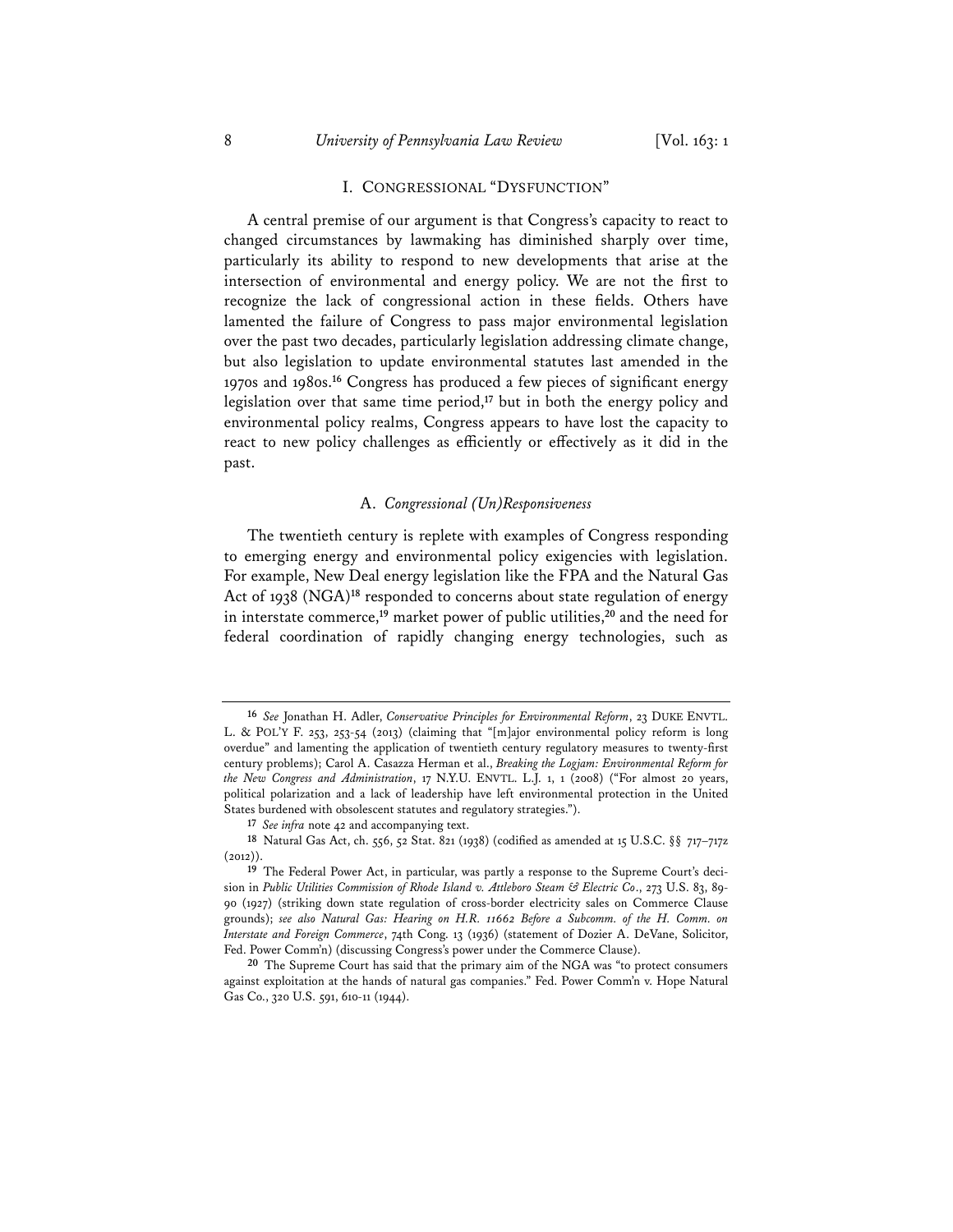natural gas pipelines.**<sup>21</sup>** Likewise, the CAA of 1970, the Clean Water Act of 1972 (CWA),**<sup>22</sup>** and the spate of environmental legislation of the 1970s**<sup>23</sup>** embody Congress's response to newly understood threats to health and the environment posed by pollution.**24** These examples were more than legislative tinkering; they were legislative responses to important new problems.

Moreover, until the mid-1990s, Congress showed the willingness and ability to modify these existing regulatory regimes in substantive ways as necessary to adapt to new and changing understandings of the policy environment. For example, Congress amended the CAA a mere seven years after its passage to fill gaps it had identified in the statute.**<sup>25</sup>** Congress amended the statute again in 1990 in response to a newly understood air pollution problem (acid rain) and to dissatisfaction with aspects of EPA's regulation of toxic air emissions under the law.**<sup>26</sup>** Similarly, Congress responded to the energy crises of the late 1970s by passing the Natural Gas

**<sup>21</sup>** In section 7 of the Natural Gas Act, Congress delegated to FERC the power to site interstate natural gas pipelines, in part because natural gas (unlike electricity) could not be produced everywhere it was needed, therefore necessitating transmission of natural gas across state lines. *See* 15 U.S.C. § 717f(c) (2012). A variety of other New Deal-era statutes addressed energy needs. *See, e.g.*, Rural Electrification Act of 1936, ch. 432, 49 Stat. 1363 (codified as amended at 7 U.S.C. §§ 901-918c (2012)) (seeking to promote electricity service in rural areas not served by investorowned utilities); National Industrial Recovery Act, ch. 90, 48 Stat. 195 (1933) (codified at 15 U.S.C. §§ 701–712 (1934)) (seeking to relieve boom-bust cycles and price volatility in the domestic oil production industry), *invalidated by* A.L.A. Schechter Poultry Corp. v. United States, 295 U.S. 495 (1935) (overturning the law on nondelegation grounds).

**<sup>22</sup>** Clean Water Act, Pub. L. No. 92-500, 86 Stat. 816 (1972) (codified as amended at 33 U.S.C. §§ 1251-1387 (2012)).

**<sup>23</sup>** The period from 1969 through 1980 is sometimes referred to as "the environmental decade." *See generally* LETTIE M. WENNER, THE ENVIRONMENTAL DECADE IN COURT 1, 15-19 (1982) (chronicling the proliferation of environmental laws in the decade following the passage of the National Environmental Policy Act in 1969).

**<sup>24</sup>** Several other foundational environmental laws were enacted during this period, including the Endangered Species Act of 1973, Pub. L. No. 93-205, 87 Stat. 884 (codified as amended at 16 U.S.C. §§ 1531–1544 (2012)), the Toxic Substances Control Act, Pub. L. No. 94-469, 90 Stat. 2003 (1976) (codified as amended at 15 U.S.C. §§ 2601–2692 (2012)), the Resource Conservation and Recovery Act of 1976, Pub. L. No. 94-580, 90 Stat. 2795 (codified as amended at 42 U.S.C. §§ 6901–6987 (2012)), and the Comprehensive Environmental Response, Compensation, and Liability Act of 1980, Pub. L. No. 96-510, 94 Stat. 2767 (codified as amended at 42 U.S.C. §§ 9601–9675 (2012)), better known as "Superfund."

**<sup>25</sup>** Among other things, the 1977 amendments codified the "prevention of significant deterioration" (PSD) permit program, which imposed emissions limits on sources of air pollution in attainment areas—that is, areas in compliance with national ambient air quality standards. *See* 42 U.S.C. §§ 7470–7492 (2012).

**<sup>26</sup>** The 1990 amendments established the acid rain program for coal-fired power plants, *see* 42 U.S.C. §§ 7651–7651*0* (2012), and strengthened the regulation of toxic emissions by listing 189 specific toxics and substituting technology-based standards for health-based ones, *see* 42 U.S.C. § 7412 (2012).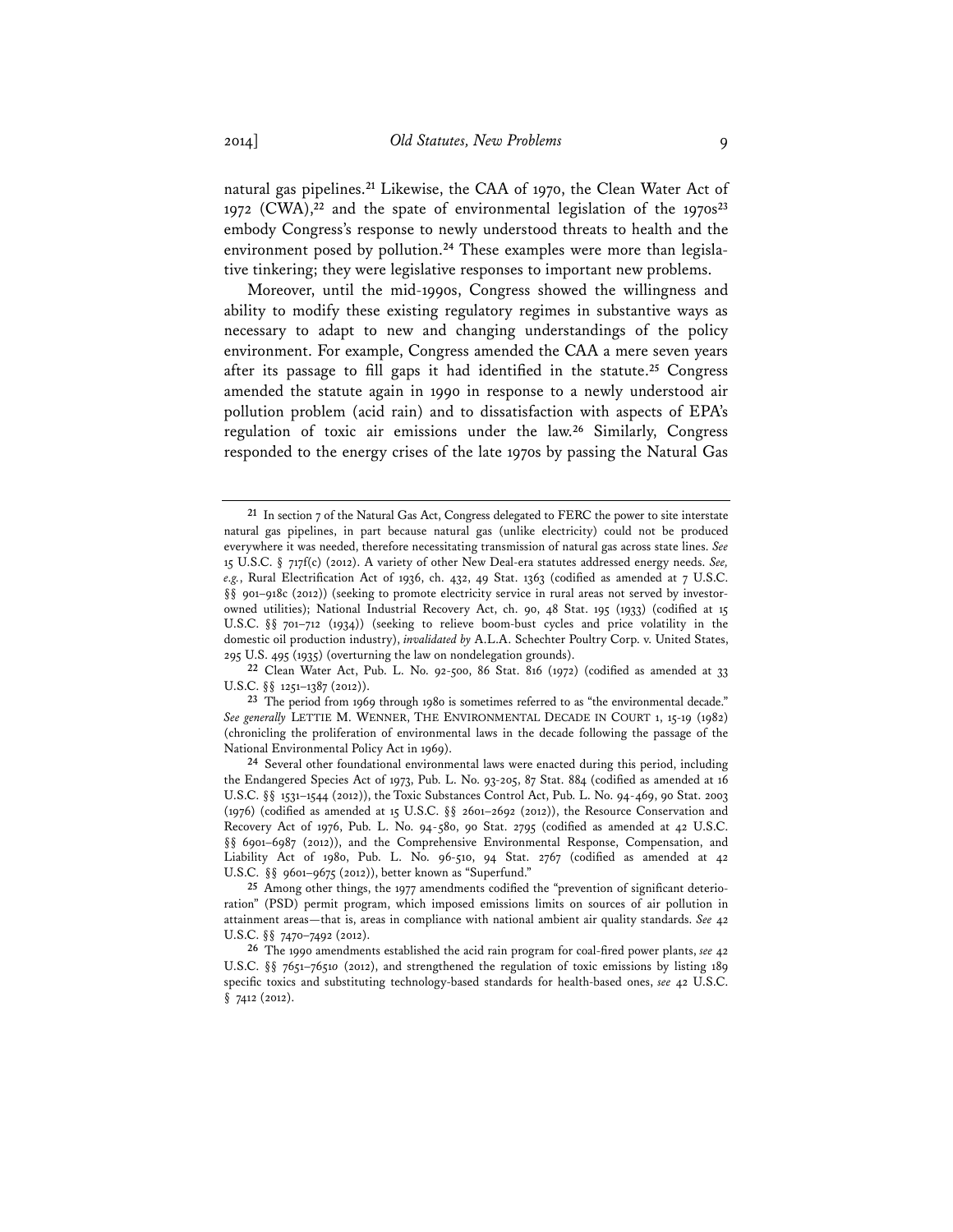Policy Act of 1978**<sup>27</sup>** and the Public Utility Regulatory Policies Act of 1978 (PURPA)**<sup>28</sup>** to promote the development of domestic energy sources and new, cleaner sources of electricity. All of this legislative activity helped guide the agencies to which Congress had delegated regulatory responsibility over these problems—EPA and FERC—as they tackled these new environmental and energy challenges, respectively.

Since the mid-1990s, EPA and FERC have continued to confront new and important environmental and energy challenges, but Congress has been largely absent from the policy response. During this time, we have come to new and better understandings of the ways in which our use of energy poses significant threats to our environment, health, and security. Just as a scientific consensus coalesced in the 1980s around the conclusions that acid rain was a real problem caused by emissions of sulfur dioxide and nitrogen oxides**<sup>29</sup>** and that a variety of common aerosol products were eroding the stratospheric ozone layer,**<sup>30</sup>** a new scientific consensus coalesced in the first few years of the twenty-first century around the conclusion that greenhouse gas (GHG) emissions, largely from burning fossil fuels for energy consumption, are driving climate change.**<sup>31</sup>** Unlike the cases of acid rain and ozone depletion,

**<sup>27</sup>** The Natural Gas Policy Act of 1978, Pub. L. No. 95-621, 92 Stat. 3350 (codified as amended at 15 U.S.C. §§ 3301–3432 (2012)), was a response to the natural gas price spikes and shortages of the 1970s, which were themselves, by most accounts, the product of regulatory dysfunction caused by the Supreme Court's decision in *Phillips Petroleum Co. v. Wisconsin*, 347 U.S. 672 (1954). *See* Richard J. Pierce, Jr., *State Regulation of Natural Gas in a Federally Deregulated Market: The Tragedy of the Commons Revisited*, 73 CORNELL L. REV. 15, 18 (1987) (noting that in 1954, "the federal government began regulating the price of all producer sales of gas for resale in interstate commerce under the Natural Gas Act").

**<sup>28</sup>** The Public Utility Regulatory Policies Act of 1978, Pub. L. No. 95-617, 92 Stat. 3117 (codified as amended in scattered sections of 7 U.S.C., 15 U.S.C., 16 U.S.C., 30 U.S.C., 42 U.S.C., and 43 U.S.C. (2012)), established incentives for the construction of non-utility-owned electric generating facilities using renewable resources or more efficient technologies.

**<sup>29</sup>** *See* 42 U.S.C. § 7651 (2012) (finding that "acidic compounds . . . in the atmosphere . . . represent[] a threat to natural resources, ecosystems, materials, visibility, and public health" and that "the principal sources of the acidic compounds and their precursors in the atmosphere are emissions of sulfur and nitrogen oxides from the combustion of fossil fuels").

**<sup>30</sup>** *See* 42 U.S.C. §§ 7671a–7671q (2012) (authorizing EPA to phase out production and import of ozone depleting substances); Montreal Protocol on Substances That Deplete the Ozone Layer, Sept. 16, 1987, 1522 U.N.T.S. 29, 26 I.L.M. 1541 (entered into force Jan. 1, 1989).

**<sup>31</sup>** *See* LENNY BERNSTEIN ET AL., INTERGOVERNMENTAL PANEL ON CLIMATE CHANGE, CLIMATE CHANGE 2007: SYNTHESIS REPORT 30, 37 (2007), *available at* http://www.ipcc.ch/ pdf/assessment-report/ar4/syr/ar4\_syr.pdf (stating that warming of the climate system is "unequivocal" and reporting with "very high confidence" that the net effect of human activities since 1750, primarily fossil fuel use, has been one of warming); *see also* CLIMATE CHANGE 2013: THE PHYSICAL SCIENCE BASIS 17 (Thomas F. Stocker et al. eds., 2013), *available at* http:// www.climatechange2013.org/images/report/WG1AR5\_ALL\_FINAL.pdf (reporting that human activities are the dominant cause of observed warming since the twentieth century).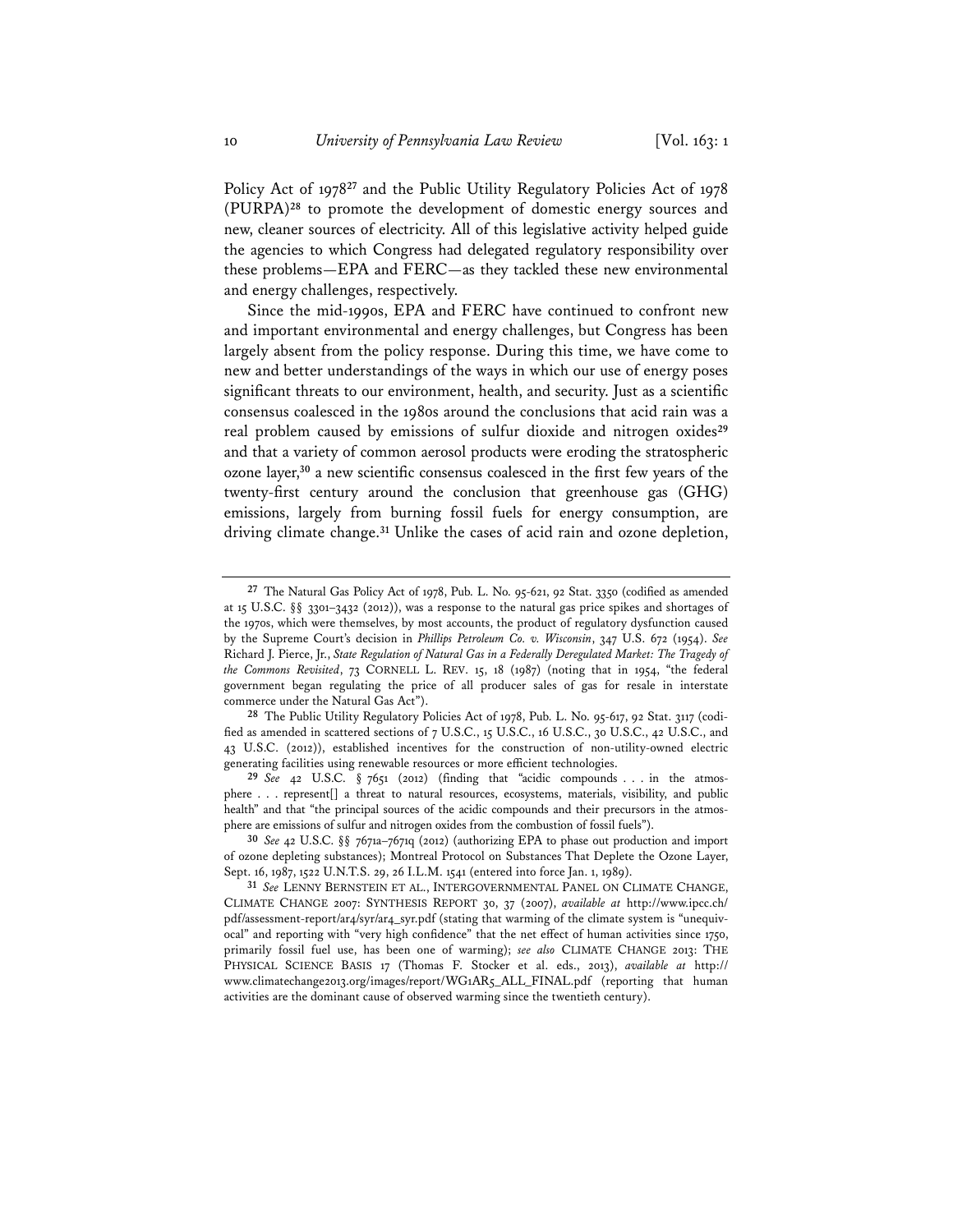however, the identification of the problem has not been followed by a congressional policy response.

Over the same period of time, technology and competition transformed electricity markets. A drastic increase in the number and distance of bulk power sales now strain an aging transmission system; meanwhile, revolutionary technological innovations known collectively as the "smart grid," and a sea change in thinking about the role of competition and market pricing in those markets, has transformed them in other ways.**<sup>32</sup>** Congress's responses to these developments have stopped short of giving FERC the clear guidance it needs to adapt to these changing circumstances. As the agencies charged with primary responsibility for managing this new policy environment, EPA and FERC have tried to discharge what they see as their statutory responsibilities nonetheless, prompting concern that they may be stretching their statutes too far.

#### B. *Legislative Action and Gridlock*

Of course, the policymaking process has always been characterized by principal–agent problems that can grow more pronounced as time passes. Congress routinely delegates regulatory authority and policy discretion to agencies, and statutes perpetually age, raising questions about how well they "fit" the new circumstances.**<sup>33</sup>** Yet we contend that these fit problems are more severe now than at any time in the modern regulatory era. Understanding the basis for this claim requires an explanation of the determinants of legislative action—the conditions under which legislation is more or less likely to pass and how those conditions have changed over time.

Political scientists offer competing explanations of why regulatory legislation passes or fails to pass at any given point in time. Rational choice models (and other approaches based on purposive behavior) conceive of the legislative process as the product of pressure exerted by interest groups on legislators concerned with reelection. This family of explanations, which

**<sup>32</sup>** *See infra* Section II.B.

**<sup>33</sup>** Over time, circumstances change, and the preferences of voters, regulatory agencies, and successive congresses may diverge from those of the enacting Congress, while agencies continue to operate under the legislative mandate established by the enacting Congress. Some scholars call this "legislative drift" or "coalitional drift." *See* Murray J. Horn & Kenneth A. Shepsle, *Commentary on "Administrative Arrangements and the Political Control of Agencies": Administrative Process and Organizational Form as Legislative Responses to Agency Costs*, 75 VA. L. REV. 499, 503-07 (1989) (noting the "multifaceted nature of 'drift'" and the inseparability of bureaucratic and legislative drift); *see also* Jonathan R. Macey, *Organizational Design and Political Control of Administrative Agencies*, 8 J.L. ECON. & ORG. 93, 94-99 (1992) (critiquing the use of procedural rules to address bureaucratic drift).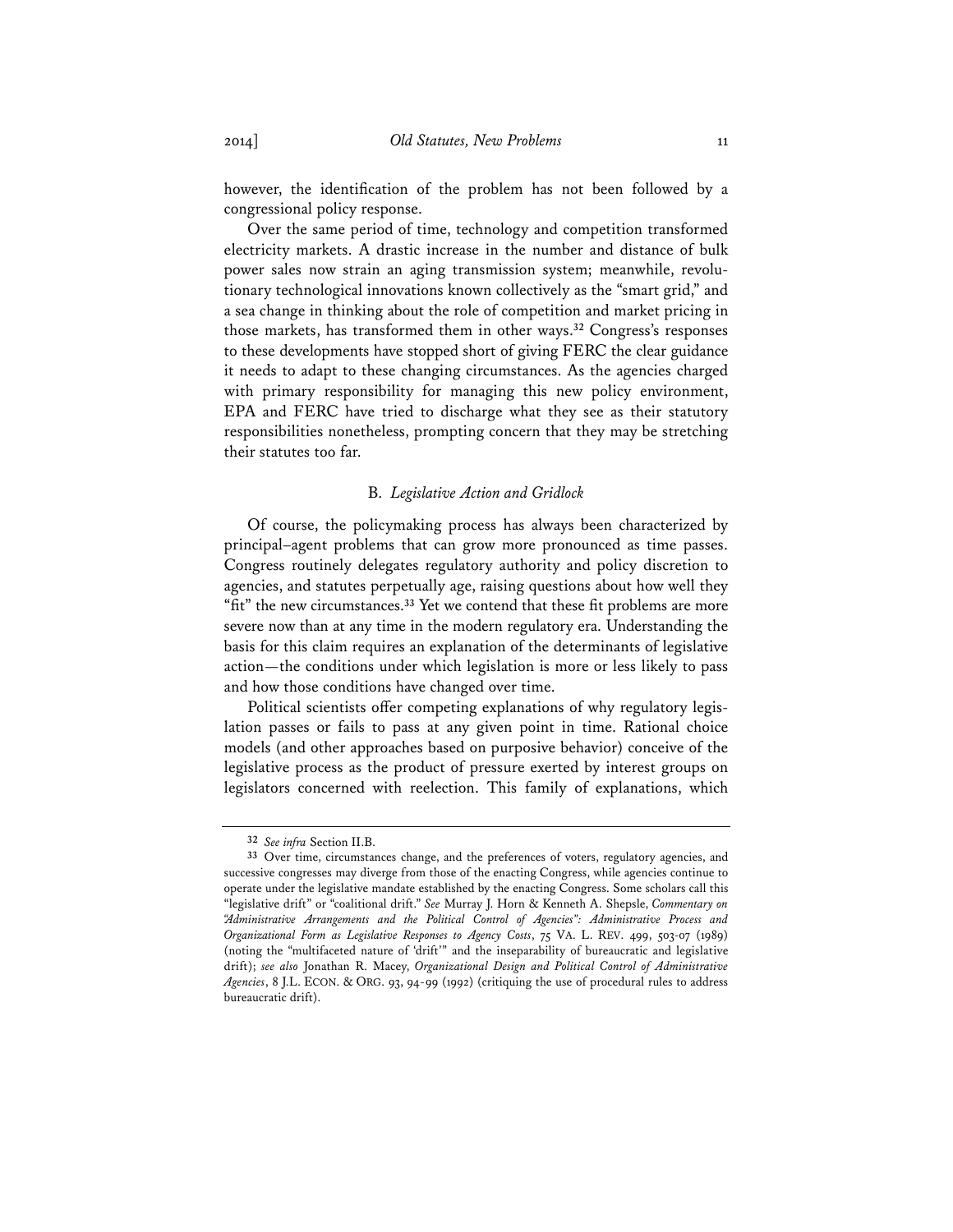includes both traditional interest group theory and public choice models,**<sup>34</sup>** emphasizes the advantages that smaller, more tightly organized groups (like business interests) have in the contest to influence legislative decisions.**<sup>35</sup>** Such groups may be able to use their advantages to kill or forestall regulatory legislation. By contrast, organization theorists conceive of the policy process as far more anarchic—the product of inertia, luck, and other forces.**<sup>36</sup>** For example, the "garbage can model" of politics posits the existence of "streams" of problems, politics, and policies that must intersect in particular ways in order to produce legislative decisions.**<sup>37</sup>** Only rarely, say organization theorists, do these conditions exist.

Despite their differences, however, both sets of models explain the passage of major regulatory legislation as the product of interaction between public pressure and a partisan environment in Congress that is conducive to building a majority. In group pressure and rational choice models, the advantages enjoyed by business interests can be overcome when siding with business interests exposes legislators to electoral risk.**<sup>38</sup>** This can happen when an issue becomes particularly salient and important to the general public. Public pressure, however, is necessary but not sufficient to produce

**<sup>34</sup>** For a summary of the enormous public choice literature on delegation to agencies, see David B. Spence & Frank Cross, *A Public Choice Case for the Administrative State*, 89 GEO. L.J. 97, 102-06 (2000).

**<sup>35</sup>** Mancur Olson's analysis of group formation implied that policy processes would systematically undervalue the preferences of large diffuse groups compared with those of small cohesive groups. *See* MANCUR OLSON, JR., THE LOGIC OF COLLECTIVE ACTION 128 (1965). For a good summary of economic analysis of interest groups following Olson, see RUSSELL HARDIN, COLLECTIVE ACTION 38-49 (1982), which offers a discussion Olson's work on the relationship between group size and group success, and TODD SANDLER, COLLECTIVE ACTION: THEORY AND APPLICATIONS 63-94 (1992), for information on developments in collective action theory.

**<sup>36</sup>** JOHN W. KINGDON, AGENDAS, ALTERNATIVES, AND PUBLIC POLICIES 124-31 (2d ed. 2003); Michael D. Cohen et al., *A Garbage Can Model of Organizational Choice*, 17 ADMIN. SCI. Q. 1, 2 (1972) ("[O]ne can view a choice opportunity as a garbage can into which various kinds of problems and solutions are dumped by participants as they are generated."); Charles E. Lindblom, *The Science of "Muddling Through*,*"* 19 PUB. ADMIN. REV. 79, 81-83 (1959) (describing the method of successive limited comparisons and its role in policy formulation); Herbert A. Simon, *The Proverbs of Administration*, 6 PUB. ADMIN. REV. 53, 62-67 (1946) (addressing criticisms of the administrative theory and proposing broader solutions).

**<sup>37</sup>** KINGDON, *supra* note 36, at 87. For a critique of Kingdon's model, see Gary Mucciaroni, *The Garbage Can Model & the Study of Policy Making: A Critique*, 24 POLITY 459, 466-67, 473-74 (1992), where Mucciaroni criticizes the model's indeterminacy and questions its usefulness.

**<sup>38</sup>** Scholars sometimes call these groundswells of public interest "republican moments." This idea comes from James Gray Pope, *Republican Moments: The Role of Direct Popular Power in the American Constitutional Order*, 139 U. PA. L. REV. 287, 310-13 (1990). Dan Farber adapted it to environmental politics in Daniel A. Farber, *Politics and Procedure in Environmental Law*, 8 J.L. ECON. & ORG. 59, 66-67 (1992).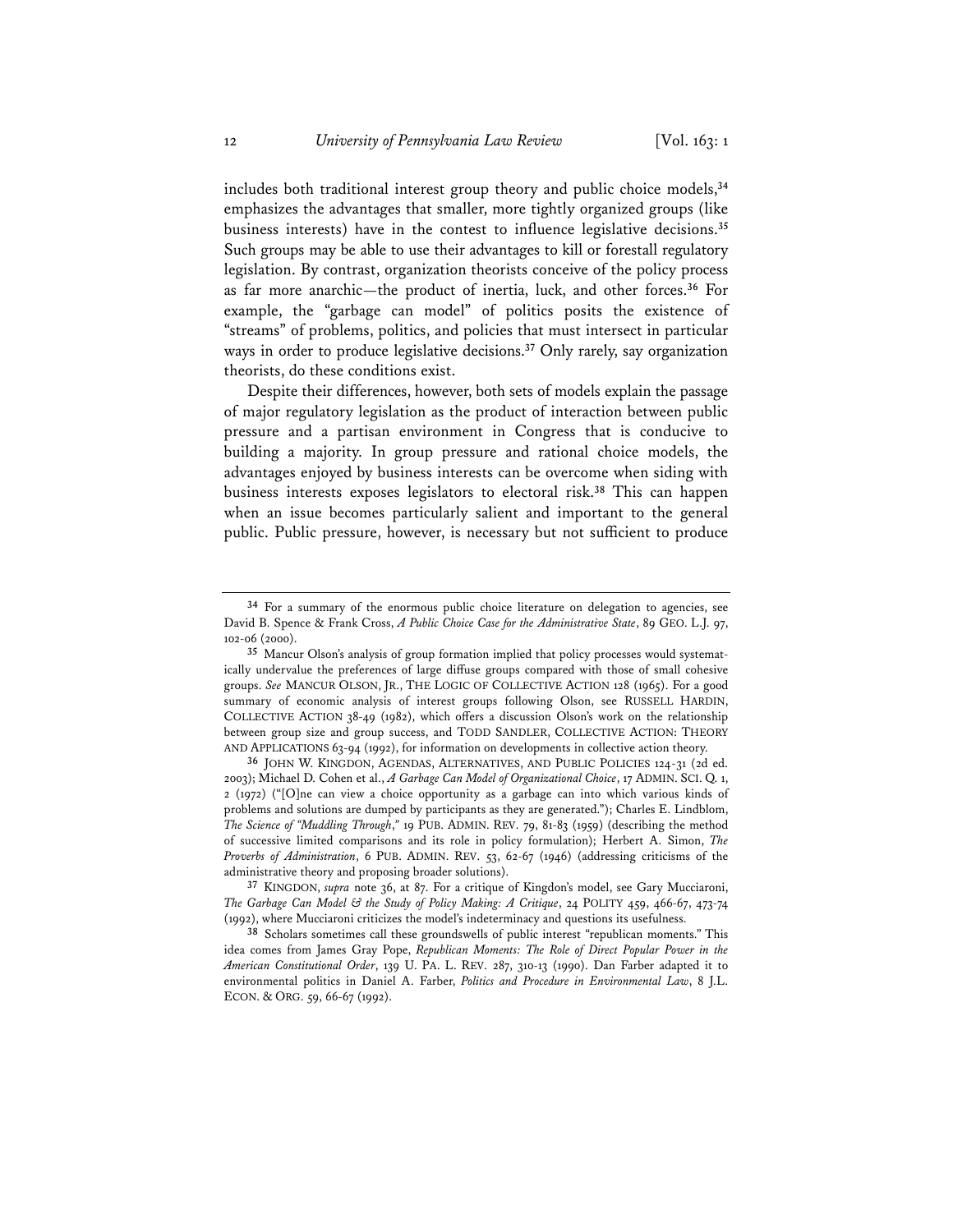legislative action. Public concern must actually produce electoral risk for a sufficient number of otherwise reluctant legislators to produce legislation.

Garbage can models describe this same phenomenon as the product of policy cycles.**<sup>39</sup>** In other words, legislation (rather than inaction) is the likely outcome when (i) people perceive the problem as important, (ii) the policy community has identified the apparent solution, and (iii) *the partisan political environment is conducive* to the formation of a legislative majority.**<sup>40</sup>**

These explanations imply that regulatory change is possible given the right *combinations* of public pressure and partisan conductivity: that is, when the partisan environment in Congress is particularly conducive to regulatory change, less public pressure is required; when the partisan environment is particularly resistant, it takes more public pressure to produce that change. This theory easily explains the environmental and energy legislation of the 1970s. In the early 1970s, high-profile pollution problems led voters to perceive air and water pollution problems as serious, leading to the passage of the CAA, CWA, and other environmental laws.**<sup>41</sup>** Likewise, when energy supply and security issues became salient to voters in the late 1970s, Congress responded by passing the energy legislation of the Carter administration.**<sup>42</sup>** These laws were passed in large part because politicians responded to bottom-up electoral pressure and cobbled together legislative majorities that crossed party lines.

**<sup>39</sup>** KINGDON, *supra* note 36, at 93. Economist Anthony Downs, a rational choice political theorist, also conceived of republican moments as cyclical. *See* Anthony Downs, *Up and Down with Ecology—The "Issue-Attention Cycle*,*"* 28 PUB. INT. 38, 38-43 (1972) (noting that only during times of intense public pressure for action is it possible to overcome the usual legislative inertia and produce major regulatory legislation).

**<sup>40</sup>** *Cf. supra* note 39*.*

**<sup>41</sup>** *See* Farber, *supra* note 38, at 67-69. *Cf.* E. Donald Elliott, Bruce A. Ackerman & John C. Millian, *Toward a Theory of Statutory Evolution: The Federalization of Environmental Law*, 1 J.L. ECON. & ORG. 313, 326-334 (1985) (noting that public pressure to fix pollution problems led to stringent environmental legislation).

**<sup>42</sup>** Carter-era energy legislation included major regulatory initiatives like the Natural Gas Policy Act of 1978, Pub. L. No. 95-621, 92 Stat. 3350 (codified as amended at 15 U.S.C. §§ 3301– 3432 (2012)), which deregulated wellhead prices of natural gas, the Powerplant and Industrial Fuel Use Act of 1978, Pub. L. No. 95-620, 92 Stat. 3289 (codified as amended at 42 U.S.C. §§ 8301–8484 (2012)), which restricts uses of natural gas, and the Public Utility Regulatory Policies Act of 1978, Pub. L. No. 95-617, 92 Stat. 3117 (codified as amended in scattered sections of 7 U.S.C., 15 U.S.C., 16 U.S.C., 30 U.S.C., 42 U.S.C., and 43 U.S.C. (2012)), which established incentives for alternative energy projects. Earlier in the decade, Congress passed the Energy Policy and Conservation Act, Pub. L. No. 94-163, 89 Stat. 871 (1975) (codified as amended in scattered sections of 15 U.S.C. (2012), 42 U.S.C. (2012), and 50 U.S.C. App. (2006)), creating national fuel economy standards for automobiles (commonly known as "CAFE standards") and establishing the Strategic Petroleum Reserve.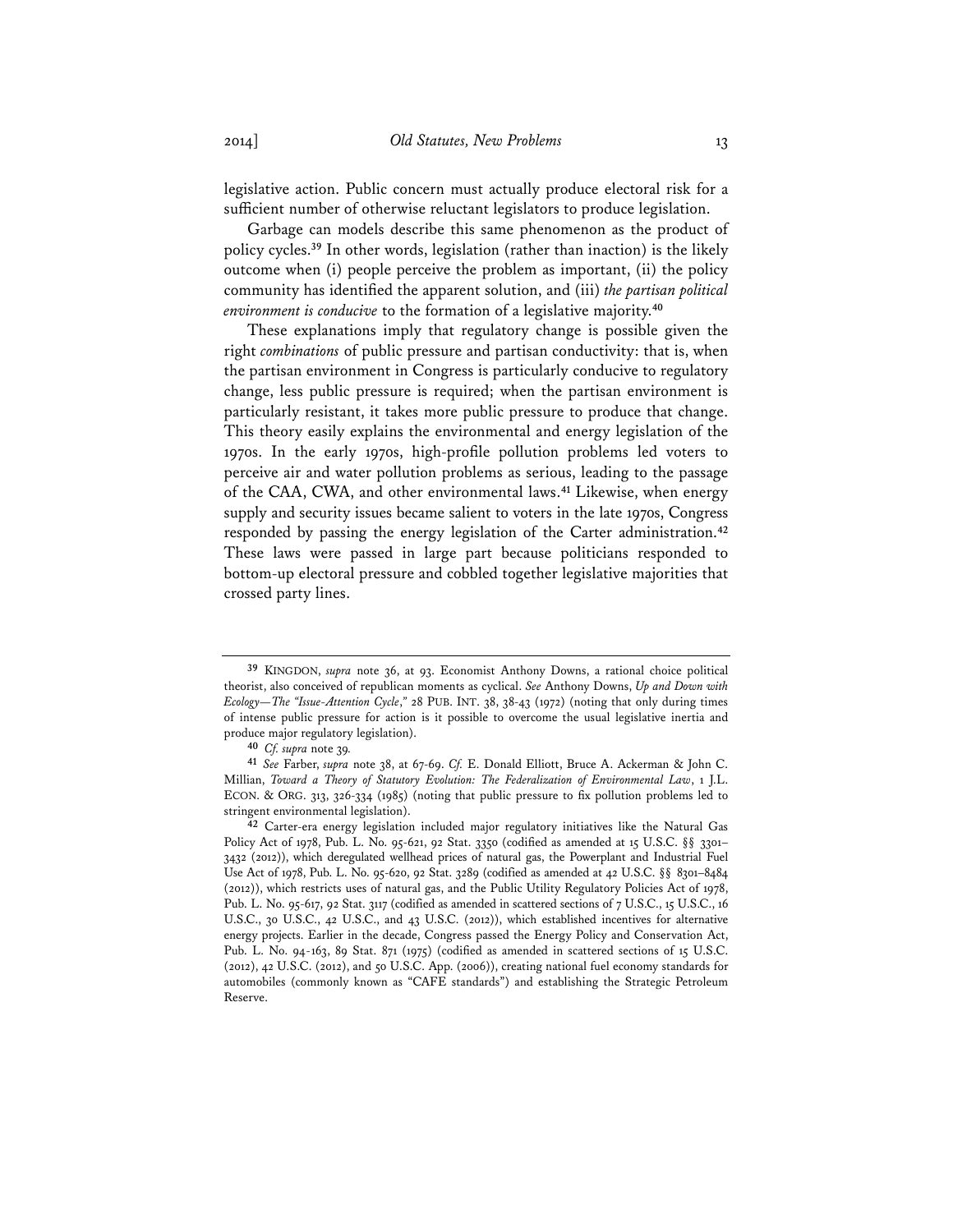Today the political environment in Congress is far less conducive to legislation than it was in the 1970s or than it was even two decades ago. This is because Congress is more likely to produce legislation, all else equal, when the ideological middle in Congress is strong—that is, when legislators' preferences are not ideologically polarized. Today, however, the ideological middle is unprecedentedly weak and growing weaker.

As illustrated in the Appendix, spatial modeling and data on congressional ideology, drawn from a burgeoning literature in political science, can demonstrate more precisely why this is true.**<sup>43</sup>** To summarize the key insight, imagine a legislative chamber in which the preferences of legislators are distributed normally (as a bell curve) along an ideological dimension from left to right, with some members of the left-leaning party lying to the right of some members of the right-leaning party. Now imagine a second legislative chamber in which the distribution of preferences is bimodal, with all the members of one party clustered near the left pole and all the members of the other party clustered near the right pole. Assume that in both legislatures there is a majority party that controls the legislative agenda and that the minority may prevent legislative action by a filibuster that can be overcome only by supermajority vote.

It is not difficult to intuit why, at any given level of public or interestgroup pressure to change the status quo policy, passing legislation to do so will be more difficult in the second chamber than in the first. In the second chamber, each party's preferences lie far from the middle, making any proposal to move the policy closer to the middle that much more unappealing to party members. In such a situation, the majority party is more likely to use its agenda-setting power to prevent consideration of, or the minority party is more likely to filibuster, any such proposals. Political scientists refer to this domain of policies that cannot be moved toward the center as the "gridlock interval."**<sup>44</sup>**

By any of several measures, Congress is more ideologically polarized (and the gridlock interval larger) than ever before in the modern regulatory era. The parties have grown steadily farther apart ideologically since the 1970s, making bipartisan action to address important problems significantly more difficult. A large and growing academic literature has documented this

**<sup>43</sup>** *See* Appendix.

**<sup>44</sup>** For an overview of the literature from which this notion is derived, and for a fuller and more precise explanation of this intuition, see *id.*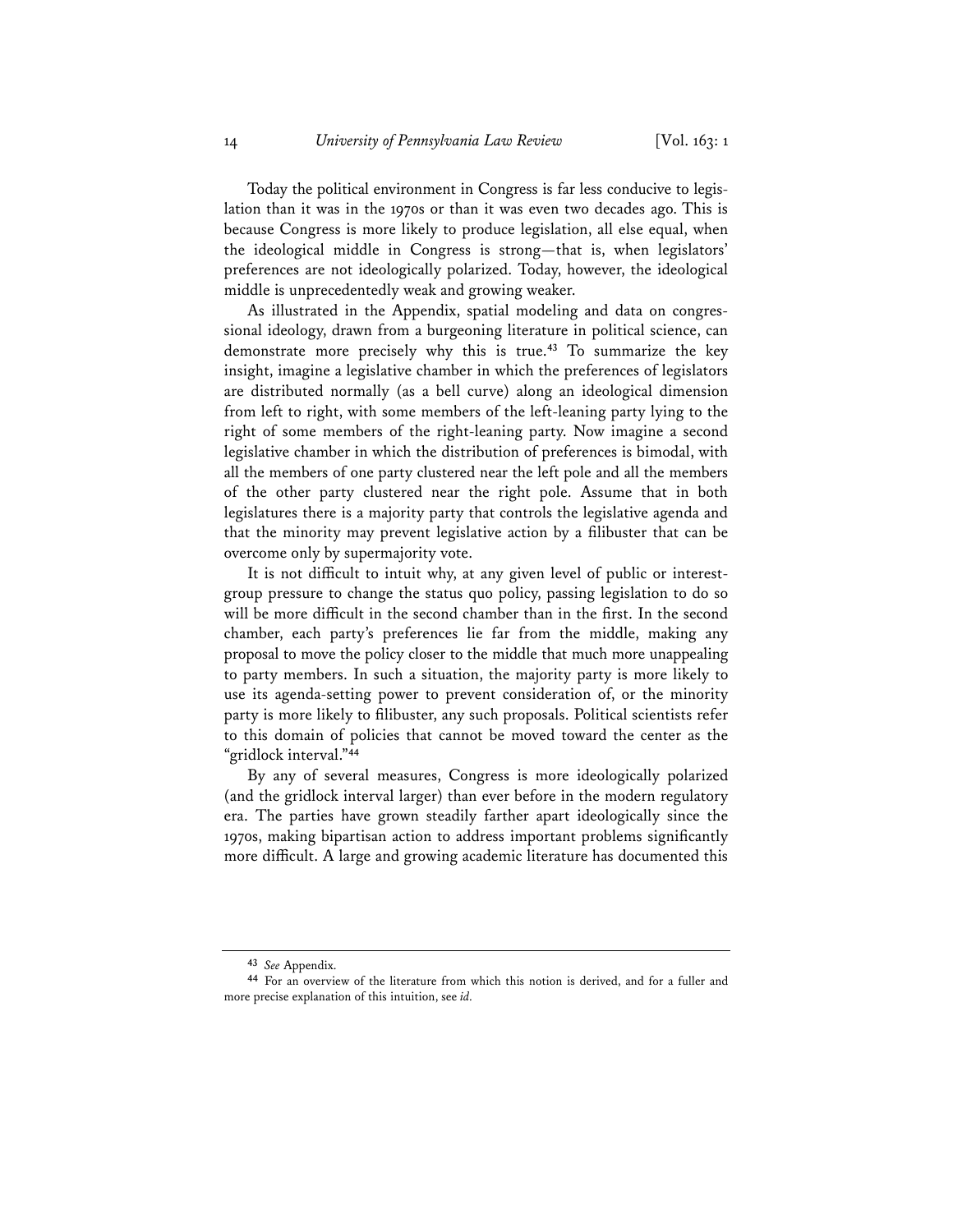growing polarization.**45** Keith Poole and Howard Rosenthal's DW-NOMINATE dataset places members of Congress on an ideological spectrum based upon members' voting behavior,**<sup>46</sup>** and Poole and Rosenthal conclude from their data that polarization in Congress is at its highest level since the end of Reconstruction.**<sup>47</sup>**

This situation stands in stark contrast with the 1970s, when a Republican (Richard Nixon) created EPA and a Democrat (Jimmy Carter) signed legislation to deregulate portions of the natural gas industry. As late as the early 1990s, the Republican George H.W. Bush signed major CAA amendments and ran for office claiming to be "the environmental president."**<sup>48</sup>** Today, not only are the parties' ideologies farther apart, there are also fewer moderates of either party in Congress. Based on the Poole and Rosenthal data, it appears that moderates in the House and Senate have fallen from more than thirty percent in both chambers in 1970 to less than ten percent in both chambers today.**<sup>49</sup>**

This is not to say that Congress is incapable of enacting regulatory legislation. Rather, the current partisan and ideological makeup of Congress

**<sup>45</sup>** For an overview of the data on and theories of congressional polarization, and for an application of some of those data to the theories, see JOHN H. ALDRICH, WHY PARTIES? THE ORIGINS AND TRANSFORMATION OF POLITICAL PARTIES IN AMERICA 82-96 (1995); KEITH T. POOLE & HOWARD ROSENTHAL, IDEOLOGY & CONGRESS 301-05 (2d rev. ed. 2007); SEAN M. THERAIULT, PARTY POLARIZATION IN CONGRESS 11-42 (2008); Morris P. Fiorina & Samuel J. Abrams, *Political Polarization in the American Public*, 11 ANN. REV. POL. SCI. 563 (2008) (highlighting a divergence between elite polarization and mass polarization); Morris P. Fiorina, Whatever Happened to the Median Voter? (Oct. 2, 1999) (unpublished manuscript), *available at* http://web.stanford.edu/~mfiorina/Fiorina%20Web%20Files/MedianVoterPaper.pdf (discussing possible explanations for increasing polarization between candidates).

**<sup>46</sup>** For a thorough explanation of these data and how they document increasing polarization in American politics, see NOLAN MCCARTY, KEITH T. POOLE & HOWARD ROSENTHAL, POLARIZED AMERICA: THE DANCE OF IDEOLOGY AND UNEQUAL RICHES 15-70 (2006). For a striking visual illustration of polarization in Congress, see Nolan McCarty, Keith T. Poole & Howard Rosenthal, *Polarized America: The Dance of Ideology and Unequal Riches*, VOTEVIEW.COM, http://voteview.com/polarizedamerica.asp (last visited Oct. 3, 2014), *archived at* http://perma.cc/ 9X5B-8XY4.

**<sup>47</sup>** *See* MCCARTY, POOLE & ROSENTHAL, *supra* note 46, at 23-28.

**<sup>48</sup>** Lynda Lee Kaid et al., *An Analysis of George Bush's 1988 and 1992 Campaign Advertising: Revisiting the Definition of a Presidential Candidate*, *in* HONOR AND LOYALTY: INSIDE THE POLITICS OF THE GEORGE H. W. BUSH WHITE HOUSE 8 (Leslie D. Feldman & Rosanna Perotti eds., 2002).

**<sup>49</sup>** *See* Keith T. Poole & Howard Rosenthal, *The Polarization of the Congressional Parties*, VOTEVIEW.COM, http://voteview.com/political\_polarization.asp (last updated Jan. 19, 2014), *archived at* http://perma.cc/CA74-8R6E. There are a number of competing explanations for why ideological polarization has intensified, including safer and more homogenous legislative districts and institutional changes in Congress that strengthen veto points in the policy process, leading members to behave in more partisan and retributive ways and making them less willing to share credit and compromise to enact legislation. *See generally supra* note 45.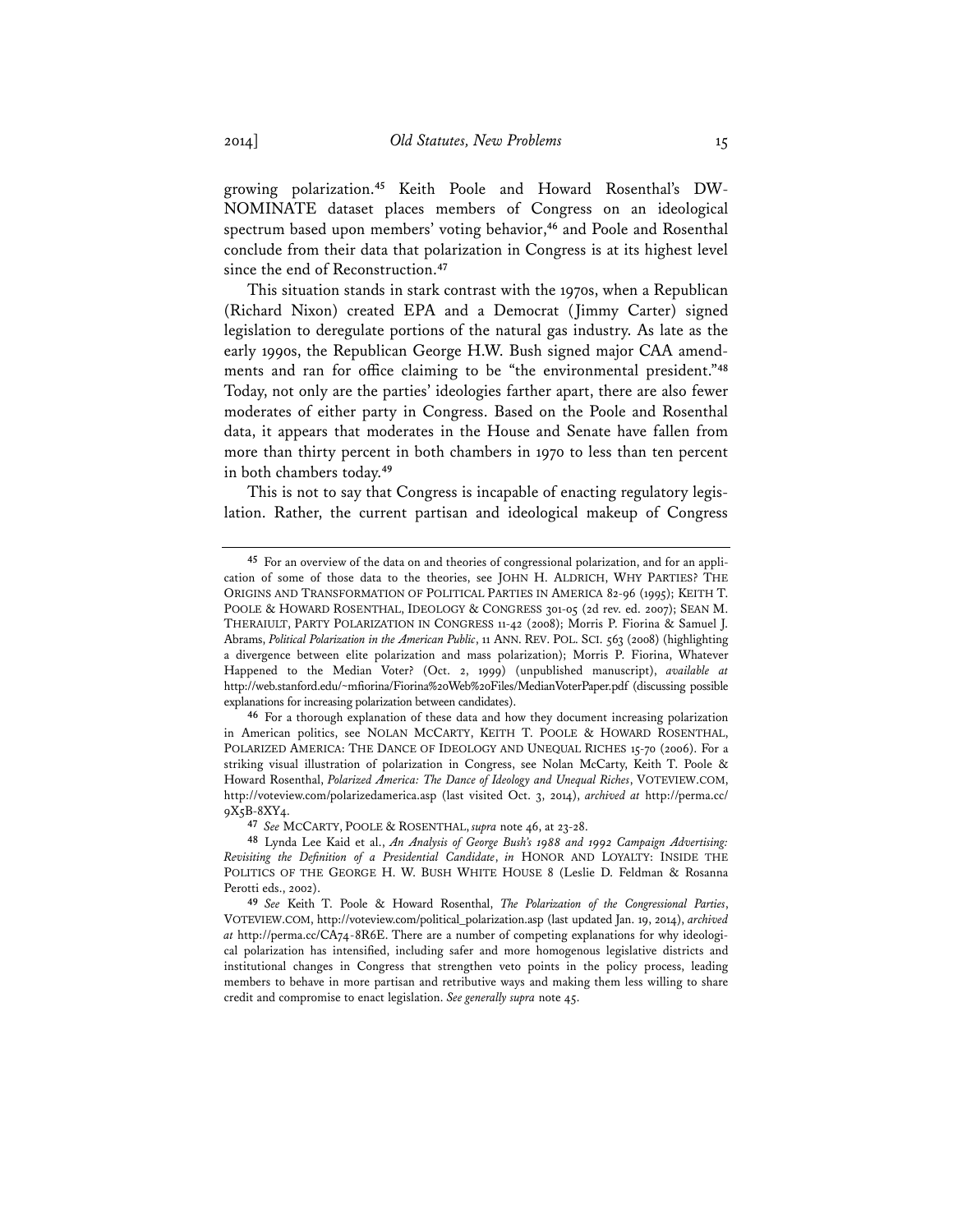renders such action much less likely, all else equal, than at any time in the modern regulatory era. Certainly, highly salient emergencies can create the kind of electoral risk that motivates members of Congress to reach agreement, or (in the language of garbage can models) causes the streams of problems, politics, and policies to intersect in ways that produce significant legislation. The Dodd–Frank Act, for example, which responded to the financial crisis of 2008–2009, seems to have been the result of this dynamic,**<sup>50</sup>** and there are other examples as well.**<sup>51</sup>** Many of the agency policy choices we examine in this Article, however, arise at the intersection of the environment and energy (GHG regulation, renewable energy, conservation), where the partisan divide seems especially wide and strong and where debates over fundamental issues, such as the scientific basis for regulatory action, are particularly intense.**<sup>52</sup>** This suggests that an especially significant and salient

**<sup>50</sup>** *See* Dodd–Frank Wall Street Reform and Consumer Protection Act, Pub. L. No. 111-203, 124 Stat. 1376 (2010) (codified in scattered sections of 2 U.S.C., 5 U.S.C., 12 U.S.C., 15 U.S.C., 18 U.S.C., 28 U.S.C., 31 U.S.C., 42 U.S.C., and 44 U.S.C. (2012)). The financial crisis of 2008–2009 mobilized public support for additional regulation of the financial services industry, and the support was sufficiently strong to overcome prior partisan divisions on the issue. *Cf., e.g.*, Karlyn Bowman & Andrew Rugg, *5 Years After the Crash, What Do Americans Think of Wall Street, Banks, and Free Enterprise?*, AMERICAN (Sept. 13, 2013), http://www.american.com/archive/2013/september/five-yearsafter-the-crash-what-do-americans-think-of-wall-street-banks-and-free-enterprise, *archived at* http:// perma.cc/ZZ3R-ZT84 (summarizing public opinion toward Wall Street before and after the financial crisis).

**<sup>51</sup>** Congress finally updated the FDCA in the FDA Food Safety Modernization Act, Pub. L. No. 111-353, 124 Stat. 3885 (2011) (codified in scattered sections of 7 U.S.C., 21 U.S.C., and 42 U.S.C. (2012)). The 2011 reforms shifted the FDA's focus from reactive to preventive, expanded FDA powers to inspect and recall, established risk-based priorities, and addressed major weaknesses in import safety assurances. These changes were in part a response to a number of crises involving contamination, but also were prompted by developments such as greater consumption of imported and unprocessed foods, new technologies like genetically modified organisms, and an evolution in regulatory thinking about the benefits of risk analysis and cost–benefit analysis.

**<sup>52</sup>** For example, Republican leaders in Congress continue to express skepticism about climate science and oppose GHG regulation on that basis, despite an overwhelming scientific consensus that the climate is warming largely as result of human fossil fuel consumption. *See, e.g.*, Ned Resnikoff, *Senate Committee Again Debates Existence of Climate Change*, MSNBC, http://www.msnbc.com/ all/senate-republicans-what-climate-change (last updated Jan. 30, 2014), *archived at* http://perma.cc/ C25R-6YCN (highlighting Senator Jim Inhofe's view that climate change science is a hoax); *see also* BERNSTEIN ET AL., *supra* note 31 (summarizing the scientific consensus); NAT'L CLIMATE ASSESS-MENT & DEV. ADVISORY COMM., NATIONAL CLIMATE ASSESSMENT REPORT: DRAFT FOR PUBLIC COMMENT 25, 27 (2013), *available at* http://www.globalchange.gov/sites/globalchange/files/ NCAJan11-2013-publicreviewdraft-chap2-climate.pdf (stating that "[g]lobal climate is changing now" and the "primary drivers of [climate] change are human in origin"). Poole and Rosenthal describe the ideological divide captured by their data as one centered on the role of government intervention in the economy. *See* Royce Carroll et al., *DW-NOMINATE Scores with Bootstrapped Standard Errors*, VOTEVIEW.COM, http://voteview.com/dwnominate.asp (last updated Feb. 17, 2013), *archived at* http://perma.cc/95KT-5MZN ("[T]he first dimension can be interpreted in most periods as government intervention in the economy or liberal-conservative in the modern era."). Because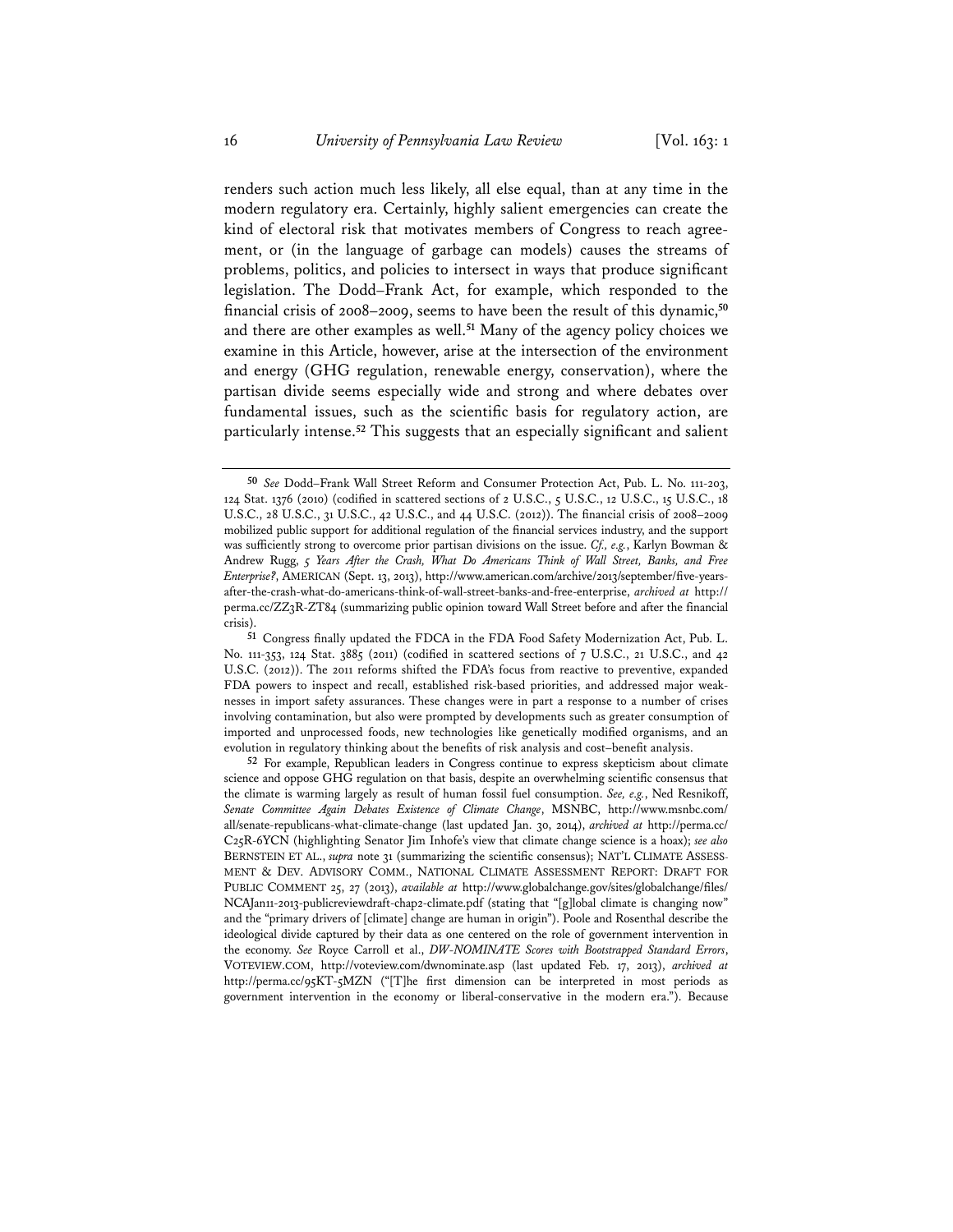crisis would be required to produce congressional action in these policy domains.

#### II. POLICYMAKING IN THE ABSENCE OF CONGRESS

The obsolescence of numerous federal environmental statutes initially passed in the 1970s has already prompted significant academic commentary and spurred a number of reform proposals.**<sup>53</sup>** Time, science, and experience have revealed many deficiencies in this suite of laws, some of which can be addressed administratively, but many of which require congressional action. Commentators have noted, for example, that the CWA would benefit from a substantial update to address modern challenges.**<sup>54</sup>** The CAA too, which has produced both the most beneficial and the most costly federal regulations,**<sup>55</sup>** has not been amended since 1990 and could use an overhaul to fix flawed programs and address new problems.**<sup>56</sup>** The Endangered Species Act

**54** For example, recent science has suggested that the CWA's assumption that waters could be returned to their full state of integrity was an unrealistic one. *See* Adler, *supra* note 16, at 260-61. Scholars have also pointed out that Congress did not fully recognize the dynamic nature of aquatic ecosystems in enacting the CWA, and misguidedly focused on concepts of stability and equilibrium rather than resilience. While the CWA was written primarily to address industrial water pollution, urban sprawl is currently the more pressing challenge to protection of waterways. The CWA is also faulted for failing to protect marine ecosystems adequately, *see* Robin Kundis Craig, *Climate Change, Regulatory Fragmentation, and Water Triage*, 79 U. COLO. L. REV. 825, 914 (2008), and for not taking climate change explicitly into account, *see* H. M. Zamudio, Note, *Predicting the Future and Acting Now: Climate Change, the Clean Water Act, and the Lake Champlain Phosphorus TMDL*, 35 VT. L. REV. 975, 994-95 (2011).

**56** Among other things, scholars have argued that Congress should revise the New Source Review program—which requires sources to control their emissions as they "modify" their facilities—and the

regulation of the energy industry provides a diffuse public benefit while ostensibly imposing concentrated costs on firms, it seems like a quintessential example of a policy domain in which the divide is growing wider.

**<sup>53</sup>** *See, e.g.*, DAVID SCHOENBROD ET AL., BREAKING THE LOGJAM: ENVIRONMENTAL REFORM FOR THE NEW CONGRESS AND ADMINISTRATION (N.Y. Univ. Sch. of Law Breaking the Logjam Project ed., 2009), *available at* http://www.breakingthelogjam.org/wp-content/uploads/ sites/23/2014/06/BreakingLogjamReportfinal.pdf (proposing specific reforms targeted at improving the efficiency and efficacy of environmental regulations). For a comprehensive set of recommendations on these topics and many others (not exclusively aimed at Congress but including many recommendations for federal legislation), see BIPARTISAN POLICY CTR., AMERICA'S ENERGY RESURGENCE: SUSTAINING SUCCESS, CONFRONTING CHALLENGES (2013), *available at*  http://bipartisanpolicy.org/sites/default/files/BPC%20SEPI%20Energy%20Report%202013.pdf.

**<sup>55</sup>** *See* OFFICE OF INFO. & REGULATORY AFFAIRS, OFFICE OF MGMT. & BUDGET, 2011 REPORT TO CONGRESS ON THE BENEFITS AND COSTS OF FEDERAL REGULATIONS AND UNFUNDED MANDATES ON STATE, LOCAL, AND TRIBAL ENTITIES 16 (2011), *available at* http://www.whitehouse.gov/sites/default/files/omb/inforeg/2011\_cb/2011\_cba\_report.pdf (concluding that rules from EPA produced sixty-two to eighty-four percent of the total monetized benefits and forty-six to fifty-three percent of the total monetized costs of all federal regulations—with most of the benefits and costs stemming from air quality rules).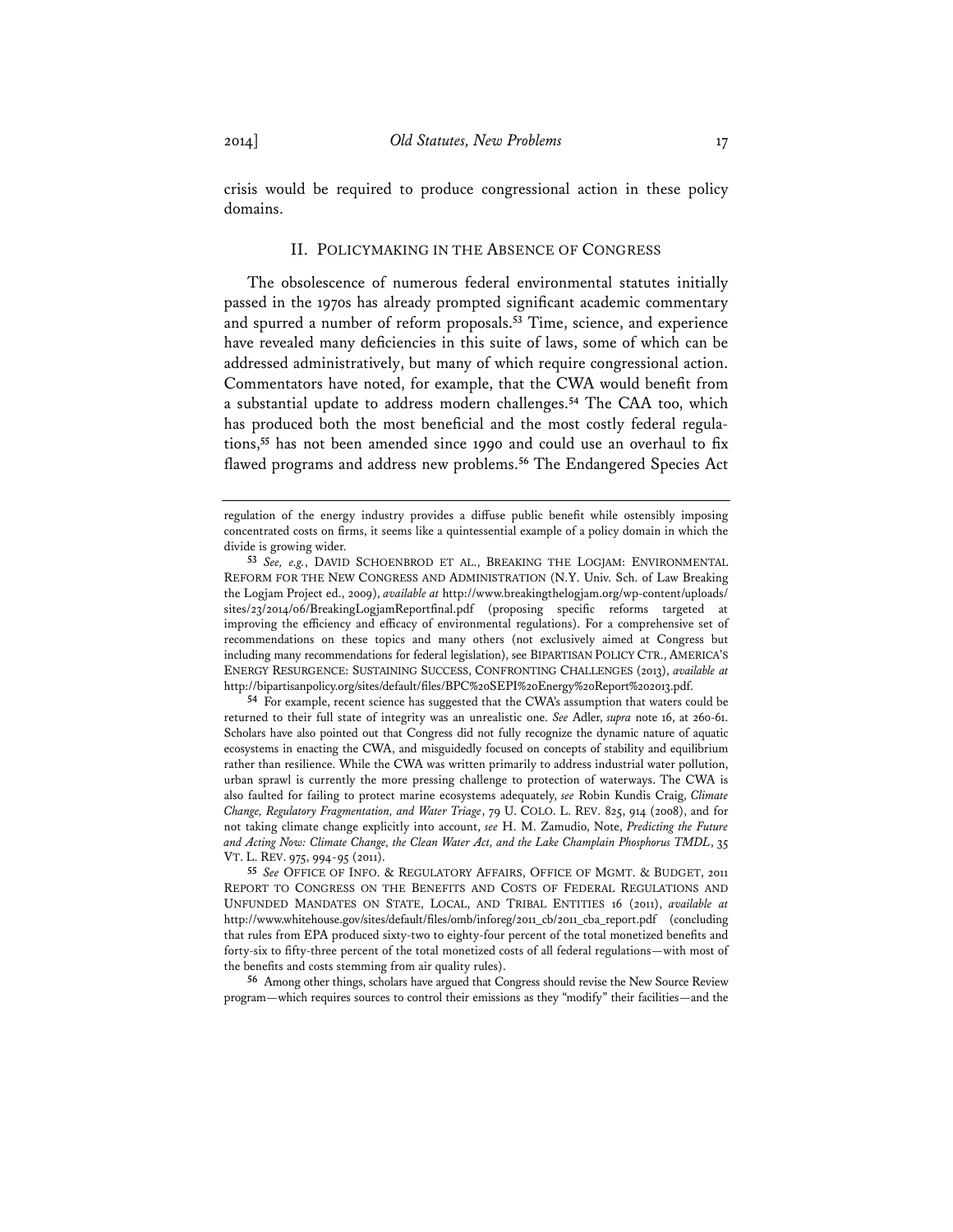(ESA), last amended in 1988, seems ripe for reconsideration as well, given that some of its core assumptions have been called into serious question.**<sup>57</sup>** So too with the National Environmental Policy Act (passed in 1970 and never substantively amended), which governs federal agency environmental impact assessment,**<sup>58</sup>** and the Toxic Substances Control Act (TSCA), which sought to address risks to the public and the environment posed by the manufacture and sale of chemicals.**<sup>59</sup>** These are just a few examples of statutes widely believed to be in need of makeovers.

While Congress more frequently revisits energy legislation than it does environmental statutes, it has nevertheless let languish a host of energy-related policy questions in recent decades. Commentators have called for significant reforms to meet an array of new challenges in the energy domain. These include proposals to, among other things, amend the federal regulatory process for both onshore and offshore oil and gas drilling to respond to dramatic technological advances and new risks;**<sup>60</sup>** address the economic and

**58** National Environmental Policy Act of 1969, Pub. L. No. 91-190, 83 Stat. 852 (1970) (codified at 42 U.S.C. §§ 4321–4347 (2012)); *see also* Paul S. Weiland, *Amending the National Environmental Policy Act: Federal Environmental Protection in the Twenty-First Century*, 12 J. LAND USE & ENVTL. L. 275, 290-93 (1997).

**59** TSCA's central provisions have not been reformed since the law was first passed in 1976. Toxic Substances Control Act, Pub. L. No. 94-469, 90 Stat. 2003 (1976) (codified as amended at 15 U.S.C. §§ 2601–2692 (2012)).

**60** Congress has not updated the regulatory and liability schemes governing oil and gas extraction offshore, despite technological change that has enabled offshore drilling in environments and at depths previously unimaginable. To offer an illustration of the difference between past congresses and more recent ones, compare Congress's response following the 1989 Exxon Valdez oil spill in Alaska, with Congress's reaction to the 2010 blowout in the Gulf of Mexico. After the Exxon Valdez spill, Congress passed the Oil Pollution Act of 1990, which required new regulations for oil tankers traveling in U.S. waters, adopted a liability regime for recovering damages, and created a national incident response system for coordinating the government's response to oil spills. *See* Oil Pollution Act of 1990, Pub. L. No. 101-380, 104 Stat. 484 (codified as amended in scattered sections of 14 U.S.C., 16 U.S.C., 23 U.S.C., 26 U.S.C., 33 U.S.C., 43 U.S.C., 46 U.S.C., and 46 U.S.C. App. (2012)). Yet in the wake of the 2010 Macondo well blowout—the worst oil spill in U.S. history—Congress took no steps to reform the existing regulatory and liability system, notwithstanding numerous reports, including one from a bipartisan commission created by

regime for addressing interstate pollution, both of which have been highly controversial, heavily litigated, and minimally effective. *See* SCHOENBROD ET AL., *supra* note 53, at 10-13.

**<sup>57</sup>** These assumptions include the belief that there are a limited number of species at risk of extinction and that recovery programs are most effective when targeted to listed species. *See* Katrina Miriam Wyman, *Rethinking the ESA to Reflect Human Dominion Over Nature*, 17 N.Y.U. ENVTL. L.J. 490, 492-99 (2008) (noting the failings of the statute's listing process for at-risk species); *see also* Holly Doremus, *The Endangered Species Act: Static Law Meets Dynamic World*, 32 WASH. U. J.L. & POL'Y 175, 182-83 (2010) (criticizing the ESA as implemented for its inflexibility). For reform proposals, see John Charles Kunich, *The Fallacy of Deathbed Conservation Under the Endangered Species Act*, 24 ENVTL. L. 501, 572-73 (1994), where the author suggests a shift from focusing on endangered species to endangered ecosystems.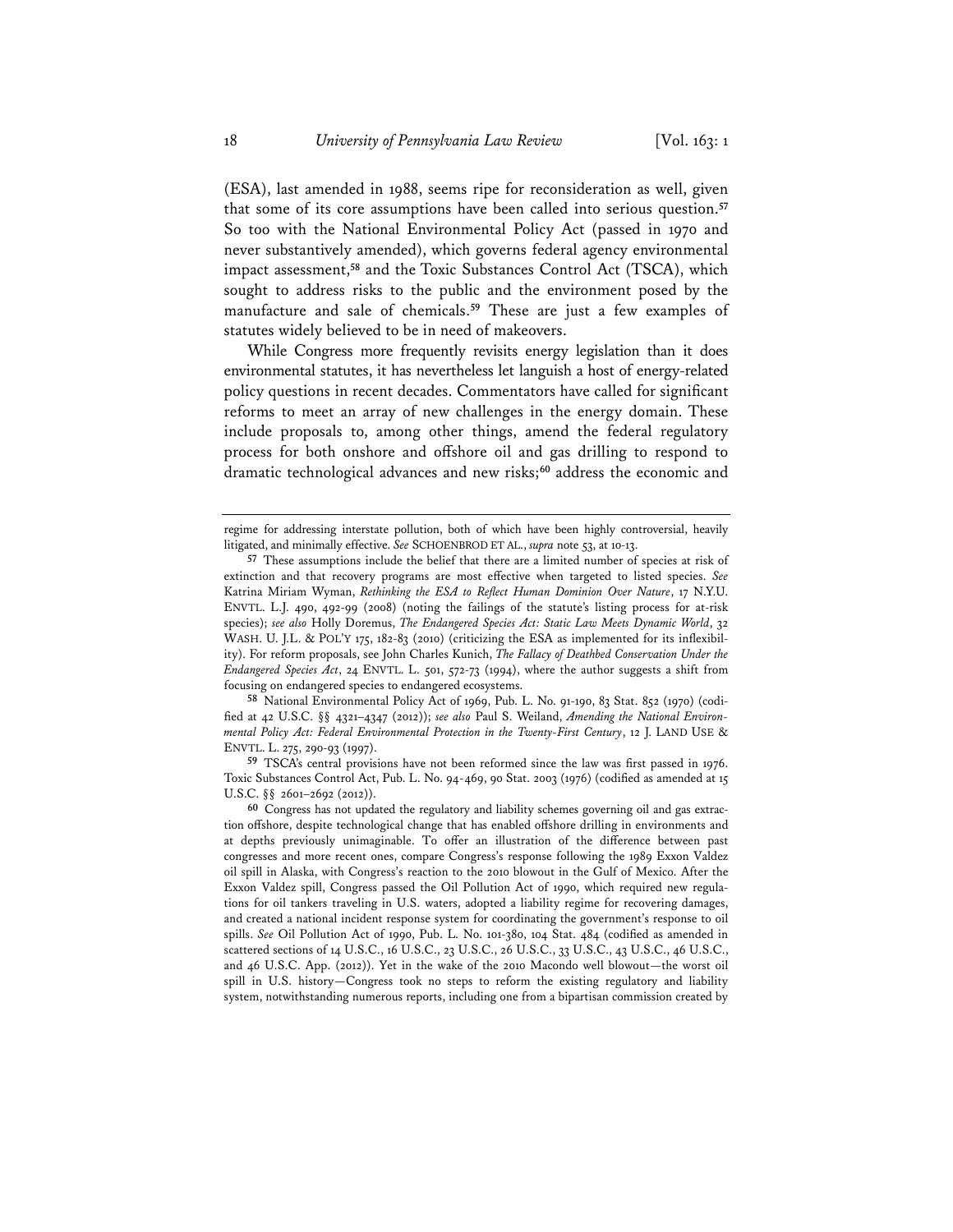reliability implications of natural gas displacement of coal in the electric power sector; promote efficiency and conservation in state-level utility rate setting; and revise the Nuclear Waste Policy Act to address the festering problem of long-term storage of nuclear waste.**<sup>61</sup>**

Each of these examples could merit its own article because each has created monumental challenges for the agencies charged with implementing outdated statutory provisions. Our focus here, though, is on two dramatic examples of agency adaptation in an era of congressional dysfunction: EPA's deployment of the CAA to address climate change and FERC's use of the FPA to modernize electricity policy. These examples illustrate the predicament in which agencies find themselves as they grapple with problems of fit and obsolescence. They show how agencies approach this task deliberately and strategically and suggest they are anything but out-of-control. The stories also highlight the crucial dialectic between agencies and courts, which determines policy during periods of congressional inaction.

the President, indicating that the system had become inadequate and outdated. *See* NAT. COMM'N ON THE BP DEEPWATER HORIZON OIL SPILL AND OFFSHORE DRILLING, DEEP WATER: THE GULF OIL DISASTER AND THE FUTURE OF OFFSHORE DRILLING—REPORT TO THE PRESI-DENT 55-127, 249-87 (2011), *available at* http://www.gpo.gov/fdsys/pkg/GPOOILCOMMIS SION/pdf/GPO-OILCOMMISSION.pdf (finding that numerous regulatory failures contributed to the spill and recommending legislation to address them). Nor has Congress responded to concerns that onshore drilling requires additional oversight given technological advances, such as horizontal drilling and hydraulic fracturing, which have introduced new risks at a large scale. In fact, so-called "fracking" is exempt from federal regulation under the Safe Drinking Water Act, Pub. L. No. 93-523, 88 Stat. 1860 (1974) (codified as amended at 42 U.S.C. §§ 300f–300j-9 (2012)), Resource Conservation and Recovery Act of 1976, Pub. L. No. 94-580, 90 Stat. 2795 (codified as amended at 42 U.S.C. §§ 6901-6987 (2012)), and the Emergency Planning and Community Right-to-Know Act of 1986, Pub. L. No. 99-499, 100 Stat. 1728 (codified as amended at 42 U.S.C. §§ 11001–11050 (2012)), and is regulated primarily by the states. *See* David B. Spence, *Federalism, Regulatory Lags, and the Political Economy of Energy Production*, 161 U. PA. L. REV. 431, 447- 52 (2013) (describing the federal regulatory regime governing fracking); Jody Freeman & David Spence, *Should the Federal Government Regulate Fracking?*, WALL ST. J. (Apr. 14, 2013), http://online.wsj.com/news/articles/SB10001424127887323495104578314302738867078, *archived at* http://perma.cc/PW8W-TRVZ (debating the merits of federal versus state regulation).

**<sup>61</sup>** Nuclear Waste Policy Act of 1982, Pub. L. No. 97-425, 96 Stat. 2201 (1983) (codified as amended at 42 U.S.C. §§ 10101–10270 (2012)). The Nuclear Waste Policy Act set a deadline of 1998 for the federal government to take possession of the nation's nuclear waste, *see* 42 U.S.C. § 10222 (2012), and the Nuclear Waste Policy Amendments Act of 1987 created a process for establishing a permanent repository for high-level nuclear waste, *see* 42 U.S.C. §§ 10172–10175 (2012). The Nuclear Regulatory Commission's (NRC) and Department of Energy's (DOE) attempts to discharge their responsibilities under these laws have been fraught with legal and political conflict over the Yucca Mountain site. Most recently, litigation has ensued over whether DOE has discretion to withdraw its license application for approval of Yucca as a repository. *See In re* Aiken County, 645 F.3d 428, 437-38 (D.C. Cir. 2011) (explaining that the NRC is required by statute to review DOE's license application to use Yucca Mountain as a repository). Congress has remained silent on these questions throughout this decades-long ordeal.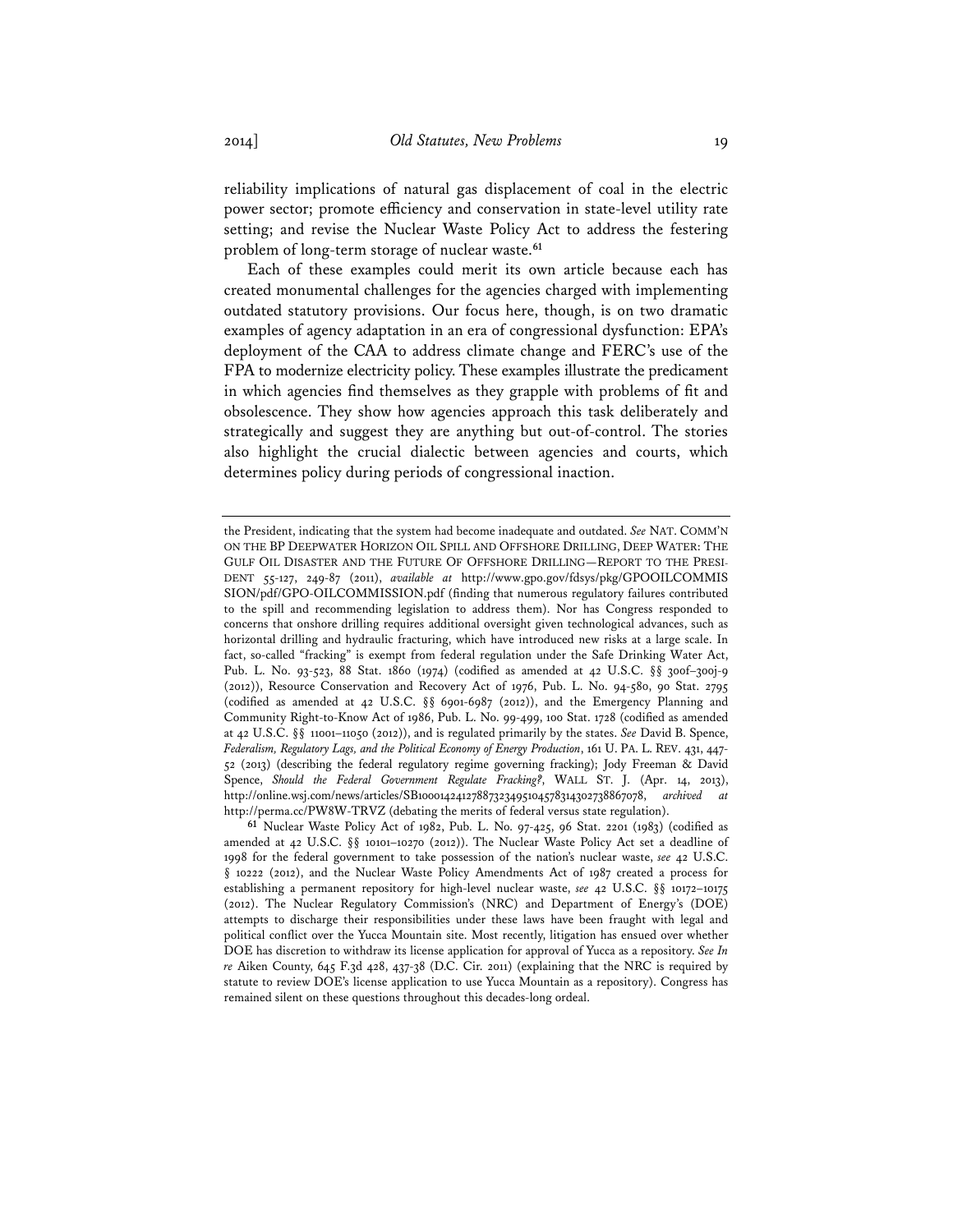#### A. *EPA's Application of the Clean Air Act to Climate Change*

Perhaps the most prominent recent example of an agency wrestling with problems of "fit" is EPA's application of the CAA to address climate change. EPA undertook this task in the wake of the Supreme Court's decision in *Massachusetts v. EPA*, in which the Court held that GHGs are "pollutants" subject to regulation under the CAA.**<sup>62</sup>** The Court also deemed unlawful EPA's policy reasons for failing to determine whether GHG emissions from new cars and trucks endanger public health or welfare, a threshold finding necessary to trigger standard-setting, and remanded the decision to EPA.**<sup>63</sup>**

Following this decision, it was widely anticipated that Congress would amend the CAA, either to add a specific regulatory program designed to reduce GHGs cost-effectively or to clarify that EPA lacked the authority to address climate change under the existing law. Such action was believed to be necessary because, while it is possible to regulate GHG emissions under several of the CAA's programs, and while Congress may have intended to provide EPA with the flexibility to address such new risks, the statute as written is not especially well designed for controlling GHG pollution.**<sup>64</sup>** The general consensus among economists is that an economy-wide cap-andtrade regime, or a carbon tax, would reduce GHG emissions more costeffectively than deploying the CAA as-is.**<sup>65</sup>**

Yet while the House of Representatives passed the American Clean Energy and Security Act of 2009,**<sup>66</sup>** which would have established an

**<sup>62</sup>** 549 U.S. 497, 528-32 (2007).

**<sup>63</sup>** *Id.* at 532-35; *see also* Endangerment and Cause or Contribute Findings for Greenhouse Gases Under Section 202(a) of the Clean Air Act, 74 Fed. Reg. 66,496, 66,516 (Dec. 15, 2009) (finding that "elevated concentrations of greenhouse gases in the atmosphere may reasonably be anticipated to endanger the public health and to endanger the public welfare of current and future generations").

**<sup>64</sup>** The statute arguably reflects a conception of air pollutants as substances that do harm when inhaled or ingested since it focuses on establishing both safe concentrations of so-called "criteria" pollutants in the ambient air (national ambient air quality standards) and emissions limits for both toxic and criteria pollutants. *See* 42 U.S.C. §§ 7409–7412 (2012). These programs are not well suited for GHG regulation. The CAA's other significant programs, however, which establish performance standards for both mobile and stationary sources of air pollution, may have the flexibility to address GHG emissions effectively. *See* 42 U.S.C. § 7411 (2012) (establishing the New Source Performance Standards program); 42 U.S.C. §§ 7470–7492 (2012) (formalizing the Prevention of Significant Deterioration program); 42 U.S.C. § 7521 (2012) (addressing mobile sources of air pollution). Still, as we explain below, they must be adapted to do so.

**<sup>65</sup>** This consensus, however, may overstate the CAA's inflexibility. *See* Nathan Richardson & Arthur G. Fraas, *Comparing the Clean Air Act and a Carbon Price* 12-15 (Res. for the Future, Discussion Paper 13-13) (2013) (arguing that the CAA may not be as inflexible as economists suppose and might allow cost-effective GHG reductions, at least in the short term).

**<sup>66</sup>** H.R. 2454, 111th Cong. (2009).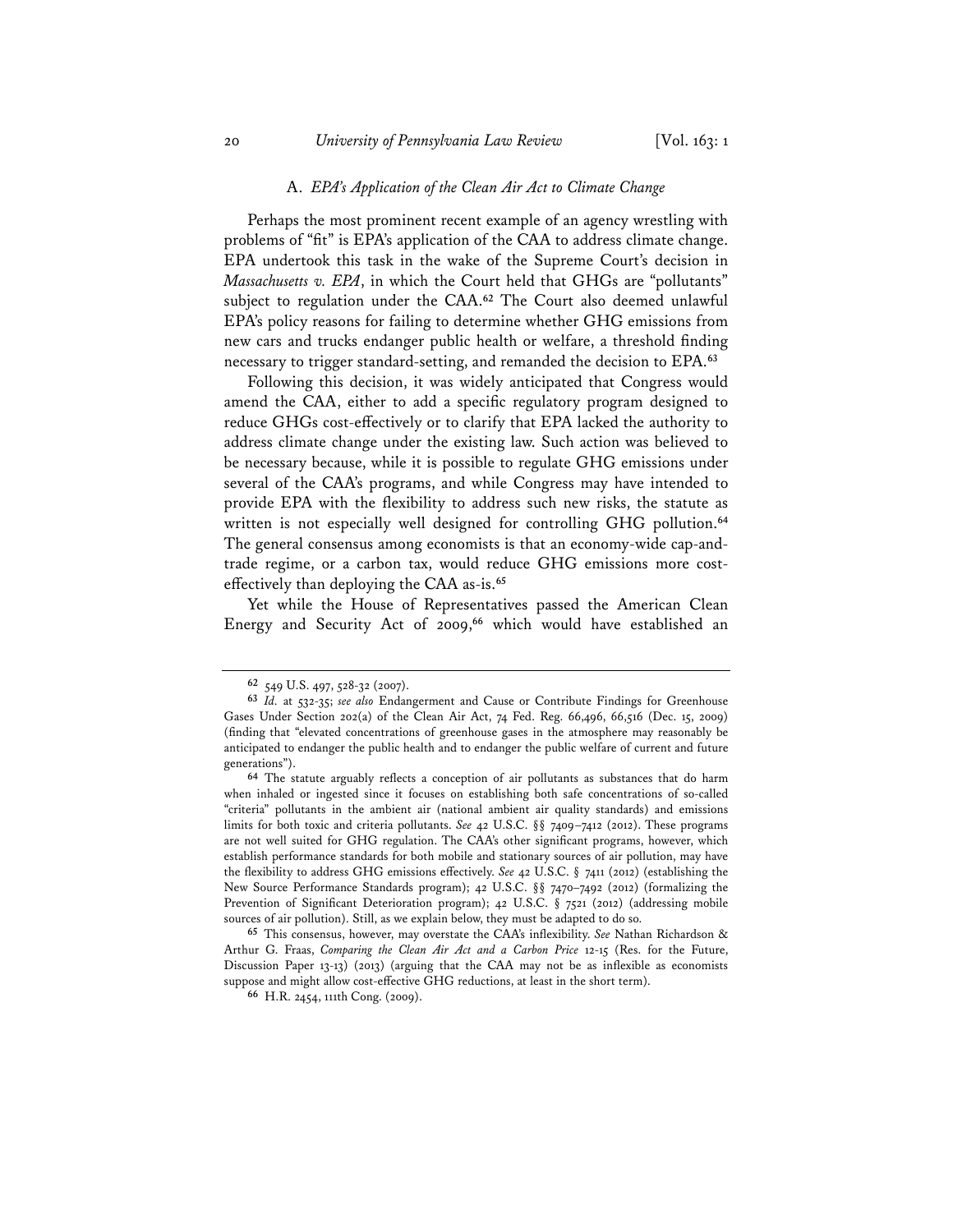economy-wide cap-and-trade system to reduce GHGs, the bill foundered in the Senate.**67** Numerous other proposals to adopt a modified national capand-trade scheme,**<sup>68</sup>** a more limited utility sector-based approach,**<sup>69</sup>** a national clean energy standard,**<sup>70</sup>** or a carbon tax**<sup>71</sup>** also failed, as did efforts to override *Massachusetts v. EPA* and strip EPA of its authority to regulate GHGs.**<sup>72</sup>** All such policies, it seems, fell within the gridlock interval. Without clear congressional direction then, EPA has been left to manage climate change with the 1990 Clean Air Act—a statute written before the scientific consensus on the nature and causes of climate change and its attendant risks had crystallized. As a result, the agency has been forced to engage in interpretive jujitsu to wrest a GHG control program from a statute not principally designed for that purpose. Part of EPA's strategy to do so has been quite prosaic. For example, the agency has issued rules aimed at reducing *conventional* and toxic pollution but which would also deliver

**68** For example, Senators Maria Cantwell (D-Wash.) and Susan Collins (R-Me.) argued for a "cap-and-dividend" proposal, under which proceeds from the purchase of carbon credits would be returned to U.S. taxpayers in the form of an annual dividend. Maria Cantwell & Susan Collins, *An Energy Bill That Pays Dividends*, WASH. POST, June 18, 2010, at A27.

**69** For example, Senator Tom Carper (D-Del.) proposed a multi-pollutant trading scheme. *See* Clean Air Act Amendments of 2010, S. 2995, 111th Cong. (2010).

**70** Senator Lindsey Graham (R-S.C.) introduced legislation calling for a clean energy standard of thirteen percent for 2013–2014 to increase incrementally to fifty percent in 2050. *See* Clean Energy Standard Act of 2010, S. 80, 111th Cong. § 3(b)(1)(B) (2010). An alternative proposal by Senator Jeff Bingaman (D-N.M.), based on carbon intensity, would begin at twenty-four percent in 2015, ramping up to eighty-four percent by 2035. *See* Clean Energy Standard Act of 2012, S. 2146, 112th Cong. § 2(c)(2) (2012).

**<sup>67</sup>** *See id.* Following passage of the House bill, the Senate Committee on Environment and Public Works reported the Clean Energy Jobs and American Power Act, S. 1733, 111th Cong. (2010), which would have reduced GHG emissions twenty percent below 2005 levels by 2020. Republican committee members boycotted the markup, and the bill was not taken seriously by Senate leadership. *See* Lisa Lerer, *Senators Look Past Boxer Bill*, POLITICO, Nov. 6, 2009, at 1 (describing opposition from both parties towards climate change legislation). Senators John Kerry (D-Mass.), Joe Lieberman (I-Conn.), and Lindsey Graham (R-S.C.) began working on a new piece of climate legislation, but failed to secure a floor vote in Congress. *See id.*; *see also* Darren Samuelsohn, *Closed-Door Talks Might Not Save Climate Bill*, POLITICO, July 22, 2010, at 1 (discussing the decision to abandon a proposed climate change bill in 2010).

**<sup>71</sup>** Carbon taxes were introduced in Congress but failed to gain traction. For example, the Save Our Climate Act of 2009, H.R. 594, 111th Cong. (2009), sponsored by Representative Pete Stark (D-Cal.-13) and three others, proposed a ten dollar per ton fee on carbon dioxide, increasing each year by ten dollars until climate objectives were met; America's Energy Security Trust Fund Act of 2009, H.R. 1337, 111th Cong. (2009), sponsored by Representative John Larson (D-Conn.-1) and twelve others, proposed a tax of fifteen dollars per ton, increasing by ten dollars each year; and the Raise Wages, Cut Carbon Act of 2009, H.R. 2380, 111th Cong. (2009), sponsored by Representatives Bob Inglis (R-S.C.-4), Jeff Flake (R-Ariz.-6), and Dan Lipinski (D-Ill.-3), proposed a fifteen-dollar per ton tax, increasing incrementally. None of the bills passed.

**<sup>72</sup>** *See* Stop the War on Coal Act, H.R. 3409, 112th Cong. (2012).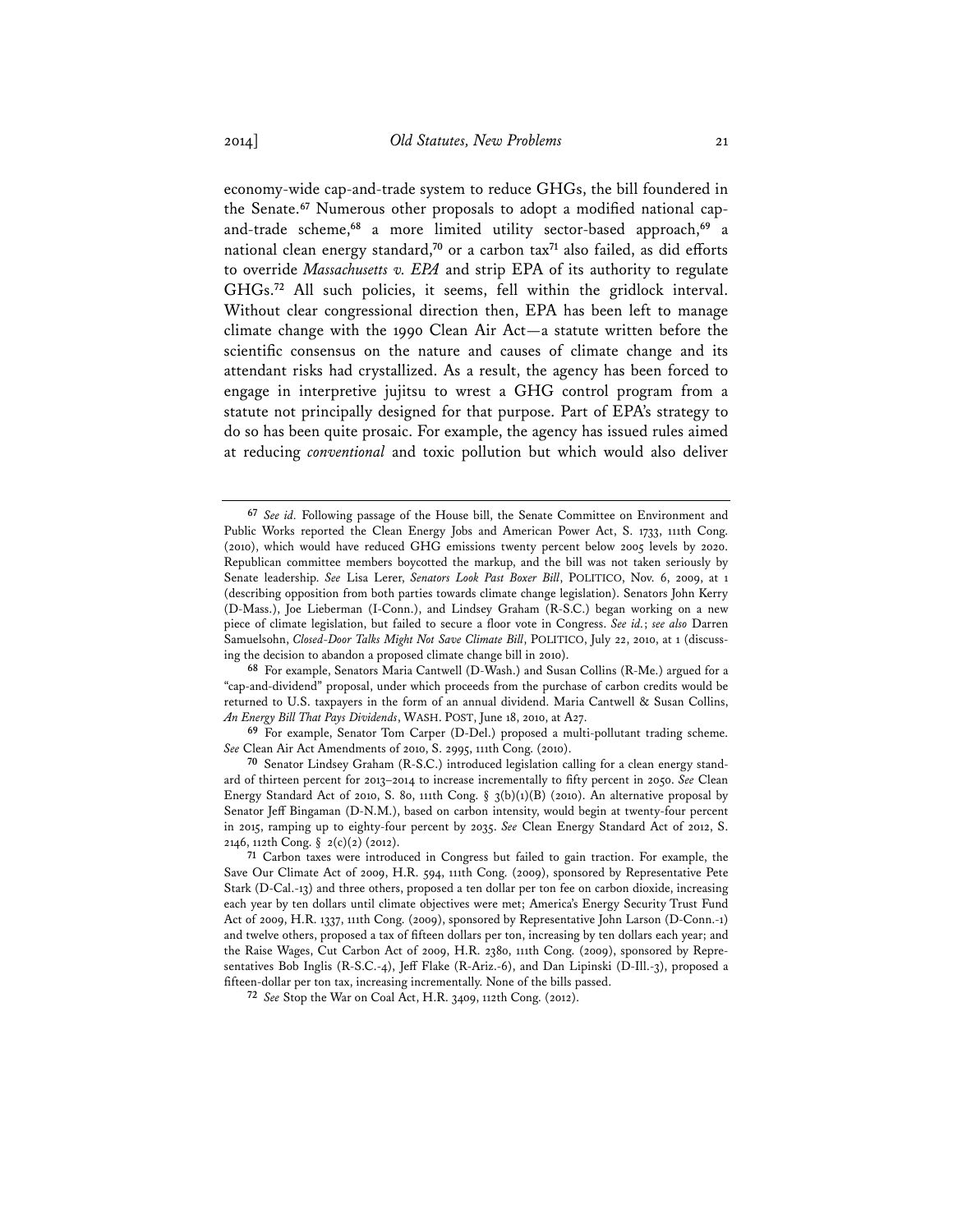important GHG reduction "co-benefits."**<sup>73</sup>** Yet other aspects of EPA's plan have required notable legal and technical ingenuity. And EPA has approached this challenge in a considered stepwise fashion.

#### 1. The "Tailpipe Rule"

In response to *Massachusetts v. EPA*, EPA made a formal endangerment finding, issuing a rule stating that GHGs from new cars and trucks endanger health or welfare.**<sup>74</sup>** This finding automatically triggered a non-discretionary duty under the CAA to set emission standards for these sources,**<sup>75</sup>** which EPA promulgated in conjunction with the U.S. Department of Transportation, setting both fuel efficiency and GHG standards in the so-called "Tailpipe Rule."**<sup>76</sup>** This first rule regulating GHGs under the CAA was novel, taking the form of a joint rulemaking that harmonized the two agencies' standards and created a uniform compliance program. The rule was especially notable because it garnered the support of the entire auto industry, which pledged not to challenge it if the final version substantially conformed to the agencies' initial proposal.**<sup>77</sup>** Importantly, the new rule rendered GHGs a "regulated pollutant" under the CAA for the first time, which in turn tripped another wire in the statute requiring the agency to set standards for GHG emissions from stationary sources as well.**<sup>78</sup>**

**78** For an explanation of the trigger, see *id.* at 351-53. The Prevention of Significant Deterioration Program in the CAA requires all new and modified sources to obtain permits and apply

**<sup>73</sup>** For example, EPA has set national emission standards under section 112 of the CAA that will reduce both toxic pollutants and GHG emissions. *See* National Emission Standards for Hazardous Air Pollutants From Coal- and Oil-Fired Electric Utility Steam Generating Units and Standards of Performance for Fossil-Fuel-Fired Electric Utility, Industrial-Commercial-Institutional, and Small Industrial-Commercial-Institutional Steam Generating Units, 77 Fed. Reg. 9304 (Feb. 16, 2012) (to be codified at 40 C.F.R. pts. 60, 63); *see also* Oil and Natural Gas Sector: New Source Performance Standards and National Emission Standards for Hazardous Air Pollutants Reviews, 77 Fed. Reg. 49,490, 49,539 (Aug. 16, 2012) (to be codified at 40 C.F.R. pts. 60, 63) (limiting emissions of volatile organic compounds, but in the process, requiring capture of methane, a potent GHG).

**<sup>74</sup>** Endangerment and Cause or Contribute Findings for Greenhouse Gases Under Section 202(a) of the Clean Air Act, 74 Fed. Reg. 66,496, 66,516 (Dec. 15, 2009) (to be codified at 40 C.F.R. ch. 1).

**<sup>75</sup>** *See* Clean Air Act § 202(a), 42 U.S.C. § 7521(a) (2012).

**<sup>76</sup>** Light-Duty Vehicle Greenhouse Gas Emission Standards and Corporate Average Fuel Economy Standards; Final Rule, 75 Fed. Reg. 25,324 (May 7, 2010) (to be codified at 40 C.F.R. pts. 85, 86, and 600 and 49 C.F.R. pts. 531, 533, 536, 537, and 538).

**<sup>77</sup>** That proposal reflected the pains the two agencies took to ensure that every auto manufacturer, regardless of its product mix, could meet the stringent new requirements. *See* Jody Freeman, *The Obama Administration's National Auto Policy: Lessons from the "Car Deal*,*"* 35 HARV. ENVTL. L. REV. 343 346-58 (2011) (describing the unique rulemaking process and the variety of compliance flexibilities made available by the government).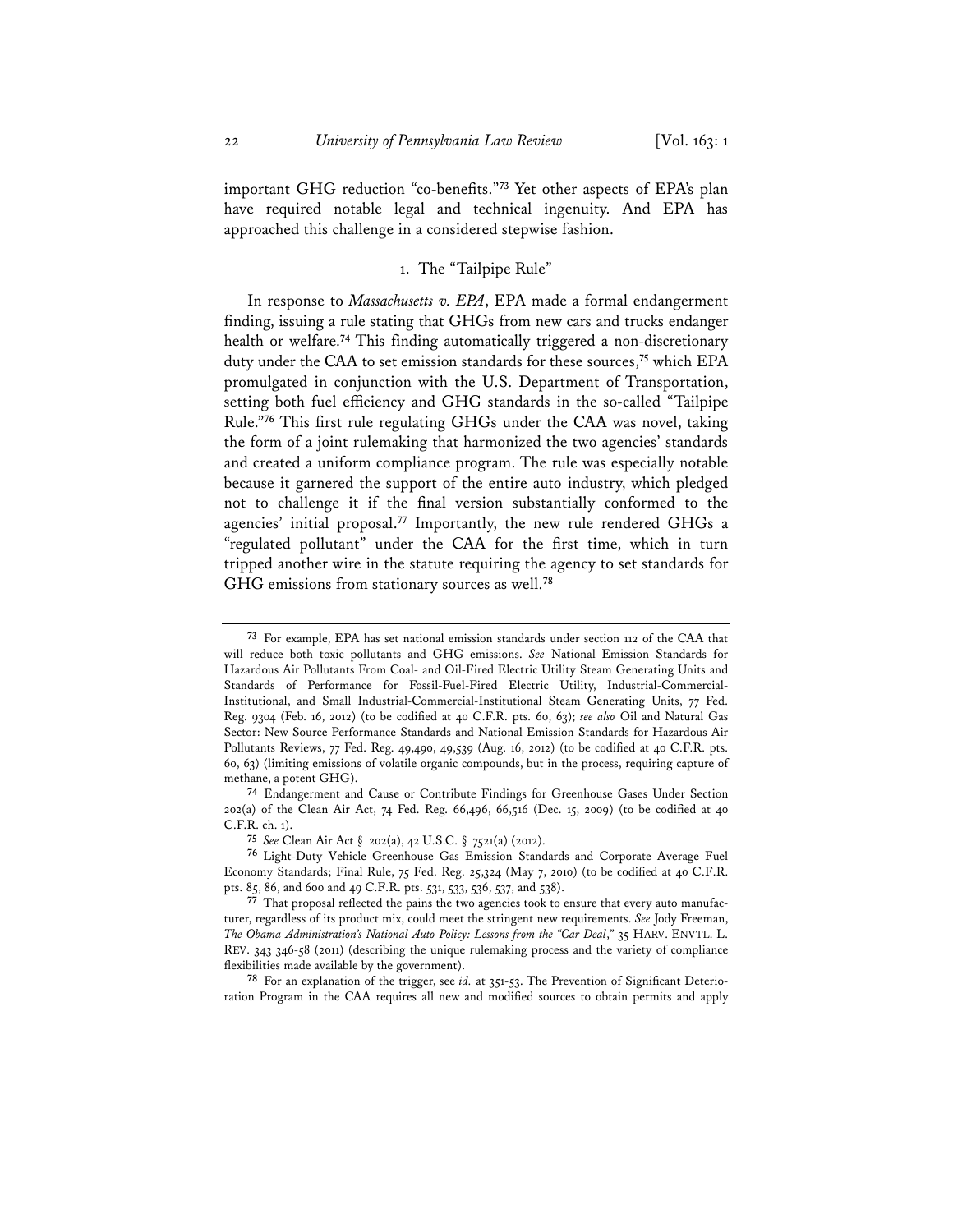The immediate consequence of the Tailpipe Rule was to trigger a permitting requirement for stationary sources of pollution under the law's "prevention of significant deterioration" (PSD) program, which is aimed chiefly at ensuring that good quality air does not get worse because of new construction that brings additional air pollution. Under the PSD program, it is unlawful to construct or modify a "major" stationary source in certain areas of the country (those designated as "in attainment" with at least one national air pollution standard) without first obtaining a permit**<sup>79</sup>** and meeting emission standards that reflect the "best available control technology" (BACT) for "each pollutant subject to regulation under" the CAA.**<sup>80</sup>** For this program, the CAA defines "major" facilities as having the potential to emit (depending on the type of source) either 100 or 250 tons per year (TPY) of "any air pollutant."**<sup>81</sup>**

Once EPA set a standard for GHGs under any part of the statute (as it had done for new cars and trucks), the agency considered them to be regulated pollutants to which the PSD requirements would apply. Because GHGs tend to be emitted in amounts that are orders of magnitude greater than conventional pollutants, however, many thousands of small sources that had never been regulated under the CAA would be swept into the PSD program and made subject to onerous permitting requirements with the 100/250-TPY threshold.**<sup>82</sup>**

In addition, the Tailpipe Rule triggered another permitting program for stationary sources. Under Title V of the CAA, all major sources, defined as those emitting over 100 TPY of "any air pollutant," must obtain a general operating permit.**<sup>83</sup>** Applying for a Title V permit can be time-consuming and expensive for sources, even if the operating permit itself does not impose any regulatory requirements. Again, because of the low numerical threshold to reach "major" source status, literally millions of small sources of GHG pollution—including large residential complexes, farms of a

<sup>&</sup>quot;best available control technology" for all pollutants "subject to regulation" under the CAA. Under the statute and EPA regulations, once a standard for GHGs is set under the mobile source provisions of the statute, the pollutant becomes "subject to regulation." *See id.* 

**<sup>79</sup>** *See* Clean Air Act § 165(a), 42 U.S.C. § 7475(a) (2012) (requiring preconstruction review); *see also id.* at § 169(1), 42 U.S.C. § 7479(1) (2012) (defining "major emitting facility").

**<sup>80</sup>** *Id.* at § 165(a)(4), 42 U.S.C. § 7475(a)(4) (2012).

**<sup>81</sup>** *Id.* at § 169(1), 42 U.S.C. § 7479(1) (2012).

**<sup>82</sup>** For a discussion of the implications of this situation, see Prevention of Significant Deterioration and Title V Greenhouse Gas Tailoring Rule, 75 Fed. Reg. 31,514, 31,533 (June 3, 2010) (to be codified at 40 C.F.R. pts. 51, 52, 70, and 71) (projecting the number of sources expected to require permits under the PSD and Title V programs and proposing to tailor the program initially to the largest sources).

**<sup>83</sup>** Clean Air Act §§ 502–504, 42 U.S.C. §§ 7661a–7661c (2012).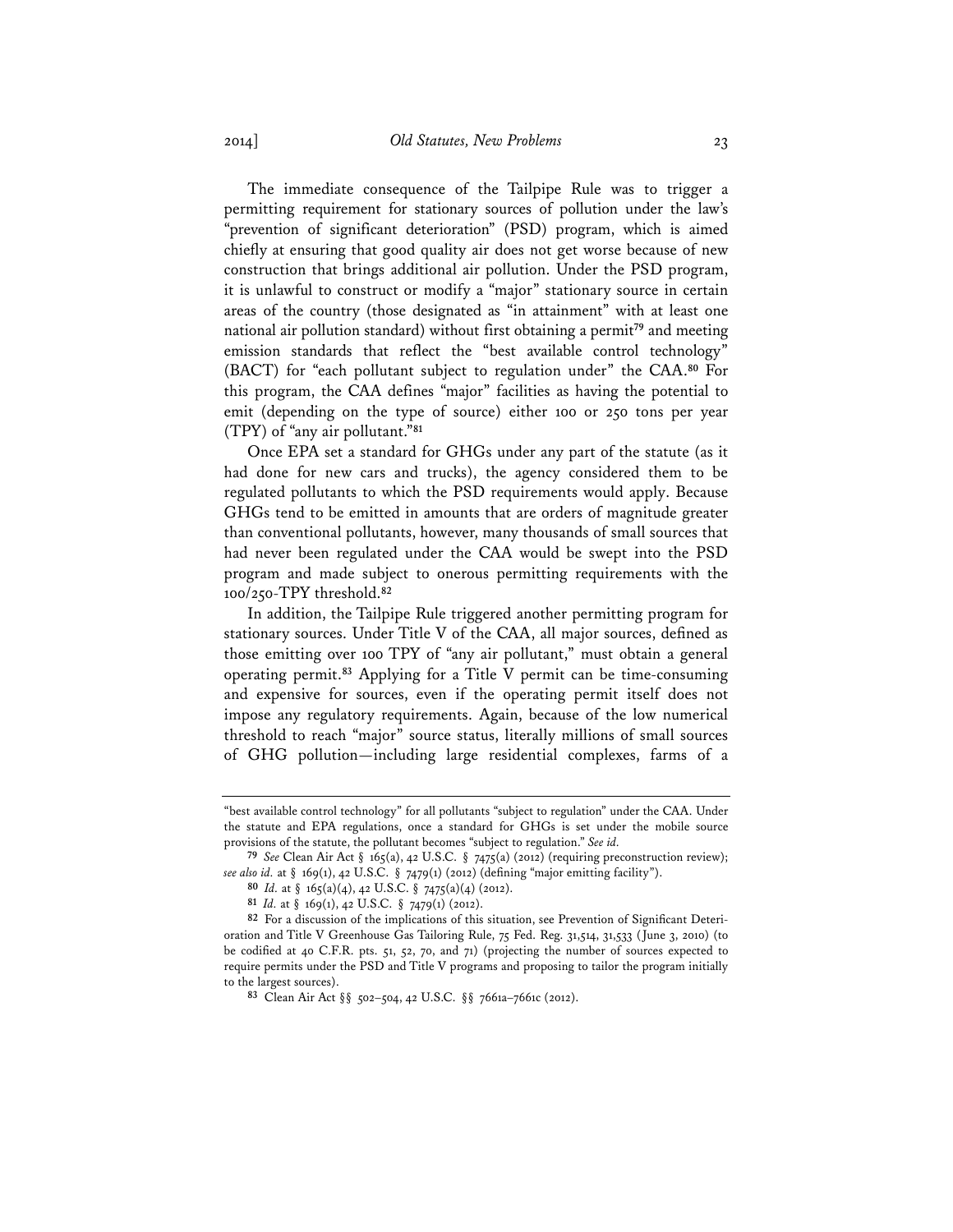modest size, and municipal landfills—which had never before needed a CAA permit for anything, would be required to obtain one for the first time. How to manage these automatic triggers in the CAA thus raised crucial strategic questions for EPA.

EPA's plan to address emissions from stationary sources under these programs required the agency to balance different kinds of risks. If the lowemission thresholds for triggering permit requirements applied, EPA would need to approve permits for literally millions of small sources. This burden would have overwhelmed the agency and the states, frustrated small businesses, and led to accusations that the Obama administration was overregulating while the economy was still recovering from an economic crisis. Moreover, imposing permitting burdens on these sources would yield relatively little in the way of meaningful reductions while imposing significant costs. Yet to relieve these small sources from regulation would require risktaking of a different kind. The agency would either have to declare that the PSD program could not be triggered by GHGs—reversing its thirty-yearold legal position that pollutants other than the six criteria pollutants could trigger the program's application—or ignore the specific numerical thresholds Congress had written into the law.**<sup>84</sup>**

#### 2. The "Tailoring Rule"

Of course, the obvious solution would be to ask Congress to fix this feature of the statute by adjusting the thresholds upward for GHGs. In the past, this kind of small fix might have been routine; it makes good economic and political sense to limit the program to major emitters and ultimately reduces a regulatory burden. But Congress was gridlocked over climate policy. With little chance of congressional resolution, EPA issued a rule "tailoring" the permitting requirements of both the PSD and Title V programs by administratively raising the thresholds for "major" source status to cover only the largest stationary sources—those producing over 100,000 TPY of GHGs.**<sup>85</sup>** The agency justified this approach by relying on

**<sup>84</sup>** *See* Tailoring Rule, 75 Fed. Reg. at 31,550-31,551 (noting that since 1977, EPA has interpreted the PSD program to apply to any air pollutant *subject to regulation*).

**<sup>85</sup>** The Tailoring Rule also specified a lower threshold—75,000 TPY—for so-called "anyway" sources: those sources required to obtain permits "anyway" because of their emission of conventional pollutants. *See* Tailoring Rule, 75 Fed. Reg. at 31,540-31,541 (exempting smaller sources but otherwise allowing the Clean Air Act's Prevention of Significant Deterioration program to begin to require "best available control technology" to control GHGs at new and modified sources); *see also* EPA, OFFICE OF AIR QUALITY PLANNING & STANDARDS, EPA-457/B-11-001, PSD AND TITLE V PERMITTING GUIDANCE FOR GREENHOUSE GASES 17-46 (2011) (describing how states should determine "best available control technology" for new and modified sources).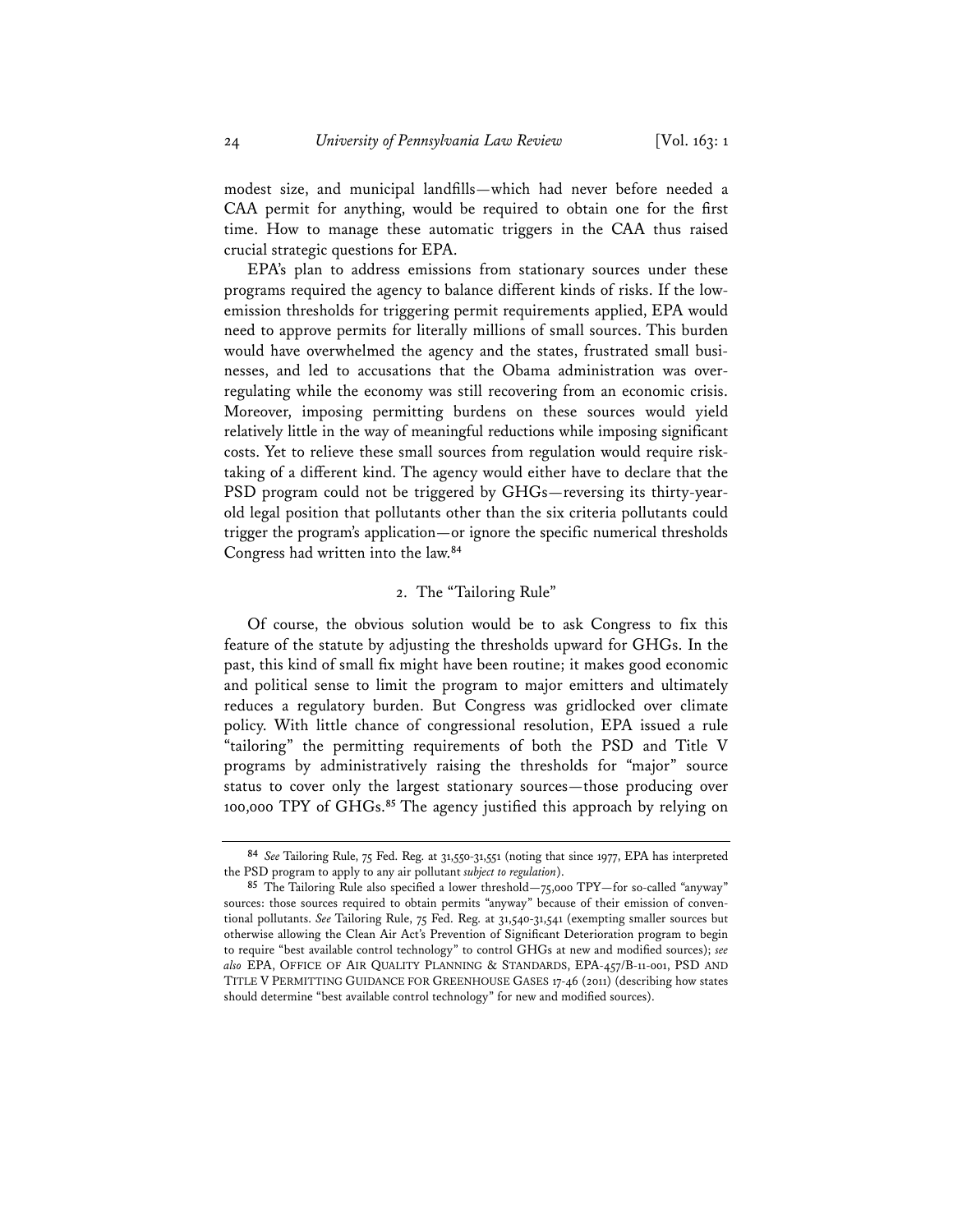the little-used doctrines of absurd results and administrative necessity, arguing that a temporary suspension of the statutory thresholds was necessary to deal with the volume of new permits.**<sup>86</sup>** Applying the low thresholds literally, EPA argued, would radically expand the program and render it "unrecognizable" to the Congress that adopted it.**<sup>87</sup>** Notably, in this instance, EPA sought to narrow rather than enlarge its regulatory responsibilities and to reduce the burdens imposed on industry, believing it to be the more rational, cost-effective, and politically palatable approach.

Industry groups and a number of states challenged the rule.**88** The petitioners made three main arguments.**<sup>89</sup>** First, the PSD program should not be read to apply to GHGs at all, since the program was intended by Congress to prevent backsliding from the national ambient air quality standards.**<sup>90</sup>** Second, and alternatively, sources that emit only GHGs should not trigger the program's permit requirements (even if sources covered by the program anyway may need to control their GHGs along with their emissions of other pollutants).**<sup>91</sup>** Finally, claimed petitioners, EPA lacks the authority to rewrite the numerical statutory thresholds in the CAA to make them four hundred times higher due to an "administrative necessity" that the agency itself created by interpreting the PSD program to apply to GHGs.**<sup>92</sup>**

The D.C. Circuit upheld EPA's view that the program applied to GHGs on a plain reading of the statute.**<sup>93</sup>** The court noted that the CAA mandates pre-construction review and permitting under the PSD program whenever "any pollutant" is emitted over the threshold amount and that in *Massachusetts v. EPA* the Supreme Court had interpreted the word "pollutant" to include

**89** Petitioners' Joint Opening Brief at 14-23, Coal. for Responsible Regulation, Inc. v. EPA, 684 F.3d 102 (D.C. Cir. 2012) (No. 09-1322).

**90** On this view, Congress meant to exempt GHGs from the phrase "any air pollutant" in the definition of major facility (for purposes of the program's applicability) *and* to exclude them from the requirement that BACT apply to "each pollutant subject to regulation" under the CAA (for purposes of the program's coverage). *See* Clean Air Act § 169(1), 42 U.S.C. § 7479(1) (2012) (defining "major emitting facility"); *see also id.* at § 165(a)(4), 42 U.S.C. § 7475(a)(4) (2012) (requiring BACT for "each pollutant subject to regulation" under the CAA).

**91** Petitioners' Joint Opening Brief at 18, Coal. for Responsible Regulation, Inc. v. EPA, 684 F.3d 102 (D.C. Cir. 2012) (No. 09-1322).

**92** *Id.* at 22-23.

**93** *Coal. for Responsible Regulation*, 684 F.3d at 136.

**<sup>86</sup>** *See* Tailoring Rule, 75 Fed. Reg. at 31,541-31,549.

**<sup>87</sup>** *Id.* at 31,555.

**<sup>88</sup>** *See* Coal. for Responsible Regulation, Inc. v. EPA, 684 F.3d 102 (D.C. Cir. 2012). The litigation challenged four rules that EPA promulgated under the CAA: (1) the Endangerment Finding, (2) the Tailpipe Rule, (3) the Timing Rule, and (4) the Tailoring Rule. In upholding the rules set forth by EPA, the court dismissed challenges to the endangerment finding and the Tailpipe Rule on their merits and found that petitioners lacked standing to challenge the Timing Rule and the Tailoring Rule. *Id.* at 113-114.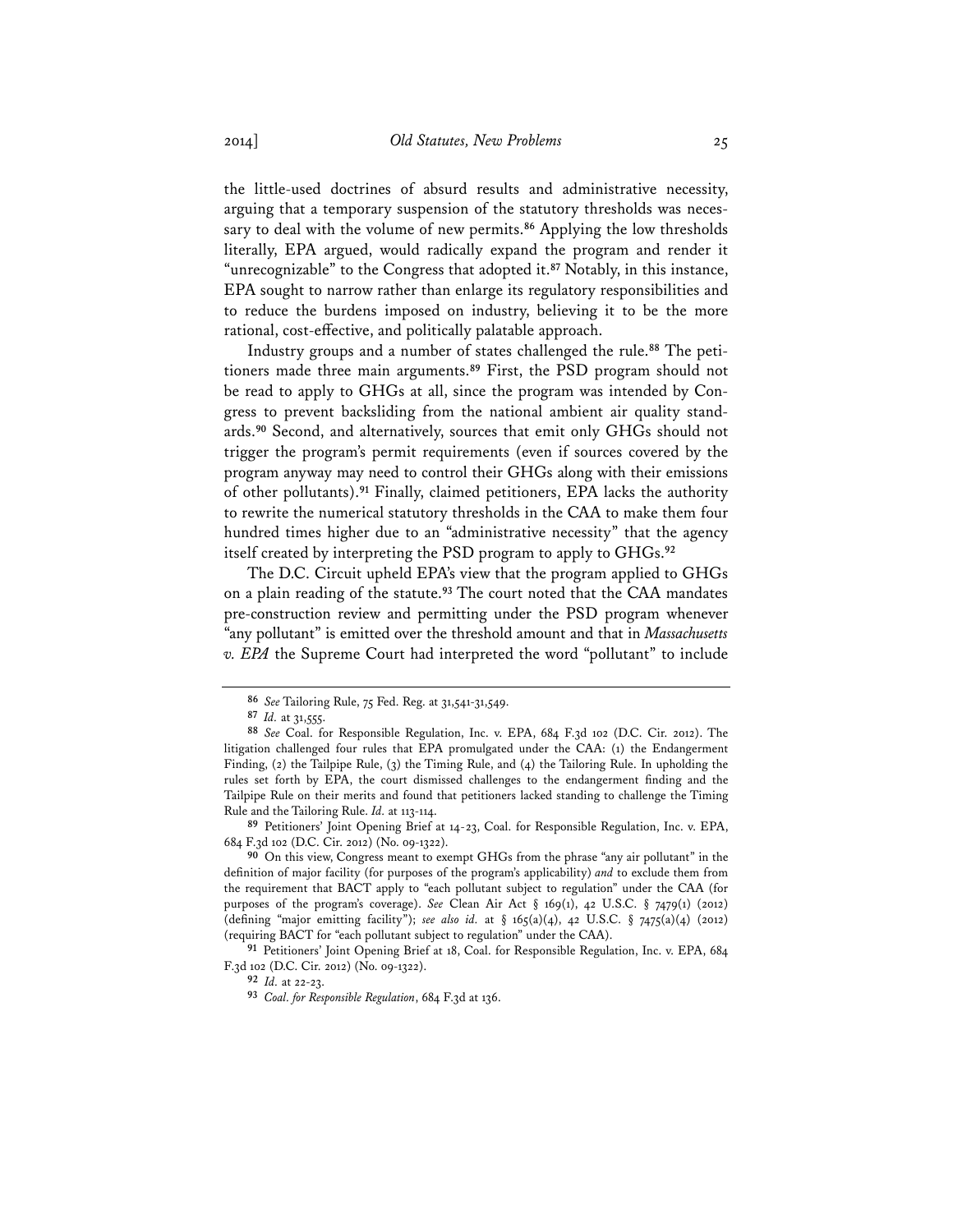GHGs.**94** The court never reached EPA's administrative necessity justification for temporarily raising the thresholds, finding that none of the petitioners could demonstrate the harm required for standing because the agency's rule had relieved them of a regulatory burden.**<sup>95</sup>**

The Supreme Court granted review on whether the PSD program applied to GHGs—the interpretive question on which EPA had taken the greatest legal risk.**<sup>96</sup>** The Court reversed the D.C. Circuit, finding that the definition of "any air pollutant" in the PSD program was ambiguous and that EPA's interpretation to include GHGs was, in these circumstances, unreasonable.**97** EPA could not, in the Court's view, reasonably adopt an interpretation that it had conceded would render the program unrecognizable to Congress and then resort to rewriting the statutory thresholds out of a claimed "administrative necessity."**<sup>98</sup>** The Court also struck down the Tailoring Rule as an impermissible rewriting of clear statutory thresholds.**<sup>99</sup>** At the same time, the Court upheld the agency's view that it was required to regulate GHGs from those stationary sources that trigger preconstruction

**<sup>94</sup>** *Id.* at 134.

**<sup>95</sup>** *Id.* at 146. The petition for rehearing en banc was denied by the D.C. Circuit over a strong dissent by Judge Kavanaugh, who explained how EPA could have avoided the need for the Tailoring Rule and saved itself from the overwhelming administrative burdens of which it was complaining by simply interpreting the ambiguous phrase "any pollutant" to mean (at least in the context of this one program) only conventional pollutants. *See* Order on Petitions for Rehearing En Banc, Coal. for Responsible Regulation, Inc. v. EPA, No. 09-1322, 2012 WL 6621785, at \*14-16 (D.C. Cir. Dec. 20, 2012) (Kavanaugh, J., dissenting).

**<sup>96</sup>** *See* Utility Air Regulatory Grp. v. EPA, No. 12-1146, slip op. at 2 (U.S. June 23, 2014) (noting that the Court had been asked to "decide whether it was permissible for EPA to determine that its motor-vehicle greenhouse-gas regulations automatically triggered permitting requirements under the [CAA] for stationary sources that emit greenhouse gases"); Jody Freeman, *Symposium: Soft Landings and Strategic Choices*, SCOTUSBLOG (Feb. 5, 2014, 10:58 AM), http://www.scotusblog.com/2014/02/ symposium-soft-landings-and-strategic-choices/, *archived at* http://perma.cc/J66U-ZXWS (explaining how EPA might have interpreted the program to exclude GHGs and apply only to NAAQS pollutants without losing too much).

**<sup>97</sup>** *Utility Air Regulatory Grp.*, No. 12-1146, slip op. at 15-16 ("[T]here is no insuperable textual barrier to EPA's interpreting 'any air pollutant' in the permitting triggers of PSD and Title V to encompass only pollutants emitted in quantities that enable them to be sensibly regulated at the statutory thresholds, and to exclude those atypical pollutants that, like greenhouse gases, are emitted in such vast quantities that their inclusion would radically transform those programs and render them unworkable as written.").

**<sup>98</sup>** *Id.* at 20 ("[I]t would be patently unreasonable—not to say outrageous—for EPA to insist on seizing expansive power that it admits the statute is not designed to grant.").

**<sup>99</sup>** *Id.* at 21 ("An agency has no power to 'tailor' legislation to bureaucratic policy goals by rewriting unambiguous statutory terms. . . . It is hard to imagine a statutory term less ambiguous than the precise numerical thresholds at which the [CAA] requires PSD and Title V permitting.").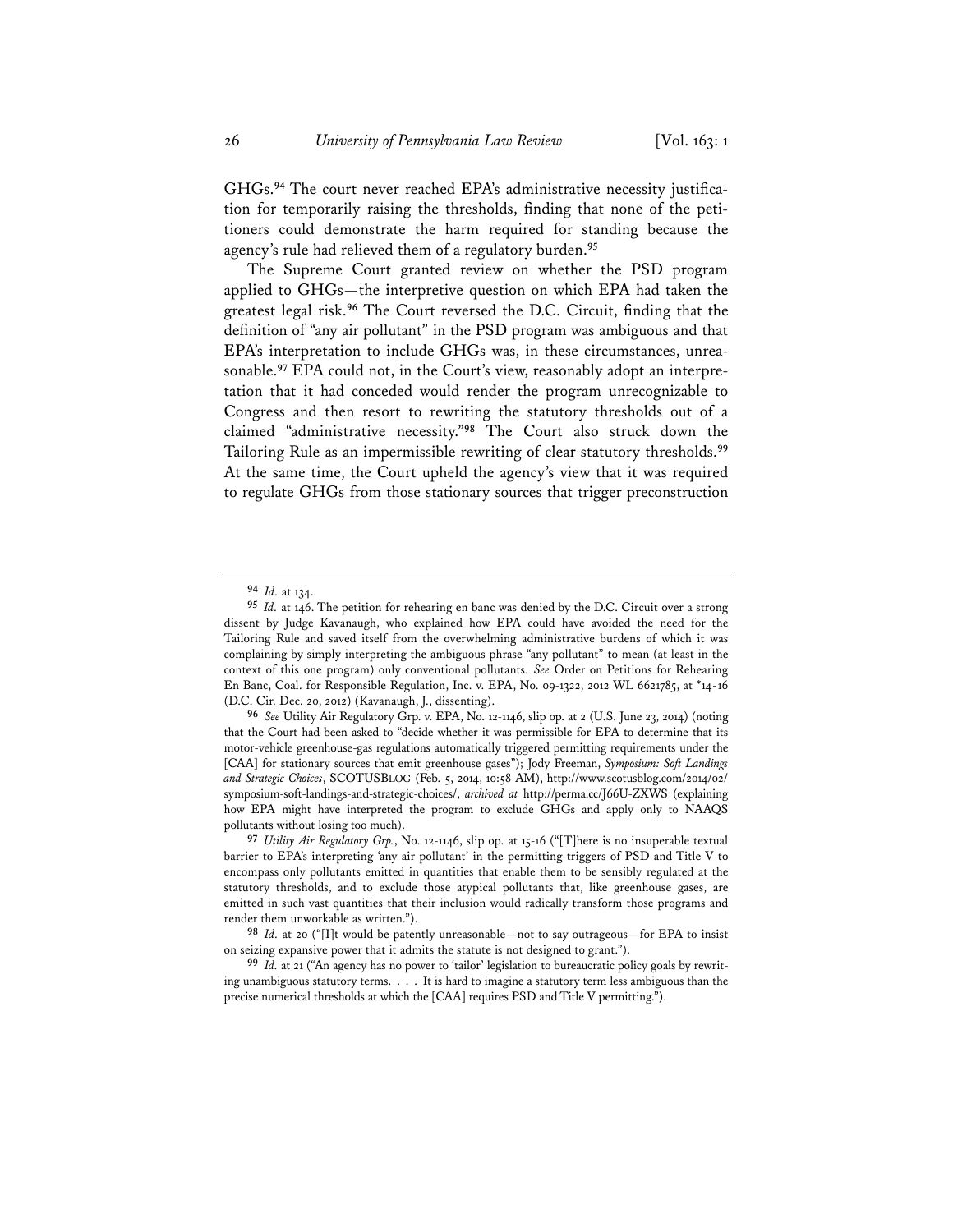review "anyway" because they emit over the 100/250–TPY threshold for conventional pollution.**<sup>100</sup>**

Practically, the decision amounts mostly to a victory for EPA, since regulating these "anyway" sources (which tend to be the biggest emitters of both conventional pollutants and GHGs) allows the agency to control the overwhelming majority of the GHGs it would have otherwise regulated had the agency's Tailoring Rule been upheld.**<sup>101</sup>** Indeed, the agency had signaled in its brief that it could accept precisely the mixed result the Court delivered,**<sup>102</sup>** and there is some reason to think that the agency even prefers it.**<sup>103</sup>** Yet any loss in the Supreme Court—even a partial one—leaves a sting, and the decision is replete with stern warnings about regulatory overreach that could prove troublesome in future cases.**<sup>104</sup>** Writing for the majority, Justice Scalia noted that when an agency's interpretation will "bring about an enormous and transformative expansion in EPA's regulatory authority without clear congressional authorization . . . [and the] agency claims to discover . . . an unheralded power to regulate 'a significant portion of the American economy,'" the Court will greet that interpretation with skepticism.**<sup>105</sup>** Notably, the Court also appeared to retreat somewhat from its

**104** Indeed, the Court remarked,

Were we to recognize the authority claimed by EPA in the Tailoring Rule, we would deal a severe blow to the Constitution's separation of powers. . . . The Power of executing the laws . . . does not include a power to revise clear statutory terms that turn out not to work in practice. . . .

. . . EPA asserts newfound authority to regulate millions of small sources . . . and to decide, on an ongoing basis and without regard for the thresholds prescribed by Congress, how many of those sources to regulate. We are not willing to stand on the dock and wave goodbye as EPA embarks on this multiyear voyage of discovery.

*Utility Air Regulatory Grp.*, No. 12-1146, slip op. at 23; *see also id.* at 12 ("It takes some cheek for EPA to insist that it cannot possibly give 'air pollutant' a reasonable, context-appropriate meaning in the PSD and Title V contexts when it has been doing precisely that for decades.").

**105** *Id.* at 19.

**<sup>100</sup>** *Id.* at 28 ("[A]pplying BACT to greenhouse gases is not so disastrously unworkable, and need not result in such a dramatic expansion of agency authority, as to convince us that EPA's interpretation is unreasonable.").

**<sup>101</sup>** In announcing the Court's decision from the bench, Justice Scalia reportedly said that, "EPA is getting almost everything it wanted in this case. It sought to regulate sources that it said were responsible for 86 percent of all the greenhouse gases emitted from stationary sources nationwide. . . . EPA will be able to regulate sources responsible for 83 percent of those emissions." Robert Barnes, *Justices: EPA Can Regulate Emissions*, WASH. POST, June 24, 2014, at A1.

**<sup>102</sup>** Brief for the Federal Respondents at 33-34, Utility Air Regulatory Grp. v. EPA, No. 12- 1146 (Jan. 21, 2014).

**<sup>103</sup>** The agency had opted for the most ambitious reading of its authority, even where narrower alternatives were available that might not have cost the agency much, a risk that in retrospect may not have been worthwhile. *See* Freeman, *supra* note 96 (explaining why losing on the issue of PSD applicability is likely better for EPA as a practical matter).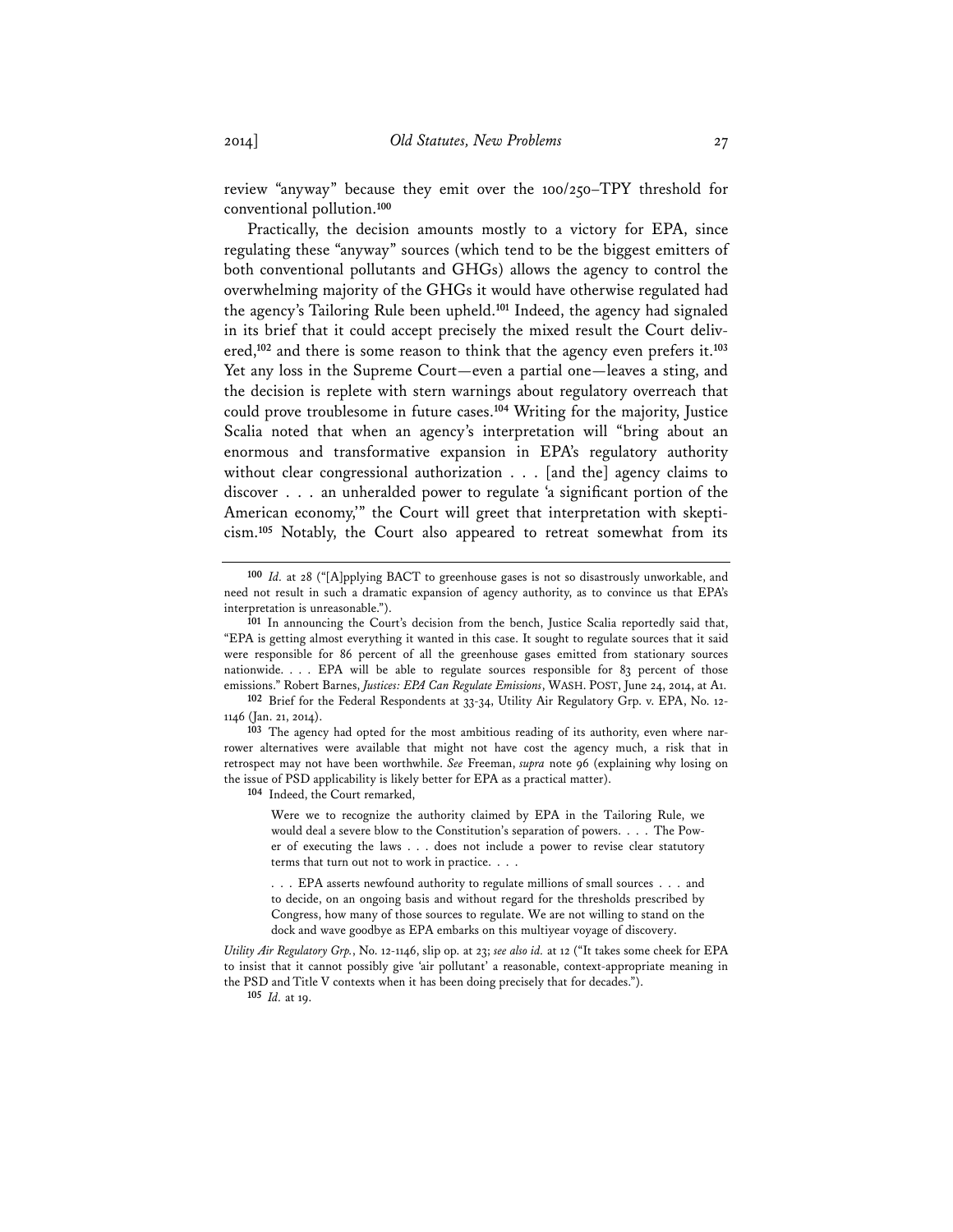decision in *Massachusetts v. EPA*, by rejecting the view that GHGs are always "air pollutants" under the CAA and requiring the agency to justify its regulation of GHGs program-by-program.**<sup>106</sup>**

The *Utility Air Regulatory Group* (*UARG*) case is the third case related to climate change to have reached the Supreme Court since 2007.**<sup>107</sup>** It is unlikely to be the last. EPA had already announced additional GHG regulations for the electricity sector when *UARG* was handed down.**<sup>108</sup>** The Court's sharp rebuke of EPA, its skeptical tone, and its new gloss on *Massachusetts v. EPA* can be interpreted as cautionary signals to EPA as it continues to pursue GHG regulation under different CAA programs. Above all, however, this back-and-forth dynamic between EPA and the courts shows which two institutions are now driving U.S. climate policy—and neither one of them is Congress.

#### 3. Greenhouse Gas Standards for New Power Plants

In its New Source Performance Standards (NSPS) program, the CAA requires EPA to set baseline pollution standards for all industrial source categories that emit pollution found to endanger public health.**<sup>109</sup>** The general principle motivating the NSPS program is that as new sources come online or are modified, they are expected to meet increasingly stringent emission standards made possible by the best demonstrated system of emission reduction, taking into account cost and other considerations.**<sup>110</sup>**

**<sup>106</sup>** *Id.* at 14 ("*Massachusetts* does not strip EPA of authority to exclude greenhouse gases from the class of regulable air pollutants under other parts of the [CAA] where their inclusion would be inconsistent with the statutory scheme. . . . [It] does not foreclose the Agency's use of statutory context to infer that certain of the [CAA's] provisions use "air pollutant" to denote not every conceivable airborne substance, but only those that may sensibly be encompassed within the particular regulatory program.").

**<sup>107</sup>** *See* Massachusetts v. EPA, 549 U.S. 497 (2007); Am. Elec. Power Co. v. Connecticut, 131 S. Ct. 2527 (2011).

**<sup>108</sup>** *See* Carbon Pollution Emission Guidelines for Existing Stationary Sources: Electric Utility Generating Units, 79 Fed. Reg. 34,830 (proposed June 18, 2014) (to be codified at 40 C.F.R. pt. 60); Standards of Performance for Greenhouse Gas Emissions From New Power Stationary Sources: Electric Utility Generating Units, 79 Fed. Reg. 1430, 1462-1463 (proposed Jan. 8, 2014) (to be codified at 40 C.F.R. pts. 60, 70, 71, and 98).

**<sup>109</sup>** Clean Air Act § 111(b), 42 U.S.C. § 7411 (2012). President Obama announced that he would direct EPA to establish a standard for new power plants and to set standards for existing power plants. Michael O'Brien, *Obama Aims to Sidestep Congress with New Initiatives to Reduce Carbon Emissions*, NBC NEWS (June 25, 2013, 3:11 AM), http://nbcpolitics.nbcnews.com/\_news/ 2013/06/25/19119744-obama-aims-to-sidestep-congress-with-new-initiatives-to-reduce-carbonemissions?lite, *archived at* http://perma.cc/6QSJ-HMTY.

**<sup>110</sup>** *See* Clean Air Act § 111(a), 42 U.S.C. § 7411(a)(1) (2012) (defining "standard of performance"); Clean Air Act § 111(b), 42 U.S.C. § 7411(b) (2012) (requiring the EPA Administrator to set performance standards for categories of stationary sources).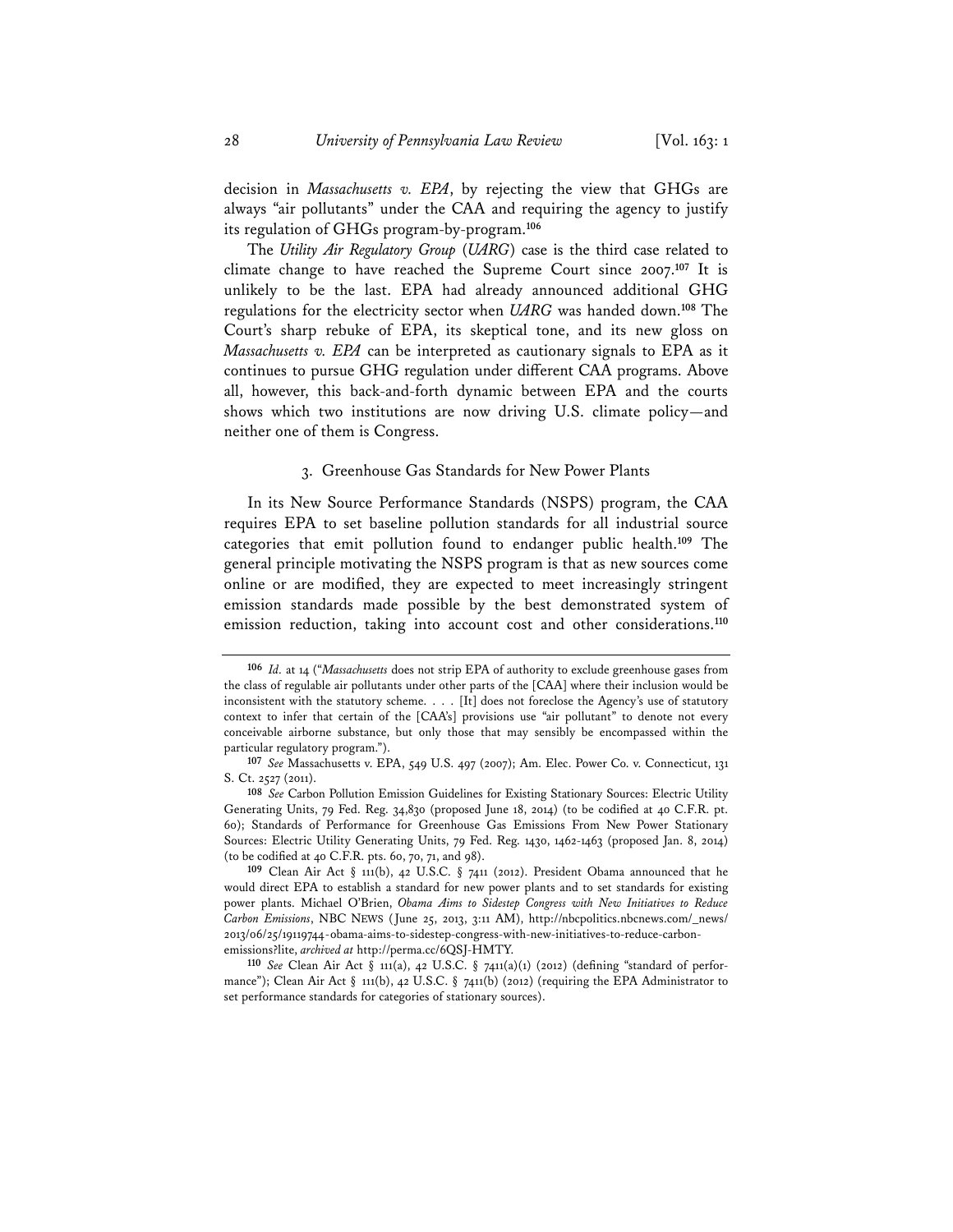The program is meant to ratchet up standards as the potential for pollution control increases over time due to new technology and expertise. Based on EPA's past practice and prior court precedent, "best demonstrated" systems may be forward-looking and technology-forcing, and are not limited to technology already in operation at the time standards are set.**<sup>111</sup>**

These NSPS standards differ from the PSD program described above in two principal ways: NSPS standards are set by EPA, not the states, and they apply uniformly to entire industrial categories as defined by EPA, rather than to individual sources.**<sup>112</sup>** The PSD program, which is implemented by the states, is more of a gap-filling program meant to keep air quality from backsliding during periods (typically eight years or longer) between rounds of NSPS. As individual facilities propose to build or refurbish their equipment in areas that already comply with one or more of the national air quality standards, these sources must apply for state permits and apply "best available control technology" (BACT), which must be at least as stringent as NSPS.**<sup>113</sup>** Thus, because it is federally driven, technology-forcing, national in scope, and applicable to entire source categories, NSPS is the much more significant driver of emissions reductions—for all pollutants, including GHGs—than is the PSD program.**<sup>114</sup>**

In 2012, EPA proposed for the first time to set NSPS for carbon dioxide from new power plants. These sources have long been subject to NSPS regulation for other pollutants that endanger health or welfare,**<sup>115</sup>** which they emit in abundance along with carbon dioxide.**<sup>116</sup>** In EPA's view, GHGs from

**115** *See generally* 40 C.F.R. pt. 60 (2013).

**<sup>111</sup>** *See* Standards of Performance for Greenhouse Gas Emissions from New Stationary Sources: Electric Utility Generating Units, 79 Fed. Reg. 1430, 1463 (proposed Jan. 8, 2014) (to be codified at 40 C.F.R. pts. 60, 70, 71, 98) [hereinafter Second Proposed Power Plant Rule] (discussing technical feasibility and citing *Sierra Club v. Costle*, 657 F.2d 298, 347 (D.C. Cir. 1981), in support of EPA's authority to set technology-forcing standards).

**<sup>112</sup>** *Compare* Clean Air Act § 111(b), 42 U.S.C. § 7411(b)(1)(B) (2012) (requiring standards for source "categories"), *with* Clean Air Act § 169, 42 U.S.C. § 7479(1) (2012) (defining individual "major emitting facilities" subject to preconstruction review under section 165).

**<sup>113</sup>** 42 U.S.C. § 7479(3) (2012). Note that as EPA sets new NSPS, EPA also establishes a new floor for BACT.

**<sup>114</sup>** Compared with the NSPS program, the PSD program is far less uniform. State administration allows for greater variation not just across states, but also across sources in the same industrial category, since state regulators establish BACT on a case-by-case basis through plantlevel analysis. *See* 42 U.S.C. § 7475(d) (2012) (describing the state permitting process). PSD is also small in scope; the states generally entertain fewer than three hundred PSD permit applications each year. *See RACT/BACT/LAER Clearinghouse*, EPA, http://cfpub.epa.gov/rblc/ (last visited Oct. 3, 2014), *archived at* http://perma.cc/GC74-SBDN.

**<sup>116</sup>** *See* Standards of Performance for Greenhouse Gas Emissions for New Stationary Sources: Electric Utility Generating Units, 77 Fed. Reg. 22,392 (proposed Apr. 13, 2012) (to be codified at 40 C.F.R. pt. 60) [hereinafter First Proposed Power Plant Rule].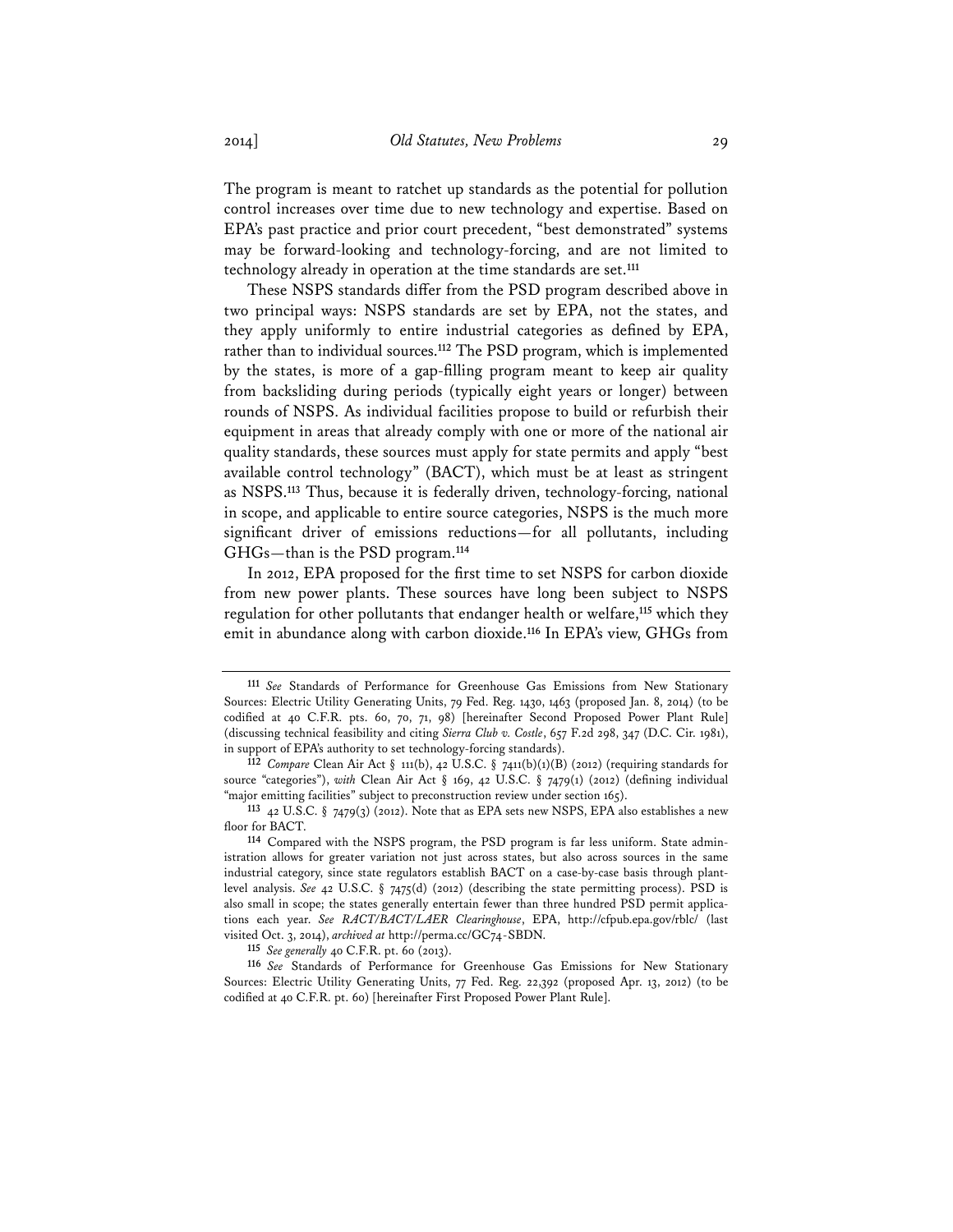these sources now qualify for regulation because they are "pollutants" that have been found to pose an endangerment to health and welfare and are emitted by power plants in large quantities.**<sup>117</sup>** Setting a standard for new sources is especially important from a policy perspective because the utility industry is expected to invest billions of dollars in new electricity generation in the coming years—infrastructure that will presumably be long-lived.**<sup>118</sup>**

The proposed rule went through two very controversial and highly visible iterations. This in itself is not unusual; agencies propose and reconsider rules all the time. Indeed, that is the point of notice-and-comment. Yet this particular rule, freighted with significant policy and political implications, illustrates the careful calibration process required when agencies adapt statutes to new problems. EPA initially proposed to set a single standard for both coal and natural gas–fired electricity-generating units, based on what the most efficient natural gas plants can achieve and which coal-fired units cannot achieve without applying carbon capture technology.**<sup>119</sup>** The proposal attracted a firestorm of comment.**<sup>120</sup>** Industry stakeholders objected to the unprecedented grouping of the two categories, arguing that it was a weakly veiled effort to circumvent the statutory requirement that technology be both demonstrated and available; that the agency never could have required carbon capture as the best demonstrated technology standard for coal units as a separate category, because the technology is not yet commercially available.**<sup>121</sup>**

In response, EPA withdrew the 2012 proposal and issued a new one setting separate targets for natural gas–fired and coal-fired units and easing stringency

**<sup>117</sup>** *Id.*

**<sup>118</sup>** *See* Ralph Cavanagh, *Reinventing Competitive Procurement of Electricity Resources*, ELECTRICITY-POLICY.COM, http://electricitypolicy.com/cavanagh-10-2-10-correct.pdf (last visited Oct. 3, 2014), *archived at* http://perma.cc/4DV2-CLL3 (explaining that U.S. utilities have announced the intention to invest up to \$2 trillion in "resource procurement and integration" over the next two decades).

**<sup>119</sup>** First Proposed Power Plant Rule, *supra* note 116, at 22,395 (classifying different electric generating units as a single source category); *id.* at 22,396-22,398 (proposing to require that all new fossil fuel–fired EGUs emit no more than 1000 pounds of carbon dioxide per megawatt-hour on an average annual basis—a target which is based on the carbon dioxide emissions from an efficient, natural gas combined cycle facility).

**<sup>120</sup>** EPA received 2.5 million comments. *See* Second Proposed Power Plant Rule, *supra* note 111, at 1445.

**<sup>121</sup>** *See, e.g.*, Comments Submitted by the American Public Power Association, on Standards of Performance for Greenhouse Gas Emissions for New Stationary Sources: Electric Utility Generating Units (June 25, 2012) (on file at Docket No. EPA-HQ-OAR-2011-0660), *available at* http://www.regulations.gov/#!documentDetail;D=EPA-HQ-OAR-2011-0660-10039; Comments Submitted by The National Rural Electric Cooperative Association, on Standards of Performance for Greenhouse Gas Emissions for New Stationary Sources: Electric Utility Generating Units (June 25, 2012) (on file at Docket No. EPA-HQ-OAR-2011-0660), *available at* http://www.regulations.gov/ #!documentDetail;D=EPA-HQ-OAR-2011-0660-9916.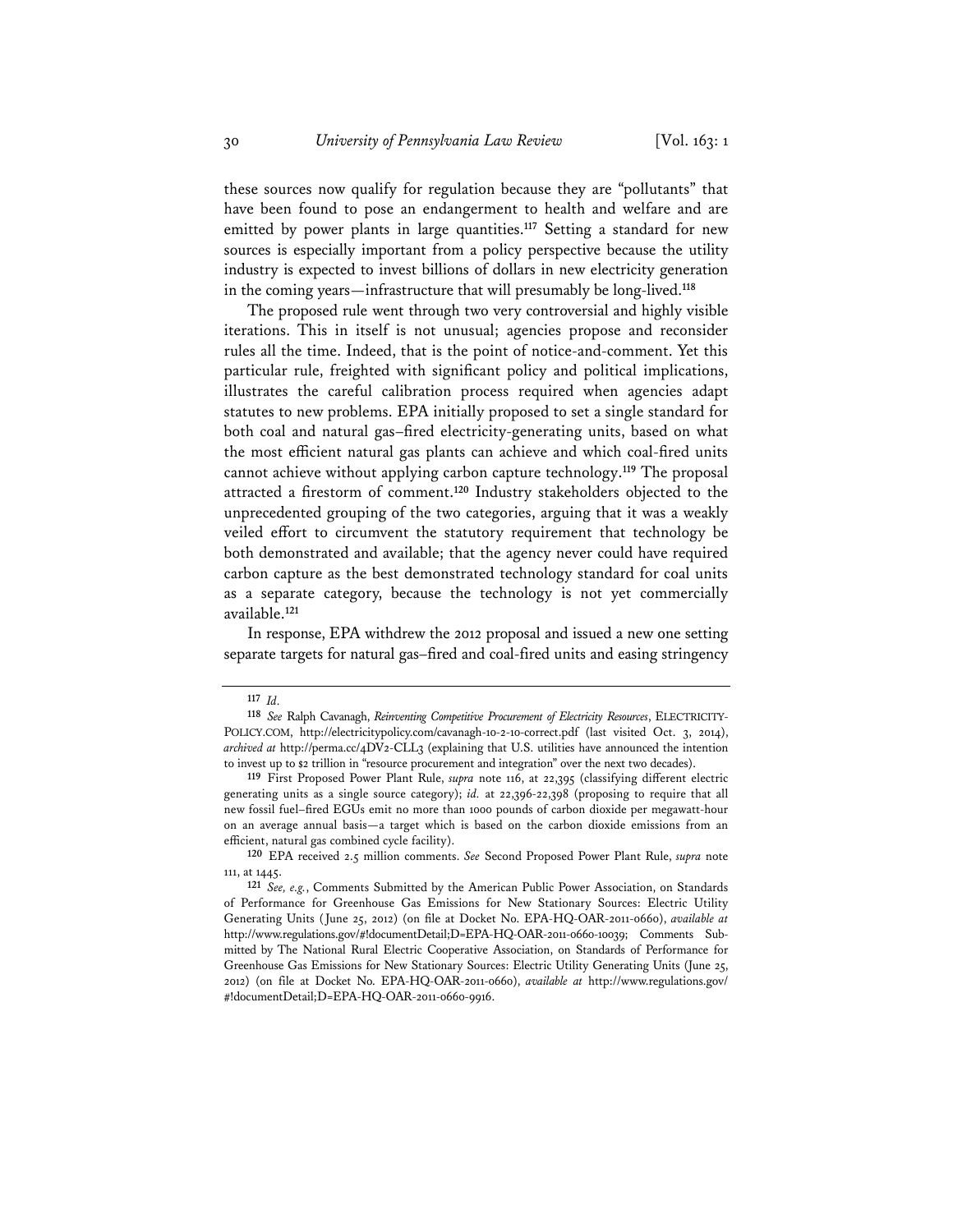somewhat for the latter.**<sup>122</sup>** While EPA claims that it has always enjoyed considerable flexibility to define industrial categories under the NSPS program,**<sup>123</sup>** in this instance it chose to rethink its decision to conflate the different types of electricity generating units—presumably to reduce the rule's legal vulnerability. Yet the new proposal does not eliminate legal risk entirely. It relaxes the limits applicable to coal-fired generators only slightly, from 1000 to 1100 pounds of carbon dioxide per megawatt-hour, such that "partial" carbon capture will be necessary for new coal-fired power plants to comply.**<sup>124</sup>**

As a result, the new proposal still raises a difficult legal question: whether carbon capture and storage is "demonstrated" and "available" technology within the meaning of the CAA. The D.C. Circuit has held that NSPS standards may be technology-forcing**<sup>125</sup>**; the question is how much so. EPA relied in its proposal on the fact that four power plants with carbon capture and storage are currently either under construction and expected to be operational within a few years, or under active development.**<sup>126</sup>** But a reviewing court may nevertheless determine that it is arbitrary or capricious to base a standard on technology that has yet to be deployed at commercial scale for power plants and which remains extremely expensive.**<sup>127</sup>**

**125** *See* Sierra Club v. Costle, 657 F.2d 298, 347 (D.C. Cir. 1981). Section 111(a) requires EPA to set reductions based on what is "achievable" using the "best system of emission reduction" that the Administrator determines to be "adequately demonstrated." The D.C. Circuit has interpreted the "achievable" standard for "best system of emission reduction" as technology that is "available" to new plants. *See* Second Proposed Power Plant Rule, *supra* note 111, at 1434, 1463.

**126** The four plants are Southern Company's Kemper County Energy Facility, which was seventy-five percent complete in 2013, SaskPower's Boundary Dam project, which was expected to be operational in 2014, Summit Power's Texas Clean Energy Project, which was under development, and the Hydrogen Energy California Project, which was also under development. Second Proposed Power Plant Rule, *supra* note 111, at 1434.

**127** Industry argues that this standard is a major obstacle to the construction and development of any new coal-fired generation capacity because, as EPA concedes, the limits cannot be achieved by a new coal-fired EGU using presently available technology. *See The American Energy Initiative,* 

**<sup>122</sup>** *See* Second Proposed Power Plant Rule, *supra* note 111, at 1433 (proposing to allow coalfired units to emit 1100 pounds of carbon dioxide per megawatt-hour).

**<sup>123</sup>** *See id.* at 1465-67.

**<sup>124</sup>** *See id.* at 1436. EPA also offered an alternative compliance option that would permit averaging over seven years to allow units to emit more in early years and less in later years through application of carbon capture and storage. *Id.* at 1482. EPA's stated intent in designing the rule was to ensure a viable pathway for coal to continue to be a part of the nation's energy mix, even in a carbon-constrained world. *Id.* at 1468-69. At the time the rule was proposed, the Energy Information Administration was already predicting that few if any new coal plants would be built by 2025, due largely to low natural gas prices. The new standard is essentially a regulatory hedge; in the event that natural gas prices rise, or electricity consumption spikes, new coal plants cannot be built without being carbon capture–ready. Indeed, EPA explicitly justified the rule as necessary to "lock in" the market-driven dynamic. *Id.* at 1433-34.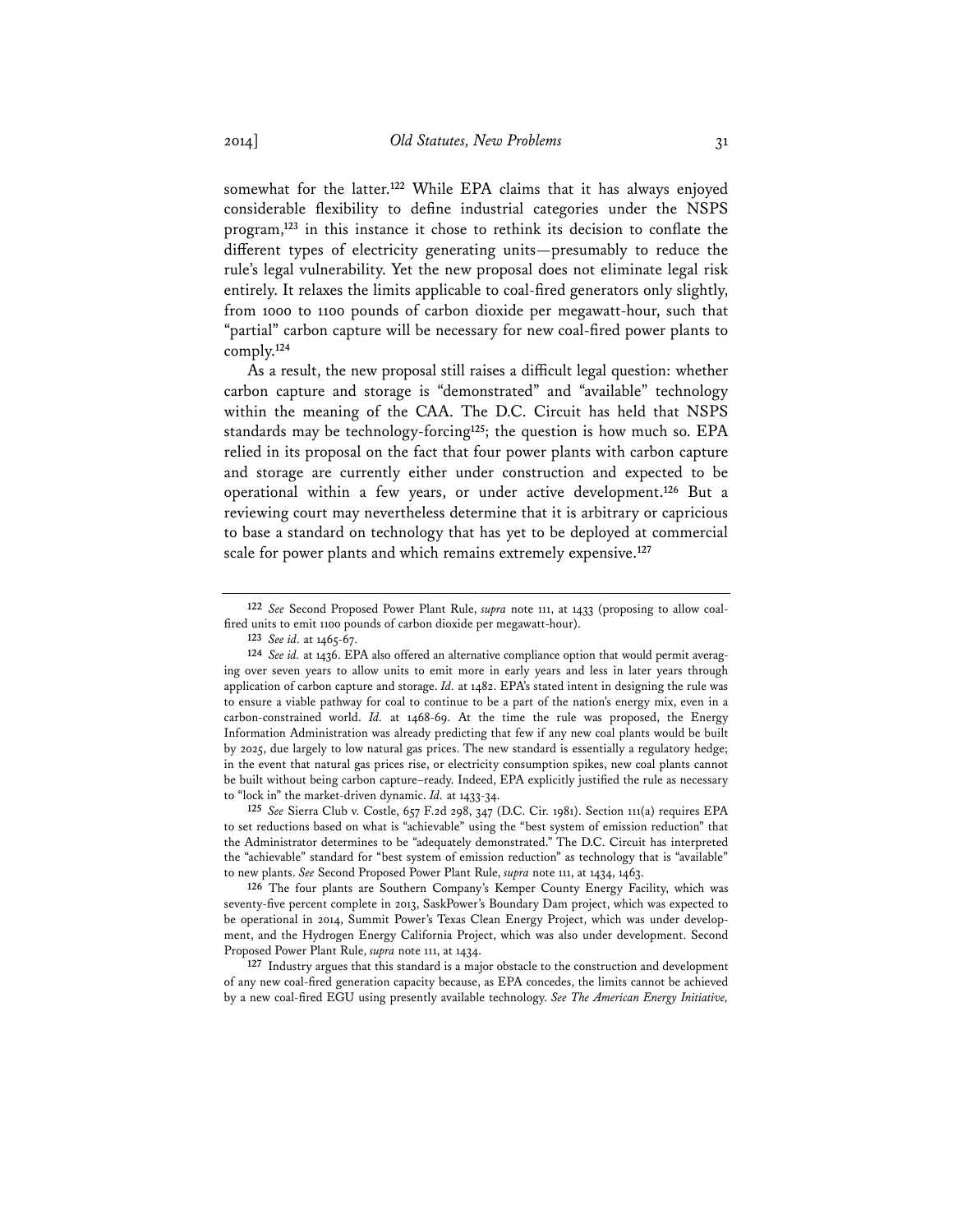The fate of this first power plant standard is important for three reasons. First, a restrictive interpretation of "demonstrated" and "available" could rule out carbon capture and storage as a basis for these standards, and in the longer term, by setting a precedent, limit EPA's ability to promote technological innovation. Second, the carbon standard for new power plants is the first of many anticipated standards EPA expects to set, sector-by-sector, for categories of stationary sources that produce the largest share of the nation's GHGs.**<sup>128</sup>** Reversal by the D.C. Circuit would delay implementation of these regulations for new and modified sources, at a minimum. Third, losing a legal challenge to the new source standard under section 111(b) would delay EPA's plan to set standards for existing power plants under section 111(d), which, as discussed below, are a much more important regulatory target than new facilities.

#### 4. Greenhouse Gas Standards for Existing Power Plants

While carbon standards for *new* power plants may be necessary as a backstop measure to prevent a new generation of coal-fired plants from being built should natural gas prices once again rise and make coal-fired generation more competitive, these standards arguably are *most* important as a legal predicate to regulating emissions from the existing fleet—the nation's oldest and dirtiest power plants, which produce nearly forty percent of the nation's carbon dioxide emissions.**<sup>129</sup>** Congress largely immunized the existing fleet from many of the CAA's regulatory requirements**<sup>130</sup>** as a political

*Part 25: EPA's Proposed Greenhouse Gas New Source Performance Standards for Utilities and the Impact this Regulation Will Have on Jobs: Hearing Before the Subcomm. on Energy & Power of the H. Comm. on Energy and Commerce*, 111th Cong. 16 (2012) (statement of Thomas F. Farrell II, Chairman, President, and CEO, Dominion Resources, Inc.) (contending that "performance standards will not succeed at forcing the adoption of [carbon capture and storage] technologies" because the standard "will create an insurmountable hurdle to obtaining financing and securing public utility commission approval for new coal stations").

**<sup>128</sup>** A number of consent decrees now require the agency to promulgate additional standards for GHG pollution from other new sources, such as oil and gas refineries. *See, e.g.*, Settlement Agreement Between New York et al., and EPA (2010), *available at* http://www2.epa.gov/sites/production/files/ 2013-09/documents/refineryghgsettlement.pdf (announcing that EPA has agreed to set GHG New Source Performance Standards for refineries).

**<sup>129</sup>** Electricity generation accounts for 38.6% of U.S. carbon dioxide emissions from energy. *See* EPA, INVENTORY OF U.S. GREENHOUSE GAS EMISSIONS AND SINKS: 1990–2012 tbl.3-1 (2014), *available at* http://www.epa.gov/climatechange/Downloads/ghgemissions/US-GHG-Inventory-2014-Chapter-3-Energy.pdf.

**<sup>130</sup>** For example, section 111 New Source Performance Standards generally apply only to categories of new and "modified" sources. *See* Clean Air Act § 111, 42 U.S.C. §§ 7411(a)–(b) (2012). The CAA's New Source Review program similarly applies only to new and modified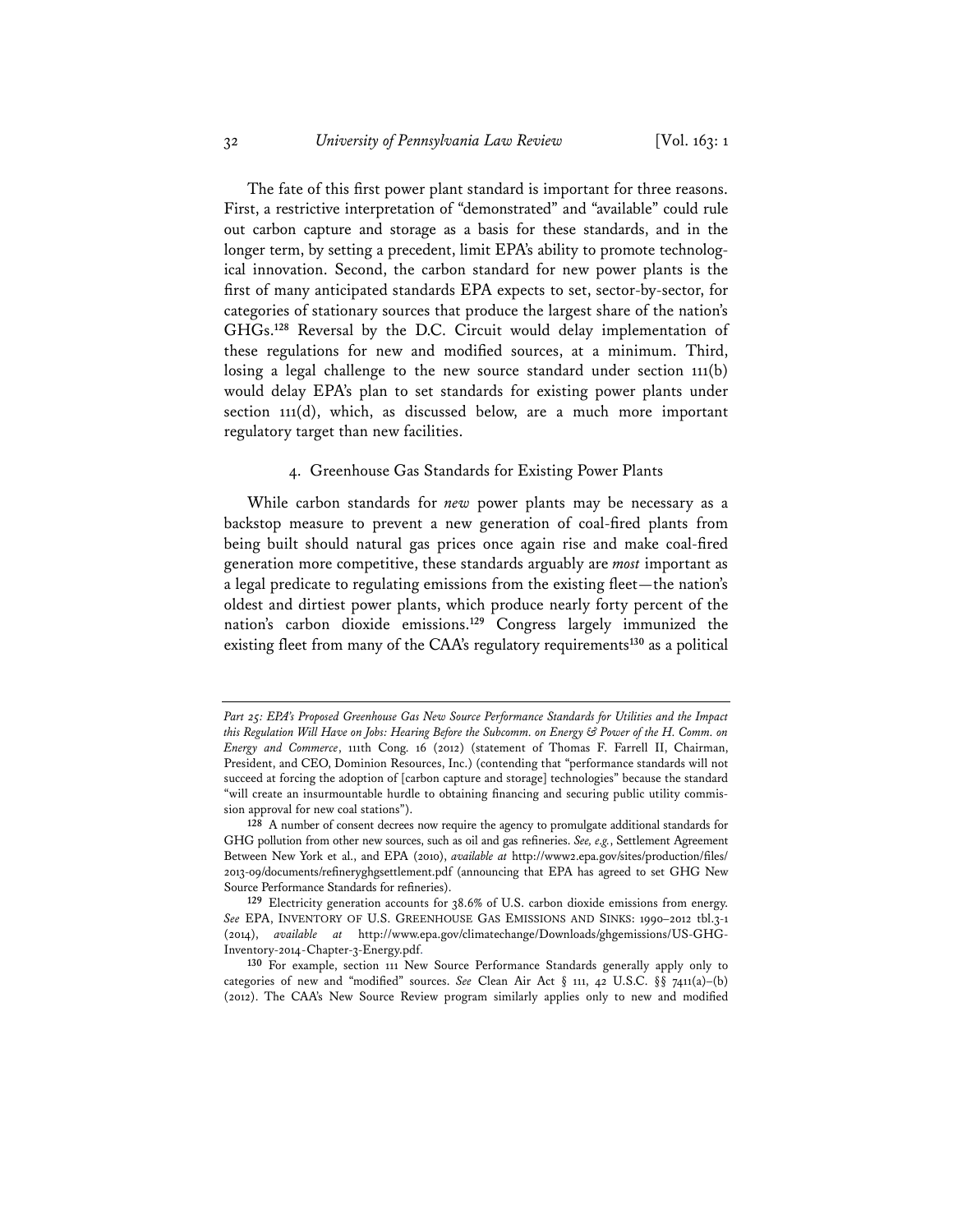compromise, on the theory that older sources were expensive to retrofit and would in any event retire within a reasonable period of time.**<sup>131</sup>** Yet these sources have defied congressional expectations and lived much longer than anticipated, notwithstanding efforts to modernize the fleet.**<sup>132</sup>** If EPA were to succeed in imposing significant carbon limits on these electricity sector sources in addition to the emission standards it already set for the transportation sector in 2010 and 2011, it will have brought nearly two-thirds of U.S. carbon dioxide emissions under a program of control.**<sup>133</sup>** Yet EPA's effort to reach these plants under 111(d) is the greatest test to date of its strategy to adapt the CAA to climate change.

Once EPA sets a standard for new sources of pollution under section 111(b), the states are obligated to set standards for existing sources as well, if certain conditions are met.**<sup>134</sup>** To avoid duplicative regulation, Congress required such standards only for pollution other than the six "criteria" pollutants (for which states already submit implementation plans) and for pollution not emitted from a source category already regulated as a hazardous air pollutant.**<sup>135</sup>** Because GHGs are neither criteria pollutants nor hazardous pollutants, they appear to qualify for regulation under section 111(d).

It is worth noting that the NSPS program is a viable means of addressing carbon dioxide emissions from existing power plants only because of another crucial legal judgment EPA has made: electing not to treat carbon dioxide as a "criteria pollutant" and establish a national concentration

**132** The average age of U.S. coal-fired generation plants is forty-three years. *See* Steven Mufson, *Coal's Burnout*, WASH. POST, Jan. 2, 2011, at G1.

sources in attainment zones. *See* Clean Air Act §§ 165, 169, 42 U.S.C. §§ 7475, 7479 (2012); *see also* 42 U.S.C. §§ 7502(c)(5), 7503(a) (2012).

**<sup>131</sup>** That is, unless they modify their equipment in ways that significantly increase emissions, in which case they trigger "new source review." *See* Richard L. Revesz, Op-Ed., *Old Power Plants Need New Rules*, N.Y. TIMES (Mar. 29, 2012), http://www.nytimes.com/2012/03/29/opinion/oldpower-plants-need-new-rules.html, *archived at* http://perma.cc/ZCH2-6DLU; *see also* Jonathan Remy Nash & Richard L. Revesz, *Grandfathering and Environmental Regulation: The Law and Economics of New Source Review*, 101 NW. U. L. REV. 1667, 1688 (2007) (describing EPA's policies requiring a New Source Review when a modification would cause a large net increase in emissions).

**<sup>133</sup>** *See id.*; *see also* EPA, *Overview of Greenhouse Gases: Carbon Dioxide Emissions*, http:// www.epa.gov/climatechange/ghgemissions/gases/co2.html (last visited Oct. 3, 2014), *archived at* http://perma.cc/8L3B-CUQ7.

**<sup>134</sup>** *See* 42 U.S.C. § 7411(d)(1)(A) (2012) (requiring states to set performance standards for existing sources for any air pollutant "for which air quality criteria have not been issued . . . or emitted from a source category which is regulated under section 7412 of this title but . . . to which a standard of performance under this section would apply if such existing source were a new source").

**<sup>135</sup>** *Id.*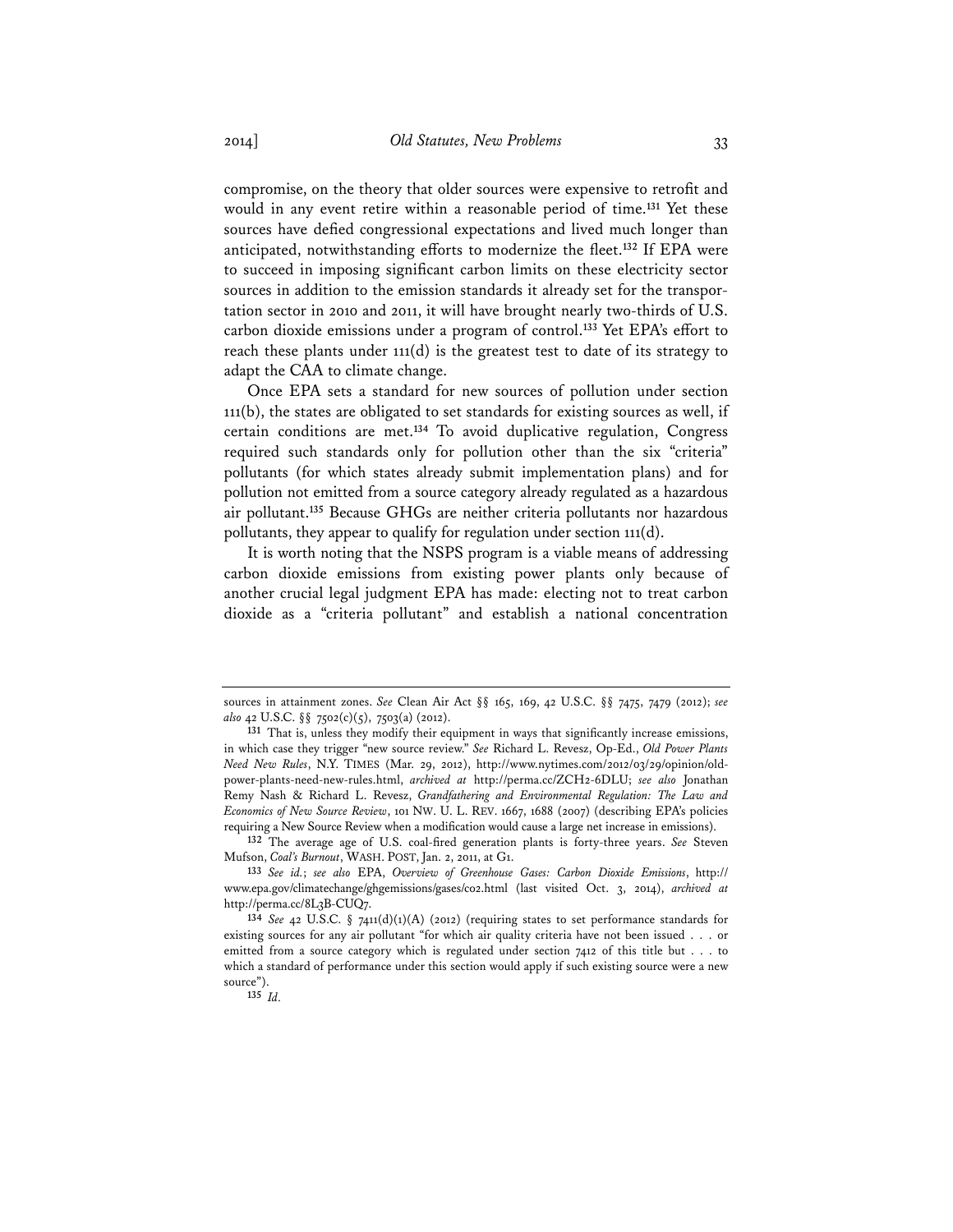limit.**<sup>136</sup>** Although some stakeholders have urged EPA to do so, the agency has declined because it views the National Ambient Air Quality Standards (NAAQS) program as inappropriate for addressing global pollutants.**<sup>137</sup>**

Nevertheless, EPA's regulation of existing power plants, even using its preferred regulatory strategy under the NSPS program, poses substantial legal and political risks. EPA's longstanding practice under section 111(d), which courts have approved,**<sup>138</sup>** is to issue "guidelines" under which the states must set "standards of performance" for existing sources under their jurisdiction.**139** The guidelines serve as minimum goals that state performance standards must meet. EPA's authority to issue the guidelines (and thereby set the floor for the stringency of the state standards) stems from section 111(a). Section 111(a) defines a "standard of performance" as a "standard for emissions of air pollutants which reflects the degree of emission limitation achievable through the application of the best system of emission reduction which . . . the Administrator determines has been adequately demonstrated."**<sup>140</sup>** On EPA's reading, the statute plainly tasks the agency with establishing what is achievable and requires the states to file plans to meet that goal. State plans under section 111(d) are akin to the implementation plans they submit under section 110 showing how they will comply with the six national ambient air quality standards. And as with the section 110 implementation plans, EPA must approve state plans under section 111(d) or disapprove them and file a federal implementation plan.**<sup>141</sup>**

**<sup>136</sup>** Indeed, there are plausible arguments that by setting a national standard for GHG pollution and requiring states to submit implementation plans, EPA could achieve deep, nationwide emissions reductions while allowing states to use trading schemes to do so. *See, e.g.*, Steven D. Cook, *Emissions Trading: EPA Can Use Clean Air Act Authority to Establish Carbon Dioxide Program*, 39 Env't Rep. (BNA) 304 (Feb. 15, 2008) (describing former EPA general counsel Donald Elliott's proposal that ambient quality standards could be adapted to GHGs if EPA established a percentage reduction target instead of setting a numerical concentration limit).

**<sup>137</sup>** EPA has said NAAQS are inappropriate because the concentration of global pollutants in the atmosphere cannot be controlled exclusively by the United States. *See* Regulating Greenhouse Gas Emissions Under the Clean Air Act, 73 Fed. Reg. 44,354, 44,363-44,364 (proposed July 30, 2008) (to be codified at 40 C.F.R ch. 1). A petition requesting that EPA set a NAAQS for GHGs is still pending. *See* Petition from Center for Biological Diversity & 350.org, to EPA (Dec. 2, 2009), *available at* http://www.biologicaldiversity.org/programs/climate\_law\_institute/global\_warming\_litigation/clean \_air\_act/pdfs/Petition\_GHG\_pollution\_cap\_12-2-2009.pdf (requesting that EPA establish a NAAQS for carbon dioxide at no greater than 350 ppm).

**<sup>138</sup>** *See* Carbon Pollution Emission Guidelines for Existing Stationary Sources: Electric Utility Generating Units, 79 Fed. Reg. 34,830, 34,879 (proposed June 18, 2014) (to be codified at 40 C.F.R. pt. 60) (describing EPA guidelines and relevant judicial decisions).

**<sup>139</sup>** *Id.* at 34,834 (describing requirements for state implementation plans).

**<sup>140</sup>** 42 U.S.C. § 7411(a)(1) (2012).

**<sup>141</sup>** Section 110 explicitly affords the states considerable flexibility to adopt whatever mix of measures they deem necessary to achieve the federal ambient air quality standards, and courts have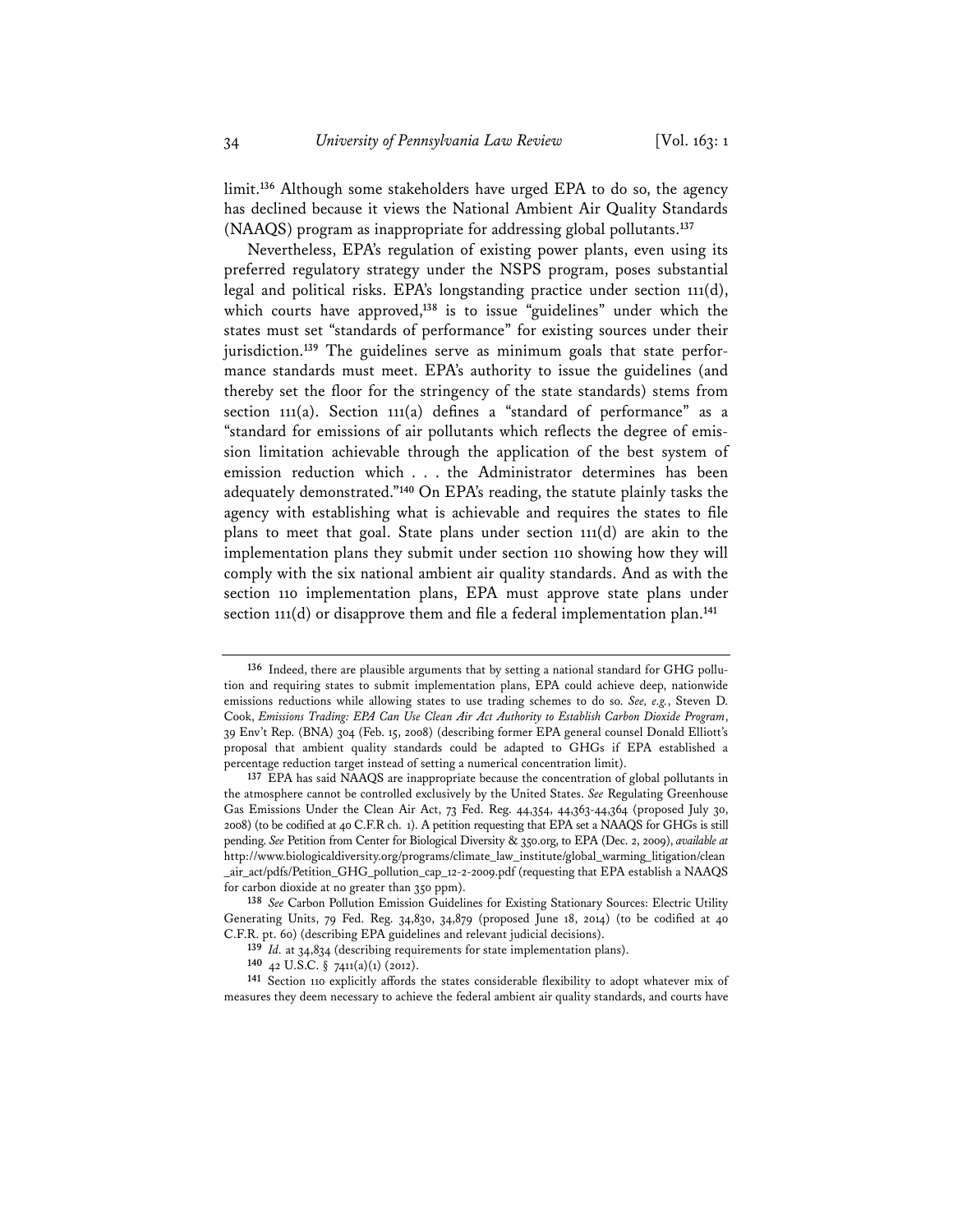The key legal and policy question is how stringent the standards can be, and the answer turns on the meaning of "performance standard" in this context. This in turn depends on the definition of "best system of emission reduction."**<sup>142</sup>** Typically, air pollution standards for stationary sources are set as rate-based standards applicable to the individual source (or a small group of sources treated as if they were under a "bubble").**<sup>143</sup>** Such standards generally require that emissions from that source not exceed, for example, so many pounds of pollution per some measurable unit of output. Traditionally, a source might comply through a variety of strategies, including by installing "scrubbers" or other equipment upgrades, improving operational efficiency through process changes, reducing hours of operation, or co-firing with a cleaner fuel.**<sup>144</sup>**

The challenge is that there may be relatively few cost-effective ways for older electricity-generating units to reduce carbon dioxide emissions *at the source*. **<sup>145</sup>** There are, however, many cost-effective ways to reduce carbon dioxide emissions from the electricity sector as a whole, by looking for opportunities to do so more broadly, across the system. This is a seemingly sensible thing to do because the electricity system is interconnected. A variety of steps that can be taken outside a particular electricity-generating unit might help to lower demand at that source, thereby reducing its emissions. So, for example, greater use of natural gas–fired units could reduce demand for coal-fired generation, while greater energy efficiency could reduce demand for both, cutting carbon dioxide emissions considerably.

Thus, the difficult legal question facing EPA is whether "best system of emission reduction" in the definition of performance standard in section 111(a) must be limited to considering what individual units at power plants can do on-site (within the so-called "fence line") or whether it authorizes the agency to take into account the much larger reductions achievable from

said EPA must approve any plan that meets the section 110 criteria. *See* Union Elec. Co. v. EPA, 427 U.S. 246, 256-57 (1976) (holding that EPA has no power to reject a State Implementation Plan under section 110 based on economic or technological infeasibility).

**<sup>142</sup>** *See* Clean Air Act § 111(a).

**<sup>143</sup>** *See* Carbon Pollution Emission Guidelines, 79 Fed. Reg. at 34,893-34,894.

**<sup>144</sup>** *See, e.g.*, *id.* at 34,926.

**<sup>145</sup>** *See id.* at 34,856 (indicating that adopting best practices at coal-fired steam electric generating units could reduce average carbon dioxide emissions by 1.3 to 6.7%); *id.* at 34,877 (concluding that "while heat rate improvements qualify as a system of emission reduction, they are not in themselves the [best system of emission reduction] as there are additional strategies that can be utilized in combination with [it] that are technically feasible, can be implemented at reasonable cost, and result in greater emission reductions than would be achieved through [heat rate improvement] strategies alone").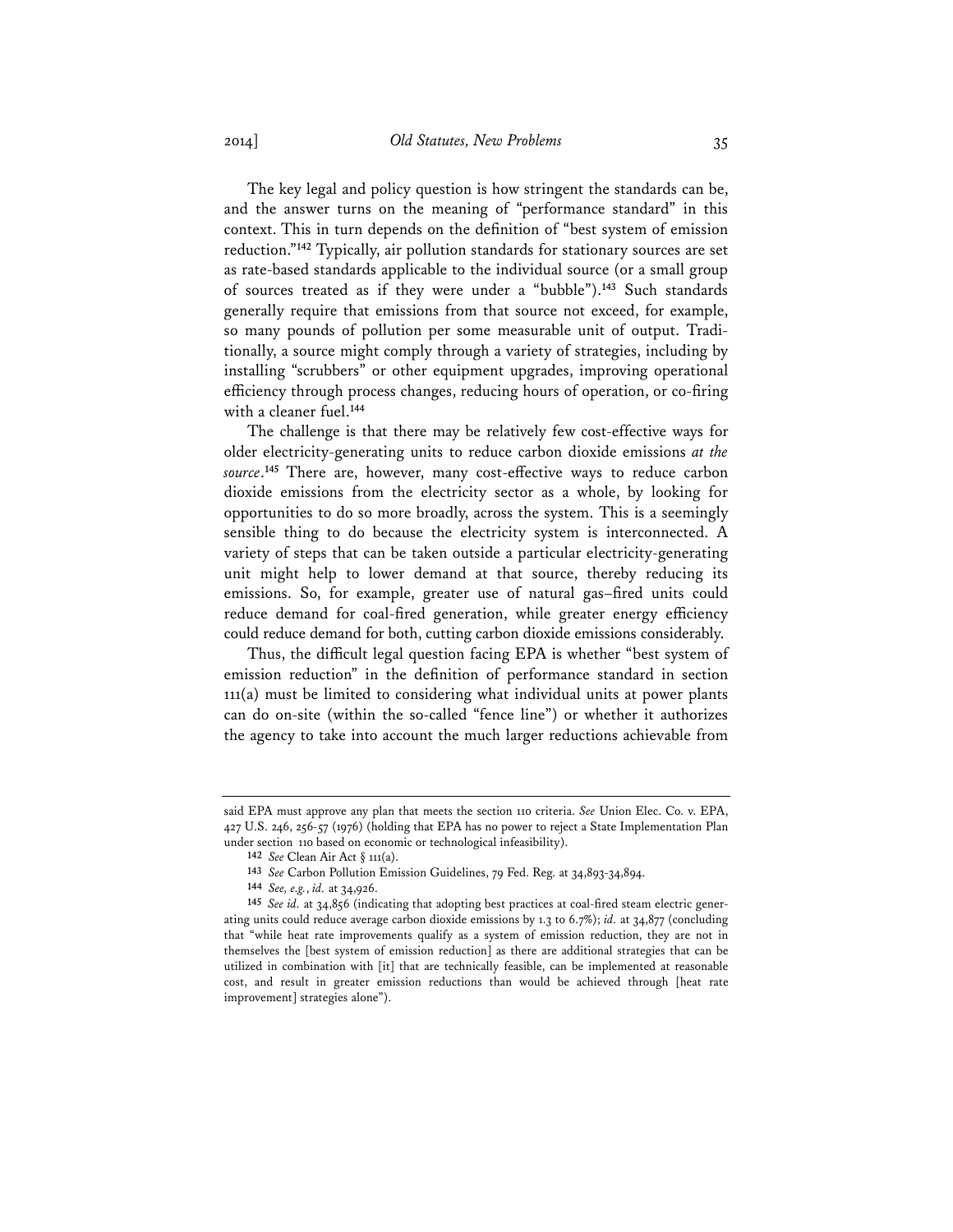system-wide measures that could shift from higher to lower emitting generation and reduce demand for electricity.**<sup>146</sup>**

In 2014, EPA proposed its section 111(d) rule, in which it embraced the broader interpretation of "best system of emission reduction."**<sup>147</sup>** The proposed rule sets individualized emission reduction targets for each state.**<sup>148</sup>** These targets are expressed as carbon intensity goals (i.e., pounds of carbon dioxide per megawatt-hour), not mass-based emissions caps. If achieved as projected by EPA, these targets would result by 2030 in a thirty percent reduction in electricity sector carbon dioxide emissions compared with 2005 levels. EPA's methodology for establishing the targets depends on EPA's assessment of what can be achieved by each state using some combination of four main strategies the agency calls "building blocks": improving the efficiency of their coal plants by at least six percent; running existing natural gas plants more, up to seventy percent utilization; using more "clean" energy, including by relying on new renewable energy sources and by keeping existing nuclear plants from retiring; and reducing demand through end-use energy efficiency measures adopted outside the power plants by at least 1.5% annually.**<sup>149</sup>** The stringency of the targets varies considerably across the states (ranging from eleven percent to seventy-two percent),**<sup>150</sup>** depending on each state's current energy mix and the extent to which emissions reduction opportunities are projected to be reasonably available using the four strategies. Generally, heavy-coal states are assigned a lower burden than states with a cleaner energy mix. The stringency of the numbers, however, can be misleading: it may be much more difficult for a coal-dependent state with little renewables potential, no existing nuclear, and no history of energy efficiency to meet a low target, than for a renewables-rich

**<sup>146</sup>** *See* Press Release, Natural Res. Def. Council, Innovative NRDC Plan Featuring Federal-State Partnership Saves Americans More than \$25 Billion in Climate and Health Costs While Unleashing Billions in Clean Energy Investments (Dec. 4, 2012), *available at* http://www.nrdc.org/ media/2012/121204.asp, *archived at* http://perma.cc/7U7R-F597 (describing a "groundbreaking proposal to sharply cut carbon pollution from America's power plants" by "setting system-wide standards, rather than smokestack-by-smokestack ones").

**<sup>147</sup>** *See* Carbon Pollution Emission Guidelines, 79 Fed. Reg. at 34,845.

**<sup>148</sup>** *Id.* at 34,837.

**<sup>149</sup>** *Id.* at 34,836, 34,851.

**<sup>150</sup>** *See* Brad Plumer, *How the EPA's New Climate Rule Actually Works—in 8 Steps*, VOX, http://www.vox.com/2014/6/4/5779052/how-to-figure-out-which-states-get-hit-hardest-by-obamasclimate-rule (last updated June 4, 2014, 4:25 PM), *archived at* http://perma.cc/DUH4-W7HR; *see also* EPA, DOCKET ID NO. EPA-HQ-OAR-2013-0602, TECHNICAL SUPPORT DOCUMENT (TSD) FOR THE CAA SECTION 111(D) EMISSION GUIDELINES FOR EXISTING POWER PLANTS 7 (2014), *available at* http://www2.epa.gov/sites/production/files/2014-06/documents/20140602tsdgoal-computation.pdf.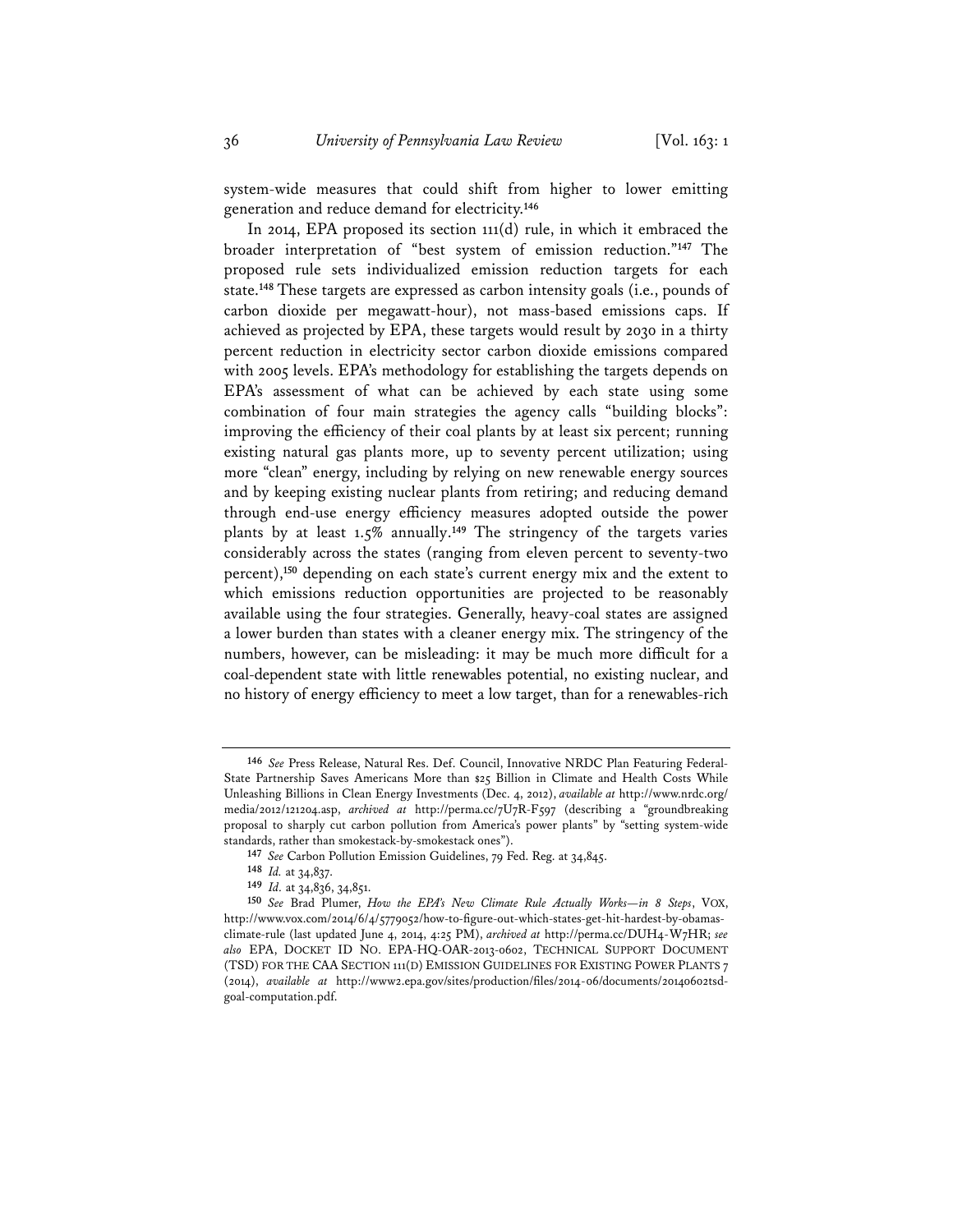state highly dependent on hydro power and poised to ramp up a successful energy efficiency program to meet a much higher target.

EPA's proposed rule provides considerable compliance flexibility to the states. They may meet the targets through any combination of the four pathways used to establish stringency, or through other strategies: by making equipment upgrades at coal plants or retiring some coal-fired units; by delaying or cancelling planned nuclear power plant retirements; by increasing use of existing natural gas units; by implementing renewable portfolio standards; or by promoting aggressive energy efficiency programs.**<sup>151</sup>** States may also choose to adopt market-based strategies, including cap-andtrade programs.**<sup>152</sup>** They can file multi-state plans and join regional trading schemes if they wish.**<sup>153</sup>** By offering these flexibilities, the rule is designed to build on efforts many states have already made to reduce GHGs and to promote renewable energy and energy efficiency.

There is no question that EPA's interpretation is novel and far-reaching. EPA has set performance standards under section 111(d) several times before, but in very different circumstances,**<sup>154</sup>** and these precedents offer little guidance on the fundamental interpretive issue, which concerns the breadth of best system of emission reduction.**<sup>155</sup>** The agency has promulgated standards under section 111(d) for non-NAAQS pollutants emitted by sources such as municipal waste combustors, sulfuric acid plants, and

**<sup>151</sup>** *See* Carbon Pollution Emission Guidelines, 79 Fed. Reg. at 34,835-34,837.

**<sup>152</sup>** Although EPA does not use the term "cap-and-trade," it certainly suggests in the rule that mass-based trading systems are an acceptable compliance option: "A state could adopt the ratebased form of the goal established by the EPA or an equivalent mass-based form of the goal." *Id.* at 34,837. "States can tailor their regulatory mechanisms to recognize differences, for example by creating budgets on a company-wide basis or using market-based mechanisms such as mass-based trading systems, to ensure that requirements are achievable." *Id.* at 34,887. The proposal also mentions the Regional Greenhouse Gas Initiative, a cap-and-trade regime, roughly thirty times.

**<sup>153</sup>** *Id.* at 34,897 ("The EPA expects this flexibility [to enter into multi-state plans or programs] to reduce the cost of achieving the state goals and therefore expects it to be attractive to states.").

**<sup>154</sup>** *See* KATE KONSCHNIK & ARI PESKOE, HARVARD LAW SCH. ENVTL. LAW PROGRAM, EFFICIENCY RULES: THE CASE FOR END-USE ENERGY EFFICIENCY PROGRAMS IN THE SECTION 111(D) RULE FOR EXISTING POWER PLANTS 4-5 (2014), *available at* http:// blogs.law.harvard.edu/environmentallawprogram/files/2013/03/The-Role-of-Energy-Efficiency-inthe-111d-Rule.pdf (discussing previous section 111(d) regulations).

**<sup>155</sup>** The only two section 111(d) performance standards that have explicitly authorized states to adopt emissions trading plans for facilities are the Clean Air Mercury Rule, Standards of Performance for New and Existing Stationary Sources: Electric Utility Steam Generating Units, 70 Fed. Reg. 28,606 (May 18, 2005) (to be codified at 40 C.F.R. pts. 60, 72, and 75) [hereinafter CAMR], which was struck down, and the emissions guidelines for large municipal waste combustors, Emission Guidelines for Municipal Waste Combustor Metals, Acid Gases, Organics, and Nitrogen Oxides, 40 C.F.R. § 60.33b(d) (2012). *See* Jonas Monast et al., *Regulating Greenhouse Gas Emissions From Existing Sources: Section 111(d) and State Equivalency*, 42 Envtl. L. Rep. (Envtl. Law Inst.) 10,206, 10,208-09 (2012).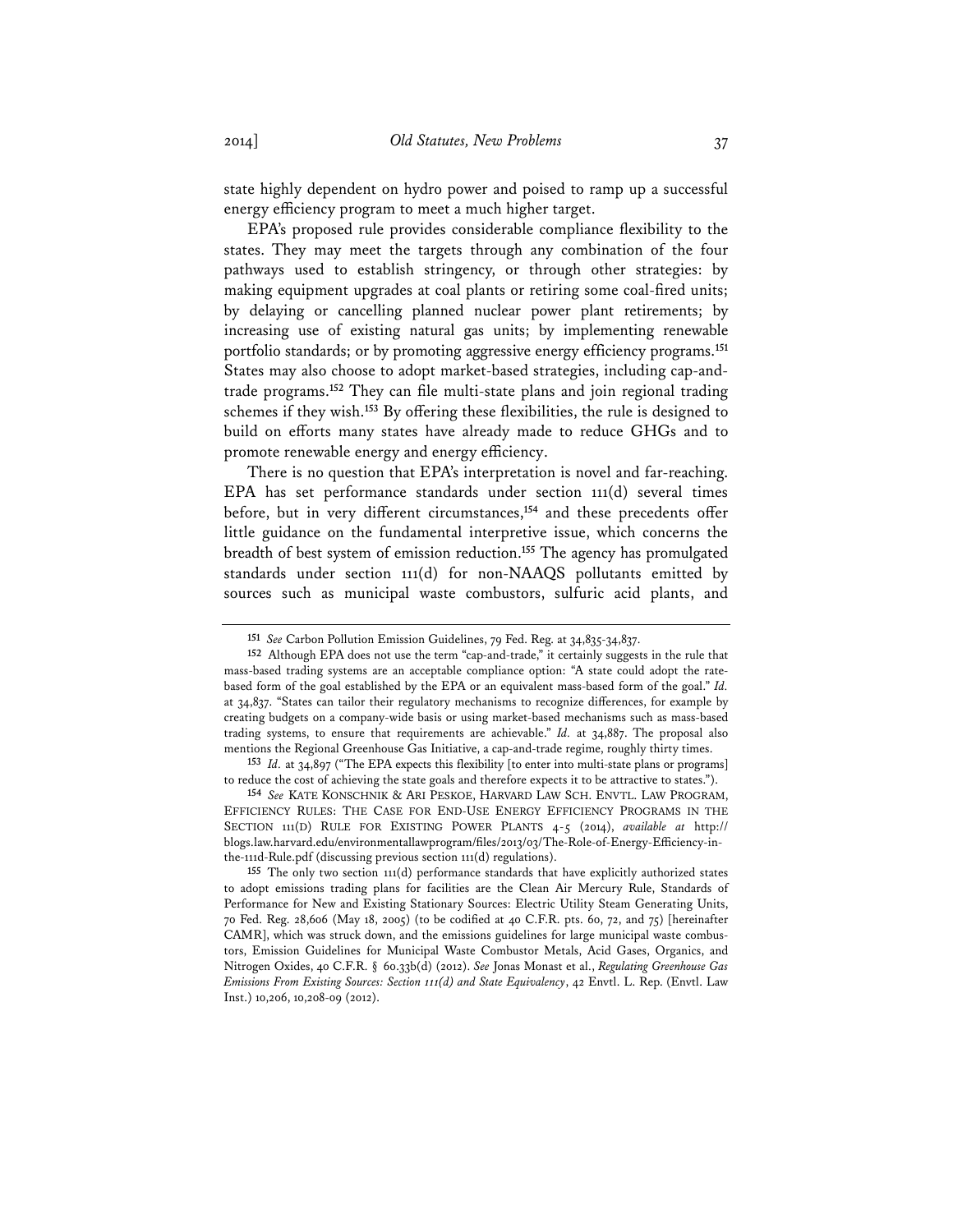phosphate fertilizer plants.**<sup>156</sup>** Yet the schemes for these pollutants do not approach the scope and complexity of EPA's proposal for existing sources of GHGs.**<sup>157</sup>** Moreover, there is sparse precedent on the limits of section 111(d). During the George W. Bush administration, EPA promulgated the Clean Air Mercury Rule, using section 111(d) to create a cap-and-trade regime for mercury and other pollutants.**<sup>158</sup>** The D.C. Circuit struck down the rule, however, finding that because Congress listed mercury as a hazardous air pollutant under section 112, it must be regulated under that provision.**<sup>159</sup>** The court did not reach the question of whether a cap-and-trade approach would be lawful under section 111(d).**<sup>160</sup>**

The Supreme Court, for its part, has offered little guidance on how it would interpret the word "standard" in this context.**<sup>161</sup>** It thus remains an open question whether EPA has the discretion to define "standard" under the NSPS program to include what can be achieved beyond the boundaries of a regulated unit or discrete source.**<sup>162</sup>**

In addition, because of the peculiarities of how section 111(d) was adopted, EPA faces an even more fundamental, and unusual, problem over its

**162** Depending on the content of the final rule, there are other matters that could invite legal challenge, such as EPA's approach to enforcement. EPA has asked for comment on how to hold third parties (such as end use energy efficiency providers) accountable for fulfilling their obligations under state plans. *See* Carbon Pollution Emission Guidelines for Existing Stationary Sources: Electric Utility Generating Units, 79 Fed. Reg. 34,830, 34,902-34,903 (proposed June 18, 2014) (to be codified at 40 C.F.R. pt. 60).

**<sup>156</sup>** *See* Legal Memorandum for Proposed Carbon Pollution Emission Guidelines for Existing Electric Utility Generating Units 9-10 (2014), *available at* http://www2.epa.gov/sites/production/ files/2014-06/documents/20140602-legal-memorandum.pdf.

**<sup>157</sup>** Monast et al., *supra* note 155, at 10,215.

**<sup>158</sup>** *See* CAMR, *supra* note 155.

**<sup>159</sup>** *See* New Jersey v. EPA, 517 F.3d 574, 583 (D.C. Cir. 2008), *cert. dismissed*, 555 U.S. 1162 (2009), *and cert. denied*, 555 U.S. 1169 (2009).

**<sup>160</sup>** *See id.* at 584.

**<sup>161</sup>** The Court has defined the term "standard" to include more than simply numerical emission levels for specific units like engines, extending it in one case to cover state imposed fleet purchase requirements based on emission characteristics of the engines. But this was in the context of interpreting the reach of a CAA provision preempting state "standards" for motor vehicle engine emissions. *See* Engine Mfrs. Ass'n v. S. Coast Air Quality Mgmt. Dist., 541 U.S. 246, 255 (2004) ("A command, accompanied by sanctions, that certain purchasers may buy only vehicles with particular emission characteristics is as much an 'attempt to enforce' a 'standard' as a command, accompanied by sanctions, that a certain percentage of a manufacturer's sales volume must consist of such vehicles."). Writing for the Court in an 8–1 decision, Justice Scalia began by looking at the dictionary, defining "standard" as "that which 'is established by authority, custom, or general consent, as a model or example; criterion; test.'" *Id.* at 252-53 (quoting WEBSTER'S SECOND NEW INTERNATIONAL DICTIONARY 2455 (1945)).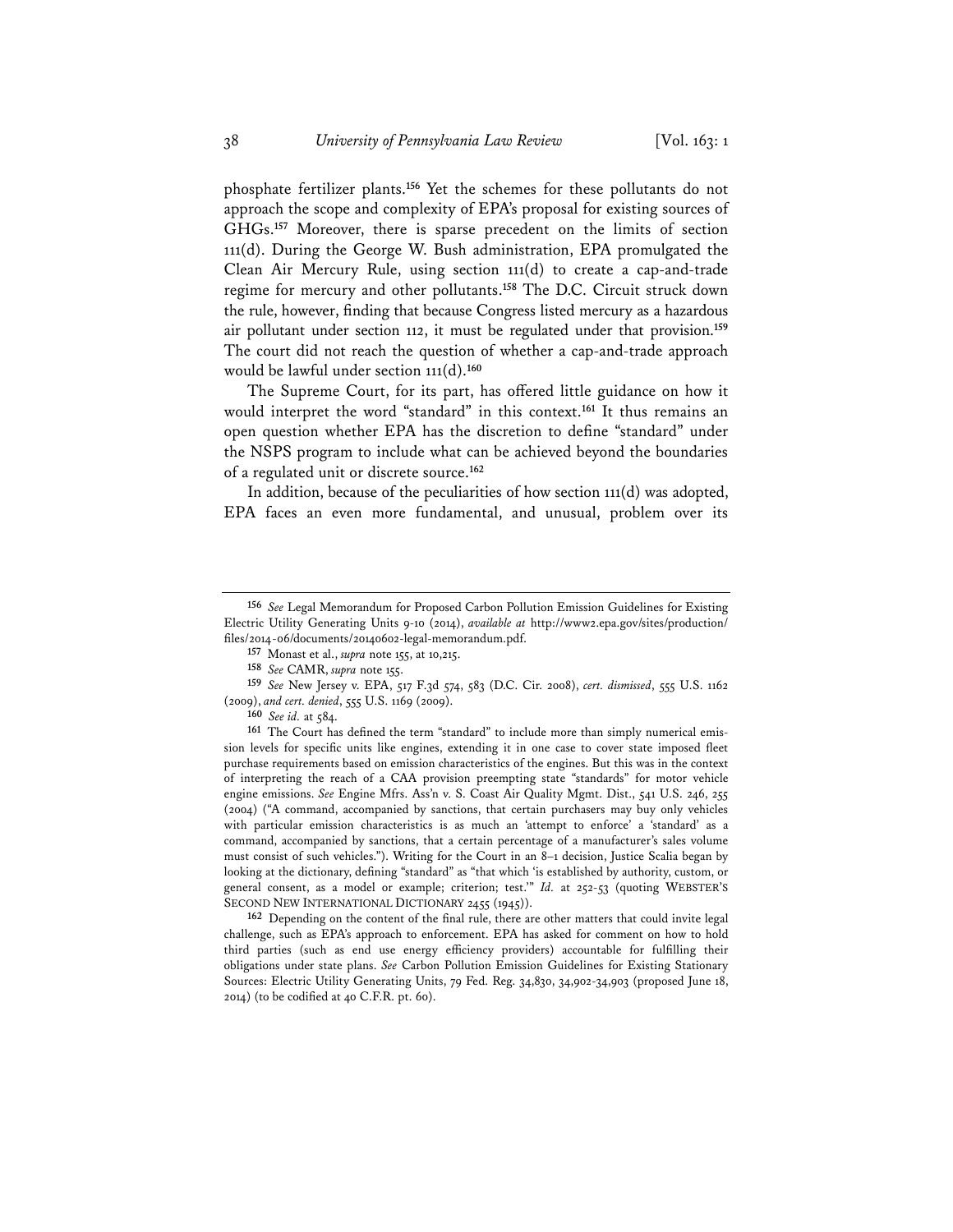authority to regulate existing sources under this program.**<sup>163</sup>** Recall that the text of section 111(d) requires states to set standards for existing sources of pollutants only if the pollutants are not from *sources* already subject to regulation under the air toxics program in section 112. Existing power plants, however, are now regulated under EPA's air toxics standard.**<sup>164</sup>** Read literally, then, the statute appears to foreclose regulating GHG emissions from these sources.

Yet EPA interprets section 111(d) to preclude it from regulating only *pollutants* already listed as hazardous under the air toxics program regardless of whether the *sources* of those pollutants are subject to regulation under that program for emitting other pollutants.**<sup>165</sup>** The legislative history reveals, in a truly bizarre turn of events, that in the 1990 amendments to the CAA, the House and Senate each enacted a different amendment to section 111(d)—one that precludes regulation of *pollutants* subject to section 112 and another that precludes regulation of *sources*. In an astonishing glitch that illustrates the vagaries of the legislative process, the Conference Committee never resolved the differences between the two amendments and both were enacted in Public Law 101-549 as parenthetical options.**<sup>166</sup>** The U.S. Code,

**<sup>163</sup>** *See generally* Adam M. Kushner & Judith E. Coleman, Lessons from Mercury: Ensuring Legal Certainty for New GHG Performance Standards for Existing Fossil Fuel Plants (Oct. 24, 2013) (unpublished manuscript) (on file with author).

**<sup>164</sup>** In *American Electric Power Co. v. Connecticut*, 131 S. Ct. 2527 (2011), which held that federal common law nuisance claims for harms caused by GHG pollution are precluded by the CAA, the Court described EPA's authority to set standards for existing power plants under section 111(d) and then specifically described the exception for *pollutants* regulated under section 112: "There is an exception: EPA may not employ § 7411(d) if existing stationary sources of the pollutant in question are regulated under the national ambient air quality standard program,  $\S$ § 7408–7410, or the 'hazardous air pollutants' program, § 7412." 131 S. Ct. at 2537 & n.7. Yet this was in a footnote, and the question of how to interpret the exception was not before the Court. In addition, the case was decided before EPA issued its section 112(d) rule setting toxics standards for power plants. *See*  National Emission Standards for Hazardous Air Pollutants from Coal- and Oil-Fired Electric Utility Steam Generating Units and Standards of Performance for Fossil-Fuel-Fired Electric Utility, Industrial-Commercial-Institutional, and Small Industrial-Commercial-Institutional Steam Generating Units, 77 Fed. Reg. 9304 (Feb. 16, 2012).

**<sup>165</sup>** *See supra* note 156. Indeed, this was the posture adopted by EPA under George W. Bush when it sought to regulate mercury from existing utility units under section 111(d). *See* Revision of December 2000 Regulatory Finding on the Emissions of Hazardous Air Pollutants from Electric Utility Steam Generating Units and the Removal of Coal- and Oil-Fired Electric Utility Steam Generating Units from the Section 112(c) List, 70 Fed. Reg. 15,994 (Mar. 29, 2005) (to be codified at 40 C.F.R. pt. 63).

**<sup>166</sup>** *See id.* at 16,030 ("The Administrator shall prescribe regulations which shall establish a procedure similar to that provided by section 7410 of this title under which each State shall submit to the Administrator a plan which (A) establishes standards of performance for any existing source for any air pollutant (i) for which air quality criteria have not been issued or which is not included on a list published under section 7408(a) *(or emitted from a source category which is regulated under section 112)* [House amendment,] *(or 112(b))* [Senate Amendment,] but (ii) to which a standard of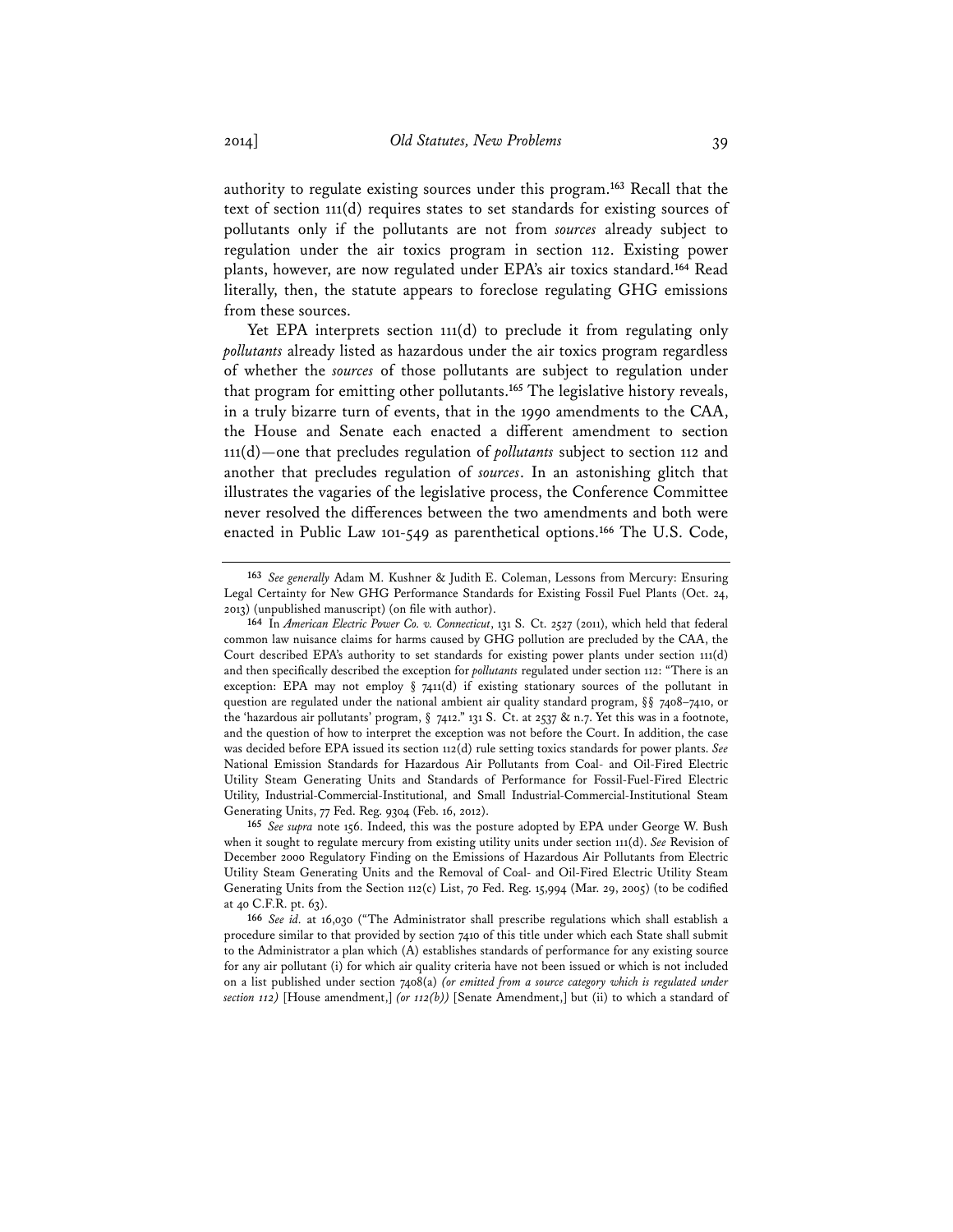however, mysteriously omits the parenthetical reference to the Senate amendment.**<sup>167</sup>** EPA has concluded that the United States Code does not control and that the Statutes at Large "constitute the legal evidence of the laws."**<sup>168</sup>** The agency has reasoned that the best reconciliation of the two amendments, in light of the legislative history from both the 1977 and 1990 amendments, is to read the provision as precluding *duplicative* regulation, meaning that EPA may not under section 111(d) set standards for pollutants already regulated under section 112.**<sup>169</sup>**

Thus, to succeed in this adaptive effort, EPA must first convince the D.C. Circuit, and perhaps ultimately the Supreme Court, that the U.S. Code does not mean what it appears to say on its face about the agency's threshold authority.**<sup>170</sup>** It must then prevail in its view that the stringency of performance standards based on the "best system of emission reduction" for "any existing source" may be based on emissions reductions that result not only from equipment upgrades or efficiency improvements at the electric

**167** As Konschnik explains, "The conflict presented itself to an obscure shop in Congress charged with incorporating the Statutes at Large—the law as passed by Congress—into the topically organized U.S. Code. A scribe encountered the House amendment first, struck "Section  $112(b)(1)(A)$ " and added the House replacement language. The scribe then found it impossible to incorporate the Senate text. The U.S. Code notes this explicit and irreconcilable conflict." *Id.* 

**168** Revision of December 2000 Regulatory Finding, 70 Fed. Reg. at 16,030 ("The codifier's notes to this section of the Official Committee Print of the executed law state that the Senate amendment 'could not be executed' because of the other amendment to section 111(d) contained in the same Act. The United States Code does not control here, however. The Statutes at Large constitute the legal evidence of the laws, where, as here, Title 42 of the United States Code, which contains the CAA, has not been enacted into positive law.").

**169** *Id.* at 16,031-16,032 (reconciling the two provisions and reasoning that the purpose of the House amendment in 1990 was to prevent duplicative regulation).

performance under this section would apply if such existing source were a new source.") (quoting Clean Air Act Amendments of 1990, Pub. L. No. 101-549, § 108(g), § 302(a), 104 Stat. 2399, 2467, 2574). "These changes were not discussed in committee hearings, in floor debates, or in conference. Ultimately, both amendments to Section 111(d) were contained in the legislation signed by the first President Bush. The House Amendment is located in Section 108 of the Statutes at Large (under 'Miscellaneous Guidance'); the Senate Amendment is found 107 pages later (under 'Conforming Amendments')." Kate Konschnik, *EPA's 111(d) Authority—Follow Homer and Avoid the Sirens*, LEGAL PLANET (May 28, 2014), http://legal-planet.org/2014/05/28/guest-blogger-kate-konschnik-epas-111dauthority-follow-homer-and-avoid-the-sirens/, *archived at* http://perma.cc/5W4Y-BLJF.

**<sup>170</sup>** On August 1, 2014, West Virginia and eleven other states filed a suit challenging EPA's authority to promulgate carbon rules under section 111(d) of the CAA. *See* Petition for Review at 1-2, West Virginia v. EPA, No. 14-1146 (D.C. Cir. filed Aug. 1, 2014); *see also* Petition for Extraordinary Writ at 5, 29, *In re* Murray Energy Corp., No. 14-1112 (D.C. Cir. filed June 18, 2014) (asking the court to prohibit EPA from continuing with its rulemaking, still in the proposal stage, for lack of authority to regulate existing sources). While such suits usually do not proceed until rules are finalized, the D.C. Circuit on September 18, 2014, ordered EPA to file a response within thirty days and will permit Murray Energy to respond within fourteen days, if it so chooses. Order, *In re* Murray Energy Corp., No. 14-1112 (D.C. Cir. Sept. 18, 2014).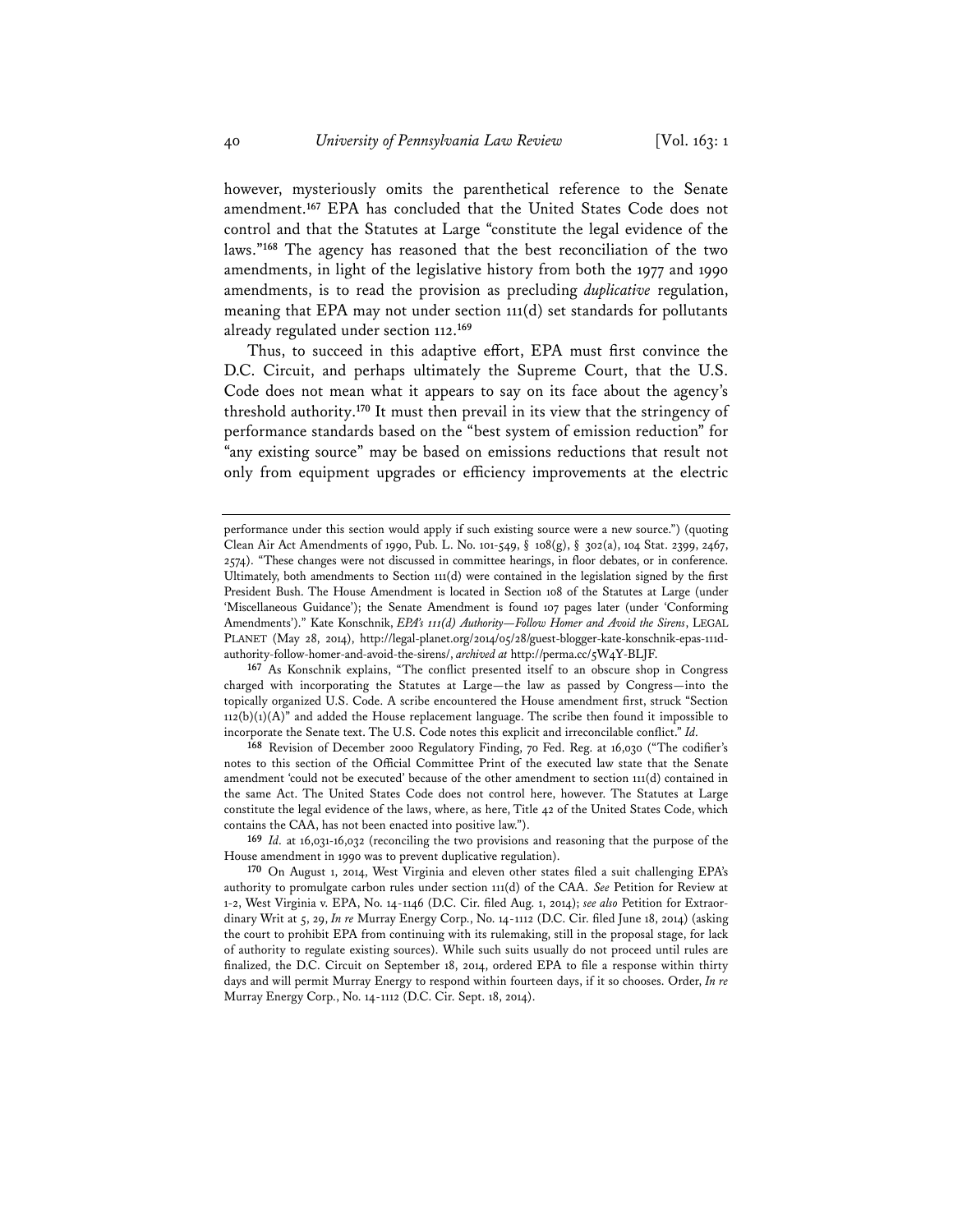generating units or plants themselves but also from actions taken at other locations by other entities, including end-use efficiency that lowers demand for electricity.

It is certainly possible that EPA will succeed on both counts.**<sup>171</sup>** Based on the relevant legislative history and on rules of interpretation the Supreme Court has traditionally used to resolve such conflicts, EPA appears to have the stronger argument on the threshold question about whether it possesses the necessary legal authority.**<sup>172</sup>** EPA's view that "best system of emission reduction" allows it to consider reductions beyond the "fence line" of the unit is also entirely plausible based on the plain meaning of the text, and is a sensible interpretation in light of the interconnected nature of the electricity system and the unique characteristics of carbon dioxide emissions. Under a *Chevron* analysis, one can imagine this view being upheld as at least "reasonable."**<sup>173</sup>**

Still, the sheer scope of the rule may give even favorably disposed judges pause and inevitably will invite questions about whether the agency has exceeded its traditional authority to regulate air pollution and is now improperly making energy policy by interfering with the states' energy mix.**<sup>174</sup>** A reviewing court might also ask whether there is a limiting principle to its "system-wide" approach, which in theory could count any measures that would reduce energy demand (including limits on per capita energy consumption) toward stringency**<sup>175</sup>** and why EPA's four pathways (including energy efficiency) are not also relevant to setting new source standards for other pollutants.**<sup>176</sup>** In addition, it remains unclear how EPA will enforce the new rule: whether it will hold the states legally responsible for the commitments in their plans or enforce plan requirements directly against the owners of

**<sup>171</sup>** *See* Chevron U.S.A. Inc. v. NRDC, Inc., 467 U.S. 837, 866 (1984).

**<sup>172</sup>** See Konschnik, *supra* note 166, for an explanation of why the industry arguments in this regard are "weak."

**<sup>173</sup>** *See Chevron*, 467 U.S. at 866.

**<sup>174</sup>** *See* Michael B. Gerrard, *Legal Challenges to Obama Administration's Clean Power Plan*, N.Y. L.J., Sept. 11, 2014, at 3 (identifying this and other key legal issues).

**<sup>175</sup>** *See* Carbon Pollution Emission Guidelines for Existing Stationary Sources: Electric Utility Generating Units, 79 Fed. Reg. 34,830, 34,885-34,886 (June 18, 2014) (to be codified at 40 C.F.R. pt. 60) (noting that the CAA does not define "system" but suggesting the Oxford dictionary definition as "[a] set of things working together as parts of a mechanism or interconnecting network" and then claiming that "anything that reduces the emissions of affected sources may be considered a 'system of emission reduction' for those sources").

**<sup>176</sup>** The authors thank Richard Lazarus for raising the question about the applicability of this version of BSER to other pollutants. *See* E-mail from Richard Lazarus, Howard & Katherine Aibel Professor of Law, Harvard Law Sch., to Jody Freeman, Archibald Cox Professor of Law, Harvard Law Sch., and Kate Konschnik, Policy Director, Envtl. Law Program, Harvard Law Sch. (June 2, 2014) (on file with author).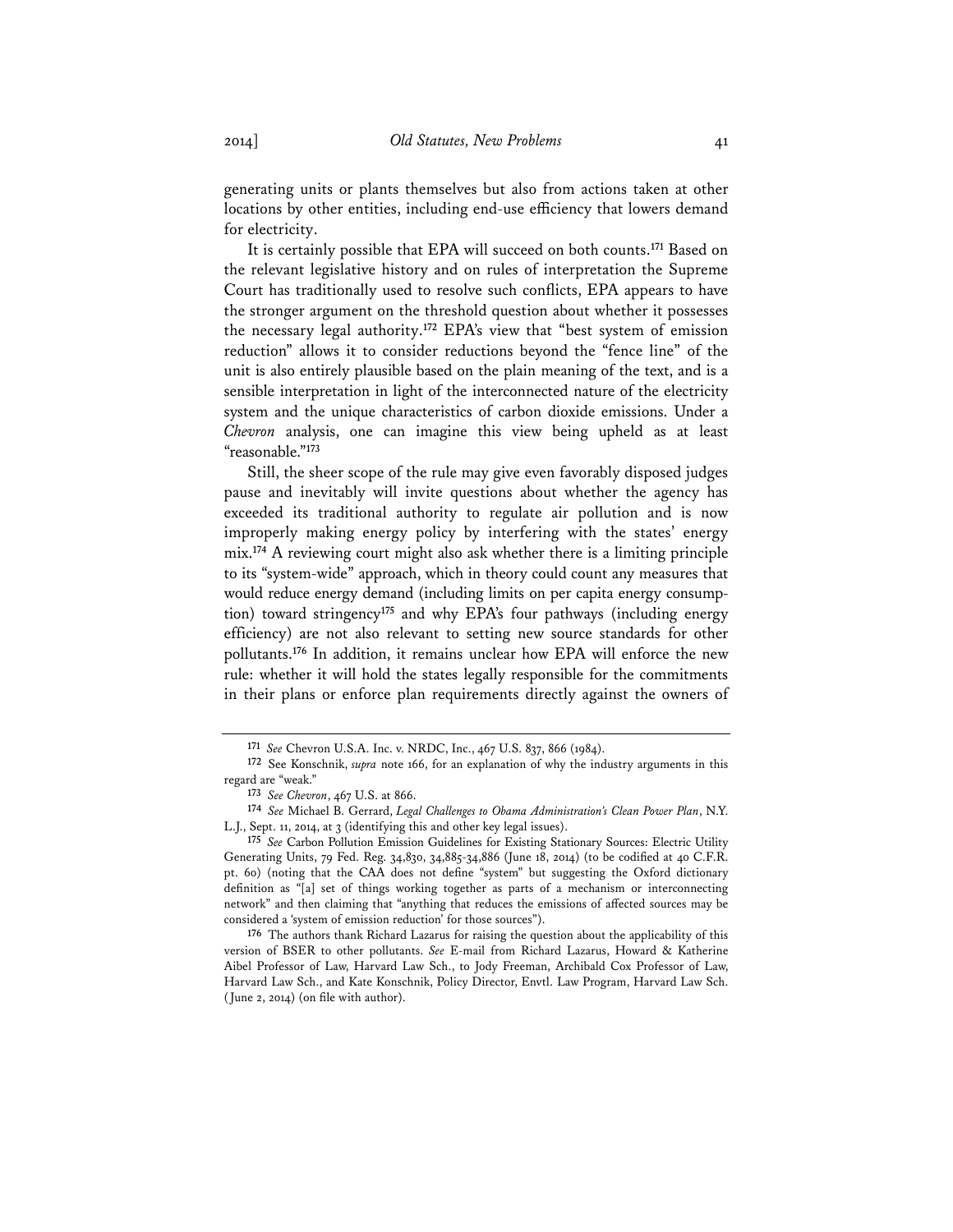electricity generating units or third parties for their share of the promised emissions reductions.**<sup>177</sup>** The government may have good answers to all of these questions,**<sup>178</sup>** but there is a significant possibility that in the wake of the Supreme Court's *UARG* decision, it will face considerable skepticism.**<sup>179</sup>**

# 5. Bad Fit, EPA, and the Courts

The recent history of EPA's response to the problem of climate change illustrates the thesis with which we began: during periods of congressional dysfunction, agencies must adapt aging statutory authority to new problems, shifting the locus of policymaking first to agencies and then to the courts. The endangerment finding and the Tailpipe Rule represented EPA's initial response to the problem, triggering additional regulation that may ultimately lead to GHG limits for the transportation, electricity, industrial, and manufacturing sectors—an economy-wide climate change program that one might have expected to come more directly from Congress. In executing this strategy, EPA has behaved strategically, consistent with its mission; it has carefully calibrated and moderated its approach in light of prevailing legal, policy, and political considerations. On the one hand, EPA has adopted an expansive view of its mission by fully embracing GHG regulation. It has acted boldly in adopting standards for both new and existing power plants (in the former case, treating carbon capture and storage as "demonstrated" and "achievable," and in the latter, by relying on an expansive

**<sup>177</sup>** *Cf.* Carbon Pollution Emission Guidelines for Existing Stationary Sources: Electric Utility Generating Units, 79 Fed. Reg. 34,830, 34,901 (proposed June 18, 2014) (to be codified at 40 C.F.R. pt. 60) (discussing enforcement options).

**<sup>178</sup>** For example, on the question whether EPA is inappropriately regulating the energy supply, the government may argue that because air pollution standards necessarily affect the cost of supply, they have always influenced choices about the energy mix, including whether to retire or retrofit units, or switch fuel sources. Thus the distinction between environmental and energy policy is somewhat artificial. *See* Jody Freeman, *Why I Worry About* UARG, 39 HARV. ENVTL. L. REV. (forthcoming 2014). EPA might also defend its reliance on energy efficiency in this context but not others as justified by the absence of readily available, cost-effective technological options for controlling GHGs at existing plants. And there are no doubt sensible limiting principles that could constrain the agency's application of "best system" to an interconnected physical network like the electricity system.

**<sup>179</sup>** The government will likely rely for support on the Supreme Court's decision in *EPA v. EME Homer City Generation, L.P.*, No. 12-1182, slip op. at 29, 32 (U.S. Apr. 29, 2014), in which the Court upheld EPA's cross-state air pollution rule in a 6–2 decision. The Court deferred to the agency's methodology for allocating emissions reductions among states based largely on cost as reasonable, noting that the agency "must have leeway in fulfilling its statutory mandate." *Id.* at 31. Yet industry will likely draw heavily on the Court's decision in *Utility Air Regulatory Group v. EPA*, No. 12-1146, slip op. at 29 (U.S. June 23, 2014), discussed *supra*, at notes 96-108 and in accompanying text, in which the Court rejected EPA's interpretation of the CAA's "prevention of significant deterioration" program as triggered by GHG emissions.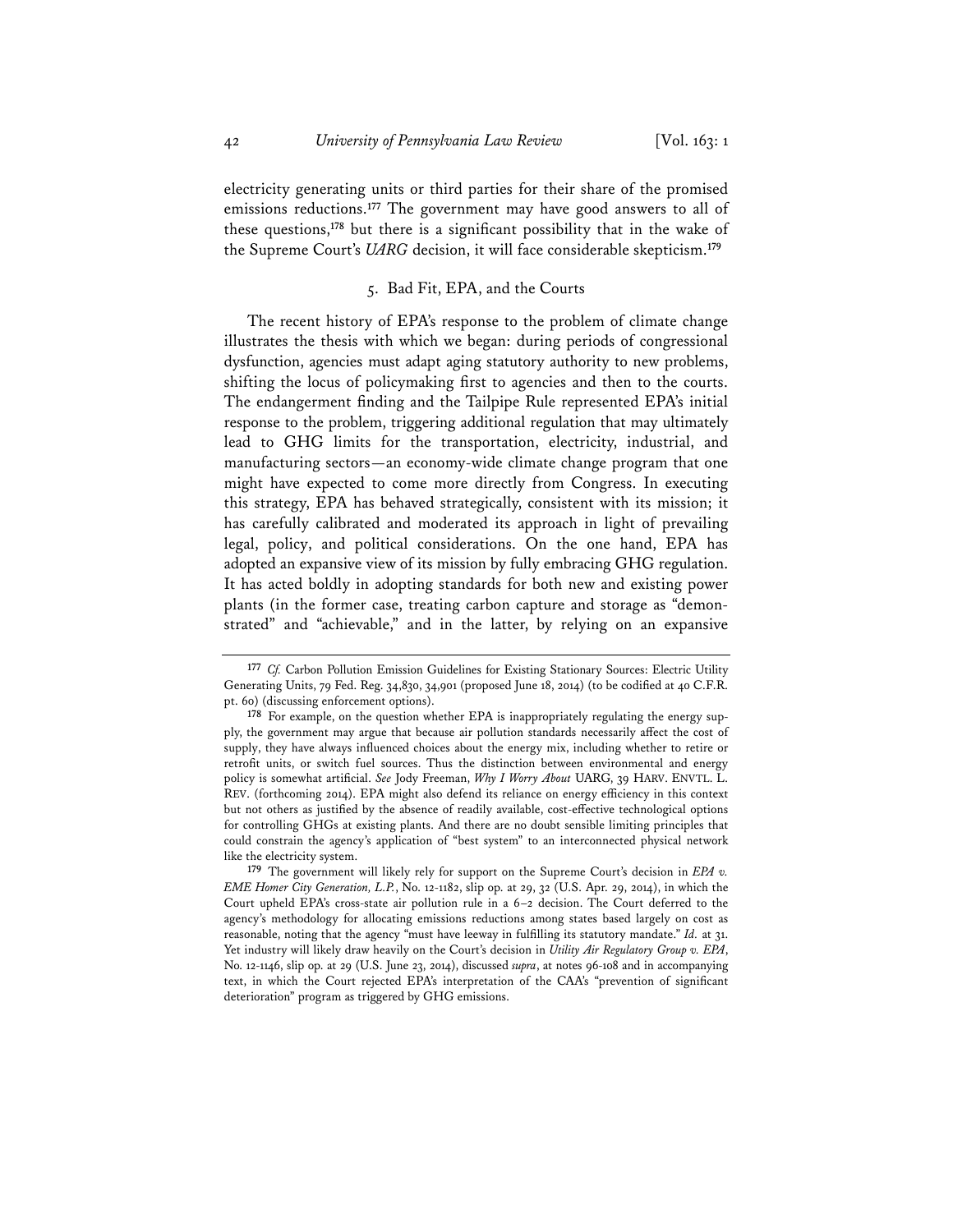interpretation of "best system of emission reduction"). On the other hand, the agency has in some instances opted for self-restraint and curtailed its own jurisdiction (targeting only the largest emitters in the PSD program), declined to use statutory programs it has deemed too risky (the NAAQS program), set standards on a sliding scale, phased in certain requirements over time, and allowed for considerable compliance flexibility.

Applying an old statute to this new problem has forced EPA to interpret statutory terms in ways the enacting Congress may not have anticipated and perhaps could not have foreseen. In the process, the agency has revisited interpretations that appeared settled (does the term "any pollutant" mean all pollutants, or just a subset?), considered some questions for the first time (can "performance standards" be based on system-wide changes that reduce demand for fossil fuel–fired generation?), and grappled with how to define the targets of regulation (can coal-fired plants and natural gas–fired units be grouped together in the NSPS program?). Of course EPA is doing these things simultaneously. Because of their novelty, EPA's answers to these questions, and others, will continue to flood the courts. And judges, in turn, will review agency decisions knowing that the chances of congressional intervention are low. All of the players in this scenario are well aware that the outcome of litigation—not new legislation—will probably determine the scope of U.S. climate policy for the foreseeable future.

## B. *Managing Changing Electricity Markets Under the Federal Power Act*

As with EPA, the CAA, and climate change, FERC faces the task of fitting an old statute (the FPA) to new problems. Electricity markets have experienced drastic changes over the last twenty years, including a sea of change in economic thinking about the regulation of network industries, significant technological advancement, and the need to integrate renewable generation (wind and solar) and "smart" information technology into the grid. These developments have spurred a transformation of the industry from one characterized by vertically integrated investor-owned utilities (IOUs) providing bundled, monopoly service at regulated prices, to one characterized by inter-firm bulk power transactions at market prices and competitive wholesale (and some retail) power markets. In a relatively short period of time, historically speaking, the business of delivering electricity has been "unbundled" from the business of selling it, and robust, competitive, and geographically broad wholesale markets have replaced what were once mostly local, intra-firm transactions. The rapid growth in the development of renewable sources of electricity, first wind farms, and, more recently, solar power, over the last several decades has added another layer of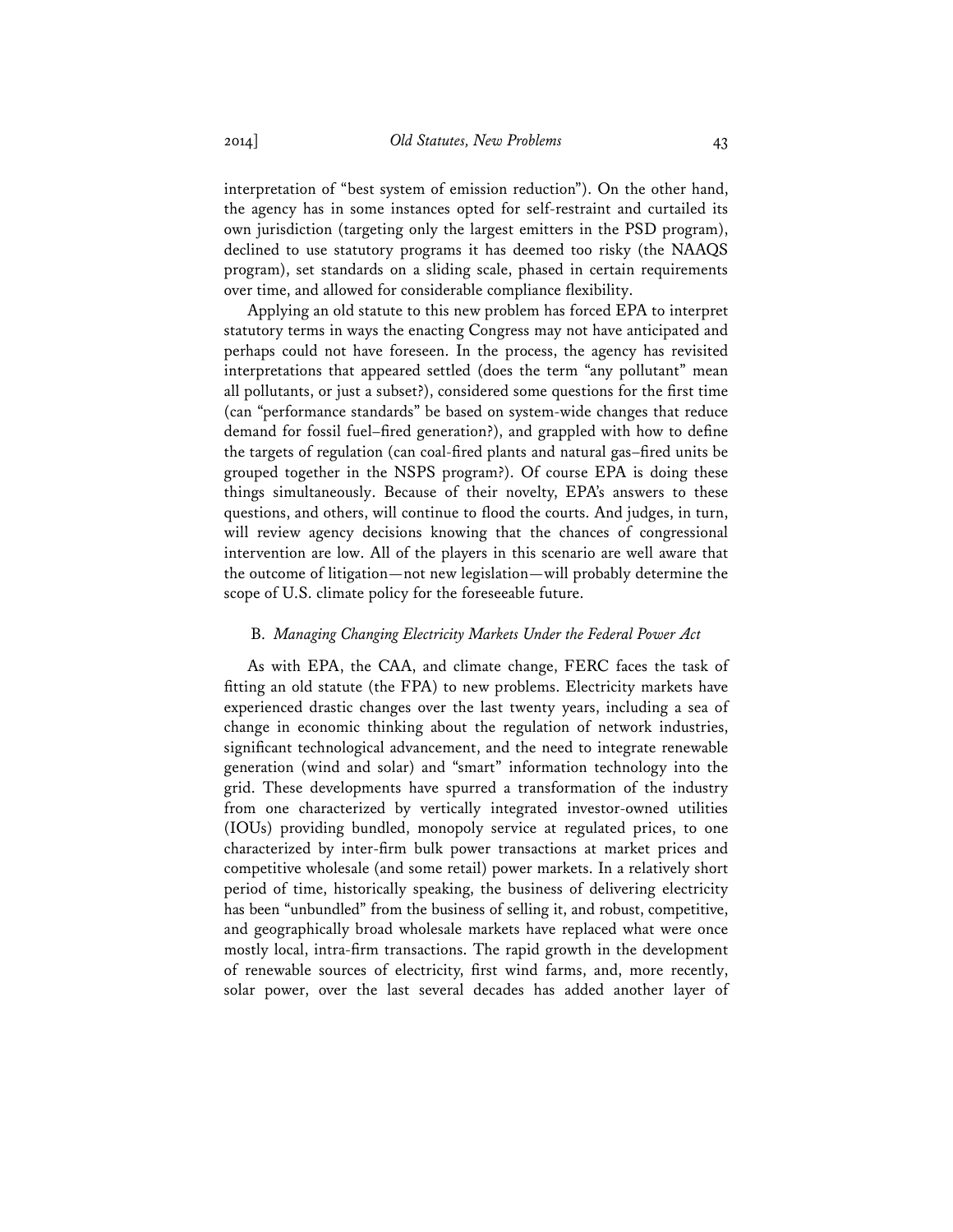complexity for managers of the electric grid, further complicating the process of developing well-functioning, competitive electricity markets. While this process began as a cooperative, iterative effort involving both FERC and Congress, Congress went mostly silent after 1992.**<sup>180</sup>** The Energy Policy Act of 2005 was Congress's lone significant intervention in electricity markets over that time period,**181** leaving FERC to manage this transformation mostly on its own, using statutory guidance that dates to 1935.

1. Congressional Participation in the Early Stages of Restructuring

The Federal Power Act of 1935**<sup>182</sup>** charged FERC with (i) regulating the transmission of electricity in interstate commerce and the sale of electricity at wholesale in interstate commerce, and (ii) ensuring that the rates charged for these services were "just and reasonable" and "nondiscriminatory."**<sup>183</sup>** For approximately sixty years following the passage of the Federal Power Act, FERC discharged this responsibility by establishing rates for the provision of bundled wholesale electric service**<sup>184</sup>**by electric utilities—meaning that the buyer paid one price for electric service, rather than paying separately for the electricity and the service of delivering it.

In the late 1970s, municipal utilities and industrial customers began to challenge IOUs' monopoly control of the electric grid,**<sup>185</sup>** while economists began to challenge the traditional model of electric power service that treated bundled electricity service as a natural monopoly.**<sup>186</sup>** Congress

**185** These entities wanted to be able to purchase power from other suppliers and to use the IOUs' transmission lines. FERC, however, had been loath to order IOUs to "wheel" power for third parties. *See* Otter Tail Power Co. v. United States, 410 U.S. 366, 378-79 (1973) (holding that the regulated industries exemption does not insulate IOUs from all antitrust liability).

**186** Economists began to argue that while the management of a network (in the case of electricity, the transmission and distribution "wires" business) was a natural monopoly, the sale of

**<sup>180</sup>** Perhaps not coincidentally, it was about this time that the widening of the ideological divide in Congress began to accelerate. *See* Appendix, fig.A-8 (depicting the trend using the Poole and Rosenthal data through the increasing slope of the "Republicans" line and the decreasing slope of the "Democrats" line around 1992).

**<sup>181</sup>** Not coincidentally, the 2005 Act was passed during a rare episode of single party control of the legislative and executive branches, enacted by a Republican-controlled House and Senate, and signed into law by a Republican president.

**<sup>182</sup>** Federal Power Act, ch. 687, 49 Stat. 1676 (codified as amended at 16 U.S.C. §§ 791–828c  $(2012)$ ).

**<sup>183</sup>** *See* 16 U.S.C. § 824d(a)–(b).

**<sup>184</sup>** Following well-established ratemaking principles that predated the Federal Power Act, FERC set rates at a level that would enable utilities to earn a reasonable return on prudent investments and recover reasonable costs. The seminal case describing the application of the "just and reasonable" standard is *Federal Power Commission v. Hope Natural Gas Co.*, 320 U.S. 591, 605-06 (1944), in which the Court declined to overturn a ratemaking decision on the grounds that the commission had underestimated elements of the utility's costs.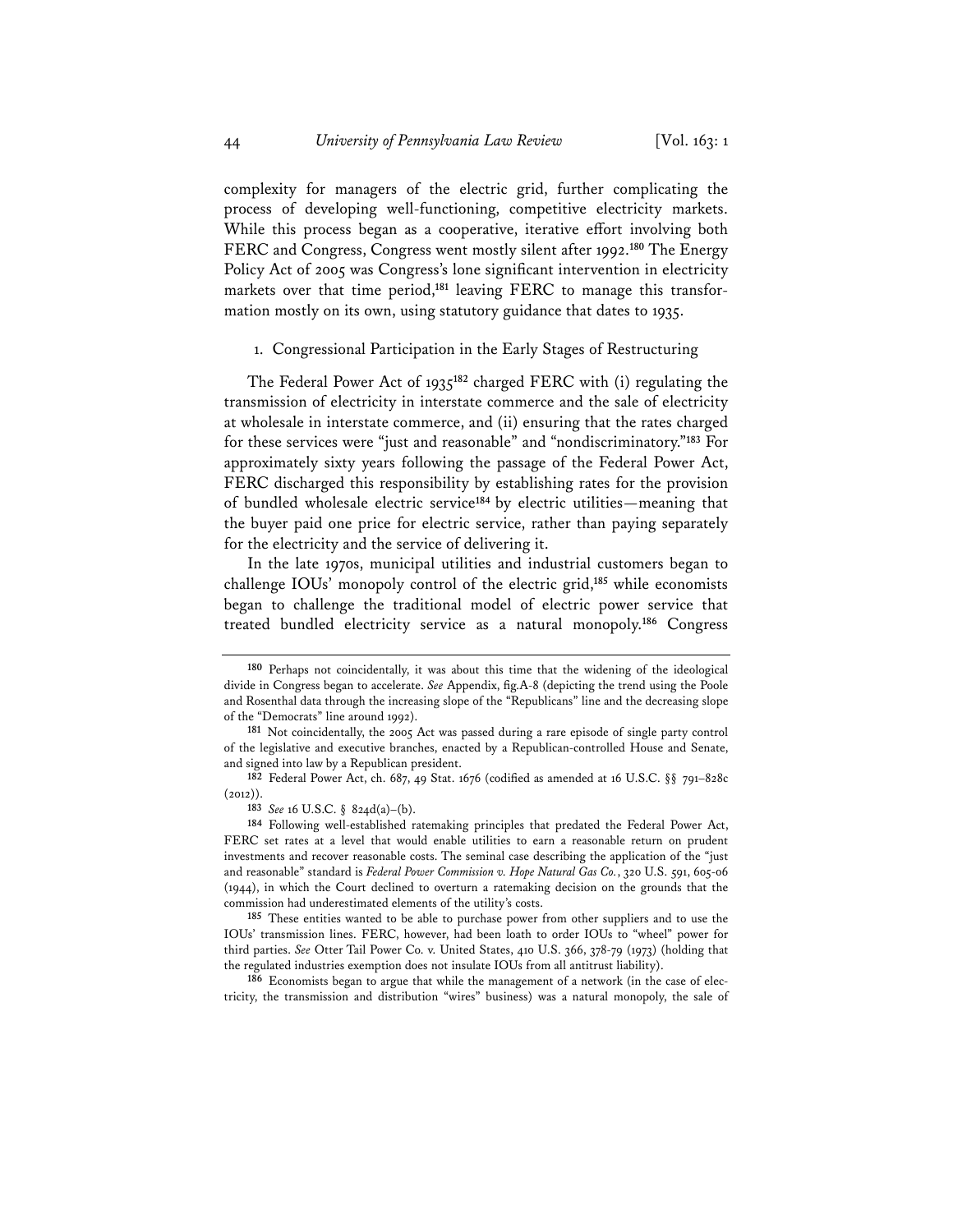nudged unbundling and competition forward by passing the Public Utility Regulatory Policies Act of 1978 (PURPA),**<sup>187</sup>** which encouraged independent "merchant" generators to enter electricity markets previously unconnected to electric utilities and granted FERC limited authority to order IOUs to make their transmission lines available to third parties.**<sup>188</sup>** PURPA stoked demand among the IOUs' captive industrial customers for the right to purchase wholesale power directly from these new, non-utility generators, but did not change the fact that the IOUs still controlled the transmission system.**<sup>189</sup>** In the fifteen years following PURPA's passage, FERC led the way toward more competitive markets by using the regulatory levers it had, arguably going beyond what Congress had anticipated. For example, FERC moved incrementally to promote competition by authorizing individual firms to charge market-based rates**<sup>190</sup>** and by requiring individual firms to provide open access to transmission lines as a "voluntary" concession in a series of adjudicative cases in which utilities sought merger approval or approval of market-based rates.**<sup>191</sup>**

It was not until the passage of the Energy Policy Act of 1992 that Congress provided FERC with clear authority to order competitive wheeling

energy was not. To the contrary, there could be efficiency gains by unbundling the wires business from the sale of electricity and introducing competition to the latter part of the business. *See, e.g.*, Stephen Breyer, *Analyzing Regulatory Failure: Mismatches, Less Restrictive Alternatives, and Reform*, 92 HARV. L. REV. 547, 597-603 (1979) ("To decide that a firm is a natural monopolist with respect to one of its products and that it should be regulated does not decide the extent to which classical regulation should apply to other, related products of the firm.").

**<sup>187</sup>** Public Utility Regulatory Policies Act of 1978, Pub. L. No. 95-617, 92 Stat. 3117 (codified as amended in scattered sections of 7 U.S.C., 15 U.S.C., 16 U.S.C., 30 U.S.C., 42 U.S.C., and 43 U.S.C. (2012)).

**<sup>188</sup>** PURPA authorized FERC to order wheeling, but only if no "uncompensated economic loss" or "undue burden" on the transmission owner would result. If ordering wheeling would jeopardize existing relationships (including, presumably, the loss by the IOU of a valuable customer), then FERC could not order wheeling. *See* Public Utility Regulatory Policies Act of 1978, Pub. L. No. 95-617, 92 Stat. 3117, 3138-39, *repealed by* Energy Policy Act of 1992, Pub. L. No. 102-486, 106 Stat. 2776, 2916.

**<sup>189</sup>** Indeed, the federal courts had interpreted PURPA to prohibit FERC from ordering open access to transmission lines solely to enhance competition. *See, e.g.*, Fla. Power & Light Co. v. FERC, 660 F.2d 668, 676 (5th Cir. Unit B Nov. 1981) (holding that FERC "lacks the authority to require electric utilities to provide wheeling even on a reasonable request"); N.Y. Elec. & Gas Corp. v. FERC, 638 F.2d 388, 402 (2d Cir. 1980) (holding that the public interest and enhancement of competition cannot alone compel wheeling).

**<sup>190</sup>** *See, e.g.*, Dartmouth Power Assocs. Ltd. P'ship, 53 F.E.R.C. ¶ 61,117 (1990) (authorizing a nonutility generator to charge market-based rates based upon a determination that the generator did not possess market power in the relevant market).

**<sup>191</sup>** *See* Jim Rossi, *Redeeming Judicial Review: The Hard Look Doctrine and Federal Regulatory Efforts to Restructure the Electric Utility Industry*, 1994 WIS. L. REV. 763, 794-95 (explaining that FERC imposed open-access terms as a condition of approval for market-based rates and used its merger authority to impose these terms on a case-by-case basis).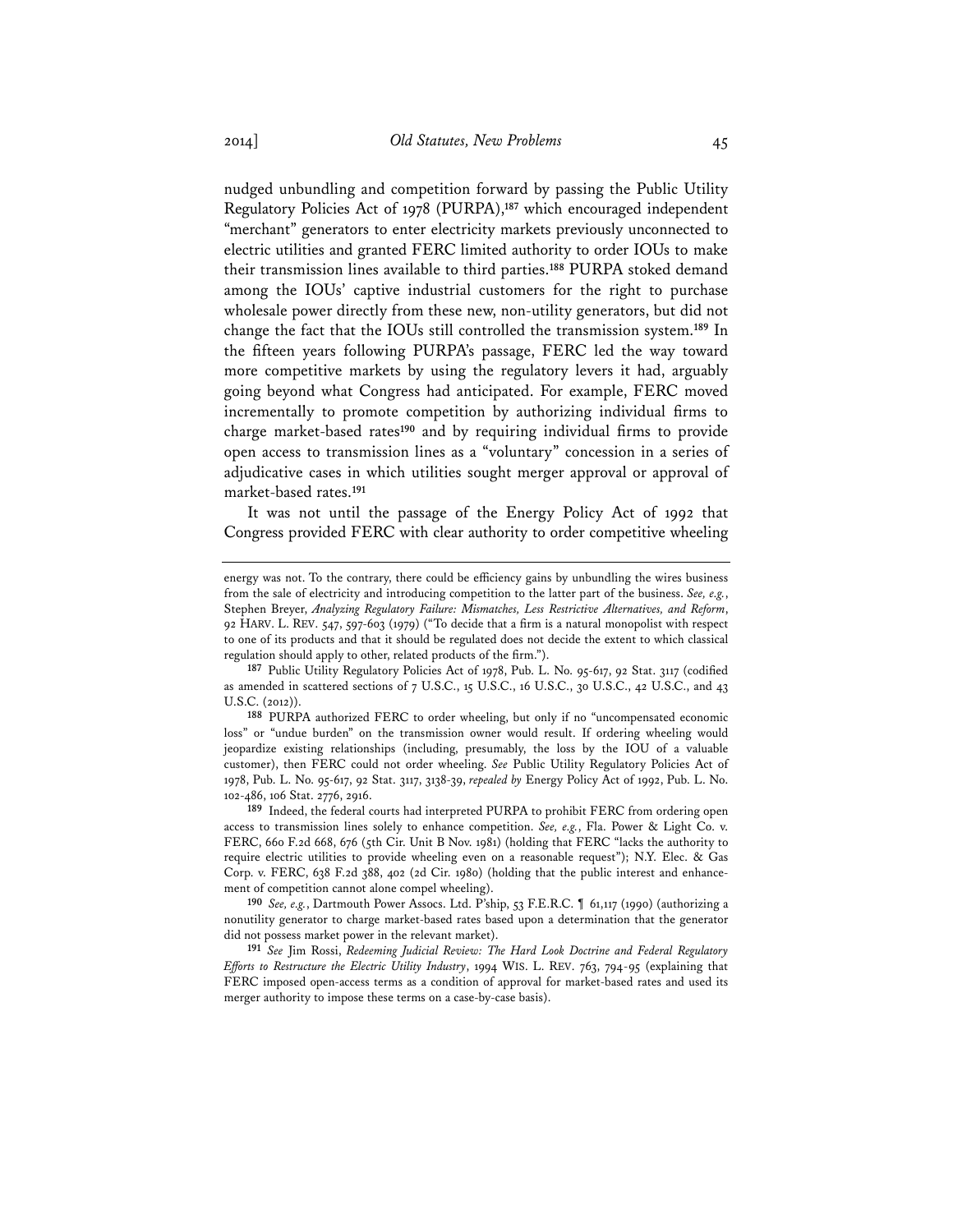(transmission of power over IOU lines for third parties),**<sup>192</sup>** essentially ratifying FERC's experiments with limited wheeling orders.**<sup>193</sup>** The 1992 law added considerable momentum to the restructuring process and paved the way four years later for FERC Order No. 888,**<sup>194</sup>** which ordered functional unbundling of wholesale electricity sales from transmission services, required owners of transmission lines to provide open-access transmission services on nondiscriminatory terms<sup>195</sup> and opened wholesale electricity markets to competition.**<sup>196</sup>** Although it was not evident at the time, the 1992 law marked the end of Congress's meaningful participation in the restructuring process. Congress did pass the Energy Policy Act of 2005, which concerned mostly distributive policy issues,**<sup>197</sup>** such as grants and subsidies designed to promote various types of energy development.**<sup>198</sup>** But on the

**194** Promoting Wholesale Competition Through Open Access Non-Discriminatory Transmission Services by Public Utilities; Recovery of Stranded Costs by Public Utilities and Transmitting Utilities, 61 Fed. Reg. 21,540 (May 10, 1996) (to be codified at 18 C.F.R. pts. 35, 385). Order 888 required transmission line owners to separate the firm's transmission functions from its electricity sales functions. It did not require full legal separation of business units. *See id.* at 21,552.

**195** A companion order to Order No. 888, Order No. 889, specifies the specific terms according to which transmission line owners must make transmission services available on an open-access, nondiscriminatory basis. *See* Open Access Same-Time Information System (Formerly Real-Time Information Networks) and Standards of Conduct, 61 Fed. Reg. 21,737, 21,740-41 (May 10, 1996) (to be codified at 18 C.F.R. pt. 37).

**196** While buyers on wholesale markets were always free to purchase power from third-party buyers, Order 888's requirement that transmission line owners treat transmission as a common carrier service, open to all on equal terms, led some integrated IOUs to spin off their generation assets and to acquire more power on wholesale markets from third parties. *See, e.g.*, Paul L. Joskow, *Transmission Policy in the United States*, 13 UTIL. POL'Y 95, 103 (2005) (describing Orders 888 and 889 as the "primary federal foundation for the obligations imposed on transmission owners to provide to third parties unbundled transmission service, ancillary network support services, and information about the availability of these services to support both wholesale and retail competition").

**197** Theodore Lowi has posited that it is easier for Congress to legislate distributive policies, because they promote logrolling and other forms of coalition building, while regulatory policies, which involve winners and losers, are inherently more divisive. Theodore J. Lowi, *Four Systems of Policy, Politics, and Choice*, 32 PUB. ADMIN. REV. 298, 299-300 (1972).

**198** Indeed, both the Energy Policy Act of 2005 and the Energy Independence and Security Act of 2007 offered incentives to invest in specific generation technologies and grid innovations. The Energy Policy Act of 2005 provided incentives for hydroelectric production incentives in section 242, natural gas production from deep wells in shallow waters of the Gulf of Mexico in section 344, diesel emissions reductions in section 795, and cellulosic biofuels production in section 942. *See* Pub. L. No. 109-58, 119 Stat. 594 (codified as amended in scattered sections of 5

**<sup>192</sup>** *See* Energy Policy Act of 1992, Pub. L. No. 102-486, § 711, 106 Stat. 2776, 2905-10.

**<sup>193</sup>** In the Energy Policy of Act 1992, Congress also helped to facilitate competition by removing some restrictions on the growth of the independent power industry imposed by the Public Utility Holding Act of 1935. *See* ADAM VANN, CONG. RESEARCH SERV., RL 33739, THE REPEAL OF THE PUBLIC UTILITY HOLDING COMPANY ACT OF 1935 (PUHCA) AND ITS IMPACT ON ELECTRIC AND GAS UTILITIES 4 (2006) (explaining that the Energy Policy Act of 1992 created an exemption from PUHCA for wholesale electricity generators).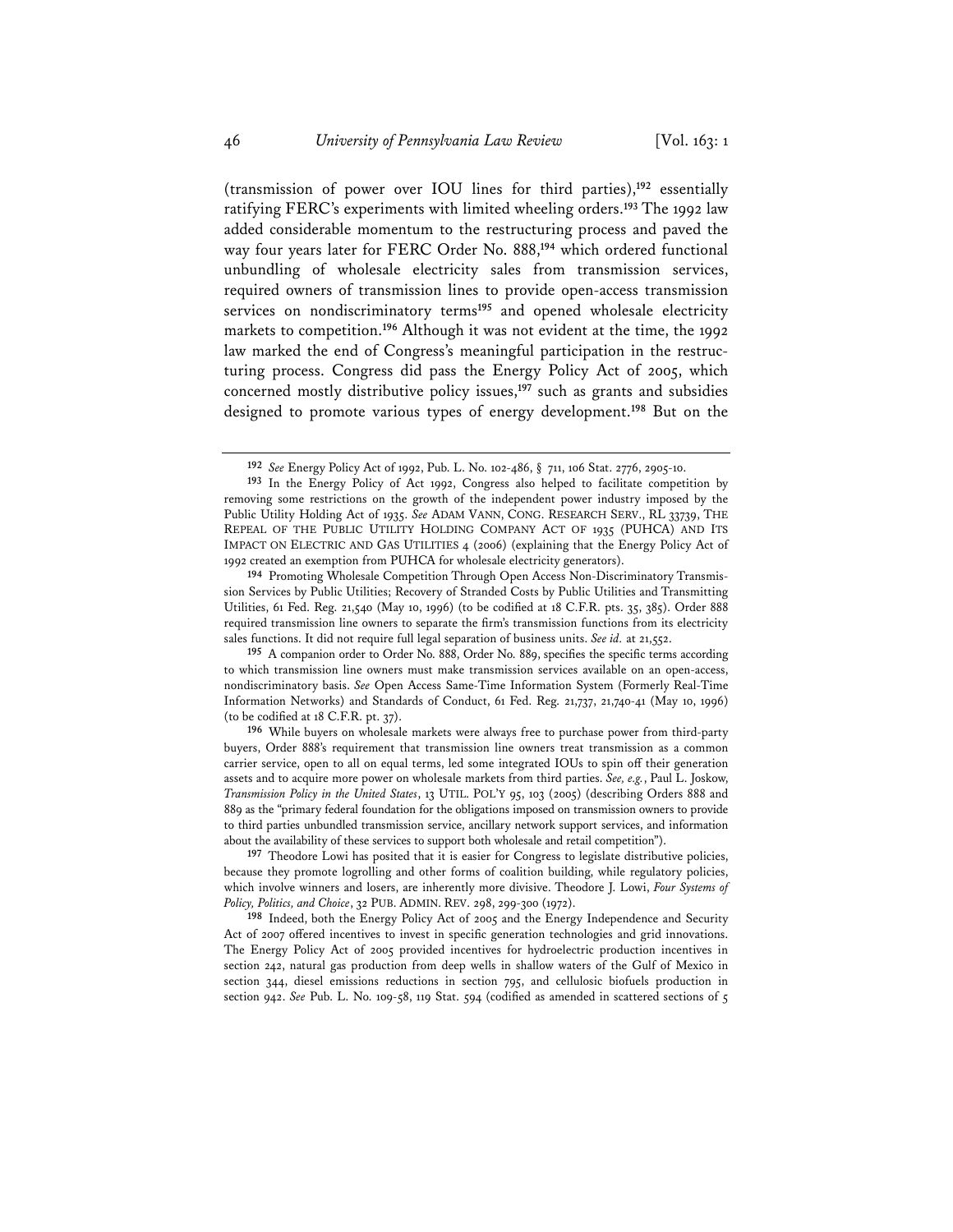difficult regulatory questions of the day, Congress remained mostly quiet. FERC has thus managed the transition to robust, competitive wholesale power markets since 1992—a monumental shift in policy—in the absence of congressional guidance.

### 2. Adapting the "Just and Reasonable" Standard to Market Rates

After Order No. 888, FERC accelerated the process of authorizing wholesale sellers to sell power at market rates, rather than setting the rates itself in a traditional ratemaking proceeding. To accomplish this, FERC interpreted its traditional duty to set "just and reasonable rates" as encompassing the authority to approve market-based rates. There was some precedent for the notion that market-based rates could be "just and reasonable" under the FPA. Under the long-standing *Mobile–Sierra* doctrine, FERC routinely authorized rates negotiated in long-term bilateral agreements between sophisticated parties, concluding that such rates satisfied the just and reasonable standard;**<sup>199</sup>** *Mobile*–*Sierra*, however, had never been applied to sales in the new, fast-moving spot markets for electricity. Thus, authorizing the broad use of market rates represented a rather momentous shift away from historical understandings of cost of service regulation, which the agency undertook without the benefit of congressional amendment to the FPA.**<sup>200</sup>**

FERC executed this strategy as part of a difficult transition from regulated, localized electricity markets to geographically broader, more robust markets. The California electricity crisis of 2000 and 2001 illustrates the

U.S.C., 7 U.S.C., 15 U.S.C., 16 U.S.C., 25 U.S.C., 30 U.S.C., and 42 U.S.C. (2012)). Title XIII of the Energy Policy Act of 2005 provided tax incentives relating to electricity infrastructure, domestic fossil fuel security, conservation and energy efficiency, and alternative motor vehicles and fuels. *See id.* The Energy Independence and Security Act of 2007 provided incentives for research and development of biofuels and geothermal energy. *See* Pub. L. No. 110-140, 121 Stat. 1492 (codified as amended at 42 U.S.C. §§ 17001–17386 (2012)).

**<sup>199</sup>** The *Mobile*–*Sierra* doctrine stands for the proposition that freely negotiated rates are presumed to be just and reasonable under both the FPA and NGA. *See* Fed. Power Comm'n v. Sierra Pac. Power Co., 350 U.S. 348, 355 (1956); United Gas Pipe Line Co. v. Mobile Gas Serv. Corp., 350 U.S. 332, 344-45 (1956).

**<sup>200</sup>** Although the 1992 Energy Policy Act ratified FERC's Open Access Order, it did not go so far as to authorize market rates explicitly. *See* Energy Policy Act of 1992, Pub. L. No. 102-486, §§ 721-722, 106 Stat. 2776, 2915-19 (codified as amended at 16 U.S.C. §§ 824j-824k (2012)). FERC's previous jurisprudence interpreting the "just and reasonable" standard stressed that rates must reflect "a balancing of the investor and the consumer interests," but emphasizing the fairness of the end result rather than any particular formula for the determination of rates. *See, e.g.*, Fed. Power Comm'n v. Hope Natural Gas Co., 320 U.S. 591, 603 (1944) (reinforcing a focus on the outcome rather than "various permissible ways in which any rate base on which the return is computed might be arrived at").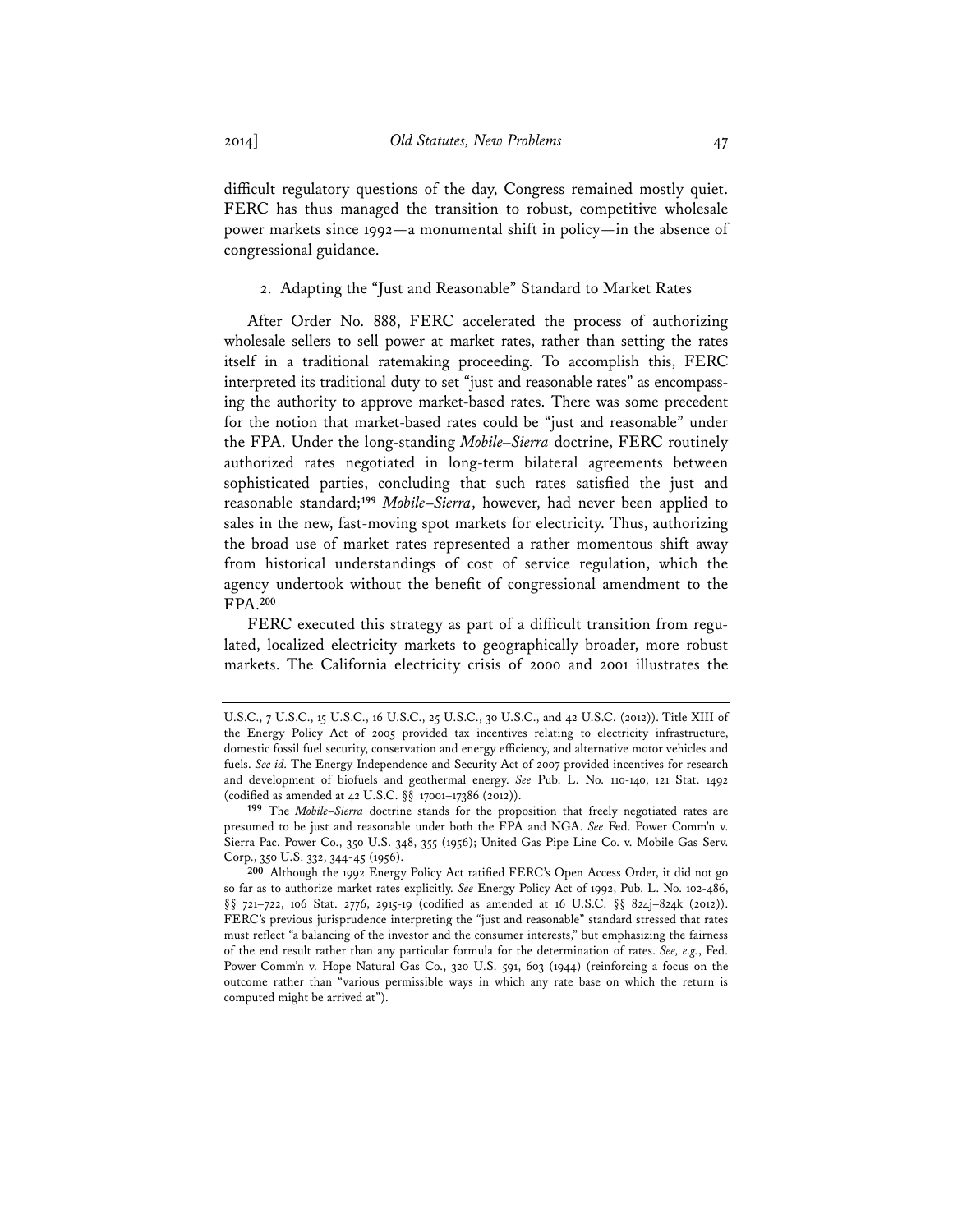challenges FERC has faced trying to ensure that prices for power and transmission services remain "just and reasonable," while seeking to promote efficiency in organized markets. During the crisis, wholesale energy prices in California skyrocketed to more than fifty times historical norms, driving one utility into bankruptcy.**<sup>201</sup>** As a result, wholesale buyers flooded FERC with claims that prices charged by sellers violated the FPA's just and reasonable standard, entitling them to refunds.**<sup>202</sup>** In sorting out these claims, FERC learned that in the dysfunctional California market, sellers were able to charge exorbitant prices not only because their product was scarce, but also because sellers took steps to increase its scarcity, such as withholding generation from the market on high demand days<sup>203</sup> or colluding with affiliate companies.**<sup>204</sup>**

FERC struggled with how to apply the statutory "just and reasonable" standard to these transactions. One cannot capture the efficiency of markets without letting prices fluctuate to signal the relative scarcity of the good, and high prices in the California market ought to have invited increases in supply and decreases in demand—at least in the long run. The California market, however, did not react in these ways because it was broken, a victim of manipulation made particularly easy by the market's poor design.**<sup>205</sup>** The FPA is silent on the question of what "just and reasonable" means in this context, and Congress has not spoken on the matter. Thus, it was left to the

**<sup>201</sup>** *See* Michael W. Lynch & Adrian Moore, *Power Tripped*, REASON, June 2001, at 32.

**<sup>202</sup>** In petitions to FERC after the crisis, buyers on California's wholesale market claimed to have been overcharged by more than \$9 billion. FERC ultimately decided that the figure was about half that. FED. ENERGY REGULATORY COMM'N, THE COMMISSION'S RESPONSE TO THE CALIFORNIA ELECTRICITY CRISIS AND TIMELINE FOR DISTRIBUTION OF REFUNDS 14 (2005), *available at* http://www.ferc.gov/legal/staff-reports/comm-response.pdf.

**<sup>203</sup>** FERC has made a distinction between "economic withholding" and "physical withholding" of power on spot markets. Economic withholding refers to a seller's practice of charging an exorbitantly high price for a product simply because the seller knows that the product is scarce and that buyers have no choice but to take it at the offered price; physical withholding refers to a seller's practice of withholding from the market generation from one of the seller's generating plants to create sufficient scarcity that the seller could demand exorbitant rates for power from its other plants. *See* Order Establishing Refund Effective Date and Proposing to Revise Market-Based Rate Tariffs and Authorizations, 97 F.E.R.C. ¶ 61,220 (2010).

**<sup>204</sup>** For examples, see generally FED. ENERGY REGULATORY COMM'N, FINAL REPORT ON MANIPULATION IN WESTERN MARKETS (2003), *available at* http://www.ferc.gov/industries/ electric/indus-act/wec.asp, which describes how some California market participants manipulated the market by scheduling phony spot market transactions designed to create congestion in the system so that they could be compensated for relieving congestion by forgoing those transactions.

**<sup>205</sup>** Of course, retail price caps in California prevented, or at least dampened, the reductions in demand one would expect to see from high prices. Indeed, during the crisis, retail customers in most of the state did not experience price increases.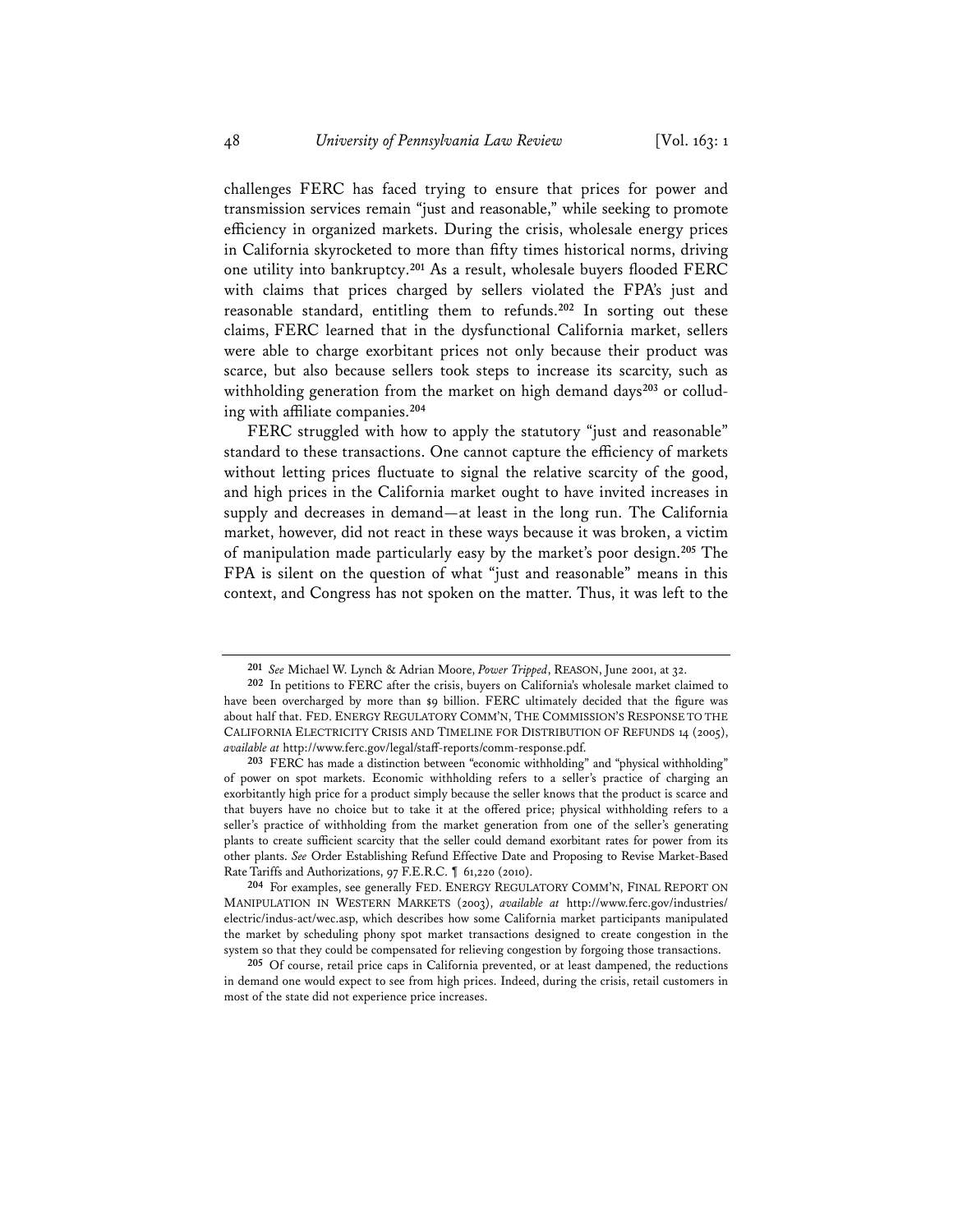courts to decide whether broadly applied market-based rates are "just and reasonable" under the FPA.

In *California ex rel. Lockyer v. FERC*, **<sup>206</sup>** the Ninth Circuit determined that market-based rates are consistent with the just and reasonable standard, reasoning that FERC's regulation of electricity rates under the FPA had long contemplated (and authorized, in the context of bilateral negotiations) market-based rates.**<sup>207</sup>** The Supreme Court denied certiorari in the *Lockyer* case**<sup>208</sup>** but took up another challenge arising out of the California crisis in the case of *Morgan Stanley Capital Group Inc. v. Public Utility District No. 1 of Snohomish County*. **<sup>209</sup>** *Morgan Stanley* involved a challenge not to rates charged in the California spot market, but rather to rates paid by buyers who entered into long-term wholesale power purchase contracts at the tail end of the California crisis.**<sup>210</sup>** The buyers argued that (i) manipulation in the California market artificially increased the negotiated contract rates, rendering them unjust and unreasonable, and (ii) the *Mobile*–*Sierra* doctrine's presumption that such rates are just and reasonable is inapplicable to these contracts because FERC did not have an opportunity to approve the contract rates, and the contract rates were so high as to violate the public interest.**<sup>211</sup>** The Supreme Court rejected these contentions, but remanded the case to FERC on procedural grounds.**<sup>212</sup>** Justice Scalia's majority opinion went out of its way to stress that the Court was not resolving "the lawfulness of the market-based-tariff system" under the FPA.**<sup>213</sup>**

Thus, the courts have left FERC's broad authorization of market-based rates intact. As for the question of how to control abuse of market power in electricity markets, eventually, the agency determined that sellers ought to be able to charge scarcity rents, but not to create scarcity where none exists.**<sup>214</sup>**

**214** FERC reasoned that sellers need to be able to charge scarcity rents and that abuse of market power is best addressed through close monitoring of seller behavior and the revocation of the authority to charge market rates where market power arises. For a detailed description of how FERC's thinking on this issue evolved after the California crisis, see David B. Spence & Robert Prentice, *The Transformation of American Energy Markets and the Problem of Market Power*, 53 B.C. L. REV. 131, 159-64 (2012).

**<sup>206</sup>** 383 F.3d 1006 (9th Cir. 2004).

**<sup>207</sup>** *Id*. at 1013.

**<sup>208</sup>** 551 U.S. 1140 (2007).

**<sup>209</sup>** 554 U.S. 527 (2008).

**<sup>210</sup>** *Id.* at 540.

**<sup>211</sup>** *Id.* at 541.

**<sup>212</sup>** *Id.* at 530, 553-55.

**<sup>213</sup>** *Id.* at 538; *see also id.* at 548 ("We reiterate that we do not address the lawfulness of FERC's market-based-rates scheme . . . . [A]ny needed revision in that scheme is properly addressed in a challenge to the scheme itself, not through a disfigurement of the venerable *Mobile*– *Sierra* doctrine.").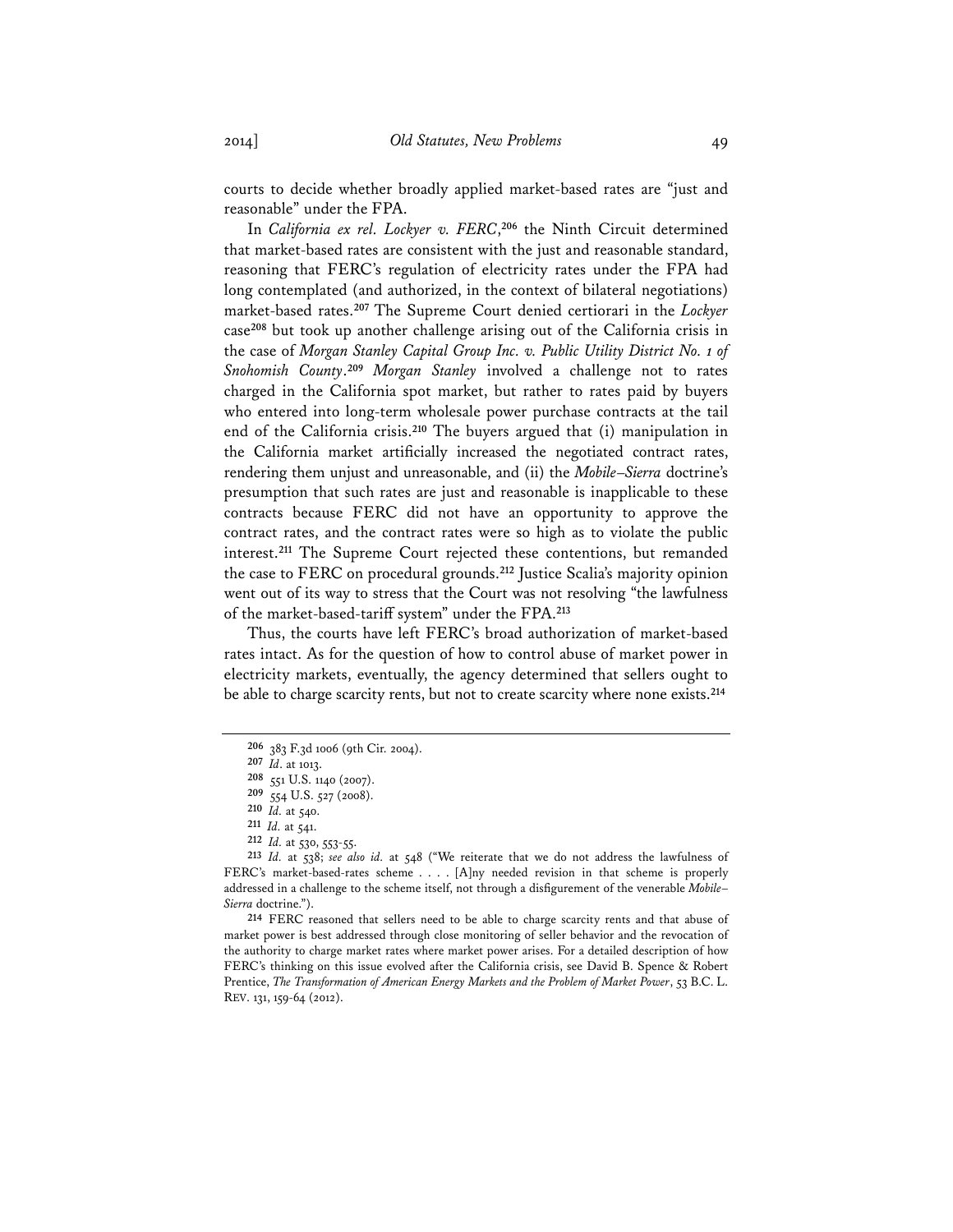The process by which FERC came to this conclusion reflects the same kind of strategic behavior EPA used when adapting the CAA to address the problem of GHG emissions—proposals of bold action followed by more measured action in the final analysis. FERC tried several approaches, only to withdraw them in response to public reaction. The agency initially suggested aggressive "market behavior rules" limiting the ability of sellers to engage in economic withholding**<sup>215</sup>** and a "standard market design" for all transmission and wholesale power sales markets,**<sup>216</sup>** but abandoned those proposals after they met widespread opposition.**<sup>217</sup>** In the end, while Congress did not address the question of whether broad use of market pricing is consistent with the FPA, it did eventually address the question of how FERC ought to manage abuses of market power in wholesale electricity markets. In the only case in our sample in which Congress intervened to resolve a regulatory dilemma facing the agency, the Energy Policy Act of 2005 directed FERC to adopt an approach to market manipulation borrowed from the securities laws—one that focuses on the use of fraud or deceit in electricity markets.**<sup>218</sup>**

### 3. Adapting the Transmission Grid to New Market Realities

The rapid growth of competitive wholesale electricity markets has presented FERC with another problem that is ill-suited to an FPA regulatory regime from another, bygone era: namely, the problem of helping geographically broader, more active and robust wholesale markets grow and thrive on an aging, balkanized transmission grid. Increasingly, long-distance transmission of power is both economically desirable and technically efficient. Wholesale buyers now have the (at least theoretical) option of purchasing power from a larger universe (both numerically and geographically) of potential sellers;**<sup>219</sup>** at the same time, engineers have improved the efficiency of transmitting power over greater distances.**<sup>220</sup>** Consequently, more generating

**220** *See* Matthew L. Wald, *Giving the Grid Some Backbone*, SCI. AM. EARTH 3.0, Mar. 2009, at 52, 56 (describing the possibility for a new system of high-voltage lines controlled by state-of-the-

**<sup>215</sup>** *See* Order Amending Market-Based Rate Tariffs and Authorizations, 105 F.E.R.C. ¶ 61,218 (2003), *reh'g denied*, 107 F.E.R.C. ¶ 61,175 (2004).

**<sup>216</sup>** Remedying Undue Discrimination Through Open Access Transmission Service and Standard Electricity Market Design, Notice of Proposed Rulemaking, 67 Fed. Reg. 55,452 (proposed Aug. 29, 2002) (to be codified at 18 C.F.R. pt. 35).

**<sup>217</sup>** Order Terminating Proceeding, 70 Fed. Reg. 43,140 (July 26, 2005).

**<sup>218</sup>** Energy Policy Act of 2005, Pub. L. No. 109-58, § 315, 119 Stat. 594, 691 (codified at 15 U.S.C. § 717c-1 (2012)).

**<sup>219</sup>** *See, e.g.*, COMPETE, RTO AND ISO MARKETS ARE ESSENTIAL TO MEETING OUR NATION'S ECONOMIC, ENERGY AND ENVIRONMENTAL CHALLENGES 1-2 (2010), *available at* http://www.competecoalition.com/files/RTO%20White%20Paper\_update%2010.6.10.pdf (describing the benefits of competitive energy markets, including lower prices for consumers).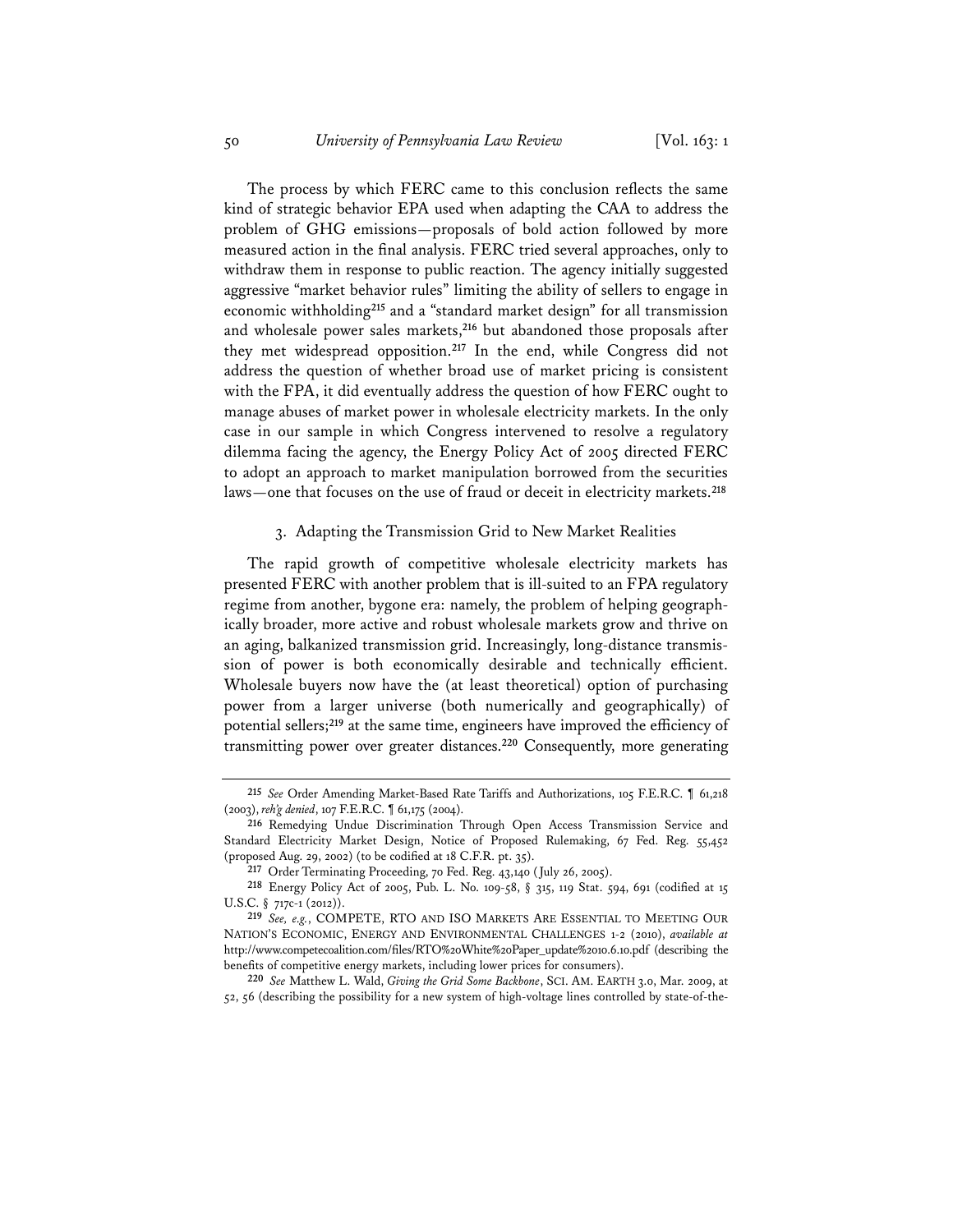plants are being built farther and farther from loads. The last two decades have seen new wind and solar farms,**<sup>221</sup>** almost all of which are located far from cities and often far from existing transmission lines.**<sup>222</sup>** This has been spurred by a combination of technological advances,**223** public policy incentives like tax credits,**<sup>224</sup>** and state renewable portfolio standards.**<sup>225</sup>** Finally, the advent of the "smart grid" makes it possible to integrate information technology into the electricity transmission system,**226** enabling grid operators to identify and avoid congestion problems, price power transfers more efficiently, and allow demand-side resources to participate in energy markets,**<sup>227</sup>** all of which can enhance the value of long-distance power transmission.

 The United States cannot capture this value if it cannot resolve to build interstate transmission lines, but finding that resolve has been difficult.

art transmission centers); *see also* OFFICE OF ELEC. TRANSMISSION & DISTRIBUTION, U.S. DEP'T OF ENERGY, "GRID 2030:" A NATIONAL VISION FOR ELECTRICITY'S SECOND 100 YEARS 11-15 (2003), *available at* http://www.ferc.gov/eventcalendar/files/20050608125055-grid-2030.pdf (discussing possible technologies to expand delivery systems).

**<sup>221</sup>** According to the Energy Information Administration, in the decade between 2000 and 2011, renewable generating capacity grew from about sixteen gigawatts to more than sixty-one gigawatts. U.S. ENERGY INFO. ADMIN., ELECTRIC POWER ANNUAL 2011 tbl.4.2 B (2013), *available at* http://www.eia.gov/electricity/annual/archive/2011/pdf/epa.pdf.

**<sup>222</sup>** The best onshore wind resources are located in the upper Midwest and Great Plains, while the best solar resources are located in the desert Southwest. *See Wind Maps*, NAT'L RENEWABLE ENERGY LAB., http://www.nrel.gov/gis/wind.html (last visited Oct. 3, 2014), *archived at* http:// perma.cc/UC3K-VEWU; *Solar Maps*, NAT'L RENEWABLE ENERGY LAB., http://www.nrel.gov/ gis/solar.html (last visited Oct. 3, 2014), *archived at* http://perma.cc/5VCZ-M2T9.

**<sup>223</sup>** For a summary of the improving competitiveness of renewable resources, see Benjamin K. Sovacool & Charmaine Watts, *Going Completely Renewable: Is it Possible (Let Alone Desirable)?*, ELECTRICITY J., May 2009, at 95, 98-99.

**<sup>224</sup>** *See, e.g.*, Diane Cardwell, *Renewed Tax Credit Buoys Wind-Power Projects*, N.Y. TIMES, Mar. 21, 2013, at B3 (describing an increase in development of wind projects in response to Congress's renewal of the production tax credit in January 2013).

**<sup>225</sup>** Generally, renewable portfolio standards (RPSs) require that electricity retailers secure a specified percentage of electricity they sell from renewable sources. State RPSs differ widely, specifying different goals and defining qualified "renewable" sources differently. For a good summary of state standards and their strengths and weaknesses, see Lincoln L. Davies, *Power Forward: The Argument for a National RPS*, 42 CONN. L. REV. 1339 (2010). *See generally DSIRE: Database of State Incentives for Renewables & Efficiency*, N.C. STATE UNIV., http://www.dsireusa.org/, *archived at* http://perma.cc/D44G-QN6Z (last visited Oct. 3, 2014) (providing an unofficial review of state standards and incentives).

**<sup>226</sup>** The smart grid holds promise for almost every part of the electricity market, including generation, distribution, and consumption, as well as transmission. For a full description of the potential benefits of a smarter electric grid, see PETER FOX-PENNER, SMART POWER: CLIMATE CHANGE, THE SMART GRID, AND THE FUTURE OF ELECTRIC UTILITIES (2010).

**<sup>227</sup>** *See generally* NAT'L ENERGY TECH. LAB., U.S. DEP'T OF ENERGY, DOE/NETL-2010/1413, UNDERSTANDING THE BENEFITS OF THE SMART GRID 3 (2010), *available at* http:// www.netl.doe.gov/File%20Library/research/energy%20efficiency/smart%20grid/whitepapers/06-18- 2010\_Understanding-Smart-Grid-Benefits.pdf (outlining the benefits of the smart grid).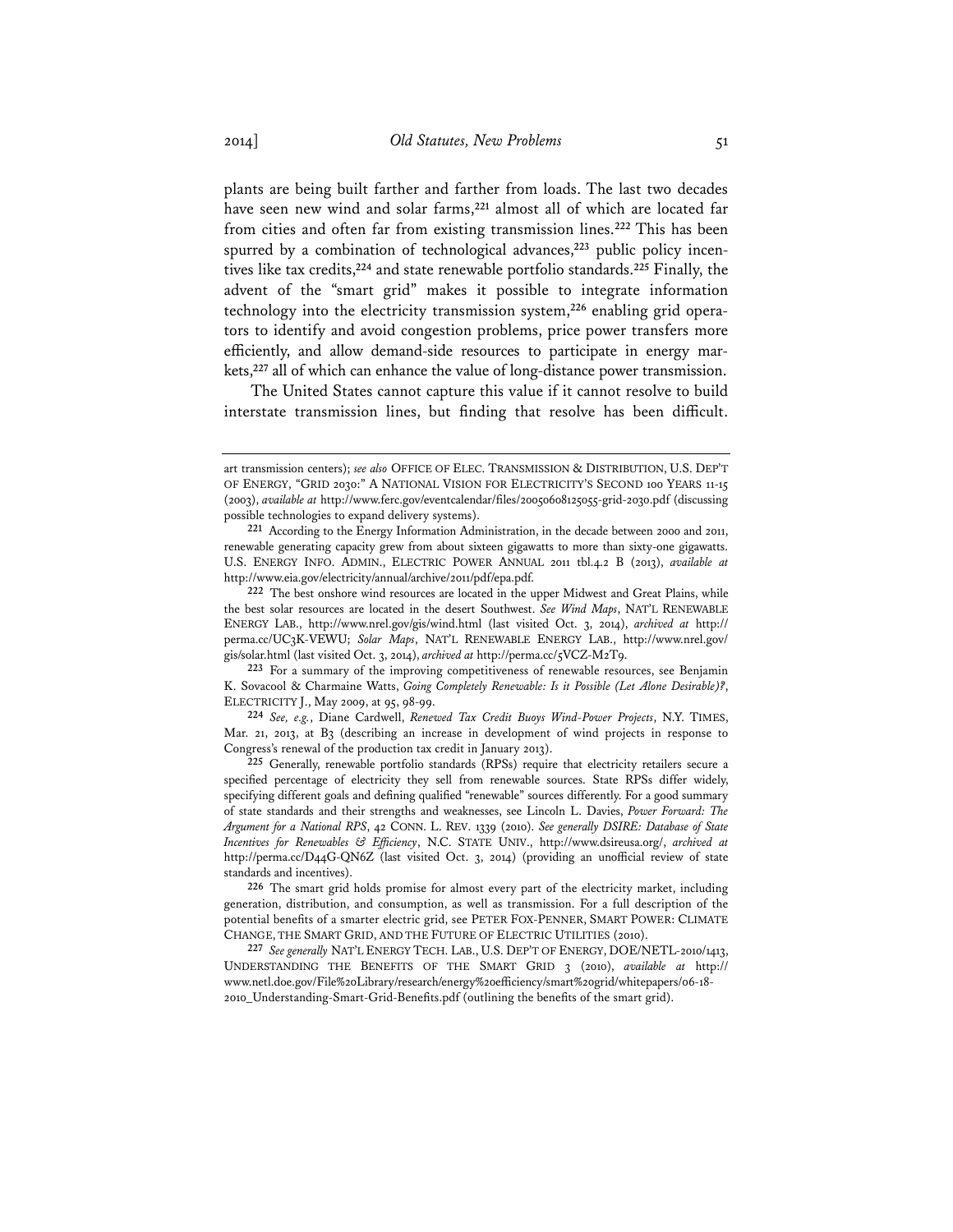Most experts estimate that modernizing the grid to meet new electricity market needs will require investment in tens of thousands of miles of new transmission lines at costs in the tens of billions of dollars.**<sup>228</sup>** Because the 1935 Congress never conceived of national or regional power markets, the FPA of 1935 did not grant FERC the power to site interstate transmission lines in the way that its companion statute, the Natural Gas Act, granted the agency the power to site interstate natural gas pipelines.**<sup>229</sup>** For these historical reasons, siting approval for transmission lines has traditionally rested with the states, and even sometimes with local governments. This is an artifact of the original configuration of the grid, built by vertically integrated, state-chartered IOUs to provide monopoly service within their individual service areas. Consequently, FERC has used its power to set wholesale power and transmission rates and to authorize the charging of market-based rates, as leverage to promote the development of an efficient, reliable transmission grid that serves larger and more robust wholesale markets. FERC has used that leverage strategically, alternating between bold action and caution.

As a first step, in 1996, FERC's Order No. 888 encouraged owners of transmission lines (mostly IOUs) to create and join regional nonprofit entities known as Independent System Operators (ISOs)**<sup>230</sup>** (later, Regional

**<sup>228</sup>** *See* Wald, *supra* note 220, at 55-57 (explaining several proposed grid investment plans, involving tens of thousands of miles of new transmission lines costing tens of billions of dollars); *see also* RICHARD W. CAPERTON & MATT KASPER, CTR. FOR AM. PROGRESS, RE-ENERGIZE REGIONAL ECONOMIES WITH NEW ELECTRIC TRANSMISSION LINES 4 (2011), *available at* http://cdn.americanprogress.org/wp-content/uploads/issues/2011/12/pdf/transmission\_lines.pdf (suggesting that the United States needs to invest at least \$298 billion dollars to upgrade the grid by 2030); FOX-PENNER, *supra* note 226, at 89-92 (describing plans for a transmission "superhighway"); Jeff St. John, *Tres Amigas Raises Money for US Grid Super-Hub*, GREENTECH MEDIA (Nov. 9, 2011), http://www.greentechmedia.com/articles/read/tres-amigas-raises-money-for-u.s.-grid-super-hub/, *archived at* http://perma.cc/LY4Y-AHJX.

**<sup>229</sup>** Section 7 of the Natural Gas Act authorizes FERC to grant certificates of public convenience and necessity to builders and operators of interstate natural gas pipelines. *See* 15 U.S.C. § 717f (2012). With the certificate comes the power of eminent domain. *Id.* at § 717f(h). The Supreme Court has determined that the power granted to FERC under the NGA preempts state and local regulation of pipelines. *See* Schneidewind v. ANR Pipeline Co., 485 U.S. 293, 300 (1988) ("[W]e conclude that [the state statute] regulates in a field the NGA has occupied to the exclusion of state law, and that it therefore is pre-empted.").

**<sup>230</sup>** Promoting Wholesale Competition Through Open Access Non-Discriminatory Transmission Services by Public Utilities; Recovery of Stranded Costs by Public Utilities and Transmitting Utilities, 61 Fed. Reg. 21,540, 21,591-21,597 (May 10, 1996) (to be codified at 18 C.F.R. pts. 35 and 385). Transmission owners retain ownership of their lines when they join the ISO, but relinquish control over their use (including pricing and scheduling of transmission services) to the ISO. *Id.*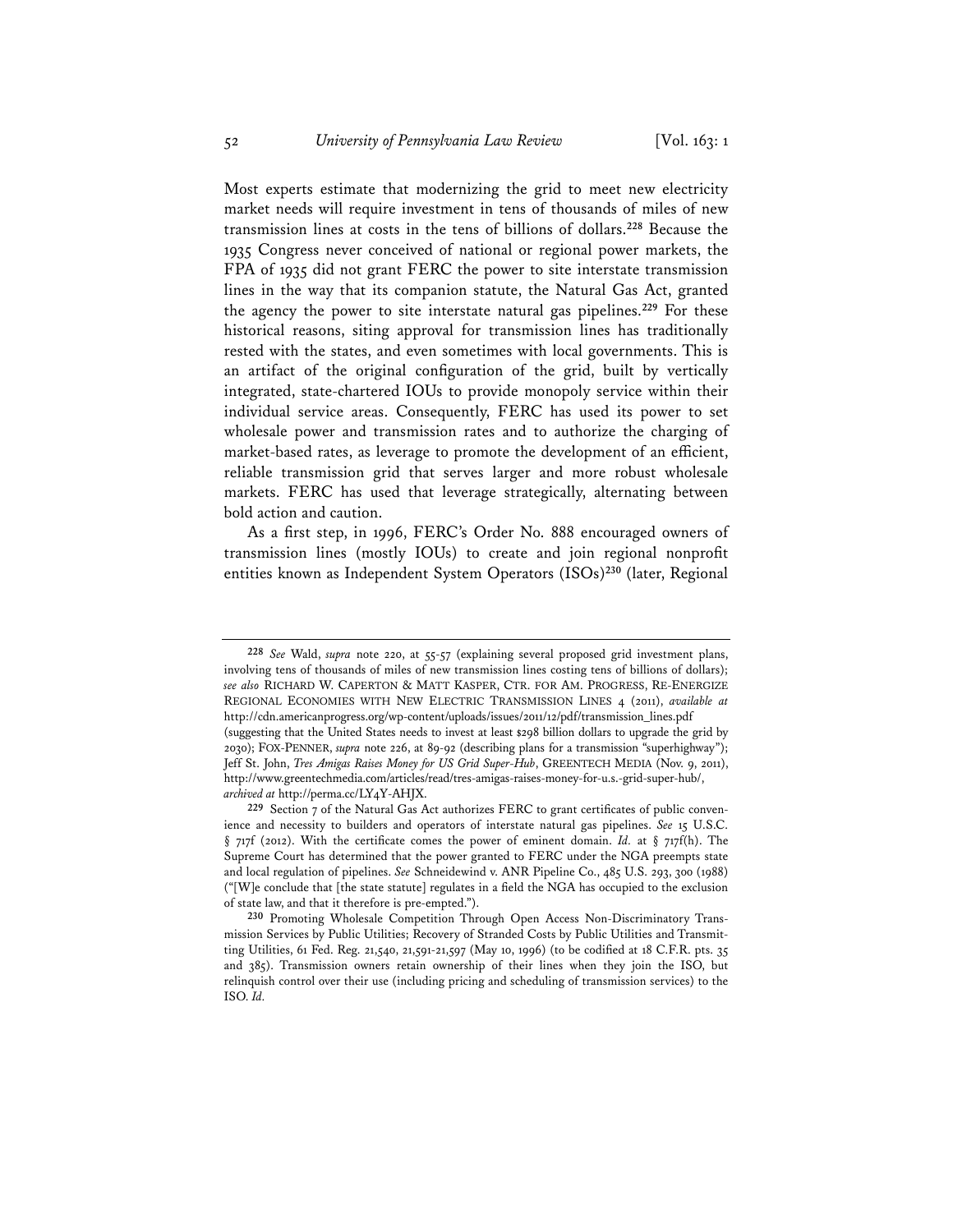Transmission Organizations or RTOs**<sup>231</sup>**) to manage the grid, ensure system reliability, and guard against discrimination and the exercise of market power in the provision of transmission services.**<sup>232</sup>** The new grid managers would be independent of any individual utility and would have operational control of multi-utility transmission networks; they would answer to FERC.**<sup>233</sup>** Because FERC lacked the explicit authority under the FPA to mandate participation in such bodies, however, it used the levers it had to encourage their formation. FERC issued orders establishing "principles" for ISOs and RTOs and made clear it would strongly prefer all utilities to join them.**<sup>234</sup>** FERC also conditioned other benefits, such as merger approval and approval of market-based rates, on utilities' willingness to participate in ISOs/RTOs.**<sup>235</sup>** In the end, however, the agency lacked the authority to force utilities to form or join ISOs/RTOs, and Congress declined to grant it. Nevertheless, in the Northeast, most of the mid-Atlantic, Midwest, Texas, and California, wholesale power markets and utilities' grid assets are

**235** *See* Joel B. Eisen, *Regulatory Linearity, Commerce Clause Brinksmanship, and Retrenchment in Electric Utility Deregulation*, 40 WAKE FOREST L. REV. 545, 573-82 (2005).

**<sup>231</sup>** FERC's Order No. 2000 established the parameters for creating RTOs. Regional Transmission Organizations, 65 Fed. Reg. 810 (Jan. 6, 2000) (to be codified at 18 C.F.R. pt. 35). RTOs operate similarly to ISOs. FERC originally hoped that RTOs would be much broader geographically. We now, however, use the terms RTO and ISO interchangeably.

**<sup>232</sup>** The transition to competition has meant that more energy producers are feeding power into the grid through an ever multiplying number of transactions, creating larger loop-flow problems than the networks had experienced before.

**<sup>233</sup>** It is FERC's responsibility to ensure that transmission in power markets operates in ways that are consistent with the Federal Power Act. In the organized markets managed by RTOs, however, FERC oversees the RTOs, and the RTOs bear front-line responsibility for ensuring that wholesale electric markets function properly and provide reliable service. That is, RTOs ensure that the grid remains in balance and manage investment in the upkeep and expansion of the grid to meet changing market conditions. RTOs also monitor purchases and sales on the spot market to ensure that pricing is efficient and that neither buyers nor sellers are exercising market power. In most (but not all) places where there is not an RTO to manage wholesale markets, IOUs remain vertically integrated and traditionally regulated such that the volume and geographic reach of third-party wholesale transactions are smaller; in these settings, IOUs manage reliability collectively through informal power pools. During the 1990s, a sizable minority of states also opted to restructure their retail electricity markets, mandating the unbundling of electricity sales from distribution services, opening up retail sales to competition and authorizing market pricing. As a consequence of these changes, RTOs now manage organized and robust regional wholesale electricity markets in the northeastern and midwestern United States, as well as Texas and California, with FERC oversight.

**<sup>234</sup>** *See* Promoting Wholesale Competition, 61 Fed. Reg. at 21,595 (encouraging utilities to form "properly structured" ISOs voluntarily and establishing principles to guide their formation); *see also* Regional Transmission Organizations, 65 Fed. Reg. at 811 (encouraging the formation of regional bodies and stating that FERC's "objective is for all transmission-owning entities in the Nation, including non-public utility entities, to place their transmission facilities under the control of appropriate RTOs in a timely manner").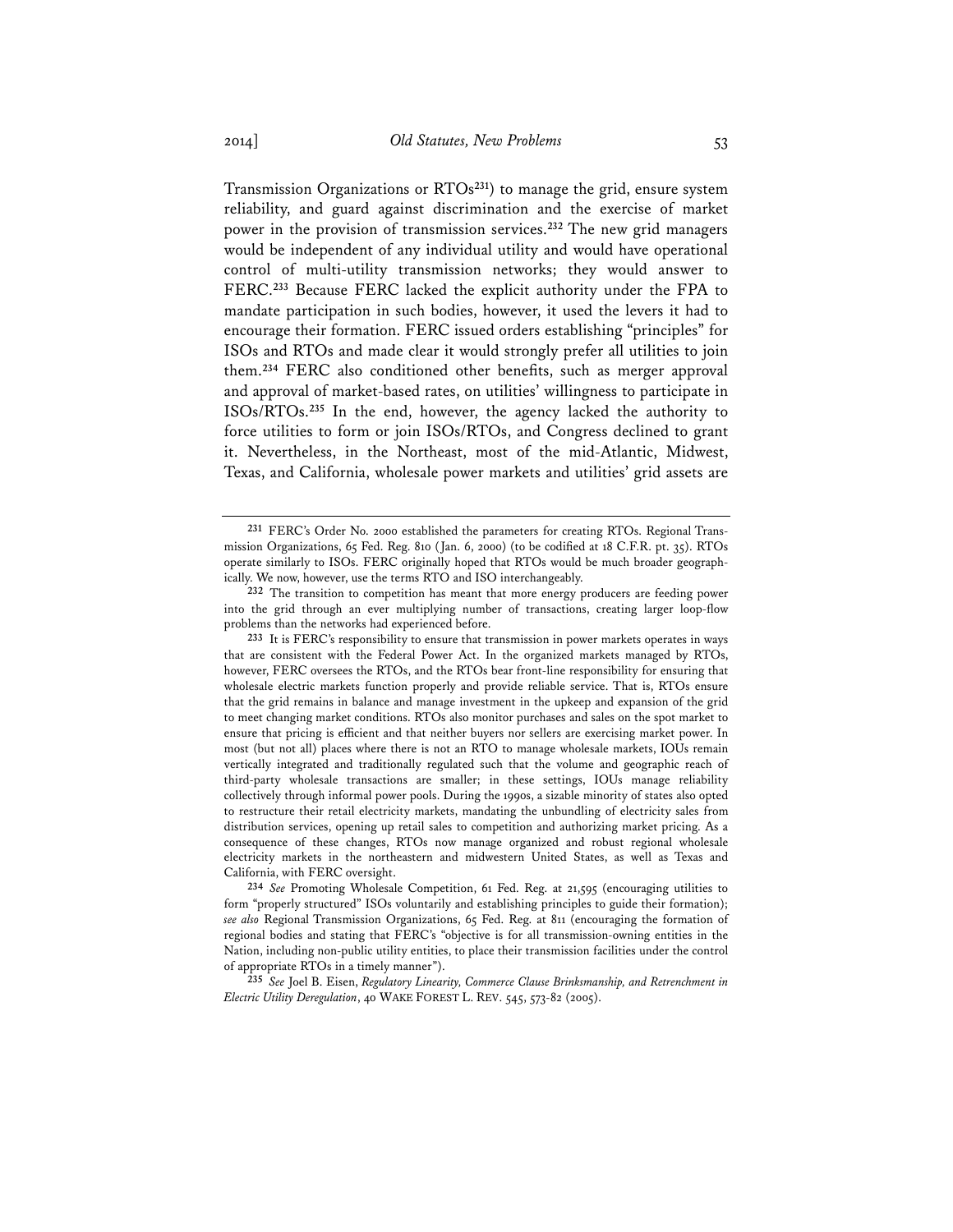now managed by ISOs/RTOs.**<sup>236</sup>** This represents a monumental change in the industry in these regions, one affected primarily by FERC's creativity and persistence with very little assistance from Congress.

FERC faced another obstacle in its efforts to usher the transmission system into the twenty-first century. ISOs/RTOs can encourage members to pursue transmission and generation investments that suit modern power markets, but they cannot force those investments. States and local governments often have little or no incentive to approve the construction of transmission lines that cross through their jurisdiction, but provide no benefits (for example, electricity service or jobs at the generating plant) within that jurisdiction. Indeed, many state permitting regimes deny the state public utility commission the authority to approve transmission lines that do not provide in-state benefits or are not constructed by utilities providing power service within the state.**<sup>237</sup>**

Congress has not been oblivious to this problem, but its lone attempt to address it was timid and unsuccessful. The Energy Policy Act of 2005 tried to encourage states to form compacts to manage the process of transmission planning.**<sup>238</sup>** More directly, section 216 of the Energy Policy Act of 2005 attempted to provide FERC with limited "backstop authority" over siting transmission lines in regions suffering from severe transmission congestion problems and designated by the Department of Energy (DOE) as "national interest electric transmission corridor[s]."**<sup>239</sup>** Specifically, section 216 authorizes FERC to approve a transmission project in such a corridor preempting local law—if it concludes that the state (i) lacks the authority to approve the line or to consider the interstate benefits in rendering its decision**<sup>240</sup>** or (ii) has "withheld approval for more than [one] year" or

**<sup>236</sup>** *See Regional Transmission Organizations (RTO)/Independent System Operators (ISO)*, FERC, http://ferc.gov/industries/electric/indus-act/rto.asp (last updated Aug. 26, 2014), *archived at* http://perma.cc/7U93-TRJ3 (showing current ISOs/RTOs).

**<sup>237</sup>** *See* Ashley C. Brown & Jim Rossi, *Siting Transmission Lines in a Changed Milieu: Evolving Notions of the "Public Interest" in Balancing State and Regional Considerations*, 81 U. COLO. L. REV. 705, 748-70 (2010) (discussing how recent developments have challenged the definition of "public interest"); Richard J. Pierce, *Environmental Regulation, Energy and Market Entry*, 15 DUKE ENVTL. L. & POL'Y F. 167 (2005) (discussing three specific contexts—gasoline production, liquefied natural gas importation, and electricity transmission—where environmental regulation methods conflict with energy policy goals); Cassandra Burke Robertson, *Bringing the Camel into the Tent: State and Federal Power over Electricity Transmission*, 49 CLEV. ST. L. REV. 71, 100-02 (2001) (making recommendations about federal transmission legislation).

**<sup>238</sup>** *See* 16 U.S.C. § 824p(i) (2012) (authorizing three or more contiguous states to enter into an interstate compact that establishes regional siting agencies to carry out those states' siting responsibilities).

**<sup>239</sup>** *Id.* § 824p(a)(2).

**<sup>240</sup>** *Id.* § 824p(b)(1)(A).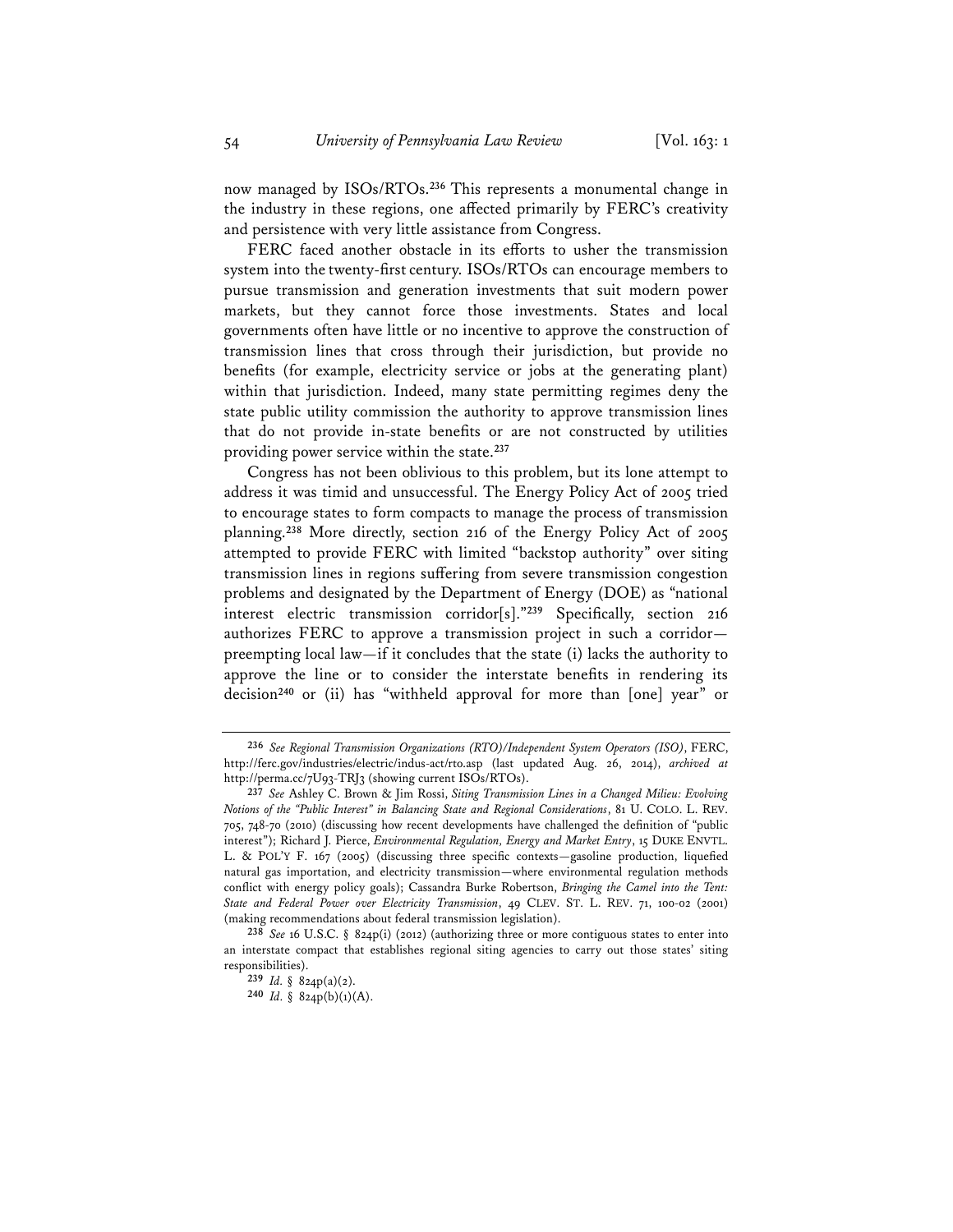conditioned its approval so as to reduce substantially the congestion relief benefits of the line or render the line economically unfeasible.**<sup>241</sup>** While DOE did designate a few national interest corridors,**<sup>242</sup>** two circuit courts have overturned the rules FERC promulgated to guide its use of this authority,**<sup>243</sup>** and FERC has been unable to deploy it. Significantly, the Fourth Circuit's reading of the statute permitted any state to avoid the application of section 216 simply by denying approval to a new transmission line proposal.**<sup>244</sup>** FERC has interpreted these judicial setbacks as "a significant constraint on the Commission's already-limited ability to approve appropriate projects to transmit energy in interstate commerce,"**<sup>245</sup>** and many observers now consider the statutory provision ineffectual.**<sup>246</sup>** Although the FERC chairman has repeatedly asked Congress to provide more robust backstop transmission siting authority, Congress has failed to do so.**<sup>247</sup>** Thus, in this instance, FERC has been unable to find a creative solution to the problem of state law impediments to transmission line siting. Unable to use federal siting as a stick to force more investment in transmission, however, FERC has instead tried to induce investment using a carrot of transmission rate pricing incentives.

**244** *See Piedmont*, 558 F.3d at 310 ("The phrase [withheld approval of a permit application for more than one year] does not include, as FERC held, the denial of an application.").

**<sup>241</sup>** *Id.* § 824p(b)(1)(C).

**<sup>242</sup>** *See* National Electric Transmission Congestion Report, 72 Fed. Reg. 56,992 (Oct. 5, 2007) (designating two national interest electric transmission corridors).

**<sup>243</sup>** *See* Cal. Wilderness Coal. v. U.S. Dep't of Energy, 631 F.3d 1072, 1107 (9th Cir. 2011) (overturning the rules for failure to comply with the National Environmental Policy Act); Piedmont Envtl. Council v. FERC, 558 F.3d 304, 319-20 (4th Cir. 2009) (finding multiple problems with the rules).

**<sup>245</sup>** *Transmission Infrastructure: Hearing Before the S. Comm. on Energy & Natural Res.*, 111th Cong. 11 (2009) (statement of Jon Wellinghoff, Acting Chairman, FERC). The Supreme Court denied certiorari in the *Piedmont* case. Edison Elec. Inst. v. Piedmont Envtl. Council, 130 S.Ct. 1138 (2010).

**<sup>246</sup>** *See, e.g.*, Jim Rossi, *The Trojan Horse of Electric Power Transmission Line Siting Authority*, 39 ENVTL. L. 1015, 1037 (2009) ("[S]ome interpret the decision as seriously hobbling FERC's ability to implement its backstop authority."). The Waxman–Markey Bill contained a provision that would have strengthened FERC's backstop siting authority, but only in portions of the western United States. *See* American Clean Energy and Security Act of 2009, H.R. 2454, 111th Cong. § 151(b) (2009) (stating that the powers only apply to the Western Interconnection). The Obama administration briefly considered, then abandoned, a plan to continue to try and use section 216 authority. *See* Lynn Garner, *Energy Department Drops Plan to Cede Power to FERC for Siting Transmission Lines*, 42 Env't Rep. (BNA) 2297 (2011).

**<sup>247</sup>** Specifically, Congress failed to pass three bills that would have increased FERC's backstop authority. *See* American Clean Energy and Security Act of 2009, H.R. 2454, 111th Cong. § 151 (2009); American Clean Energy Leadership Act, S. 1462, 111th Cong. § 121 (2009); Clean Renewable Energy and Economic Development Act, S. 539, 111th Cong. § 3 (2009).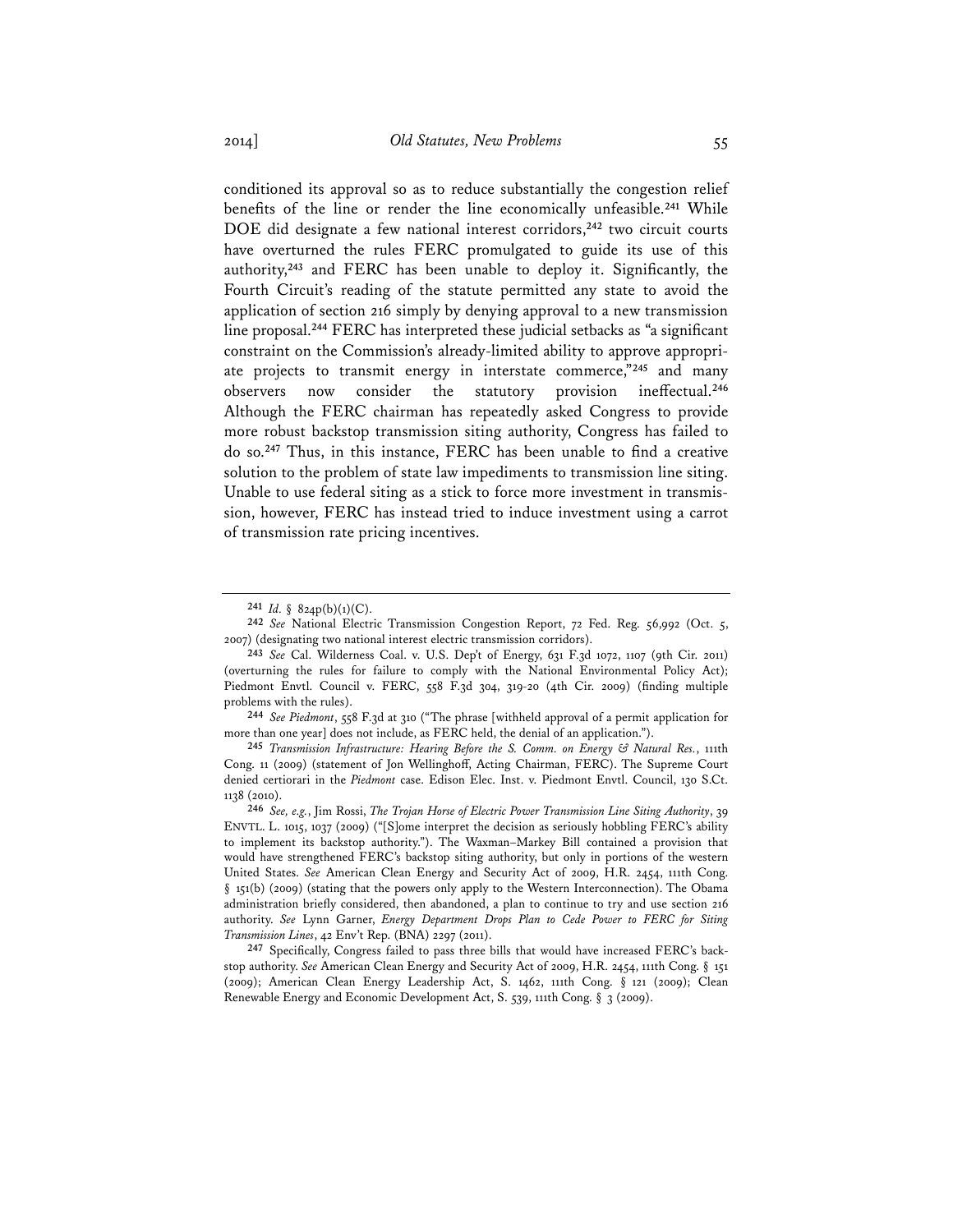Even if new transmission line projects are able to navigate state approval processes successfully, they face yet another hurdle stemming from the original provisions of the FPA. In order to finance new transmission investment, line owners must be able to recover their investment. The FPA requires that transmission rates be "just and reasonable" and not "unduly discriminatory or preferential,"**<sup>248</sup>** and courts have interpreted this language to require that only ratepayers who benefit from a new transmission line bear the capital costs of constructing it. This raises the question of who benefits from new transmission investment: is it only the direct customers of the new line or also the indirect beneficiaries of the enhanced reliability and cleaner energy mix provided by the new line? The answer to this question can determine whether there are enough beneficiaries to justify the investment in the first place.

FERC has faced the question of how to encourage new transmission investment in the shadow of this "beneficiary pays" rule, which seems to have had a chilling effect on investment in new transmission lines, particularly those designed to bring remote renewable power to the grid.**<sup>249</sup>** Interestingly, transmission lines are being approved and built in Texas with relative speed and ease,**<sup>250</sup>** where much of the grid lies beyond the jurisdiction of the FPA and FERC.**<sup>251</sup>** The Commission has tried to help ISOs/RTOs and other

**251** The Electric Reliability Council of Texas ("ERCOT") is an RTO that manages a grid that is functionally separate from the remainder of the American power grid, and comprises most of the grid within the State of Texas. *See* Jared M. Fleisher, *ERCOT's Jurisdictional Status: A Legal* 

**<sup>248</sup>** *See* 16 U.S.C. § 824e(a) (2012).

**<sup>249</sup>** The Seventh Circuit struck down a recent transmission rate proposal, which would have spread transmission costs widely, for failing to adhere to this principle. *See* Ill. Commerce Comm'n v. FERC, 576 F.3d 470, 476 (7th Cir. 2009) ("FERC is not authorized to approve a pricing scheme that requires a group of utilities to pay for facilities from which its members derive no benefits . . . ."). The court, however, offered a qualification to the "beneficiary pays" principle: "We do not suggest that the Commission has to calculate benefits to the last penny, or for that matter to the last million or ten million or perhaps hundred million dollars." *Id.* at 477; *see also* K N Energy, Inc. v. FERC, 968 F.2d 1295, 1301 (D.C. Cir. 1992) (upholding FERC cost-spreading order when "all segments of the industry . . . will nonetheless ultimately benefit from their resolution").

**<sup>250</sup>** Investors have poured \$6.8 billion into new transmission lines in Texas, which will deliver double the wind capacity to consumers as new wind farms develop. *Texas to Double Wind Capacity, Deliver to Major Cities*, SUSTAINABLEBUSINESS.COM (Apr. 1, 2013, 1:31 PM), http:// www.sustainablebusiness.com/index.cfm/go/news.display/id/24725, *archived at* http://perma.cc/ LX63-PTS5. In 2005, Texas created "competitive renewable energy zones" ("CREZ zones"), areas suitable for development of wind resources. The state offered financial incentives for investment in renewable power within the CREZ zones, and decided to "socialize" the costs of building transmission generators in the CREZ zones eastward to those in San Antonio, Houston, and the remainder of central and east Texas. The presence of this new transmission, in turn, has sparked the development of more renewable generation in Texas than in any other state. *See* Matthew L. Wald, *Wired for Wind*, N.Y. TIMES, July 24, 2014, at B1.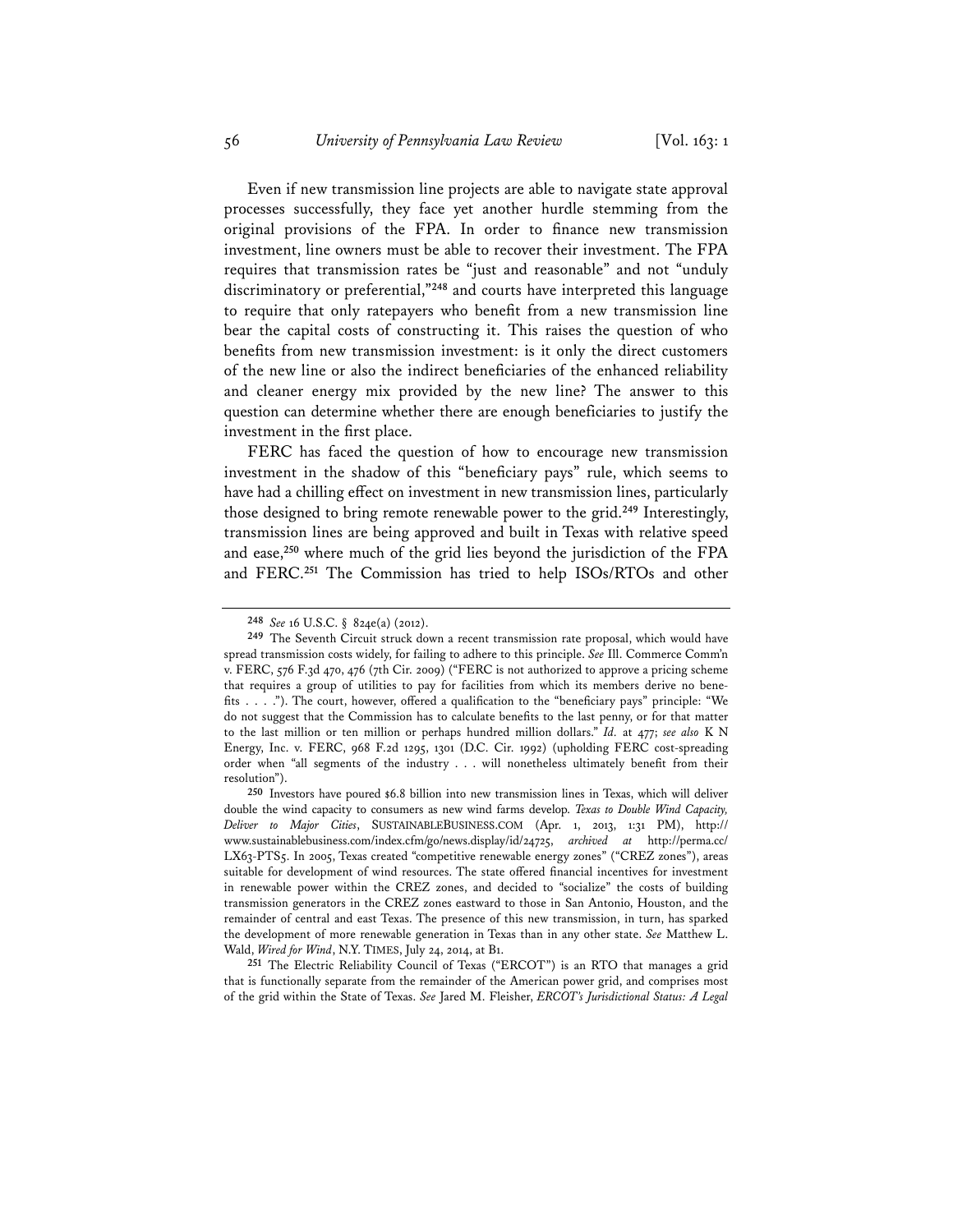transmission owners navigate this "beneficiary pays" rule by promulgating Order No. 1000,**<sup>252</sup>** which establishes cost allocation guidelines for new transmission investments.**<sup>253</sup>** Order No. 1000 incorporates language from a recent court decision applying the beneficiary pays principle,**<sup>254</sup>** which reflects FERC's awareness of the need to remain within judicial views of FPA boundaries. At the same time, FERC gently pushes those boundaries by authorizing ISOs/RTOs and other transmission owners to consider "public policy benefits" among the benefits to which transmission costs can be allocated.**<sup>255</sup>** Presumably, this means that, when reviewing transmission cost allocation schemes, FERC will look relatively favorably on the allocation of costs to ratepayers who may not receive electricity over the new line, but rather receive only environmental and reliability benefits, so long as those benefits are not trivial.**<sup>256</sup>** Indeed, FERC has already approved a proposal by the Midwest ISO to allocate the costs associated with a portfolio of new transmission lines designated as "multi-value projects"—lines that would, collectively, offer reliability and environmental and other benefits to the entire RTO system—to ratepayers across the entire RTO region.**<sup>257</sup>** The Seventh Circuit recently affirmed FERC's decision to approve Midwest ISO's multi-value project portfolio,**<sup>258</sup>** seemingly vindicating FERC's approach to the problem. Indeed, during oral argument of the case before the Seventh Circuit, Judge Wood endorsed a broad view of the "beneficiary

**254** Specifically, FERC borrows from the Seventh Circuit's decision in *Illinois Commerce Commission v. FERC*, 576 F.3d 470, 477 (7th Cir. 2009), by requiring that each of the costs assigned to utility ratepayers be "roughly commensurate" with the benefits the line will bring to those ratepayers. *See* Transmission Planning and Cost Allocation, 76 Fed. Reg. at 49,922.

**255** *See* Transmission Planning and Cost Allocation, 76 Fed. Reg. at 49,876 ("The Commission requires public utility transmission providers to amend their OATTs to describe procedures that provide for the consideration of transmission needs driven by Public Policy Requirements in the local and regional transmission planning processes.").

**256** For an interesting analysis of the federalism issues posed by the transmission lines siting problem, see generally Alexandra B. Klass & Elizabeth J. Wilson, *Interstate Transmission Challenges for Renewable Energy: A Federalism Mismatch*, 65 VAND. L. REV. 1801 (2012).

**257** For additional information, see *id.* at 1851-55. FERC ultimately upheld the multi-value project. *See FERC Upholds MISO's MVP Transmission Cost Allocation Methodology*, RESTRUCTURING TODAY, Oct. 21, 2011, at 1.

*History and Contemporary Appraisal*, 3 TEX. J. OIL, GAS & ENERGY L. 4, 4 (2008) (explaining that ERCOT is "the network of interconnected utilities that together cover approximately 75 percent of the land area in the state of Texas"). The reasons for this separation traced back to the desire of the Texas utilities to remain free from FERC jurisdiction. *See id.* at 10 (explaining that in response to the passage of the Federal Power Act in 1935, Texas utilities sought to cut themselves off from interstate commerce to evade federal jurisdiction).

**<sup>252</sup>** Transmission Planning and Cost Allocation by Transmission Owning and Operating Public Utilities, 76 Fed. Reg. 49,842 (Aug. 11, 2011) (to be codified at 18 C.F.R. pt. 35).

**<sup>253</sup>** *Id.* at 49,918-49,930.

**<sup>258</sup>** *See* Ill. Commerce Comm'n v. FERC, 721 F.3d 764, 777 (7th Cir. 2013).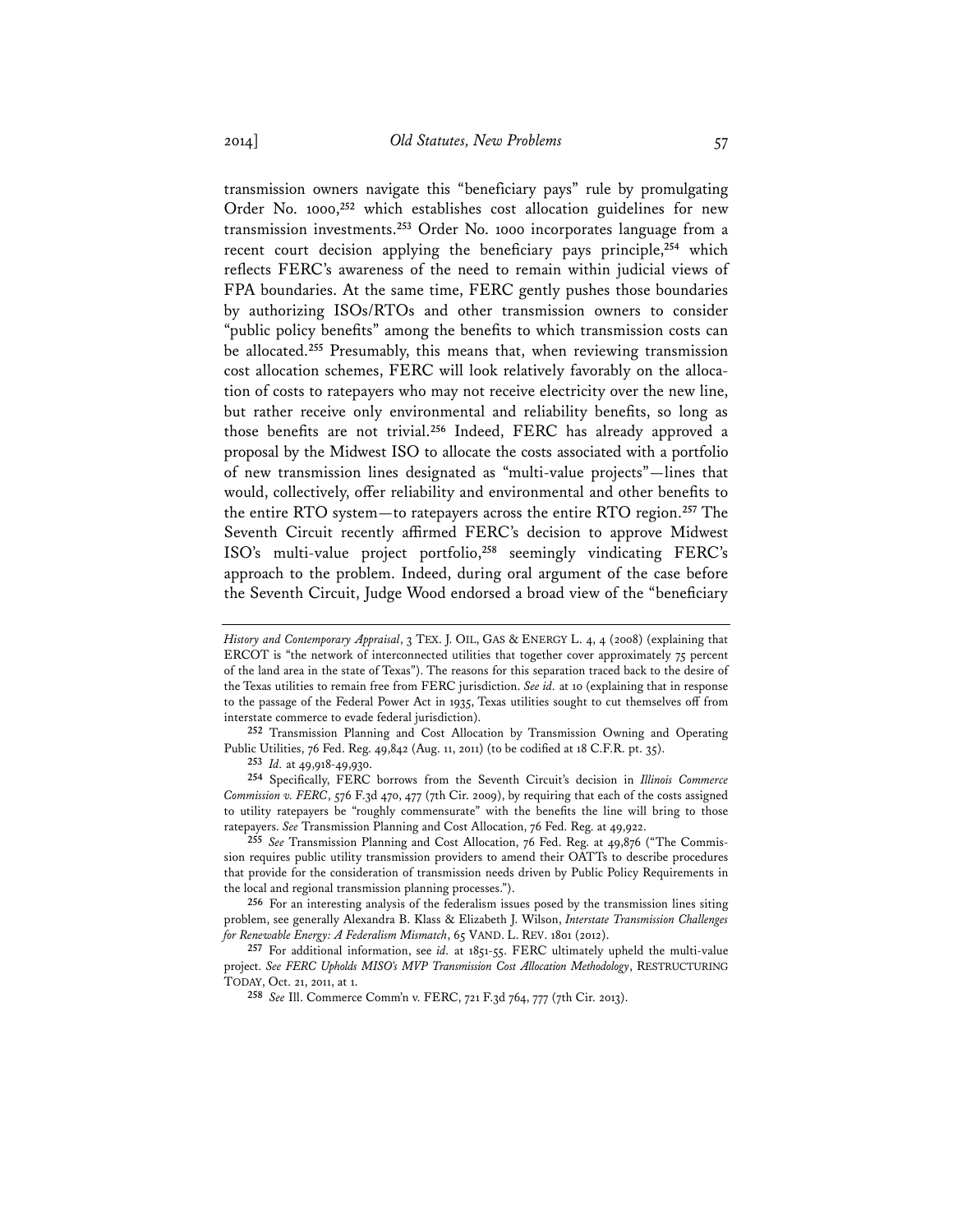pays" principle in language that highlights the poor fit between the statute and modern bulk power markets:

[E]nergy is a much more tradable commodity than people thought in the 1950s or the 1930s or what have you. There are enormous areas over which energy can be efficiently transmitted, so to say that [one part of the Midwest ISO] needs to be carved off as its own area just doesn't make sense to me.**<sup>259</sup>**

On the other hand, this same court recently overturned FERC's approval of a cost allocation scheme for another RTO's new transmission line on the grounds that FERC did not adequately support its conclusion that benefits of the line flow beyond the line's immediate customer base.**<sup>260</sup>**

Presumably, the question of how to implement the "beneficiary pays" principle will continue to hamper FERC's and the ISOs'/RTOs' attempts to implement Order No. 1000. The Supreme Court has not yet addressed the issue, and Congress has not spoken to it. The D.C. Circuit, however, recently upheld Order No. 1000,**<sup>261</sup>** endorsing FERC's use of the FPA's just, reasonable, and nondiscriminatory rate mandate to compel transmission owners to consider public policy benefits**<sup>262</sup>** in allocating the costs of new transmission lines.**<sup>263</sup>**

Given its recent victory in the D.C. Circuit, FERC is likely to continue to try to adapt Depression-era statutory language to twenty-first century electricity markets—that is, to use its authority over transmission rates to push transmission owners to plan new investments and to facilitate financing by authorizing cost-spreading over as wide a ratepayer base as possible, consistent with the FPA.

#### 4. Adapting the Federal Power Act to Clean Energy Goals

The proliferation of state and federal public policies promoting the use of clean energy and conservation has presented FERC with yet another

**<sup>259</sup>** Oral Argument at 16:19, Ill. Commerce Comm'n v. FERC, 721 F.3d 764 (7th Cir. 2013) (Nos. 11-3421, 11-3430, 11-3584, 11-3585, 11-3586, 11-3620, 11-3787, 11-3795, 11-3806, 12-1027), *available at* http://media.ca7.uscourts.gov/sound/2013/sk.11-3421.11-3421\_04\_10\_2013.mp3.

**<sup>260</sup>** *See* Ill. Commerce Comm'n v. FERC, Nos. 13-1674, 13-1676, 13-2052, 13-2262, slip op. at 5 (7th Cir. June 24, 2014) (rejecting FERC's approval of a plan to allocate some of the costs of a new line in the eastern part of the PJM RTO territory to utilities in the western part because FERC failed to make sufficient attempts to quantify the reliability and other benefits of the line to western utilities).

**<sup>261</sup>** *See* S.C. Pub. Serv. Auth. v. FERC, No. 12-1232, 2014 WL 3973116, at \*17-20 (D.C. Cir. Aug. 15, 2014).

**<sup>262</sup>** *See id.* at 17-24 (holding that FERC is entitled to deference given its "expertise and experience" in finding that "planning and cost allocation practices were unjust or unreasonable").

**<sup>263</sup>** *See id.* at 39 (rejecting the challenge to FERC's authority to adopt cost allocation reforms).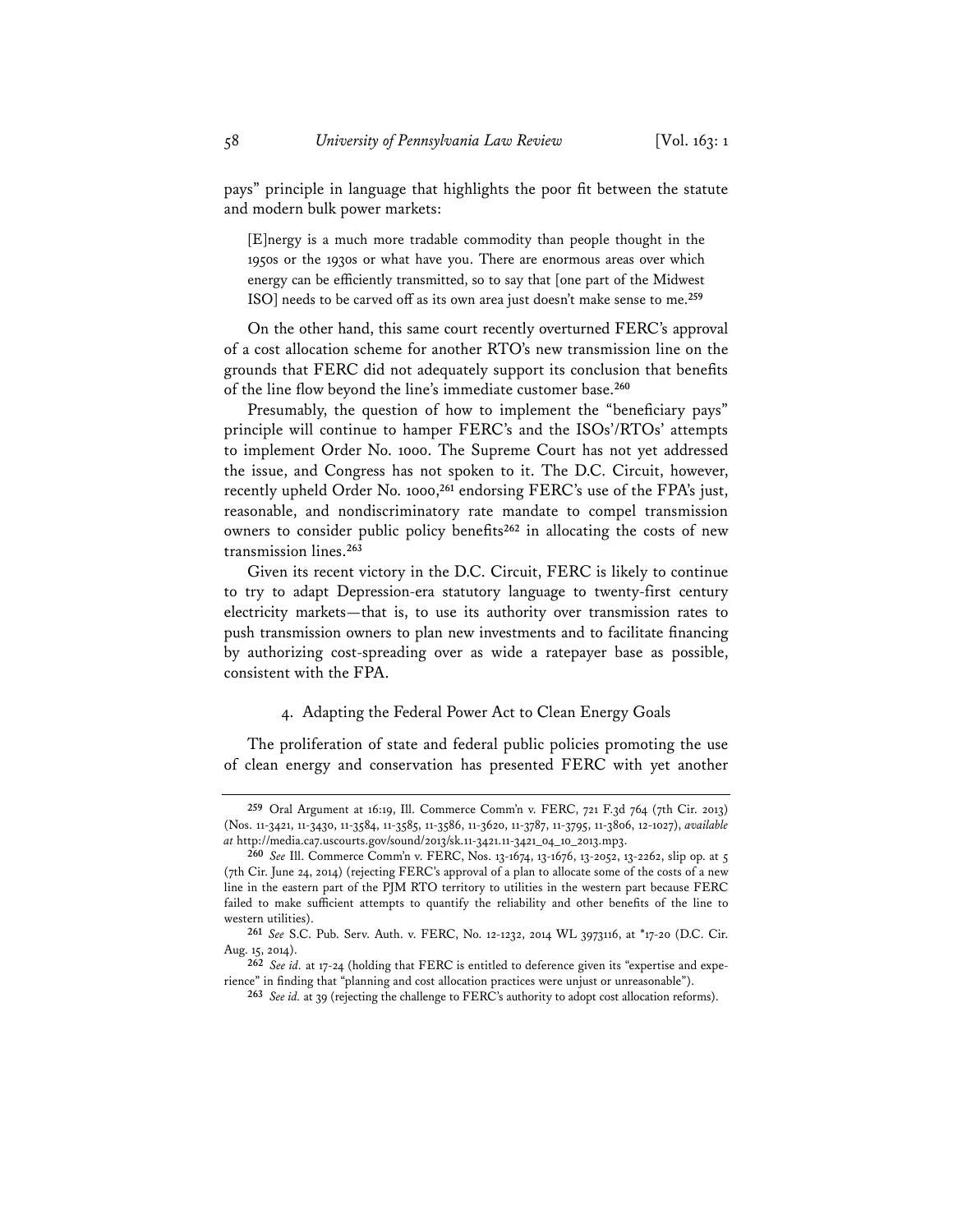challenge to which the FPA does not speak clearly. Specifically, the rapid growth of wind and solar generation, and the development of smart grid technology enabling electricity consumers to reduce demand or shift it to off-peak periods, pose their own challenges to operators of newly robust regional wholesale markets. Since the 1980s, more than half of American states have adopted some form of renewable energy standard; some have gone further. California's AB 32 established a statewide program of GHG emission regulation, and other states have been active promoters of clean energy as well.**<sup>264</sup>** Aside from the problem of building transmission lines to connect these new, often remotely located facilities to the grid, the penetration of wind and other renewable sources in the market presents FERC with new questions of how these new sources of generation should be compensated and otherwise accommodated by wholesale electricity markets. As with other electricity market issues, beyond generalized expressions of support for clean energy and demand response,**<sup>265</sup>** Congress has declined to offer guidance on the kind of zero-sum questions at the heart of integrating renewables into wholesale electricity markets, leaving those divisive questions for FERC and the courts.

FERC has promoted clean energy by requiring changes to standard interconnection agreements to facilitate grid interconnection of renewable energy resources.**<sup>266</sup>** It has also declined to use its enforcement authority against states setting favorable power purchase rates for renewable energy.**<sup>267</sup>**

**<sup>264</sup>** *See* 2006 Cal. Stat. 3419-3431; *see also* Memorandum of Understanding Between Connecticut, Delaware, Maine, New Hampshire, New Jersey, New York, and Vermont (Dec. 20, 2005), *available at* http://rggi.org/docs/mou\_final\_12\_20\_05.pdf (forming the Regional Greenhouse Gas Initiative (RGGI), a cooperative effort between states in the northeast to regulate GHGs within their borders using a marketable permit system). In addition, in 2014, New York published for public comment a "draft energy plan" that would more aggressively promote clean energy and efficiency in the state's power sector. N.Y. STATE ENERGY PLANNING BD., SHAPING THE FUTURE OF ENERGY: 2014 DRAFT NEW YORK STATE ENERGY PLAN (2014), *available at* http://energyplan.ny.gov/-media/ nysenergyplan/2014stateenergyplan-documents/2014-draft-nysep-vol1.pdf.

**<sup>265</sup>** The Energy Policy Act of 2005 authorized FERC to promote the use of demand response, stating that "[i]t is the policy of the United States that time-based pricing and other forms of demand response . . . shall be encouraged . . . and unnecessary barriers to demand response participation . . . shall be eliminated." Pub. L. No. 109-58,  $\S$  1252(f), 119 Stat. 594, 966 (codified at 16 U.S.C. § 2642 (2012)). The Energy Independence and Security Act of 2007 requested that FERC conduct a "[n]ational [a]ssessment" of demand response potential. Pub. L. No. 110-140, § 529, 121 Stat. 1492, 1664 (codified at 42 U.S.C. § 8279 (2012)).

**<sup>266</sup>** *See* Standardization of Generator Interconnection Agreements and Procedures, 68 Fed. Reg. 49,846 (Aug. 19, 2003) (to be codified at 18 C.F.R. pt. 35) (requiring changes to pro forma large generator interconnection agreements to accommodate variable energy resources).

**<sup>267</sup>** *See* Notice of Intent Not to Act, 134 F.E.R.C. ¶ 61,271 (Mar. 31, 2011) (declining to enforce PURPA requirements against the California Public Utilities Commission); Petition for Enforcement at 10-14 (FERC Jan. 31, 2010) (No. EL11-19). FERC's regulations implementing PURPA require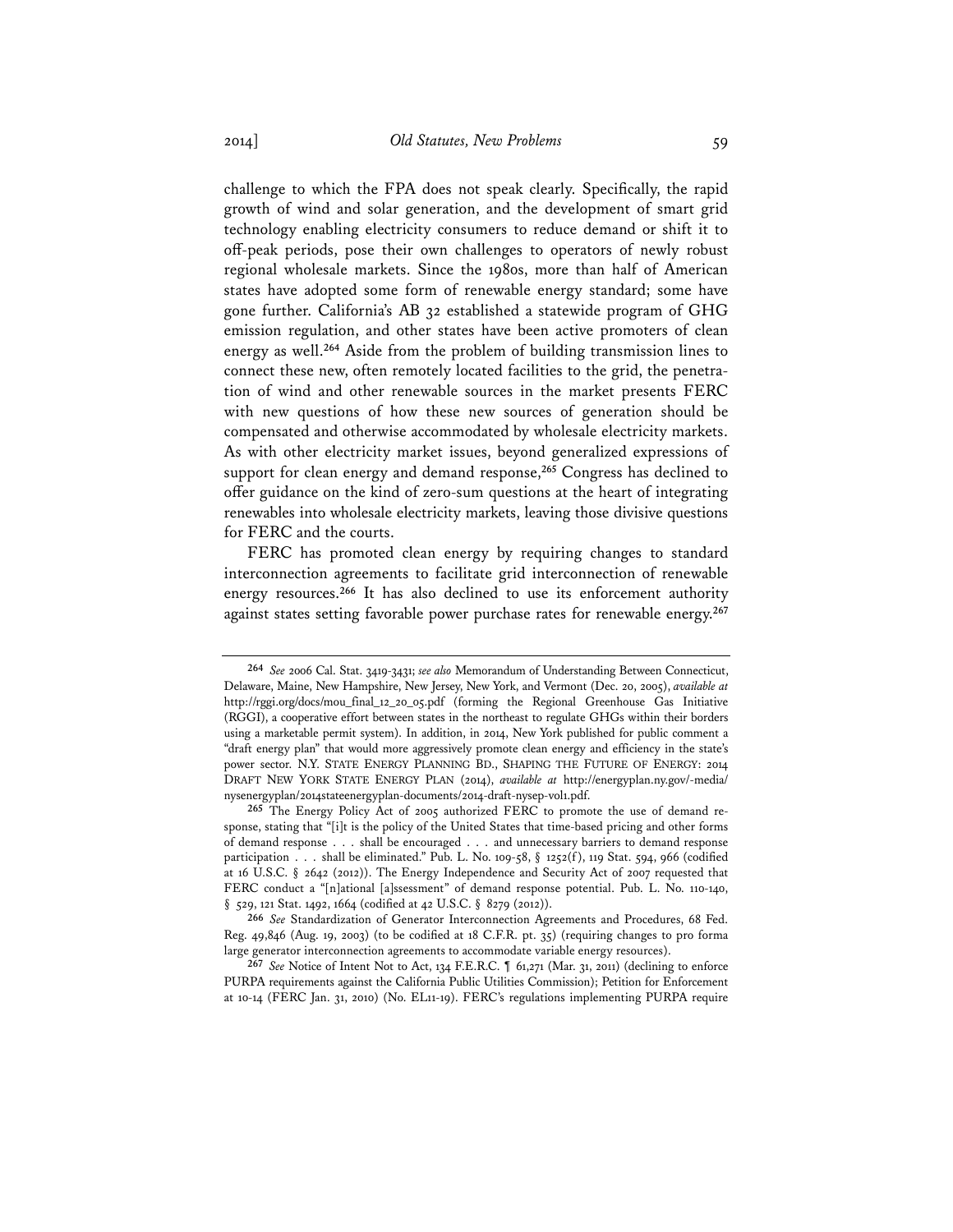Of course, most new utility-scale renewable electricity comes from wind energy, and wind power is intermittent. This poses a problem for grid operators, who must continuously balance loads. Wind power is dispatched to the grid whenever it is available because, in the usual case, generation sources are dispatched to the grid in ascending order of marginal cost.**<sup>268</sup>** Because grid operators cannot count on wind capacity, however, they may deny wind generation capacity credits available to more reliable sources of electricity, penalize wind generators financially for failing to provide forecasted amounts of energy, and charge wind generators for the additional "ancillary services" (which are compensated changes in supply or demand necessary to balance loads) necessary to back up wind.**<sup>269</sup>** Wind generators claim that these practices are unfair and that wind forecasting has improved greatly, reducing the amount of regulation and reserves needed to supplement wind power.

In response, FERC issued Order No. 764 on the integration of "variable energy resources" (VERs) in June 2012.**270** Order No. 764 requires transmission utilities (including RTOs and ISOs) to schedule transmission in smaller increments of time (fifteen minutes rather than sixty minutes), thereby increasing the likelihood that wind power will hit its projected generation target within the specified increment.**<sup>271</sup>** To promote centralized wind forecasting, the rule also requires wind generators to provide wind forecasting data to transmission utilities and transmission utilities to provide regulation service necessary to support wind.**<sup>272</sup>**

FERC has also promoted a cleaner energy mix by pursuing policies that support the widespread use of demand response,**<sup>273</sup>** reasoning that the

I have a vision of our energy future . . . . Where energy efficiency, demand response, micro-generation, combined heat and power and other distributed resources

that rates paid for power from PURPA qualifying generators not exceed the cost of alternative generation. *Cf.* 18 C.F.R. § 292.101(b)(6) (2014).

**<sup>268</sup>** The marginal cost of wind generation is effectively zero, so it is dispatched even before cheap coal power.

**<sup>269</sup>** Joshua Z. Rokach, *Bending to the Wind*, ELECTRICITY J., Mar. 2011, at 86, 88.

**<sup>270</sup>** Integration of Variable Energy Resources, 77 Fed. Reg. 41,482 (July 13, 2012) (to be codified at 18 C.F.R. pt. 35).

**<sup>271</sup>** *See id.* at 41,491.

**<sup>272</sup>** *See id.* at 41,508.

**<sup>273</sup>** Some FERC commissioners may see such policies as an extension of their traditional authority to ensure open access to the grid on fair terms, rather than because they believe FERC's mandate includes promoting clean energy. Others, however, may embrace a clean energy agenda more explicitly. Either way, integrating cleaner energy into the grid can have salutary effects on both reliability and prices. FERC Chairman Jon Wellinghoff, named to the commission by President George W. Bush in 2006 and elevated to chairman by President Barack Obama in 2009, made no secret of his aims to take more concrete action in this regard: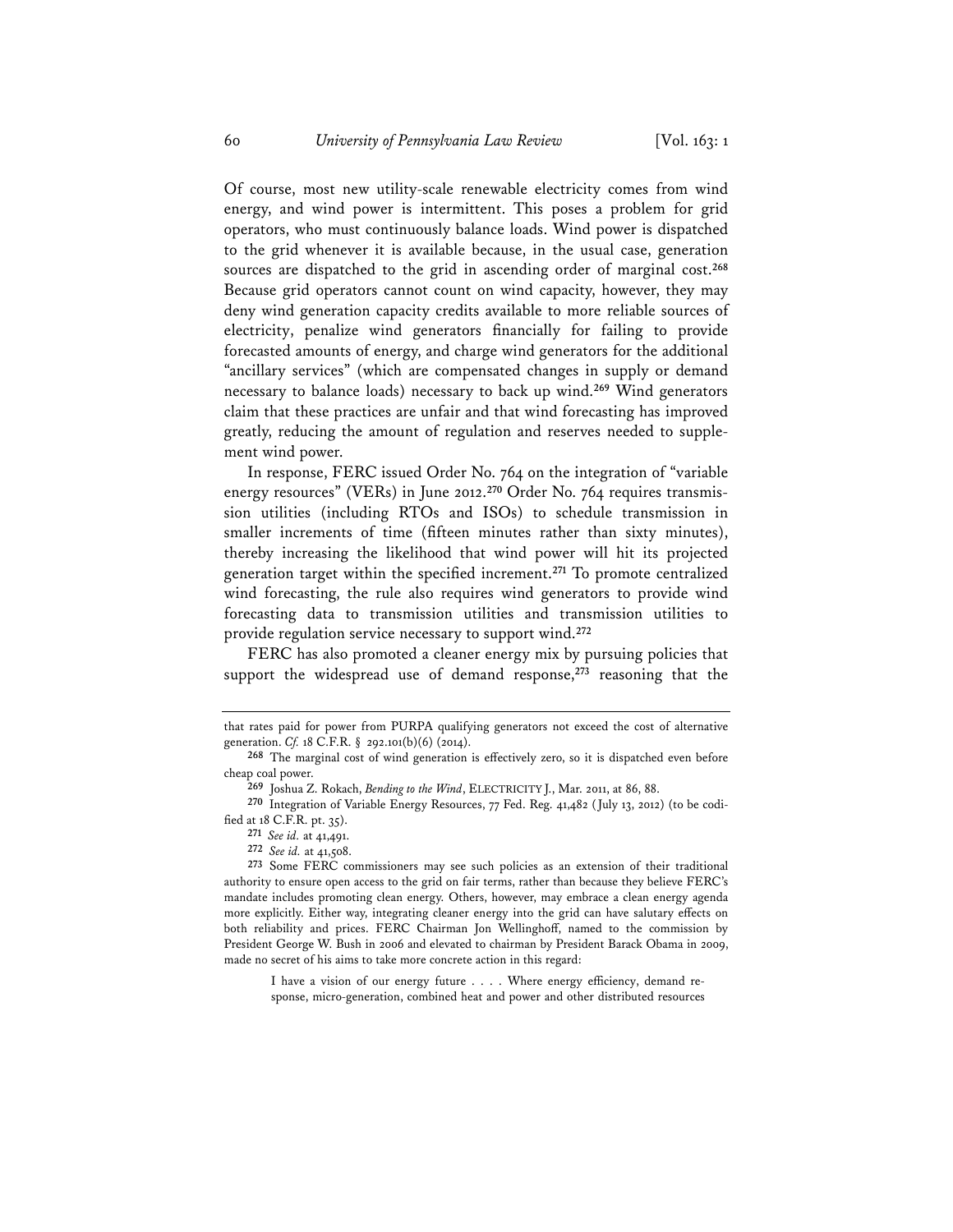participation of demand-response resources in electricity markets can help to mitigate electricity prices by lowering demand at peak times by displacing other more expensive (and sometimes higher polluting) generation sources in those markets. Yet these policies have proven controversial. In Order No. 719,**<sup>274</sup>** FERC required ISOs/RTOs to accept bids from demand response resources for certain "ancillary services" on a basis comparable to other resources.**<sup>275</sup>** FERC also required ISOs/RTOs to permit an aggregator of retail customers to bid demand response on behalf of a group of retail customers directly into the organized wholesale energy market.**<sup>276</sup>** In 2011, FERC went further, issuing Order No. 745.**<sup>277</sup>** Order No. 745 seeks to remove barriers to fuller participation of demand response in wholesale markets by requiring ISOs and RTOs to compensate such resources at the market price for energy (known as the locational marginal price or "LMP") under certain conditions. The D.C. Circuit, however, struck down Order No. 745, concluding that it tramples on state jurisdiction over retail sales of electricity by luring retail buyers into wholesale power markets (as providers

are the first source of energy services for most consumers. And those distributed resources are fully supplemented with competitive procurement of large-scale wind, solar, hydro, geothermal and other renewable resources rounding out a significant share of our total energy resource mix for North America.

**274** Wholesale Competition in Regions with Organized Electric Markets, 73 Fed. Reg. 64,100 (Oct. 28, 2008) (to be codified at 18 C.F.R. pt. 35), *order on reh'g*, Wholesale Competition in Regions with Organized Electric Markets, 74 Fed. Reg. 37,776 (July 29, 2009) (to be codified at 18 C.F.R. pt. 35).

**275** *See id.* at 64,103-64,104.

**276** The Commission explained:

We find that allowing an [aggregator] to act as an intermediary for many small retail loads that cannot individually participate in the organized market would reduce a barrier to demand response. Aggregating small retail customers into larger pools of resources expands the amount of resources available to the market, increases competition, helps reduce prices to consumers and enhances reliability.

Wholesale Competition in Regions with Organized Electric Markets, 73 Fed. Reg. 64,100, 64,119 (Oct. 28, 2008) (to be codified at 18 C.F.R. pt. 35).

**277** Demand Response Compensation in Organized Wholesale Energy Markets, 76 Fed. Reg. 16,658 (Mar. 24, 2011) (to be codified at 18 C.F.R. pt. 35) (seeking to balance the strain on the electric system by giving customers incentives to reduce energy consumption when wholesale energy prices are high). For an analysis of Order No. 745, see Richard J. Pierce, Jr., *A Primer on Demand Response and a Critique of Order 745*, 3 GEO. WASH. J. ENERGY & ENVTL. L. 102 (2012).

Jon Wellinghoff, Chairman, FERC, Statement at NARUC Summer Meetings: International Presentation on a Shared Energy Vision for North America: Regulations, Markets, and the Environment (July 20, 2009), *available at* https://www.ferc.gov/media/statements-speeches/wellinghoff/2009/07-20- 09-wellinghoff.pdf.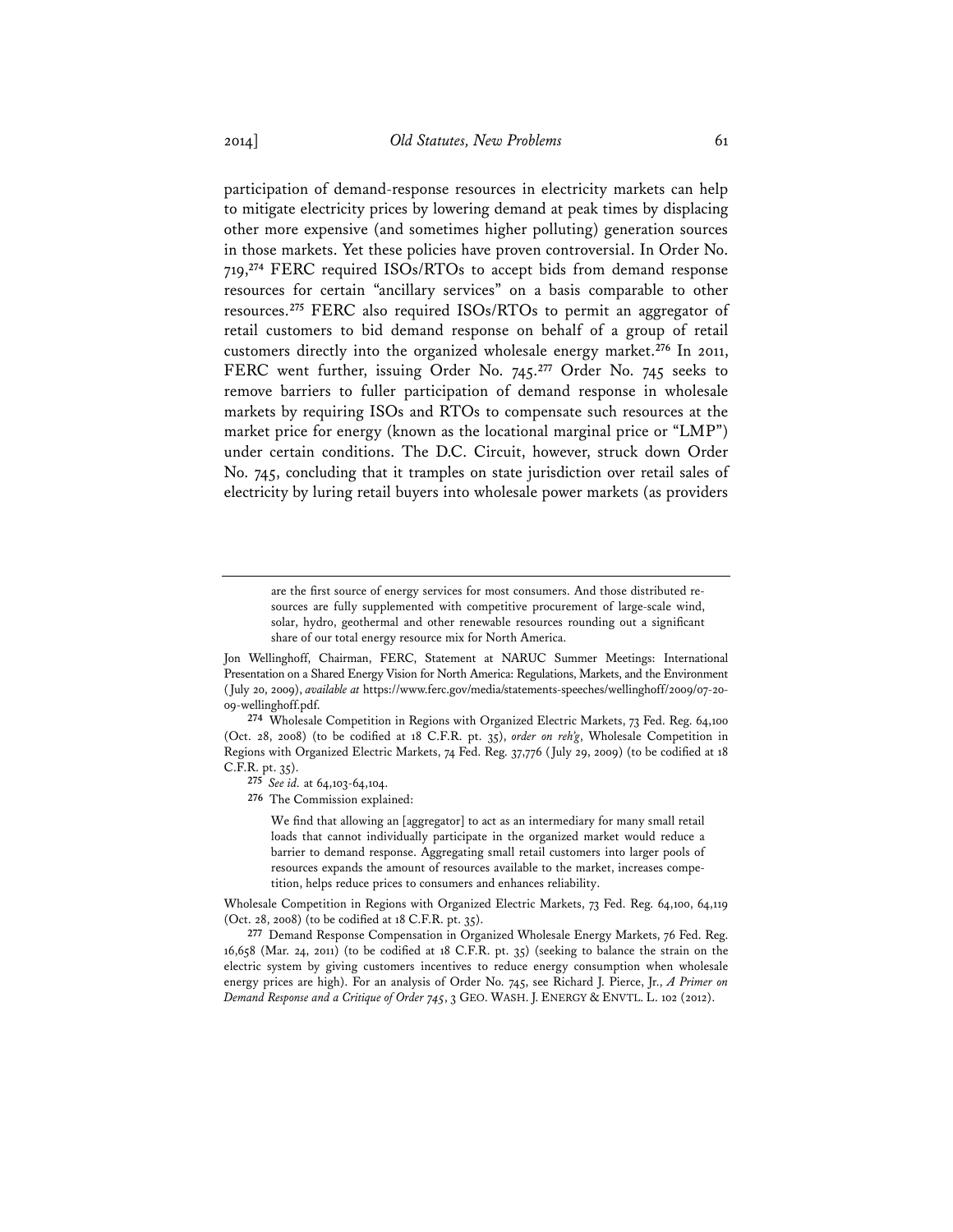of demand response resources)**<sup>278</sup>** and would overcompensate demand response providers, resulting in unjust and unreasonable rates.**<sup>279</sup>**

For these two policy choices—integrating renewables and demand response into wholesale markets—FERC has taken an aggressive approach that leverages its power over wholesale rates to push clean energy goals. Given the proliferation of renewable generation and demand response aggregators in electricity markets, FERC did not have the option of ignoring the issue. The treatment of these resources in wholesale electricity markets is essentially an economic issue—one that implicates the FPA mandate that wholesale rates be just, reasonable, and nondiscriminatory. Absent congressional guidance, FERC has been left to manage these twenty-first century issues using the regulatory levers it was granted in a 1935 law.

# 5. Bad Fit, FERC, and the Courts

Over the last two decades FERC faced a new competitive electricity market, demand for more bulk power transfers and insufficient investment in new transmission, challenges caused by the integration of more and more renewable resources, and opportunities posed by smart grid technology. Realistically, the agency had no choice but to respond to these challenges. Like EPA, FERC has approached problems of bad fit with a combination of gusto and caution but always with a strategic sense. And like EPA, FERC has not "gone for broke." True, FERC rather boldly embraced the widespread use of market-based rates for wholesale power (before, during, and after the California energy crisis) despite lacking clear congressional authorization to do so. Yet to promote competition, FERC forced the unbundling of electric power generation and transmission in interstate

**<sup>278</sup>** Elec. Power Supply Ass'n v. FERC, No. 11-1486, slip op. at 16 (D.C. Cir. May 23, 2014).

**<sup>279</sup>** The court concluded that paying LMP for demand-response services improperly allows demand-response providers to "retain the savings associated with [the provider's] avoided retail generation cost," resulting in unjust and unreasonable rates. *Id.* at 15 (quoting Demand Response Compensation in Organized Wholesale Energy Markets, 76 Fed. Reg. 16,658, 16,680 (Mar. 24, 2011) (to be codified at 18 C.F.R. pt. 35) (Moeller, Comm'r, dissenting)). Petitioners claimed that LMP overcompensates demand-response providers because they incur no real costs in providing their "resource" to the market, while providers of power earn the LMP minus their costs of generation. *See* Brief of Robert L. Borlick, Joseph Bowring, James Bushnell, and 18 Other Leading Economists as Amici Curiae in Support of Petitioners at 18-20, *Elec. Power Supply Ass'n*, No. 11- 1486 (D.C. Cir. Oct. 25, 2012). In a vigorous dissent, Judge Edwards accepted FERC's claim of jurisdiction based on the power to correct "practices affecting" wholesale rates. Indeed, he characterized that interpretation of the FPA as "straightforward and sensible" and consistent with precedent, and urged deference to the agency's "well-reasoned and permissible interpretation of . . . the statute." *Elec. Power Supply Assoc.*, No. 11-1486, slip op. at 13-14, 22 (Edwards, J., dissenting).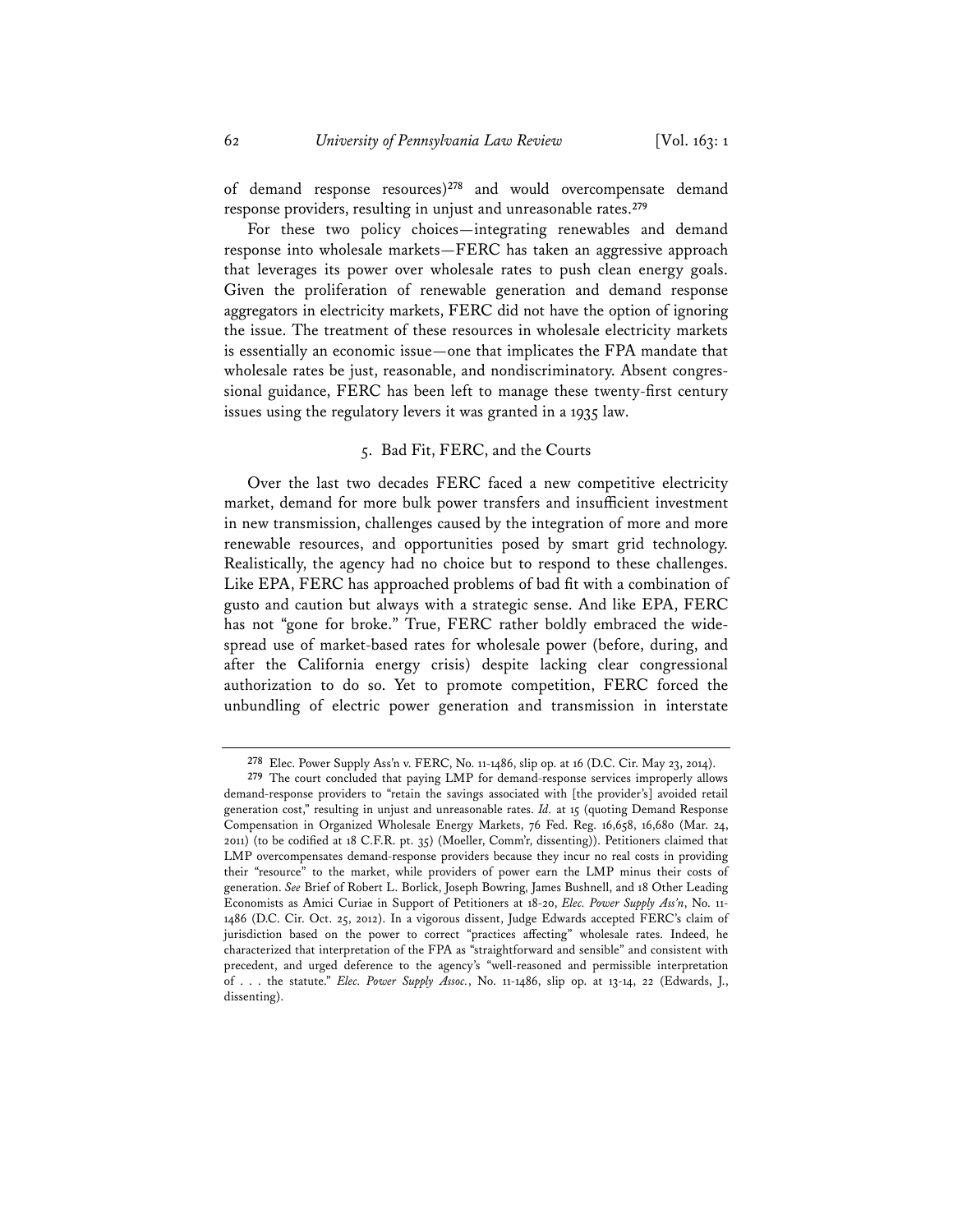markets only, stopping short of exerting similar authority over retail markets traditionally governed by the states. To create incentives for additional transmission capacity, FERC has bootstrapped its authority over rates in numerous creative ways yet has eschewed more aggressive mandates over market design. Under the auspices of its rate-setting authority, FERC midwifed the birth of new regional institutions capable of managing the increasingly complex electricity grid, but never required the states to join them. Finally, FERC has sought to force wholesale markets to be more welcoming to renewable resources and demand response, taking risks that it believes will survive judicial scrutiny.

All of these efforts have involved interpretations of eighty-year-old statutory language written by a Congress that could not have imagined most of the problems FERC now faces. Yet that Congress did give FERC broad authority to ensure that electricity rates are just and reasonable and nondiscriminatory. Most of the issues FERC must now confront involve the scope of that authority in light of new challenges in electricity markets. Thus the agency must ask: is the general use of market-based rates consistent with this statutory mandate? May the agency specify cost allocation methods for new transmission investment to ensure that transmission rates are nondiscriminatory? Does requiring the payment of locational marginal prices to providers of demand resources yield prices that are just and reasonable? These are significant policy choices, which one might expect Congress to make—or at least to shape substantially through periodic interventions. Instead, at least for the foreseeable future, these judgments will be made not by Congress but by FERC, under the supervision of the federal courts.

# III. IMPLICATIONS OF CONGRESSIONAL DYSFUNCTION FOR REGULATORY POLICYMAKING

As our examples show, when agencies adopt innovative methods to adapt an old statutory scheme to new problems, their strategic choices invite judicial scrutiny. Indeed, given the extent of congressional dysfunction noted by political scientists, and the aging regulatory statutes in the U.S. Code, courts are likely to face an increasing number of cases in which they must decide the legality of agency policy decisions on issues not foreseen by Congress when it enacted the agency's enabling legislation. Surely, as courts encounter these increasingly high-stakes questions of statutory fit, they do so knowing that Congress will be unable, in all likelihood, to muster a legislative resolution. This prospect raises the question of how agencies and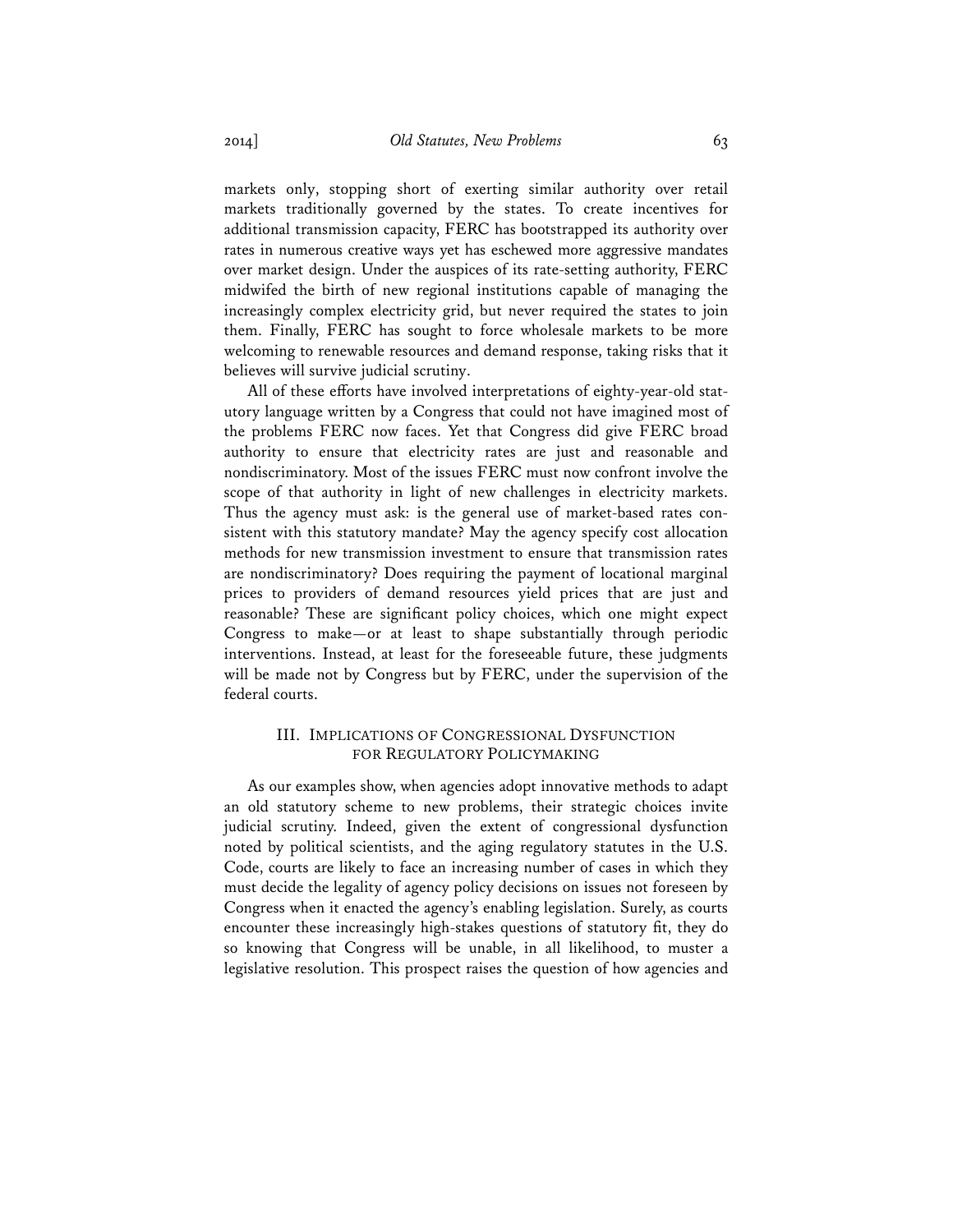courts can be expected to behave, and how they should behave, in such a strategic environment.

# A. *The New Strategic Environment for Agencies*

Public choice scholars have conceived of agency policymaking as a principal–agent problem in which agency independence implies a democratic deficit: the elected branches, Congress and the President (the principals), struggle to control an agency (the agent), whose actions may reflect shirking and moral hazard.**<sup>280</sup>** According to this view, the principals use the statute (a form of ex ante control) to steer agencies toward favored outcomes, in part by empowering interest groups to use litigation and the courts toward those favored ends;**<sup>281</sup>** politicians also use monitoring and oversight (ex post controls) to keep the agency pointed in the right direction.**<sup>282</sup>** Alternatively, the Wilsonian view conceives of agency policymaking from the agency's point of view, as a kind of constrained optimization problem in which the expert agency pursues its statutory mission subject to both the boundaries of the statute (as defined by the courts) and political oversight by Congress and the President.**<sup>283</sup>** Under both views, agencies are charged with statutory missions and must make policy decisions subject to (imperfect or limited) political controls and to statutory boundaries determined ultimately by the courts. Each of the four governmental participants in this ongoing dynamic is strategic: that is, each acts with an understanding of the others' powers and in anticipation of what the others might do. Thus, the de facto removal of Congress from this game changes the strategic environment for the other actors and thus changes their decisions.

The most obvious consequence of congressional dysfunction is that Congress cannot use legislation to determine or steer agency reactions to new policy challenges within its jurisdiction. It is also axiomatic that if

**<sup>280</sup>** For a summary of this literature, see George A. Krause, *Legislative Delegation of Authority to Bureaucratic Agencies*, *in* THE OXFORD HANDBOOK OF AMERICAN BUREAUCRACY 521-544 (Robert F. Durant ed., 2010).

**<sup>281</sup>** This articulation of the political control hypothesis within the public choice literature is most associated with Mathew D. McCubbins, Roger G. Noll, and Barry R. Weingast. *See generally* Mathew D. McCubbins, Roger G. Noll & Barry R. Weingast, *Administrative Procedures as Instruments of Political Control*, 3 J.L. ECON. & ORG. 243 (1987); Matthew D. McCubbins, Roger G. Noll & Barry R. Weingast, *Structure and Process, Politics and Policy: Administrative Arrangements and the Political Control of Agencies*, 75 VA. L. REV. 431 (1989).

**<sup>282</sup>** *See* Mathew D. McCubbins & Thomas Schwartz, *Congressional Oversight Overlooked: Police Patrols Versus Fire Alarms*, 28 AM. J. POL. SCI. 165 (1984) (describing two models of ex post controls).

**<sup>283</sup>** *See* Woodrow Wilson, *The Study of Administration*, 2 POL. SCI. Q. 197, 201 (1887) (advocating for a "scientific" approach to public administration unfettered by political interference).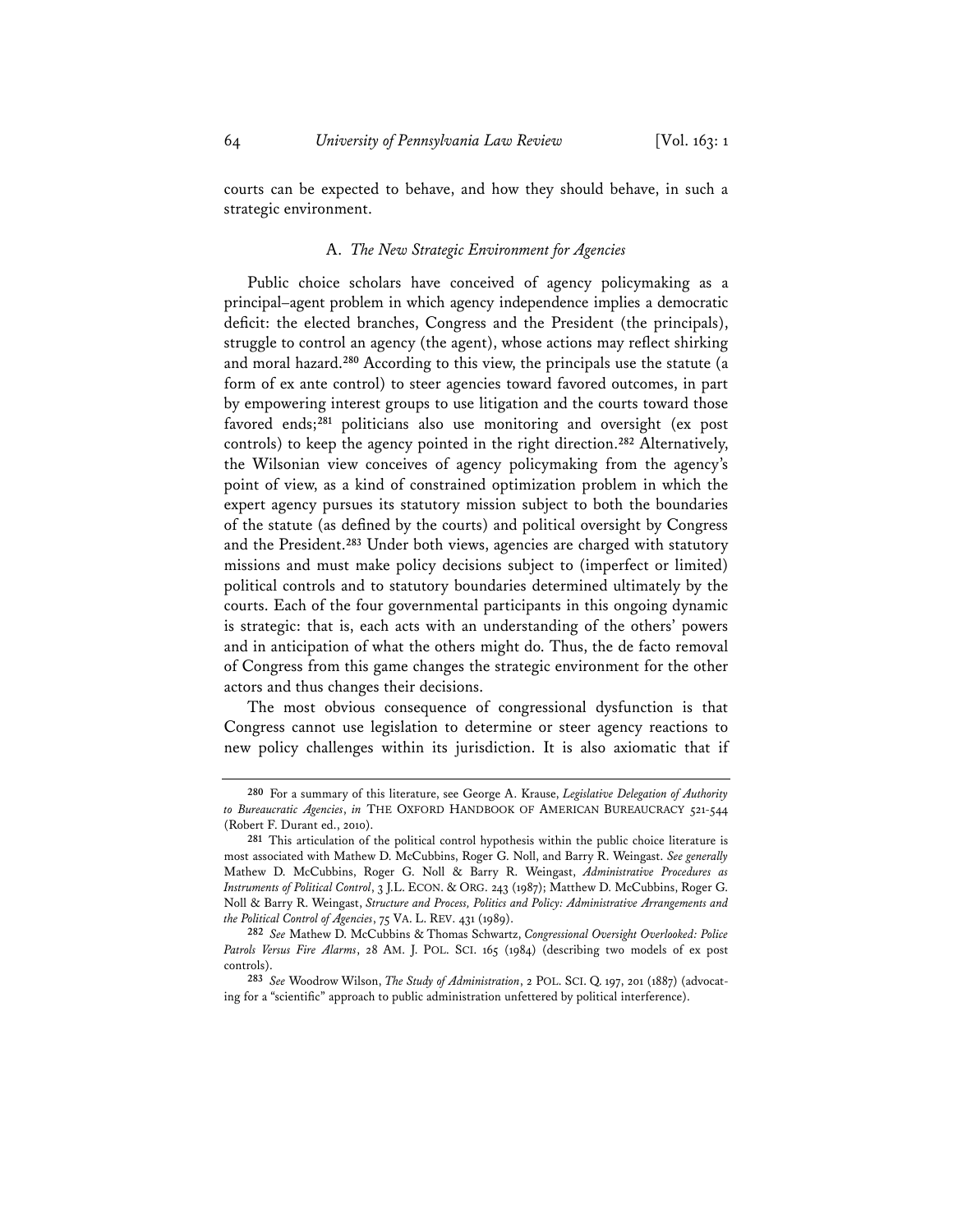Congress is absent from the contest to influence agency decisions, this will, all else equal, inure to the benefit of the President in that contest.**<sup>284</sup>** In addition to directing the executive agencies, whose heads he fires at will, the President can also influence the policy agenda of independent agencies, mostly through the power of appointment. While mobilizing agencies can be costly and time consuming for the President, when the political benefits of doing so are substantial enough and the legal means are readily available, it can be done by a motivated White House.**<sup>285</sup>** Our two examples are illustrative; President Obama has invested significant political capital in EPA's implementation of GHG regulation, and his appointments to FERC have spearheaded that agency's effort to adapt electricity policy to the rise of renewable energy, smart grid technology, and geographically broader, more robust, and more competitive wholesale power markets.

The President clearly chose to take ownership of executive branch policy on climate change—announcing important rulemakings from the Rose Garden,**<sup>286</sup>** riding herd on potential inter-agency conflicts,**<sup>287</sup>** and proclaiming a "climate action plan" instructing EPA to issue certain rules by specific deadlines.**<sup>288</sup>** Although the President's sway over FERC's policy agenda seems less direct, it may be nearly as effective. During his first term, the President chose a commission chair with very sympathetic views about clean energy deployment, and the President supported him both publicly and privately.**<sup>289</sup>** He raised the profile of a number of issues in FERC's domain,

**288** *See* Memorandum of June 25, 2013: Power Sector Carbon Pollution Standards, 78 Fed. Reg. 39,535 (July 1, 2013).

**<sup>284</sup>** *See* Terry M. Moe & Scott A. Wilson, *Presidents and the Politics of Structure*, LAW & CONTEMP. PROBS., Spring 1994, at 1, 15-28 (describing the president's tools of political influence over agencies).

**<sup>285</sup>** *See* Elena Kagan, *Presidential Administration*, 114 HARV. L. REV. 2245, 2282-2303 (2001) (describing administrative policy initiatives led by the White House and claimed by President Bill Clinton as political victories).

**<sup>286</sup>** *See Remarks by the President on National Fuel Efficiency Standards*, WHITE HOUSE (May 19, 2009), http://www.whitehouse.gov/video/President-Obama-A-New-Consensus-on-Auto-Emissions, *archived at* http://perma.cc/7YTC-KK5G.

**<sup>287</sup>** *See* Memorandum of May 21, 2010: Improving Energy Security, American Competitiveness and Job Creation, and Environmental Protection Through a Transformation of Our Nation's Fleet of Cars and Trucks, 75 Fed. Reg. 29,399 (May 26, 2010) (directing EPA and NHTSA to work together on post-2017 fuel efficiency rules).

**<sup>289</sup>** Chairman Jon B. Wellinghoff had a long history of supporting such policies prior to his service as a FERC commissioner, and was chosen by the president as chairman in part because of them. Shortly before his nomination to FERC, Wellinghoff was focused on renewable energy policy, proposing Nevada's renewable portfolio standards (RPS) legislation and consulting on RPS proposals in six other states. *See Moeller and Wellinghoff Nominations: Hearing Before the S. Comm. on Energy & Natural Res.*, 109th Cong. 10-13 (2006) (statement of Jon Wellinghoff, nominee, FERC comm'r).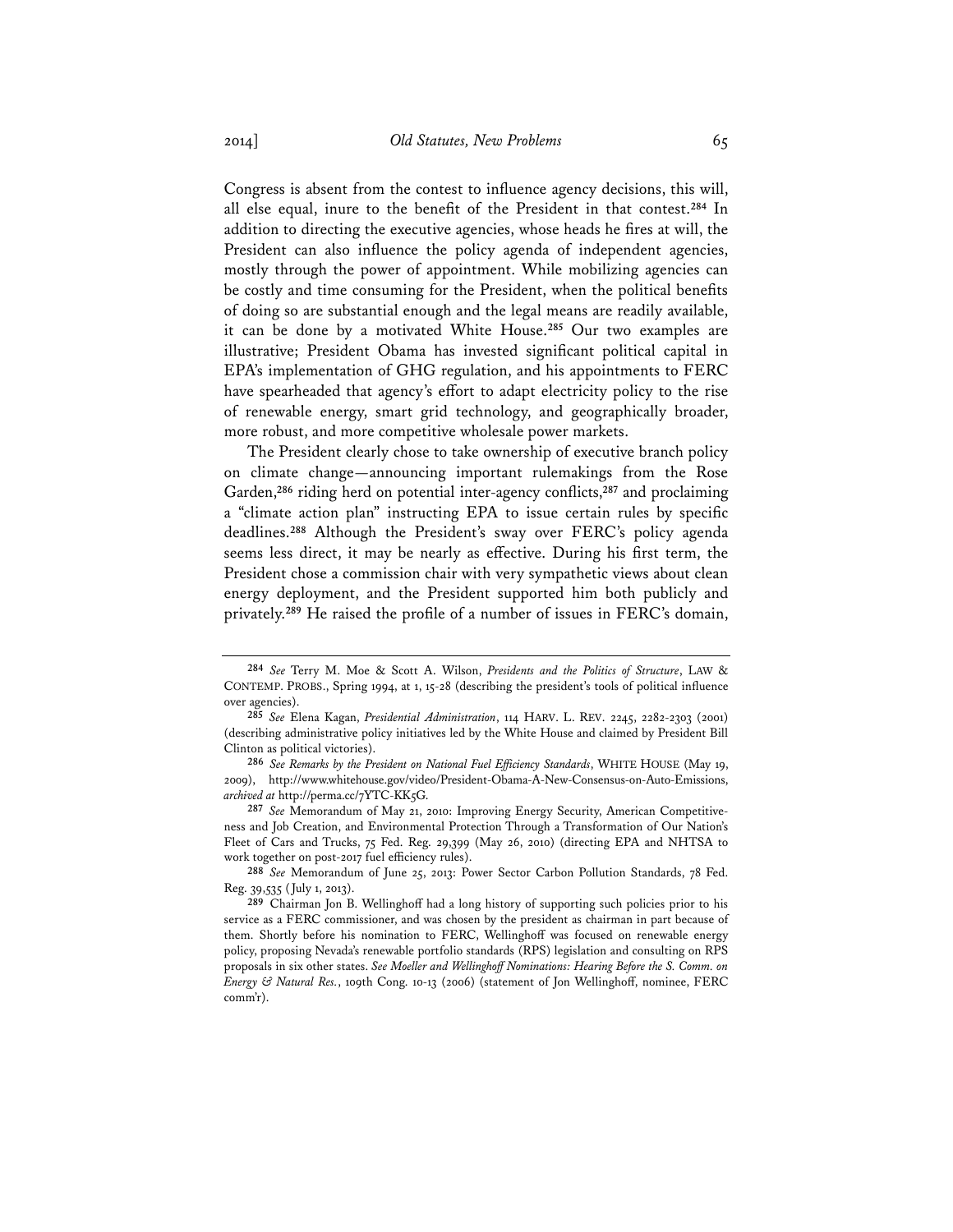giving prominent speeches about topics like renewable energy, the Smart Grid, and energy efficiency.**<sup>290</sup>** The White House also coordinated a number of inter-agency initiatives, and included FERC, bringing the agency somewhat "into the fold."**<sup>291</sup>** This is not to say that the President's power over an executive agency like EPA versus an independent agency like FERC is identical, but it may turn out to be sufficient to allow him to pursue his goals effectively.

Our two policy examples also highlight the importance of consistency between the President's agenda and the agency's mission in an era of congressional dysfunction. Where the President's objectives and the agency's mission are in conflict, as in the case of the George W. Bush administration's resistance to GHG regulation, the result can be turmoil and struggle.**<sup>292</sup>** Where the two align, the President can be expected to support the kind of creativity and initiative exhibited by the agencies we have examined here. Thus, while the Bush administration opposed GHG regulation and justified inaction in ways that the courts ultimately claimed conflicted with the CAA,**<sup>293</sup>** the Obama administration's desire to address climate change was consistent with EPA's environmental protection mandate and with *Massachusetts v. EPA*. Neither the Bush nor the Obama administrations have seemed at odds with FERC's mission to promote competition; both appear to have accepted the transformation of wholesale electricity markets (although the Obama administration may have been relatively more eager to promote the integration of renewable sources of electricity into those markets). In any event, we see no fundamental misalignment between

**<sup>290</sup>** *E.g.*, Barack Obama, President, Remarks on Recovery Act Funding for Smart Grid Technology (Oct. 27, 2009), *available at* http://www.whitehouse.gov/the-press-office/remarks-presidentrecovery-act-funding-smart-grid-technology.

**<sup>291</sup>** *See generally* Jody Freeman & Jim Rossi, *Agency Coordination in Shared Regulatory Space*, 125 HARV. L. REV. 1131 (2012) (exploring coordination between agencies given overlapping and fragmented delegations of authority).

**<sup>292</sup>** Career staff can resist the direction of political appointees, and appointees may come to align themselves with the perspective of the agency rather than that of the President. By some accounts, both of these dynamics were at work during the tenure of Bush EPA Administrator Christine Todd Whitman and may have hastened her regulation. *See, e.g.*, *Christine Todd Whitman: The End of the Road*, ECONOMIST, May 24, 2003, at 48 (discussing Administrator Whitman's relationship with President Bush).

**<sup>293</sup>** Massachusetts v. EPA, 549 U.S. 497, 534 (2007) (rejecting EPA's refusal to make a causeor-contribute finding for GHGs). The tension between the Bush White House and EPA produced several interpretations of the CAA that were overturned by the courts, but are beyond the scope of this Article. *See, e.g.*, Envtl. Def. v. Duke Energy Corp., 549 U.S. 561, 565-66 (2007) (rejecting EPA's decision that certain repair and maintenance activities are not "modifications" that trigger emissions limits under the statute); New Jersey v. EPA, 517 F.3d 574, 583 (D.C. Cir. 2008) (finding EPA's decision to regulate mercury emissions from power plants as a non-toxic pollutant inconsistent with the statute).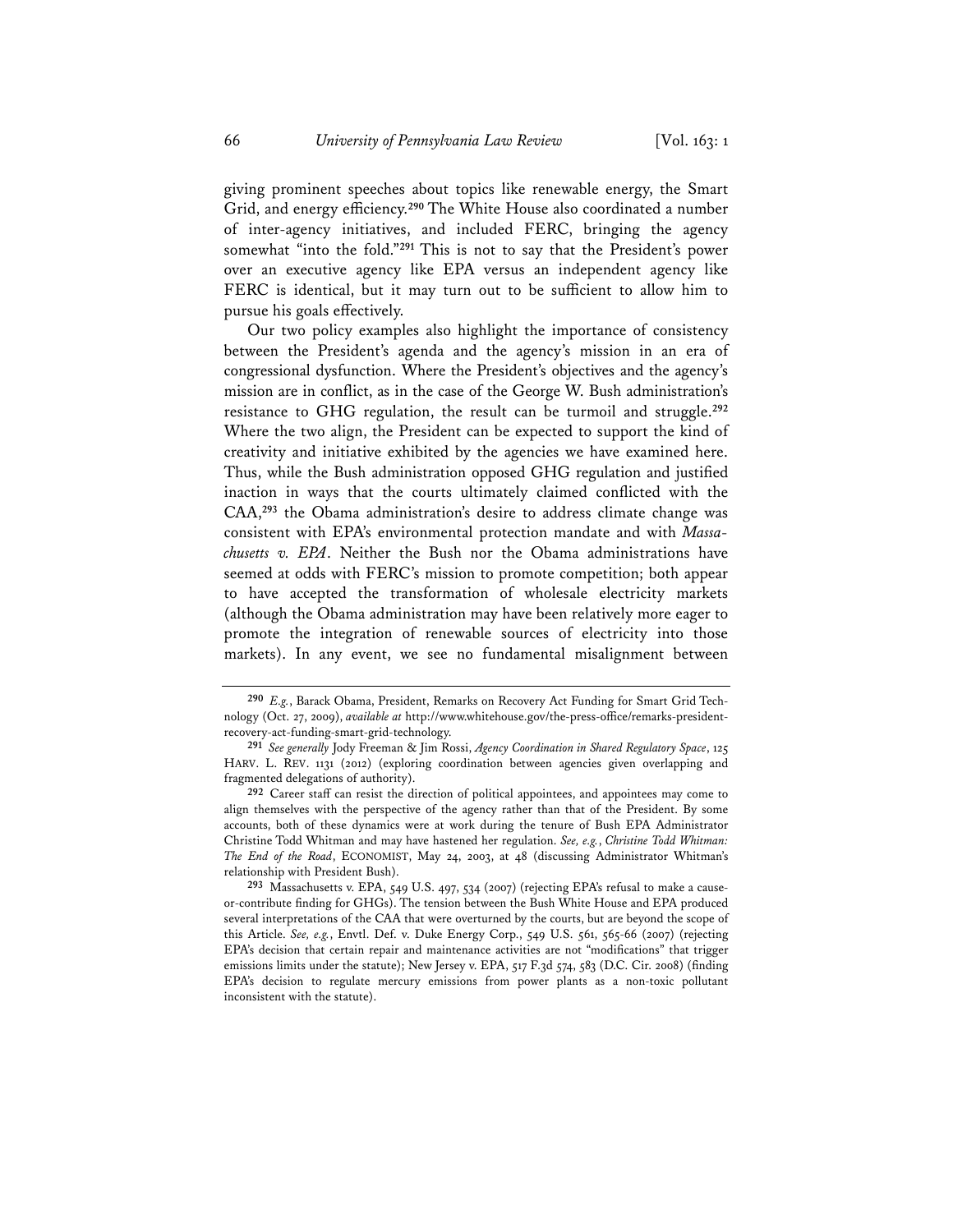FERC and the White House on these issues. When agency leadership, agency staff, the White House, and powerful interest groups are all aligned, the agency will be in a position to act boldly.

At the same time, there are both internal and external checks on reckless action. Our examples show that even in the absence of a credible threat that Congress will override their decisions, agencies still tread carefully. Perhaps this is because even when Congress is unlikely to legislate, congressional committees—and even powerful lone members—can conduct oversight hearings, order investigations, threaten to cut appropriations, and introduce disapproval resolutions, all of which can distract and drain both the agency and the White House. Rather than acting with impunity, both EPA and FERC in our examples looked for opportunities to engage in strategic moderation, paring back their proposals in anticipation of, or in response to, strong interest group and congressional reactions. EPA amassed a voluminous scientific record to support its endangerment finding; sought the auto industry's buy-in for its Tailpipe Rule; made a *de*-regulatory move with the Tailoring Rule; and reconsidered its initial standard for new power plants to mitigate at least some risk. In designing its rule for existing power plants its boldest move yet—EPA did go out on a limb, but took pains to set standards on a sliding scale in response to state differences. It also tried to diffuse what could be an explosive fight over federalism by affording states maximum compliance flexibility. Likewise, FERC's efforts to manage the transition to modern electricity markets have stopped short of pushing the outer boundaries of its authority—abandoning its standard market design and market behavior rules for electricity markets, declining to require unbundling of transmission and generation rates in retail markets, and encouraging but not requiring states to join RTOs.

Nor have these regulatory efforts been stealthy. The agencies have not sought to avoid detection by Congress, the public, or the courts. To the contrary, in both policy domains the President or the agency head, or both, has telegraphed the larger enterprise well in advance, practically begging Congress to act. And every step of the implementation process has been highly visible and broadly participatory. EPA and FERC have both proceeded to make policy through notice-and-comment rulemaking and in some instances have taken extreme efforts to secure input from interest groups, policy experts, and the public.**<sup>294</sup>**

**<sup>294</sup>** For a description of this process, see *Carbon Pollution Standards*, EPA, http://www2.epa.gov/ carbon-pollution-standards/, *archived at* http://perma.cc/5CQ6-S3CD, which explains EPA's proposals to reduce carbon pollution and inviting members of the public to participate in the regulatory process.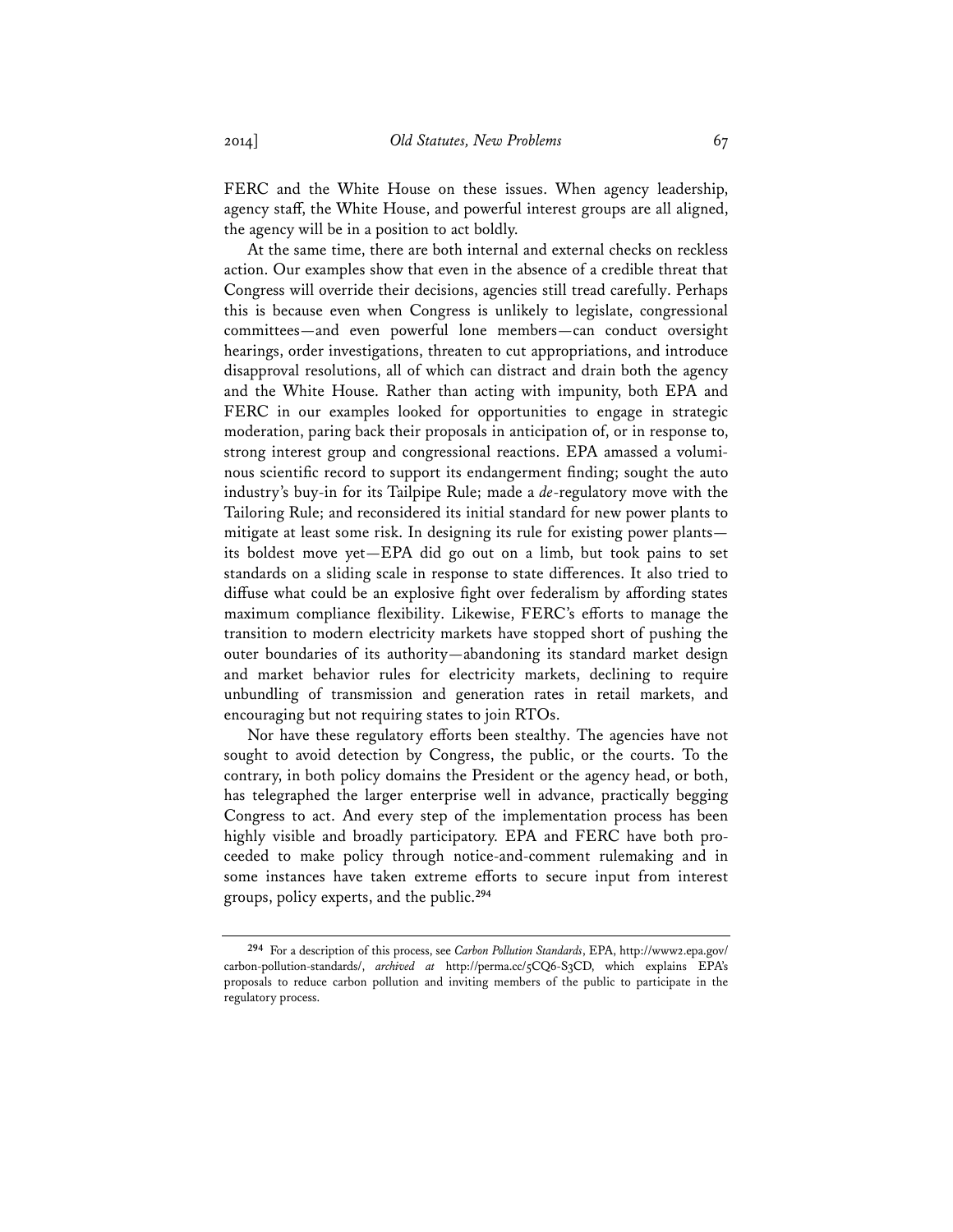Furthermore, despite moving into new regulatory ground, both agencies also appear to have been meaningfully constrained by their own readings of the enabling statutes and by anticipation of judicial review. Agency political appointees do not operate in a vacuum but are guided by their general counsel and by career attorneys with long-term institutional perspective. Especially for controversial rules, agencies take pains to develop their legal strategies to ensure they are as robust as possible and likely to withstand attack. It is not hard to imagine then that agencies sometimes pare back or abandon initial proposals deemed too risky and that some tempting but problematic strategies never get off the ground.**<sup>295</sup>** Also, because they are repeat players, appearing before a limited number of judges over time, agencies have an incentive to assess their prospects of success carefully and not to take needless risks that could prove embarrassing, in order to protect their institutional reputation in the courts.**<sup>296</sup>** Even if an agency chooses to ignore all of those incentives in a particular case, there is an additional check on agency zealousness, which has proved remarkably effective and stable across administrations: mandatory regulatory review by the White House Office of Information and Regulatory Affairs (OIRA). As scholars have noted, when overseeing agency cost-benefit analyses required by Executive Order 12,291, OIRA has tended to press agencies to weaken, rather than strengthen, regulations out of concern about high regulatory costs.**<sup>297</sup>** Thus, even when political staff in the White House and officials in an administrative agency agree on the *direction* of policy, specific proposals must still be

**<sup>295</sup>** For example, in contrast to the approach taken by EPA and FERC, the U.S. Fish and Wildlife Service (FWS) has been reluctant to deploy the Endangered Species Act (ESA) to address GHG pollution under section 7, which prohibits federal agencies from engaging in actions that will "jeopardize" listed species. FWS could have taken the position that this "jeopardy" prohibition requires federal agencies to grant permits for carbon-intensive projects, such as oil and gas exploration, only on the condition that applicants mitigate their GHG emissions. Yet the legal difficulty in adapting the ESA for this purpose was apparently too great. The burden of linking GHG emissions from, say, a particular oil and gas well to the melting polar ice caps that imperil the polar bear's survival—not to mention the need for appropriate mitigation measures—would be daunting. *See, e.g.*, Michael B. Gerrard, *What the Law and Lawyers Can and Cannot Do About Global Warming*, 16 SOUTHEASTERN ENVTL. L.J. 33, 42 (2007) (observing that GHG lawsuits brought under common law theories "involve massive causation problems").

**<sup>296</sup>** *See* David S. Tatel, Remarks, *The Administrative Process and the Rule of Environmental Law*, 34 HARV. ENVTL. L. REV. 1, 2-3 (2010) (providing a judicial perspective on agency rulemaking). Even if temporary political appointees wish to take significant legal risks, career lawyers in the government should be expected to push back.

**<sup>297</sup>** *See, e.g.*, Nicholas Bagley & Richard L. Revesz, *Centralized Oversight of the Regulatory State*, 106 COLUM. L. REV. 1260, 1269-70 (2006) (describing the asymmetrical OIRA review that prefers underregulation to overregulation).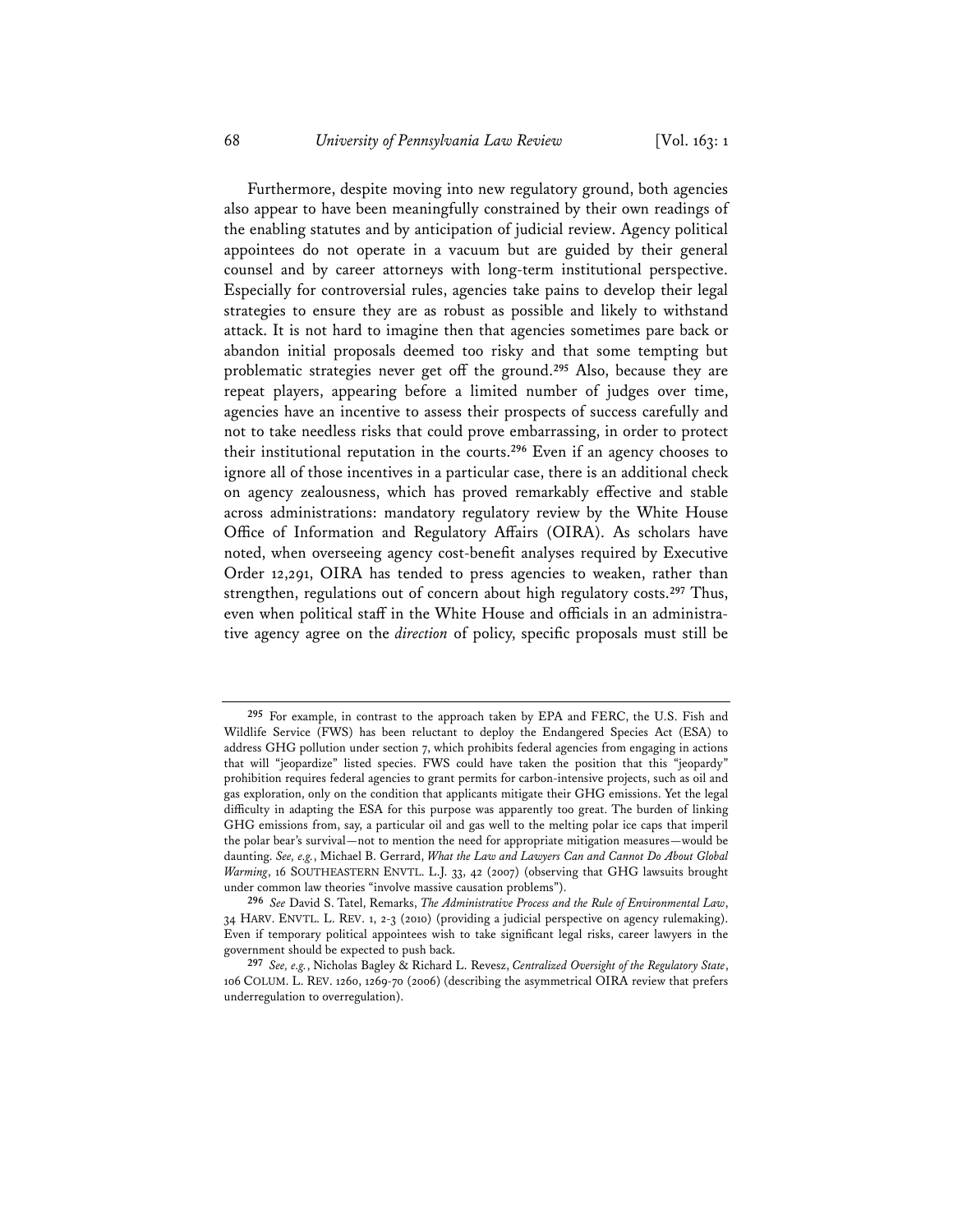cost-justified, which at least traditionally has served as a meaningful constraint on agency regulatory action.**<sup>298</sup>**

In our examples, FERC and EPA seem to have behaved in ways that reflect an appreciation for the new strategic policymaking environment one in which Congress *as a body* is largely absent and in which there is a premium on alignment with the President. They have pursued their versions of the "best possible" policy response not recklessly, but keenly aware of the "gridlock interval" and mindful of the constraints of their enabling statutes. Yet there is no question that the agencies have at times acted boldly and have taken significant risks. The courts will be the ultimate arbiters of these adaptive efforts, which means that judges will determine the policy course for all intents and purposes during periods of congressional dysfunction. This raises the question of whether courts should approach judicial review of agency action differently in this new strategic environment.

## B. *Judicial Review in an Era of Congressional Dysfunction*

It is hard to know what courts think about statutory "obsolescence" and congressional dysfunction because judges do not typically reflect on it explicitly in their opinions. Their views on such matters tend to be subsumed in their approaches to statutory interpretation and their tendencies when applying the *Chevron* doctrine.**<sup>299</sup>** Some judges might feel a heightened burden to scrutinize agency interpretations of outdated laws carefully, on the assumption that these are precisely the conditions under which agencies

**<sup>298</sup>** *See generally* Lisa Heinzerling, *Inside EPA: A Former Insider's Reflections on the Relationship Between the Obama EPA and the Obama White House*, 34 PACE ENVTL. L. REV. 325 (2014) (commenting on the de-regulatory force exerted by OIRA, even during a Democratic administration that has publicly stated its support for environmental protection and public health). Costbenefit analysis may not serve as a constraint on agency action where the social cost of carbon (SCC) is included in the calculation, though, as in case of regulations targeting GHG emissions. The SCC, which OIRA requires all federal agencies to use, counts the *global* benefits of avoided emissions, not simply domestic benefits. Accordingly, the SCC will systematically overstate the benefits of a regulation to the U.S. population, skewing decisions in favor of more stringent regulation. *See* Ted Gayer & W. Kip Viscusi, *Determining the Proper Scope of Climate Change Benefits* 8-16, 18 (Vanderbilt Univ. Law Sch. Law & Econ. Working Paper No. 14-20, 2014), *available at* http://papers.ssrn.com/sol3/papers.cfm?abstract\_id=2446522.

**<sup>299</sup>** Of course, the *Chevron* doctrine specifies that when reviewing agency interpretations of enabling legislation, courts should engage in a two-step analysis: at step one, determine whether the enabling statute speaks plainly to the question at issue; if not, at step two, determine whether the agency's interpretation of the statute is reasonable. Chevron U.S.A. Inc. v. NRDC, Inc., 467 U.S. 837, 842-43 (1984). All of the agency decisions described in this paper involve EPA interpretations of the CAA or FERC interpretations of the FPA. Therefore, judicial review of those decisions will invoke the *Chevron* doctrine.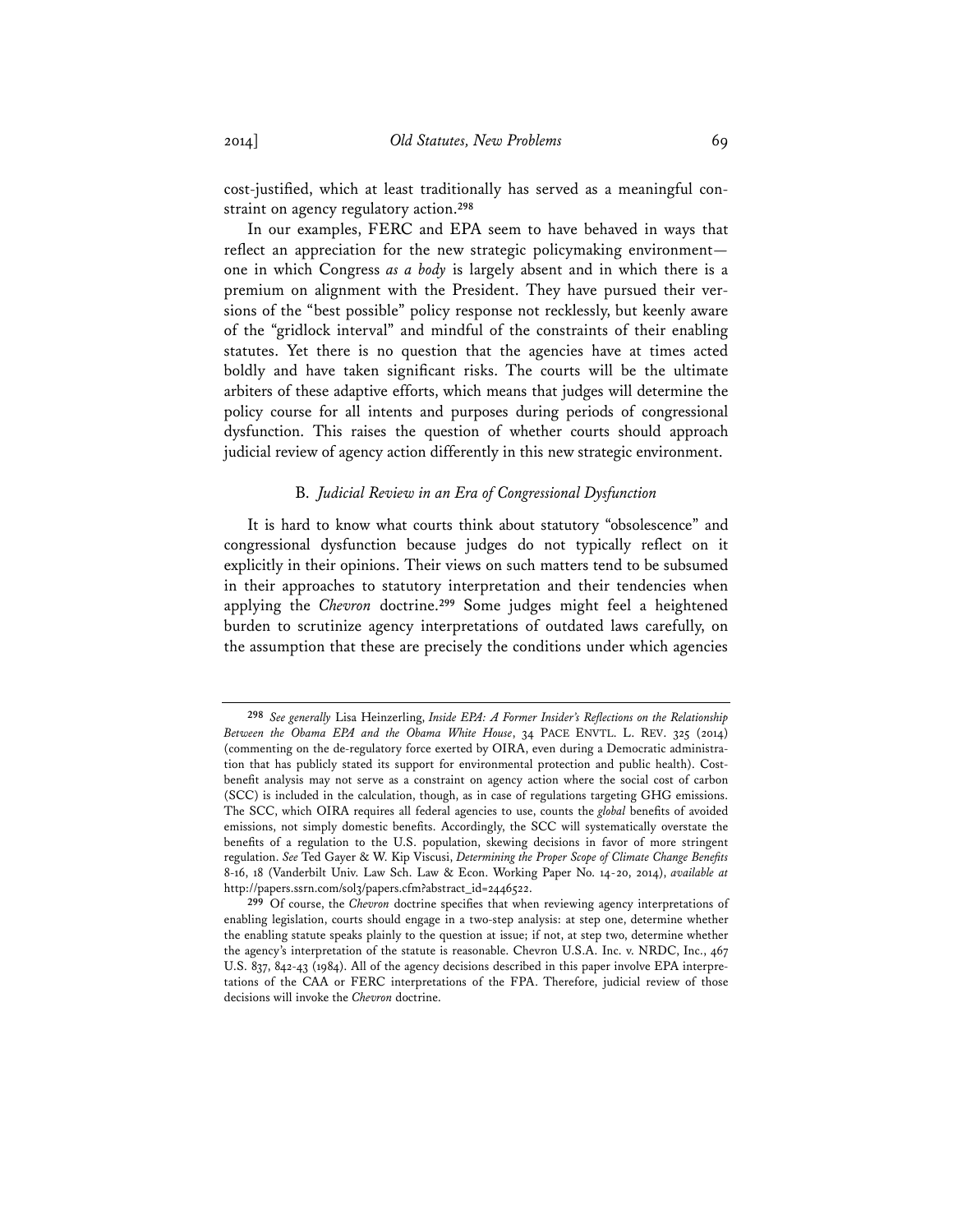will be tempted to scour mouseholes for elephants.**<sup>300</sup>** Other judges might be inclined to defer to agencies struggling in good faith to adapt obsolete laws to new conditions, giving them the benefit of the doubt at least where the statutory language is plausibly ambiguous. In a few recent cases, both conservative and liberal judges have openly acknowledged problems of bad fit and appeared to sympathize with the agencies' plight.**<sup>301</sup>** Still, it is unclear whether such sentiments affect votes in particular cases.

How *should* the courts respond to this new strategic environment in which Congress plays a diminishing role in the process of updating legal regimes to address new regulatory problems? Should they interpret the agencies' authority narrowly to spur a dormant Congress into action? Or should they acknowledge the limits of Congress's ability to act—and a gridlock interval that is wider than at any time in the modern regulatory era—and grant agencies wide latitude to fashion policy remedies to new problems from old statutory language? What are the implications of both approaches for democratic accountability in policymaking? And how do the applicable standards of judicial review of agency decisions influence the courts' choices?

## C. *Democratic Accountability Concerns*

Whether democratic accountability is served by granting agencies more latitude is a more complicated question than it appears at first blush. One

**<sup>300</sup>** *See* Whitman v. Am. Trucking Ass'ns, 531 U.S. 457, 468 (2001) (noting that Congress does not "hide elephants in mouseholes"); *see also* United States v. Home Concrete & Supply, 132 S. Ct. 1836, 1842 (2012) (commenting that relying on sparse statutory language to support the agency's position was like "hoping that a new batboy will change the outcome of the World Series").

**<sup>301</sup>** *See, e.g.*, Oral Argument at 16:19, Ill. Commerce Comm'n v. FERC, Nos. 13-1674, 13-1676, 13- 2052, 13-2262 (7th Cir. Apr. 22, 2014), *available at* http://media.ca7.uscourts.gov/sound/2013/sk.11- 3421.11-3421\_04\_10\_2013.mp3 (acknowledging the bad fit between the statute and contemporary energy markets); *see also* Ill. Commerce Comm'n v. FERC, Nos. 13-1674, 13-1676, 13-2052, 13-2262, slip op. at 22, 28 (7th Cir. June 25, 2014) (Cudahy, J., dissenting) (commenting that because of the challenge FERC faces in approving regional cost allocation schemes to site new transmission lines, FERC "has my sympathy as well as my respect" and arguing that FERC should be allowed to "be creative in addressing these unprecedented problems"); Transcript of Oral Argument at 12-13, 39, 43, EPA v. EME Homer City Generation, L.P., No. 12-1182 (U.S. Dec. 10, 2013) (showing that Justices Breyer, Kagan, and Kennedy acknowledge the challenge for EPA in addressing interstate pollution within the terms of the statute and suggesting why deference may be appropriate); Transcript of Oral Argument at 14, Coal. for Responsible Regulation, Inc. v. EPA, 684 F.3d 102 (D.C. Cir. 2012) (No. 09-1322) (recording Judge Sentelle's response to counsel's claim that Congress would respond if the court ruled in petitioners' favor, "[w]ith respect, Counsel, any sentence that begins . . . by saying that [']Congress will surely,['] whatever the sentence says after that, it's not a very convincing sentence").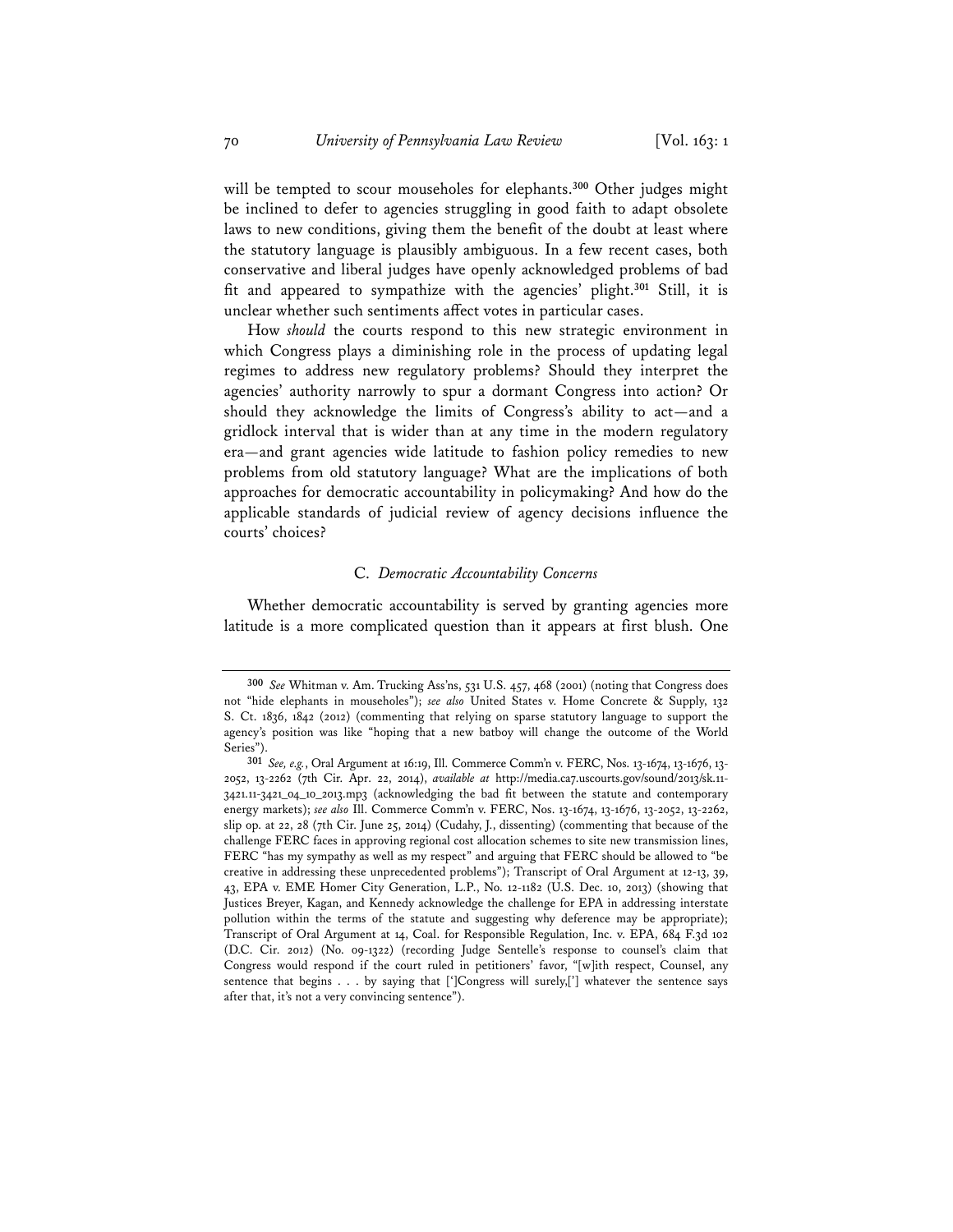might argue that by cabining an agency's freedom to devise new policy solutions from old statutes, a reviewing court engages in laudable "democracyforcing." In this view, a vote against agency "overreach" allocates more policy decisions to the elected branches and fewer to unelected bureaucrats. One might support this position on formal constitutional grounds (because Congress alone possesses Article I lawmaking power), on standard democratic legitimacy grounds (because members of Congress are elected and agency officials are not),**<sup>302</sup>** or out of simple pragmatism (because one believes that even well-intended "adaptation" is likely to create a costly, ineffective regulatory mess and undermine the agency's legitimacy in the process).**<sup>303</sup>**

Certainly, agency policymaking does change the policy status quo facing Congress and, in the long term, can alter expectations, create new entitlements, reallocate burdens and benefits, and shift incentives.**<sup>304</sup>** In this way, the agency "adaptations" we examined above may prove quite durable, altering conditions in ways that are hard for Congress to disrupt later. EPA's regulatory initiatives to adapt the CAA to climate change are intended, in part, to support natural gas substitution for coal in the electricity sector, spurring long-lived investments in new generation that will likely remain operational for decades. American electric utilities are poised to make two trillion dollars in infrastructure investments in the near term,**<sup>305</sup>** and these investments will be influenced by the perception that new coal-fired electric power generation is increasingly uneconomic, not just for market but also for regulatory reasons. Similarly, FERC's attempts to incentivize transmission investment, if successful, will yield changes to the electric grid that will last for decades, if not centuries. Furthermore, agencies may create new institutional structures that could prove "sticky" once established. Indeed, RTOs—nurtured by FERC in its effort to centralize control over transmission planning and to supervise the efficient operation of competitive wholesale energy markets—represent an important new governance structure in electricity markets, one ushered into existence by FERC rather than legislation. One might argue that only Congress ought to possess the

**<sup>302</sup>** *See, e.g.*, Lisa Schultz Bressman, *Deference and Democracy*, 75 GEO. WASH. L. REV. 761, 764 (2007) (arguing that judicial intervention is needed to ensure accountability when agencies ignore the wishes of Congress and the public ).

**<sup>303</sup>** Cass R. Sunstein, Chevron *Step Zero*, 92 VA. L. REV. 187, 229-30 (2006) (highlighting unnecessary complexity).

**<sup>304</sup>** Indeed, this is the essence of the notion of policy drift. *See supra* note 33 and accompanying text.

**<sup>305</sup>** *See* Cavanagh, *supra* note 118, at 3.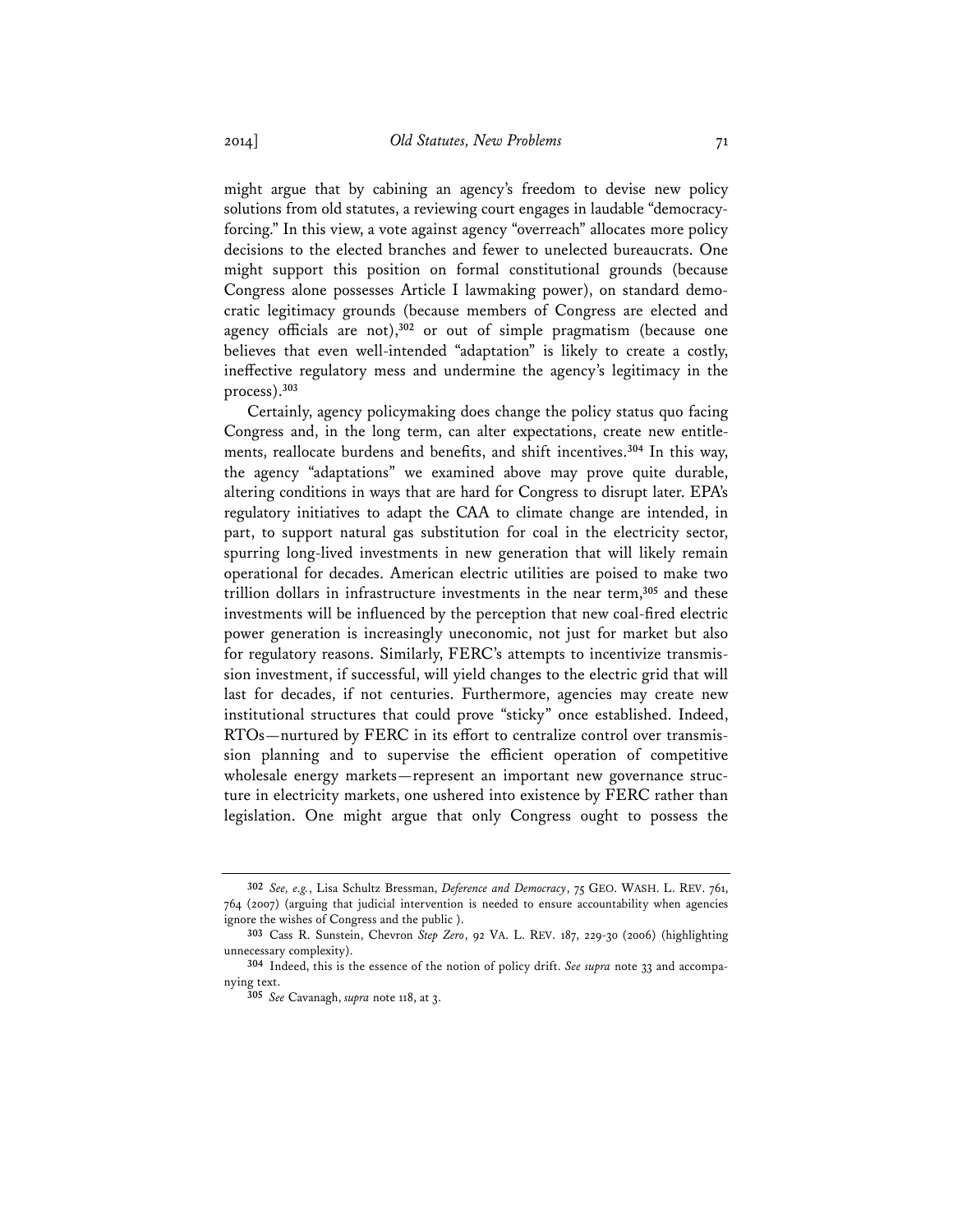capacity to produce such durable change and that courts ought to be skeptical when reviewing agency attempts to fit old statutes to new problems.

That view, however, treats Congress as a permanent but static construct. In fact, when courts review the consistency of agency policy choices with the underlying enabling legislation, they must consider two congresses—the Congress that passed the enabling legislation in question and the current Congress, which may or may not be moved to pass legislation. It is not self-evident that shifting more decisions about how to implement old statutes to the current Congress is more "democratic" than leaving those decisions with the agency until Congress affirmatively chooses to speak through bicameralism and presentment.**<sup>306</sup>** To the contrary, as explained in Part II and the Appendix, the problem of bad fit arises in the first place because polarization has caused the gridlock interval to grow so wide that changes to the policy status quo—including changes that would *move policy toward the ideological center*—become impossible.**<sup>307</sup>** In any event, the current Congress has no greater claim to decide how existing statutory language applies to new problems (indeed, how would it do so?), unless and until it passes legislation, than does the agency that has been entrusted with the statute by an earlier Congress. Indeed, because the agency has been designated the statute's custodian, the agency's claim is arguably the democratically superior one. That is, broad delegations of authority to agencies (and broad constructions of that authority by the agency subsequently) are consistent with democratic accountability because they represent a collective decision by the elected branch to leave certain policy choices to expert agencies.

The question is whether the agency's best judgment or the status quo should be the default policy during periods of congressional dysfunction. Those who favor the latter course sometimes contend that the American policymaking process is designed for gridlock; indeed, Justice Scalia is credited with holding this view.**<sup>308</sup>** This is a fairly common refrain,**<sup>309</sup>** perhaps

**<sup>306</sup>** *But see* EINER ELHAUGE, STATUTORY DEFAULT RULES 41-42, 151-55 (2008) (arguing that default rules of statutory construction should favor the preferences of the current Congress or at least elicit the preferences of the current Congress).

**<sup>307</sup>** Indeed, assuming the public continues to support the agency's mission, agencies may be more likely than Congress to produce outcomes that are consistent with the wishes of the median voter generally. For an explanation of this logic, see David B. Spence, *A Public Choice Progressivism, Continued*, 87 CORNELL L. REV. 397, 420 (2002) (pointing out that "information advantages" and partial political insulation make agencies more effective agents for the median voter).

**<sup>308</sup>** Bob Cohn, *Scalia: Our Political System Is 'Designed for' Gridlock*, ATLANTIC (Oct. 6, 2011, 10:25 AM), http://www.theatlantic.com/national/archive/2011/10/scalia-our-political-system-is-designed-forgridlock/246257, *archived at* http://perma.cc/822N-V6RD; *Justice Scalia Rejects Dysfunctional Government Talk*, REUTERS, Oct. 5, 2011, *available at* http://www.reuters.com/article/2011/10/05/us-usa-courtscalia-idUSTRE7946LB20111005.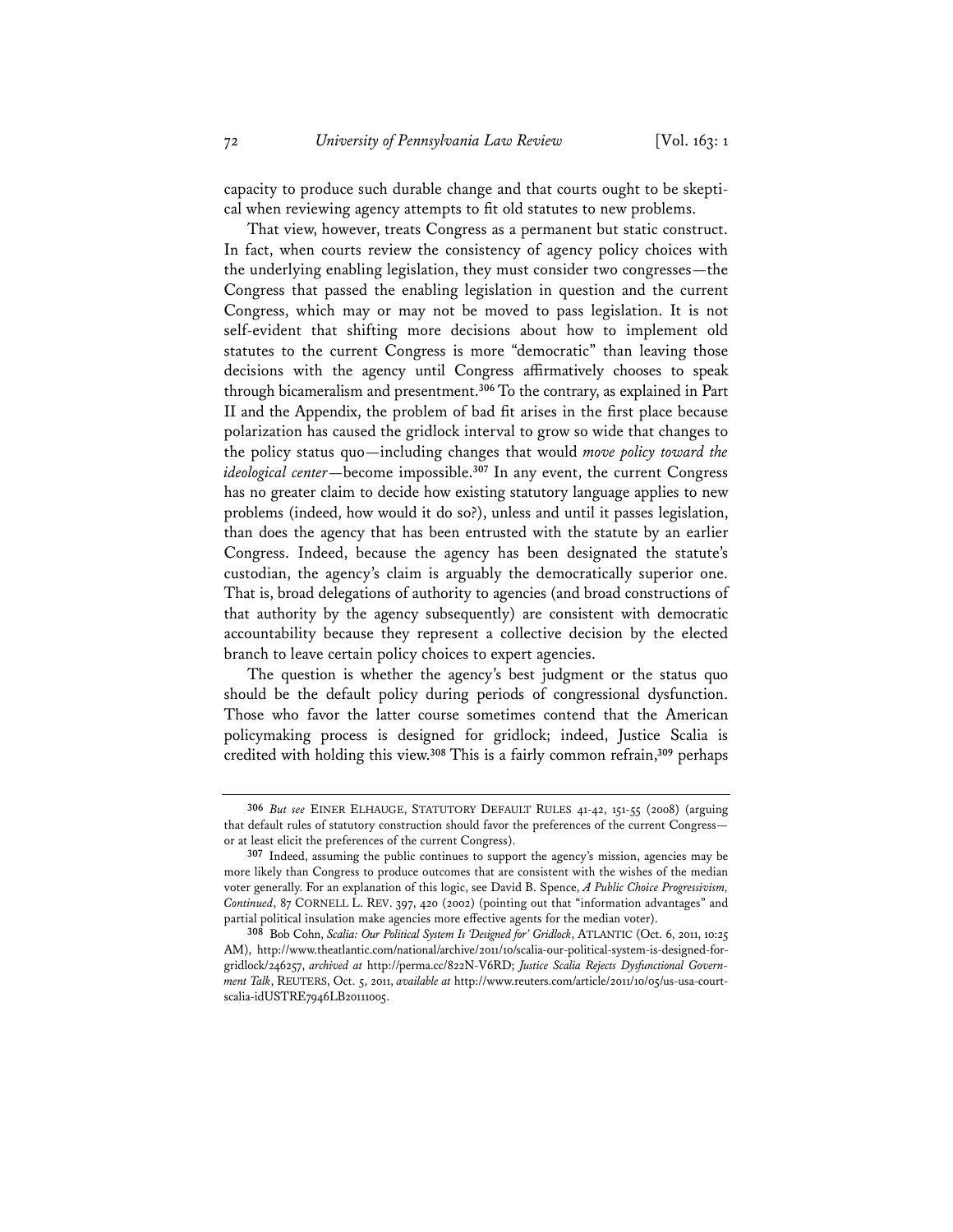because Federalist No. 10 holds such a lofty position in American civics education. As many scholars have noted, however, this view oversimplifies the Framers' intent.**<sup>310</sup>** Yes, the Framers feared the mischiefs of faction, but they also sought to replace a dysfunctional government under the Articles of Confederation with a more efficient government. Reflecting this goal, in Federalist No. 58, James Madison rejects the requirement of a supermajority to enact legislation (the current de facto rule in the Senate), arguing that "the fundamental principle of free [g]overnment would be reversed" under such a system because such a system would empower the minority to "take advantage of it to screen themselves from equitable sacrifices to the general weal."**<sup>311</sup>** Similarly, in Federalist No. 22, Hamilton denounces supermajority requirements as likely to "embarrass the administration [and] to destroy the energy of [g]overnment."**<sup>312</sup>** Hamilton notes that

[w]hen the concurrence of a large number is required by the Constitution to the doing of any [n]ational act, we are apt to rest satisfied that all is safe, because nothing improper will be likely *to be done;* but we forget how much good may be prevented, and how much ill may be produced, by the power of hindering the doing what may be necessary and of *keeping affairs in the same unfavorable posture* in which they may happen to stand at particular periods.**<sup>313</sup>**

This does not sound like a celebration of the virtues of legislative gridlock or a sanctification of the status quo in the face of gridlock.**<sup>314</sup>**

Consider, for example, the Supreme Court's decision in *FDA v. Brown & Williamson*, **<sup>315</sup>** which held that the FDA lacked the authority to regulate

**311** THE FEDERALIST NO. 58, at 409 (James Madison) (Henry B. Dawson ed., 1864).

**312** THE FEDERALIST NO. 22, at 144 (Alexander Hamilton) (Henry B. Dawson ed., 1864).

**313** *Id.* at 144-45 (second emphasis added); *see also* Charles O. Jones, *A Way of Life and Law*, AM. POL. SCI. REV., Mar. 1995, at 1, 3 ("[T]he point was not solely to stop the bad from happening; it was to permit the good, or even the middling, to occur as well.").

**314** John Rohr has made a careful and persuasive argument that administrative agencies now serve the deliberative function that the Framers envisioned for the Senate. JOHN A. ROHR, TO RUN A CONSTITUTION: THE LEGITIMACY OF THE ADMINISTRATIVE STATE 32-39 (1986). That is, agencies may do a better job than a polarized Congress of producing policy decisions that correspond to the preferences of a fully informed median voter.

**<sup>309</sup>** *See, e.g.*, JAMES MACGREGOR BURNS, THE DEADLOCK OF DEMOCRACY: FOUR-PARTY POLITICS IN AMERICA 6 (1963) ("[O]ur system was designed for deadlock and inaction."); ROBERT SHOGAN, THE FATE OF THE UNION: AMERICA'S ROCKY ROAD TO POLITICAL STALEMATE 5-8 (1998) (discussing the Framers' efforts to create a government that was both robust and constrained).

**<sup>310</sup>** *See, e.g.,* SARAH A. BINDER, STALEMATE: CAUSES AND CONSEQUENCES OF LEGISLA-TIVE GRIDLOCK 7-11 (2003) (arguing that the Framers did not favor gridlock); Michael J. Gerhardt, *Why Gridlock Matters*, 88 NOTRE DAME L. REV. 2107, 2110-18 (2013) (describing the value of gridlock and of overcoming gridlock).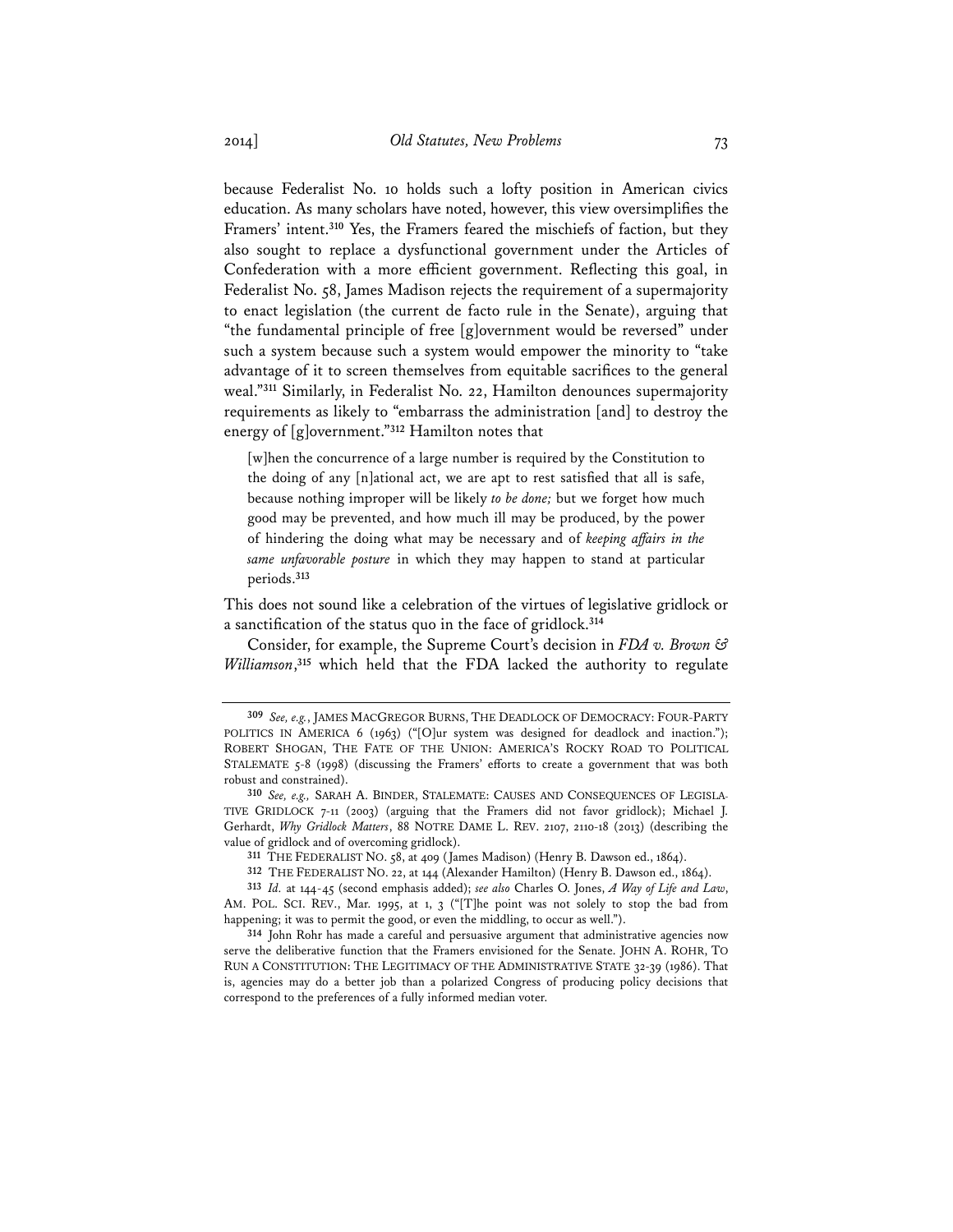tobacco under the Food, Drug, and Cosmetic Act (FDCA).**<sup>316</sup>** The agency's view—that the definition of "drug" in the FDCA encompasses nicotine and that the phrase "drug delivery device" encompasses tobacco—was struck down by the Court as precluded by the statute, notwithstanding the literal breadth of the definitional terms.**<sup>317</sup>** The Court inferred an intent on the part of the enacting Congress and subsequent congresses to exclude nicotine and tobacco from the statutory definitions because those congresses were aware of tobacco and its unhealthy properties and addressed those issues in a series of other statutory enactments over time.**<sup>318</sup>** The Court inferred from Congress's behavior a statutory meaning that contradicted the FDA's reading of the statute. By contrast, the *Massachusetts v. EPA* court distinguished *Brown & Williamson*, noting that no comparable legislative record precluded GHG regulation by EPA.**<sup>319</sup>**

The Court's decision in *Brown & Williamson* has been described as "democracy-forcing" because it embraces the view that Congress should speak clearly if it wishes to grant regulatory authority to agencies over matters of great social and economic importance.**<sup>320</sup>** Indeed, one might argue that this presumption was vindicated by events: democracy was in fact forced. Nine years after the Court's decision, Congress passed a law expressly granting the agency authority to regulate nicotine**<sup>321</sup>** and authorizing a

**319** 549 U.S. 497, 530-31 (2007).

**320** In other cases, the Court has opined similarly that Congress does not "hide elephants in mouseholes," requiring much clearer statements from Congress. *See* Whitman v. Am. Trucking Ass'ns, 531 U.S. 457, 468 (2001); *see also, e.g.*, INS v. St. Cyr, 533 U.S. 289, 299 (2001) ("Congress must articulate specific and unambiguous statutory directives . . . ."); MCI Telecomm. Corp. v. AT&T Co., 512 U.S. 218, 231 (1994) ("It is highly unlikely that Congress would leave the determination . . . to agency discretion . . . through such a subtle device . . . ."); *cf.* John F. Manning, *The Nondelegation Doctrine as a Canon of Avoidance*, 2000 SUP. CT. REV. 223, 227 (2001) (arguing that the *Brown & Williamson* court read the statute narrowly to avoid a nondelegation problem); Sunstein, *supra* note 303, at 245 (arguing that "those who are enthusiastic about the nondelegation doctrine" will favor the decision "because it requires Congress, rather than agencies, to decide critical questions of policy").

**321** *See* Family Smoking Prevention and Tobacco Control Act, Pub. L. No. 111-31, 123 Stat. 1776 (2009) (codified in scattered sections of 15 U.S.C. and 21 U.S.C. (2012)). Moreover, it would be misleading to assume from the tobacco example that Congress would have acted eventually had the agency exhibited more patience. The FDA's concerted effort to respond to changed conditions profoundly altered the terms of the public debate. Had the FDA not conducted an investigation of the industry, exposing its manipulation of nicotine levels; had it not supported its jurisdictional

**<sup>315</sup>** FDA v. Brown & Williamson Tobacco Corp., 529 U.S. 120 (2000).

**<sup>316</sup>** *Id.* at 131-33 (finding that the scope of the FDCA is not ambiguous and that the FDA had exceeded clear limits on its statutory authority).

**<sup>317</sup>** *Id.* at 127, 160-61.

**<sup>318</sup>** *Id.* at 143-56 (arguing that Congress "effectively ratified the FDA's previous position that it lacks jurisdiction to regulate tobacco" by passing numerous pieces of tobacco legislation that did not grant the FDA explicit authority to regulate tobacco products).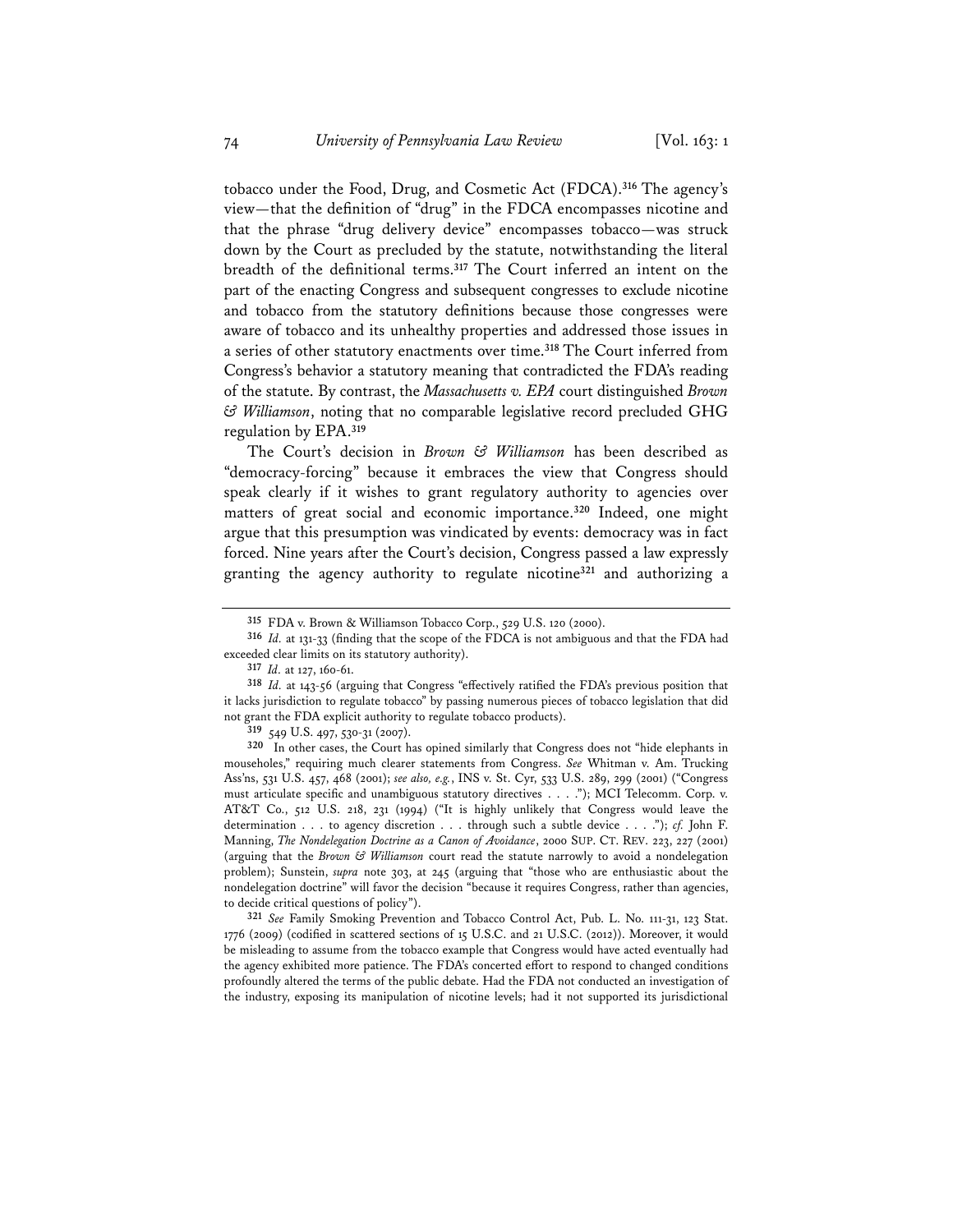regulatory program similar to the one the FDA originally proposed. Yet that congressional response is the exception that proves the rule in the era of ever widening gridlock intervals. If in the usual case there is little prospect of congressional action as a result of extreme polarization, there is no democracy to force in the *Brown & Williamson* sense, and either the agency's preferred view, or the courts', sets policy in the interim.**<sup>322</sup>** In other words, the normative commitment to democracy-forcing is based on a flawed empirical assumption about the probability of congressional action. The logic of gridlock intervals simply belies the idea that by rejecting an agency's interpretation, a court will "force" Congress to act. At the same time, the logic of gridlock intervals suggests that agencies will not stray too far from the ideological center, for if they do, Congress *is* more likely respond.**<sup>323</sup>**

Returning to our examples, the Supreme Court may ultimately deem unlawful steps EPA has taken to implement the CAA to address climate change or invalidate important measures FERC has adopted to modernize electricity policy under the FPA, on the theory that doing so will force democracy. But the data on polarization suggest there is little prospect of congressional action in the reasonably foreseeable term (and of course the agencies have already been waiting for Congress to speak on these matters for, in some cases, decades). Meanwhile, the forgone social and economic benefits of waiting for Congress—what might be called the temporal costs of democracy-forcing—could be substantial. This is just to say that invalidating an agency's adaptive plan and leaving matters to Congress is not neutral; it restores a status quo that over time might prove very costly to society. Moreover, our examples suggest that the agencies in question are anything but "out of control." Perhaps because the stakes are so high, agencies in

argument with compelling new science showing nicotine is addictive; and had the agency not forced the issue by promulgating regulations itself, Congress might never have been moved to act. The same may be true of EPA's implementation of the CAA to address climate change, and FERC's commitment to modernizing electricity policy; even if important aspects of these programs are ultimately struck down, they may lay the necessary foundation for future congressional action.

**<sup>322</sup>** Moreover, because the Supreme Court grants review in so few cases, it also means that the circuit courts, and in particular the D.C. Circuit, have the final say on federal policy across a number of domains. *See* Adam Liptak, *Justices Opt for Fewer Cases, and Professors and Lawyers Ponder Why*, N.Y. TIMES, Sept. 29, 2009, at A18 (explaining that the Supreme Court hears around eighty cases each term).

**<sup>323</sup>** Polarized parties cannot come together to support changes to the status quo that move policy away from the preferences of everyone in one party and toward those of everyone in the other party: if the majority party is opposed, it will use agenda control to prevent consideration of such changes; if the minority is opposed, it will filibuster. But if the agency produces a policy status quo that is outside the gridlock interval (so far from the middle that critical masses of both parties would prefer to see it changed), then Congress will be moved to action.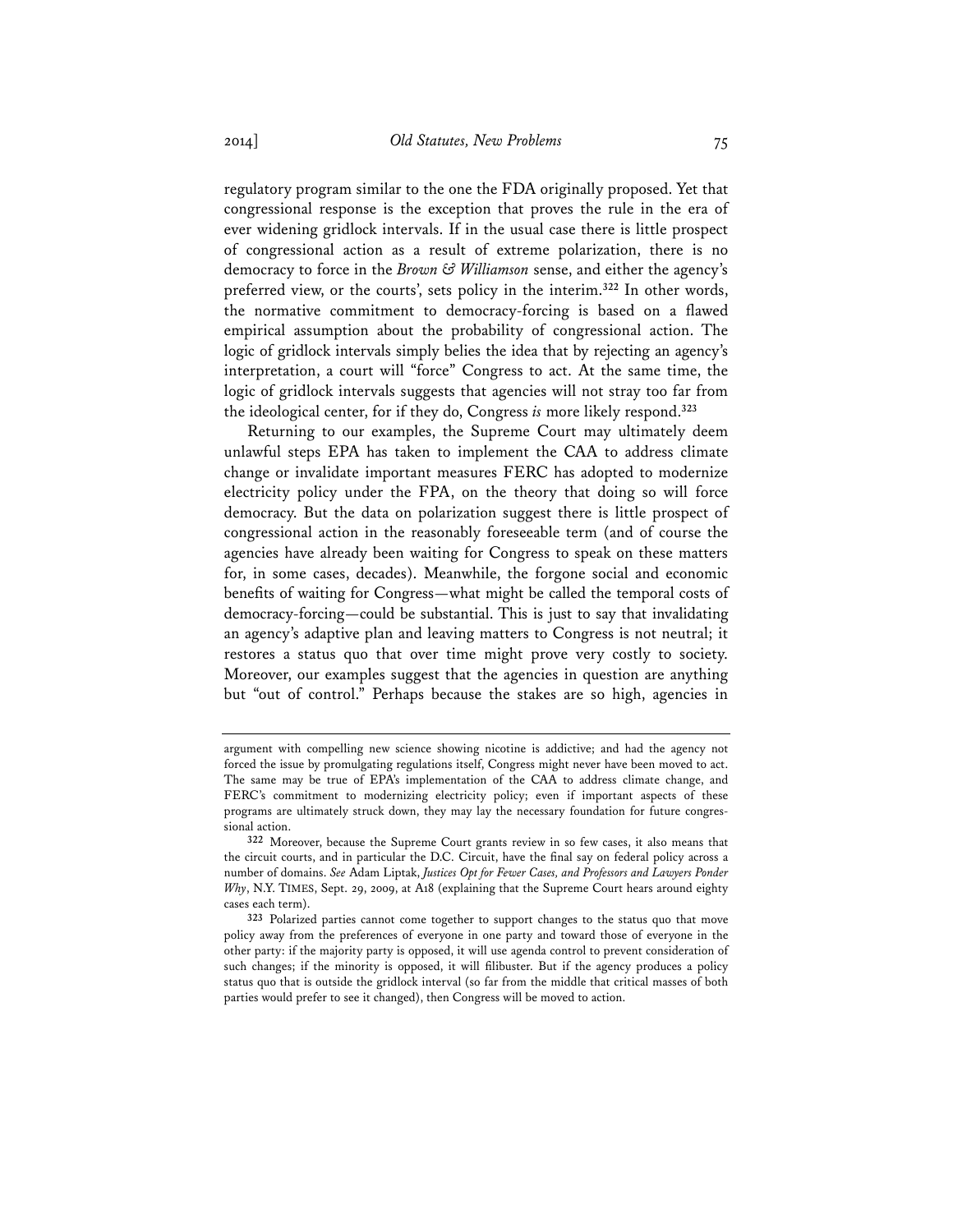these situations do not necessarily seek to maximize their regulatory reach. Instead, they demonstrate acute sensitivity to countervailing pressures and heightened responsiveness to legal and political risk. They do subtle and nimble things to maintain credibility and preserve their institutional reputations.**324** Wary of the courts, mindful of the White House, and conscious of the damage even a dysfunctional Congress can do, agencies calibrate, accommodate, and moderate their policies. All of which suggests that perhaps courts should resist the temptation to equate consequential policy choices with choices that ought to be thrust back at Congress, even when Congress shows little appetite for policymaking. Indeed, it may be more "democratic" to defer during fallow legislative periods to the agencies, rather than revert to a judicially imposed and indefinite extension of the status quo.

More concretely, the decision facing reviewing courts is whether, under *Chevron*, an agency's increasingly innovative interpretations of the relevant statutory terms are consistent with the statute's plain meaning or are reasonable. *Chevron* is grounded at least in part in the Wilsonian view of agency policymaking, which recognizes that agencies have the best information about how enabling statutes should be interpreted**<sup>325</sup>** and may even have the best information about the political and policy context in which those statutes were enacted.**<sup>326</sup>** The *Chevron* decision counsels deference to agency decisions not only when the statute is ambiguous on the question at issue, but also when it is silent on the matter;**<sup>327</sup>** the Court has noted that delegation "necessarily requires the formulation of policy and the making of rules to fill any gap left, implicitly or explicitly, by Congress."**<sup>328</sup>** The case for deference seems especially strong when agencies seek to address problems unforeseen by the enacting Congress.

This is exactly what EPA and FERC have tried to do with the CAA and FPA, respectively. EPA's decisions were made pursuant to its authority under the CAA, a relatively detailed enacting statute. The agency had to interpret numerous specific terms from different parts of the statute, such as "pollutant," "source," and "standard."**<sup>329</sup>** FERC's authority comes, by contrast, from a relatively simple statute containing a broad grant of authority

**<sup>324</sup>** *See* Jacobs, *supra* note 4, at 4.

**<sup>325</sup>** *See, e.g.*, Sunstein, *supra* note 7; *see also* Cass R. Sunstein, *Is Tobacco a Drug? Administrative Agencies as Common Law Courts*, 47 DUKE L.J. 1013, 1060 (1998) (arguing that interpretation of regulatory statutes is properly "an administrative task, not a judicial one").

**<sup>326</sup>** *See* ADRIAN VERMEULE, JUDGING UNDER UNCERTAINTY: AN INSTITUTIONAL THEORY OF LEGAL INTERPRETATION 209 (2006).

**<sup>327</sup>** Chevron U.S.A. v. NRDC, Inc., 467 U.S. 837, 843 (1984).

**<sup>328</sup>** *Id.* (quoting Morton v. Ruiz, 415 U.S. 199, 231 (1974)).

**<sup>329</sup>** *See supra* Section II.A.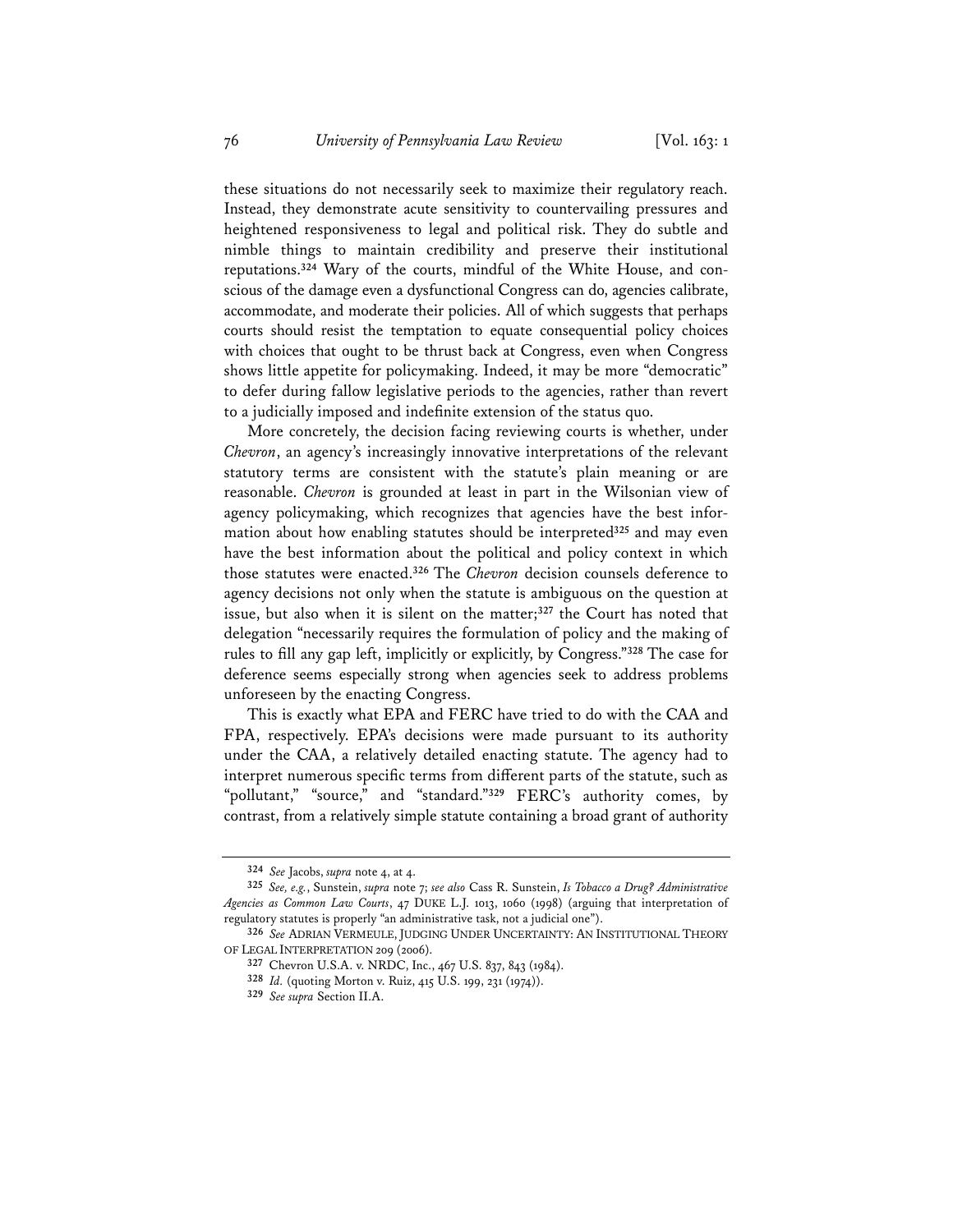to ensure that the price and terms at which electricity is transmitted and sold at wholesale are "just and reasonable" and "nondiscriminatory."**<sup>330</sup>** Yet both regulatory regimes offer the agency room to adapt the statutory provisions to new circumstances, and both sets of agency decisions seem to represent sincere attempts to fashion a solution to new problems from aging statutory authority. And as we have shown, both EPA and FERC interpreted their enabling statutes strategically but transparently—conducting broad outreach, crafting initial proposals with significant industry and interest group input, and adjusting their proposals in light of comments. The Court has recognized that when agencies make interpretive decisions using formal, transparent processes, as EPA and FERC have done in our examples, the decisions are entitled to greater deference.**<sup>331</sup>**

Thus far, courts have tended to be fairly deferential to these two agencies as they adapt their statutes to the problems we described, with a few important exceptions.**<sup>332</sup>** With respect to all of the remaining pending reviews, the agencies can easily make straight-faced arguments that their policy choices fall within the boundaries of enabling legislation, despite the fit problems that arise when applying old statutes to new problems. That is, EPA's and FERC's policy choices seem to have been sincere attempts to use existing legislation to fashion solutions to problems within the agencies' jurisdiction.

**<sup>330</sup>** *See supra* Section II.B.

**<sup>331</sup>** *See* United States v. Mead Corp., 533 U.S. 218, 230 (2001) ("It is fair to assume generally that Congress contemplates administrative action with the effect of law when it provides for a relatively formal administrative procedure tending to foster the fairness and deliberation that should underlie a pronouncement of such force."); *see also* Matthew C. Stephenson, *The Strategic Substitution Effect: Textual Plausibility, Procedural Formality, and Judicial Review of Agency Statutory Interpretations*, 120 HARV. L. REV. 528, 555 (2006) (supporting this distinction between levels of deference for formal and informal actions on the grounds that agencies devote more resources to reaching the correct decision when using formal, transparent decision processes).

**<sup>332</sup>** The major exception was the Supreme Court's decision overturning the Tailoring Rule, although, as we explained, the loss was limited and the Court did at least defer to EPA on the most important issue for the agency, which was whether sources triggered into the program anyway because of conventional pollution had to control their GHGs as well. *See supra* note 97 and accompanying text. Significant setbacks for FERC include the Fourth Circuit's decision in *Piedmont*, overturning FERC's interpretation of its backstop transmission line siting authority under FPA section 216, *see* Piedmont Environmental Council v. FERC, 558 F.3d 304, 319-20 (4th Cir. 2009), and the D.C. Circuit's decision in *Electric Power Supply Ass'n*, overturning FERC's demand response rule, *see* Elec. Power Supply Ass'n v. FERC, No. 11-1486, slip op. at 16 (D.C. Cir. May 23, 2014).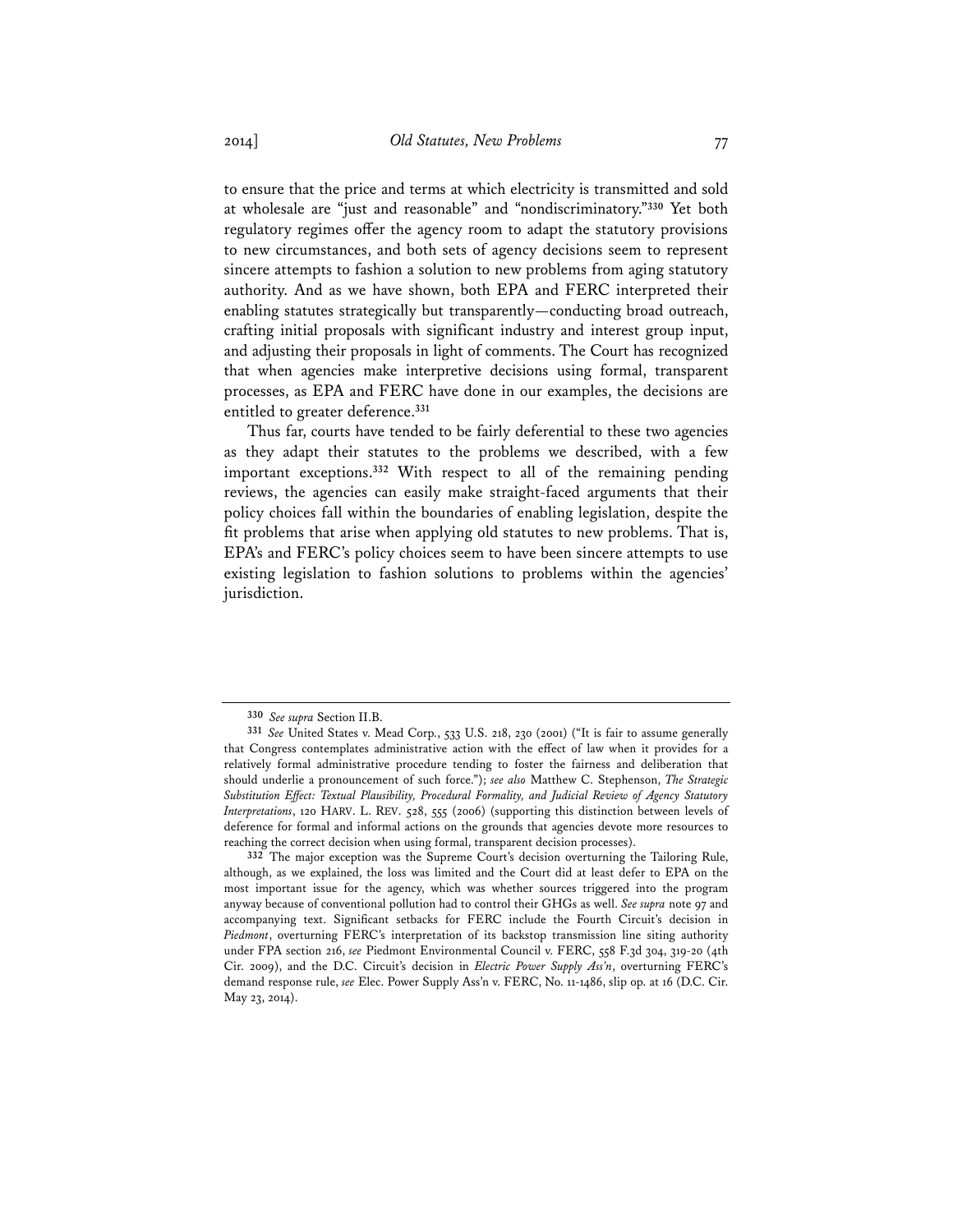Nonetheless, as others have noted,**<sup>333</sup>** *Chevron* offers reviewing courts ample opportunity to use both of *Chevron*'s steps instrumentally to achieve preferred policy outcomes or to vindicate a judge's notion of the proper role of the bureaucracy in the constitutional order. One might imagine a leftleaning judge reacting skeptically to the notion that the FPA's just and reasonable standard implies the broad use of market-based wholesale power rates and basing his or her decision on the inferred intent of the 1935 Congress. Alternatively, one might imagine a conservative judge reacting skeptically to the notion that EPA can compel the use of carbon capture at coal-fired power plants as an "adequately demonstrated" technology, or that it can set emission standards for existing sources based on what other actors, not just the sources themselves, could do. To a conservative jurist, both might seem unreasonable interpretations of ambiguous statutory language. Indeed, the Supreme Court in *UARG* split along such ideological lines, between the conservative majority, which rejected EPA's Tailoring Rule, and a liberal minority that would have upheld it.**<sup>334</sup>**

These ideological differences in the way judges apply *Chevron* deference now have higher stakes than ever, because courts cannot count on Congress to sort out the effects of overturning agency policy decisions. Moreover, if polarization trends continue, courts can expect to see more and more cases reviewing agency adaptations of old statutes to new problems. For some of the pending issues in our sample, reversal of the agency decision would invite more litigation because of the ways in which the statute links different parts of the regulatory regime.**<sup>335</sup>** This is particularly true of EPA's interrelated efforts to address climate change; any loss, even a narrow one, is likely to invite litigation challenging other aspects of EPA's climate change program.**<sup>336</sup>**

**<sup>333</sup>** *See, e.g.*, Thomas J. Miles & Cass R. Sunstein, *Do Judges Make Regulatory Policy? An Empirical Investigation of* Chevron, 73 U. CHI. L. REV. 823, 842-51 (2006) (suggesting a correlation between judges' ideology and their applications of *Chevron* to agency decisions).

**<sup>334</sup>** *See* Util. Air Regulatory Grp. v. EPA, No. 12-1146 (U.S. June 24, 2014). The Chief Justice, Justice Alito, Justice Kennedy, and Justice Thomas joined in Justice Scalia's opinion that GHGs were not "any air pollutant" for purposes of triggering the program. Justice Breyer, writing for himself, Justice Ginsburg, Justice Kagan, and Justice Sotomayor, would have deferred to the agency's view by reading an implicit exception into the phrase "any source with the potential to emit 250 tons per year," excluding smaller sources for which regulation at that threshold would be absurd. *See id.* at slip op. 7 (Breyer J., concurring in part and dissenting in part).

**<sup>335</sup>** For a discussion of these links, see *supra* Section III.A.

**<sup>336</sup>** Losing even on a single narrow issue is still losing: a rebuke from the Court would surely be seen as a political setback as the agency prepares to roll out the rest of its GHG program. In recent years, EPA has suffered some notable losses in the High Court, including the rejection of its use of unreviewable compliance orders under the Clean Water Act in *Sackett v. EPA*, 132 S. Ct. 1367, 1374 (2012), which allowed an Administrative Procedure Act challenge to an EPA compliance order.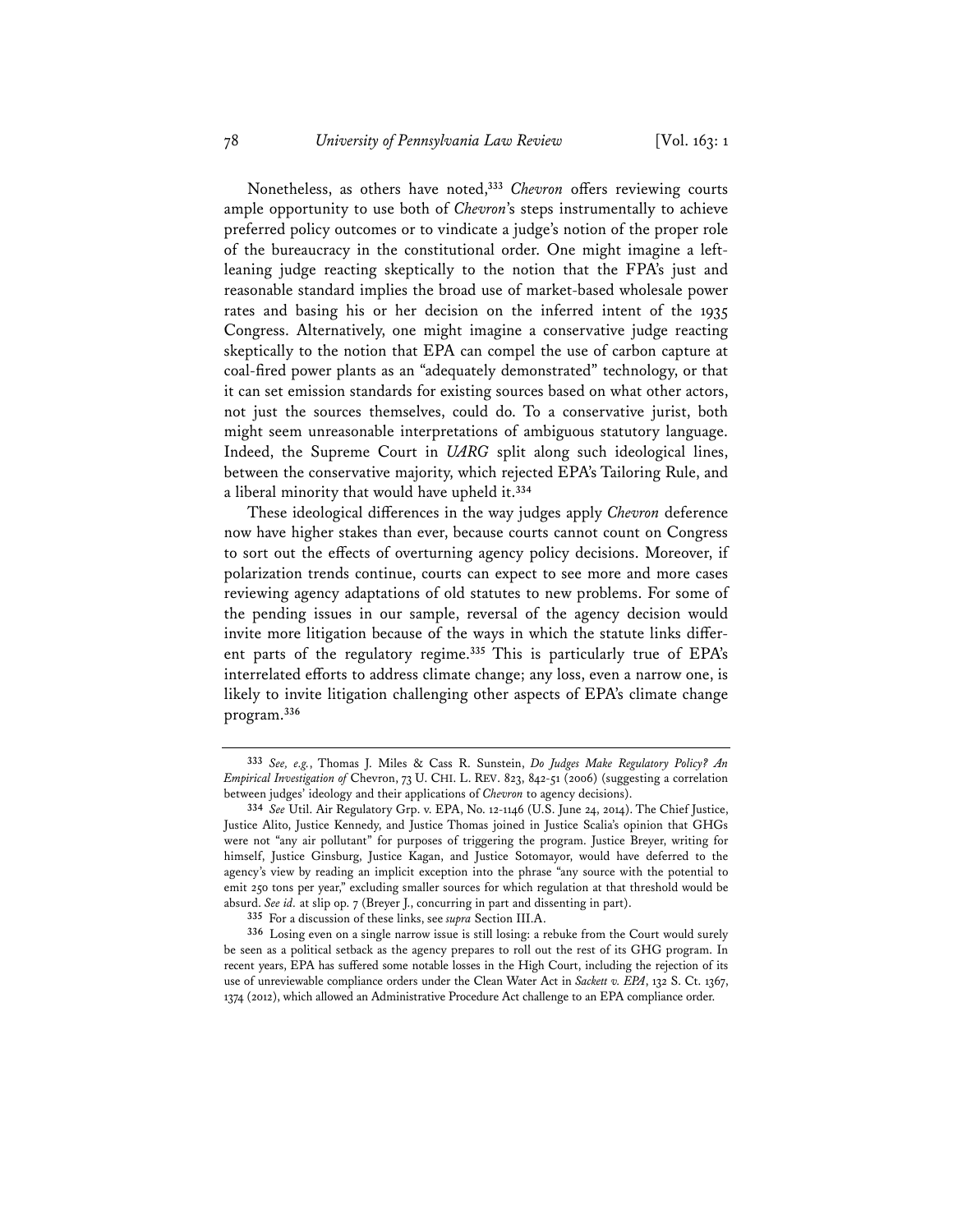It is hard to predict the trajectory of cases that might fall within the "bad fit" category. Although we have focused here on examples from the energy and environmental law domains, as we noted at the outset, many regulatory agencies are similarly struggling to keep pace with new trends and must find a way to respond to the demands of modern policymaking in spite of aging statutes. In the wake of *Brown & Williamson*, **<sup>337</sup>** recent years have brought us *MCI v. AT&T*, in which the Supreme Court invalidated the FCC's effort to promote competition in the increasingly fragmented telecommunication industry because the FCC's interpretation of the word "modify" went too far.**<sup>338</sup>** Similarly, in *Verizon v. FCC*, the D.C. Circuit struck down the FCC's "net neutrality" rules (compelling broadband providers to adhere to open network management practices) because although the FCC has general authority to regulate in the area, it lacks the specific authority to adopt its chosen strategy.**<sup>339</sup>** At the same time, the Supreme Court in *City of Arlington v. FCC* clarified that agency interpretations of their own jurisdiction are subject to *Chevron* review, reaffirming the notion that agencies (not courts) are best-suited to decide what their enabling legislation means in the face of gaps and ambiguities.**<sup>340</sup>** All of these cases appear to have been decided ad hoc, with little concern for the challenges agencies confront in the strategic environment we have described. Yet in this new environment, the case for deferring to the agencies as they struggle to adapt statutes is stronger than ever. As courts are well aware, their decisions are likely to determine policy outcomes for the foreseeable future, with Congress absent from the policymaking process.

### **CONCLUSION**

It is axiomatic that Congress cannot anticipate all of the ways in which an agency must apply its statutory mandate,**<sup>341</sup>** and Congress sometimes chooses not to address particular applications of the mandate in the enabling legislation.**<sup>342</sup>** Consequently, the agency's implementation of the mandate may eventually deviate from either the enacting Congress's wishes or from

**<sup>337</sup>** FDA v. Brown & Williamson Tobacco Corp., 529 U.S. 120 (2000); *see also supra* note 315 and accompanying text.

**<sup>338</sup>** MCI Telecomm. Corp. v. AT&T Co., 512 U.S. 218, 231 (1994).

**<sup>339</sup>** 740 F.3d 623, 628 (D.C. Cir. 2014).

**<sup>340</sup>** 133 S. Ct. 1863, 1874-75 (2013).

**<sup>341</sup>** This is inherent in the task of writing a rule. Even the wisest legislator cannot anticipate every situation to which legislation will eventually apply.

**<sup>342</sup>** That is, it may be possible to maintain a legislative majority in support of the legislation only if the legislation omits provisions addressing particular policy issues. Consequently, the only way to secure passage of legislation is by delegating those decisions to agencies.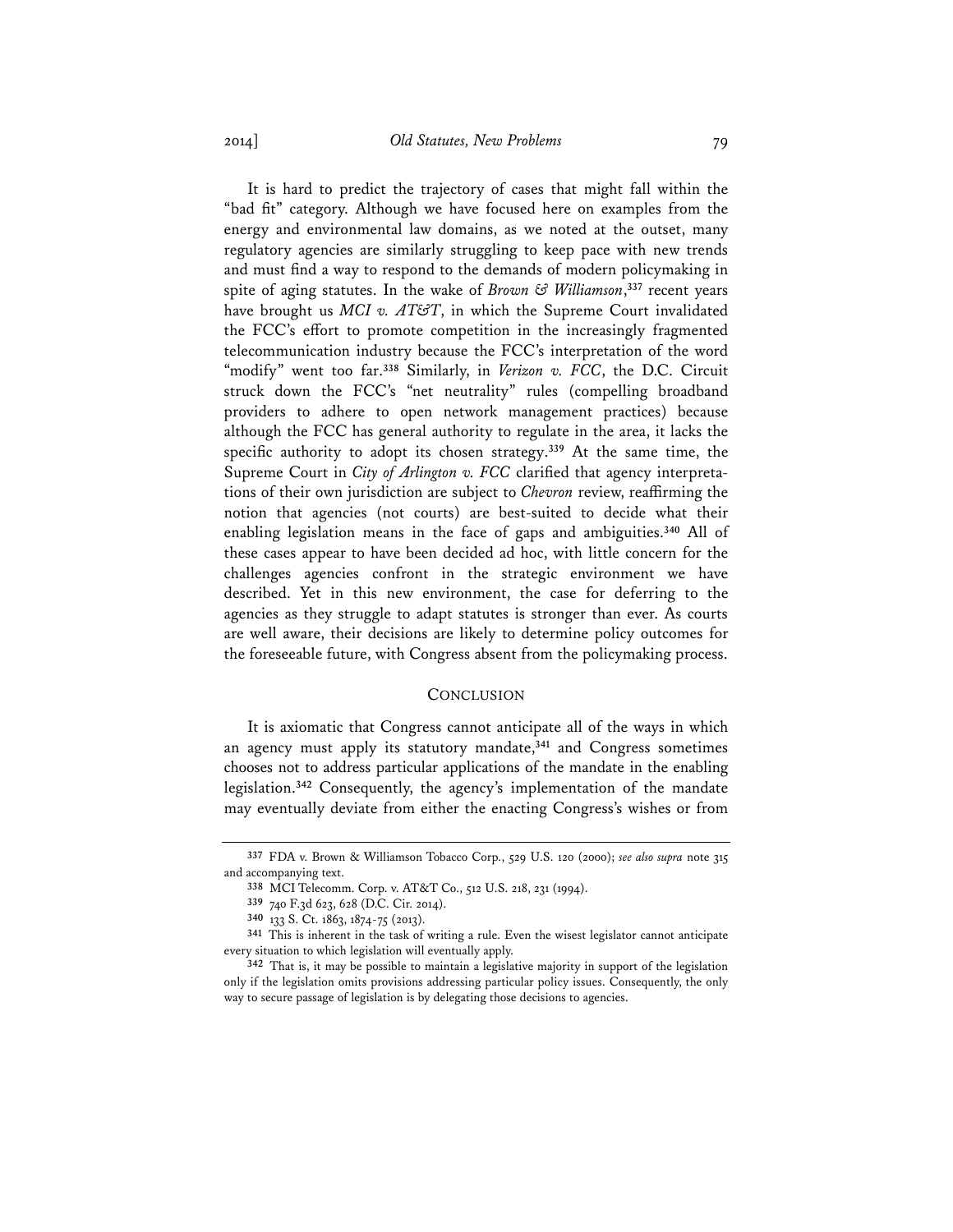the wishes of subsequent congresses. We are concerned here with both forms of divergence. The first poses problems of statutory interpretation; the second implicates the politics of the policy process and the question of whether the current Congress will overturn the agency.

As to the second form of divergence, for most of the modern regulatory era, as conditions diverged more and more from those anticipated by the drafters of the legislation, Congress could be moved to update the law, as Congress did when it amended the CAA several times between 1970 and 1990, or when it revised the FPA in 1978 and 1992. This is no longer true, for reasons we have explained. Today, we face environmental and energy problems that are at least as pressing as those of the 1970s. Pressure to address at least some of these problems may be building.**<sup>343</sup>** But the starkest difference between the 1970s and now is that the partisan political environment is far less conducive to legislation. The problem is not simply one of unified or divided partisan control of the branches of government, but rather one of ideological polarization between the parties. The unprecedentedly wide and widening gridlock interval makes bipartisan action to address important problems ever more difficult.

Still, change continues apace in the environmental and energy fields, and while Congress absents itself from policymaking, the need to make policy choices continues. Since the mid-1990s, evidence about how our energy use produces carbon pollution that contributes to climate change has coalesced into a scientific consensus. At the same time, electricity markets have seen the rise of competitive, robust wholesale power markets, technological advances, and the penetration of renewable technologies. As the agencies charged with primary responsibility for managing these challenges, EPA and FERC have tried to discharge their statutory responsibilities with very little help from Congress.**<sup>344</sup>**

Their efforts have yielded a suite of new policies, all fashioned from old statutory provisions that were not drafted with these new problems in mind. The policies reflect an appreciation for the new strategic environment of

**<sup>343</sup>** *See* Frederick Mayer et al., *Americans Think the Climate Is Changing and Support Some Actions* fig.2 (Nicholas Inst. for Envtl. Policy Solutions, Duke Univ., Policy Brief 13-01, 2013), *available at* http://nicholasinstitute.duke.edu/sites/default/files/publications/ni\_pb\_13-01\_0.pdf (presenting poll data showing that sixty-four percent of Americans strongly or somewhat favor regulating GHGs); *see also Tracking Public Attitudes—Latest Polls*, U.S. CLIMATE ACTION NETWORK, http://www.usclimatenetwork.org/hot-topics/climate-polling (last visited Oct. 3, 2014), *archived at* http://perma.cc/NWD2-BCR8 (collecting climate change polls).

**<sup>344</sup>** Indeed, there are good reasons to believe that over the last twenty years, Congress has been losing the *ability* to react legislatively to these changed circumstances or the policy choices EPA and FERC are making, riven by growing ideological and partisan polarization.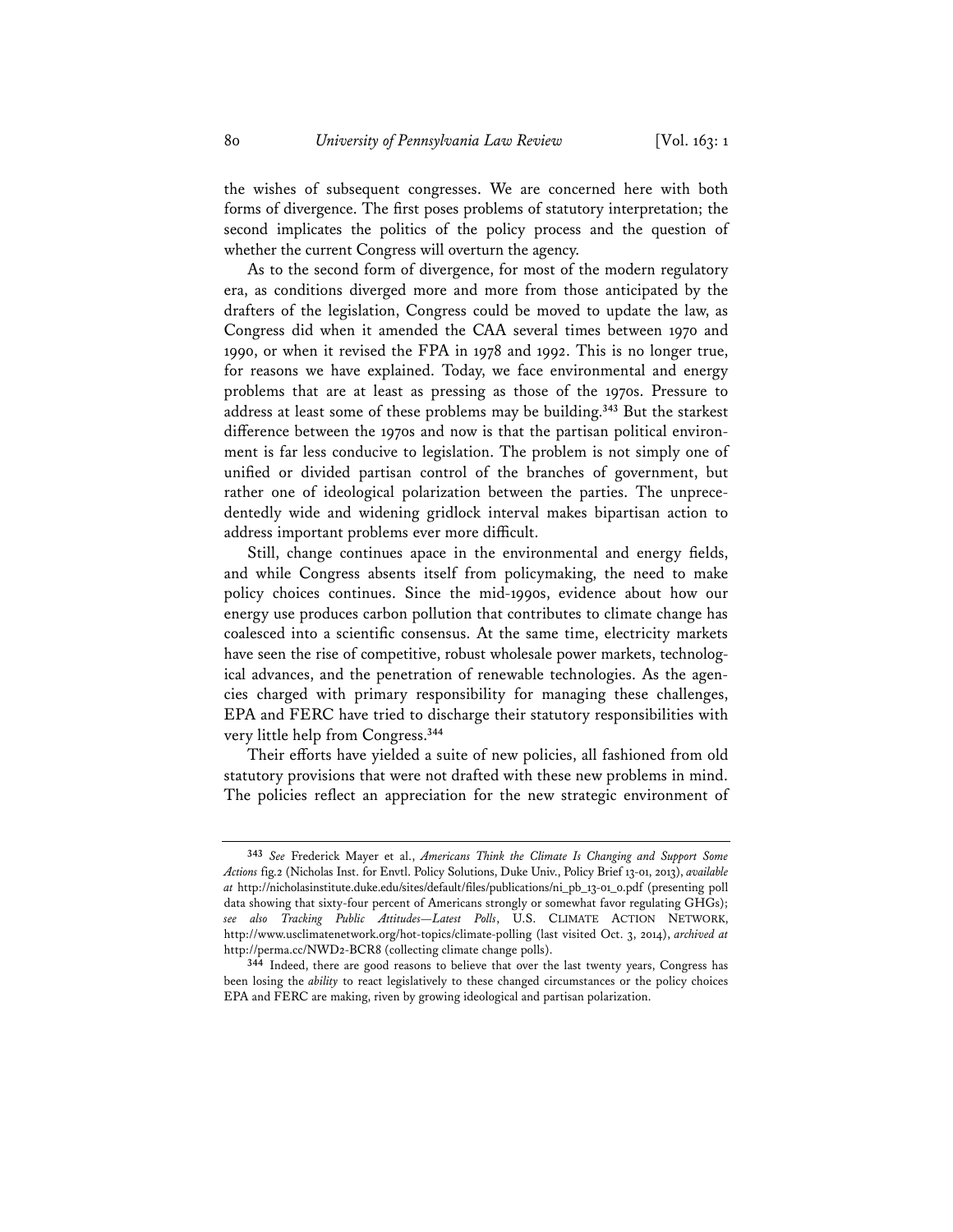agency policymaking; they belie the public choice conception of agency policymaking as anti-democratic and of agencies as shirkers to be reined in by the courts. Unlike Judge Calabresi, we are not nearly as dismissive of the capacity of administrative agencies to adapt obsolete statutes responsibly to new circumstances. Indeed, we think they are in a far better position than courts to do so. There are many positives to agency statutory adaptation over time. Although the regulatory process may at times be glacial, agencies can move more quickly than Congress, and they face fewer obstacles or veto-gates to action. Moreover, agencies are subject-matter specialists organized around a specified mission, and they are equipped with relevant expertise, enabling them to adjust to changed circumstances more nimbly than Congress. At least in our examples, the agencies have applied scientific, economic, and technical expertise to emerging problems, and they are experimenting with different regulatory approaches. Entrusting statutes to agencies for certain periods of time could produce valuable learning about which policies tend to succeed, which tend to fail, and why.

In terms of accountability, agencies are anything but out of control. Courts check them more than adequately (the threat of judicial review alone performs a disciplinary function) and presidents direct them in response to demands from a national constituency. In addition, agencies can still be expected to be at least somewhat responsive to congressional oversight even when it is well-known that Congress is unlikely to pass legislation. Our examples bear this out. Even if courts do not relish reviewing increasing numbers of agency decisions that fit enabling legislation awkwardly or poorly, judicial review of those decisions ought to be deferential not only in recognition of *Chevron* but also in light of the new strategic environment in which agencies operate.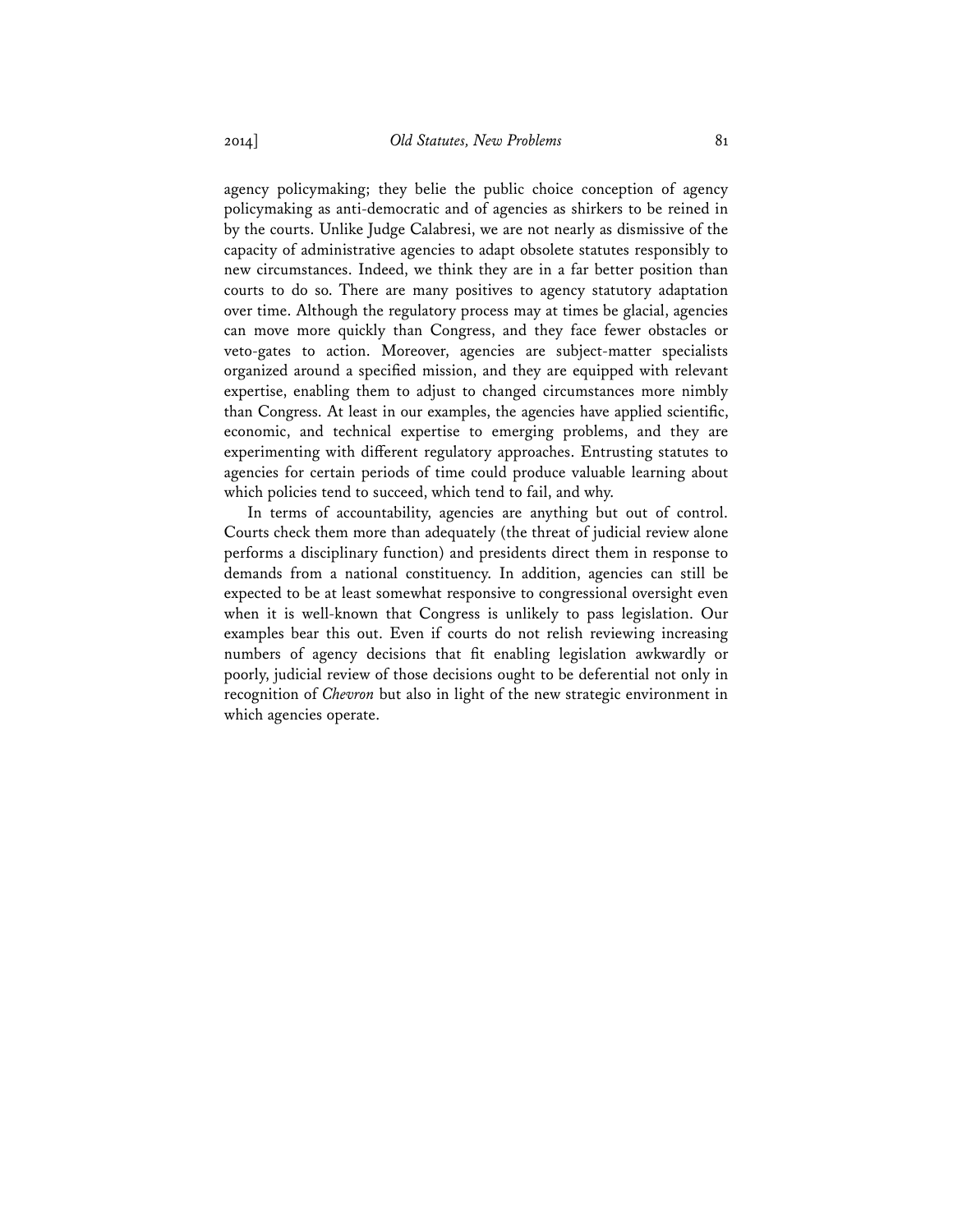#### APPENDIX: GRIDLOCK AND POLARIZATION

In this appendix we explain in more detail: (1) the logic behind the claims that ideological polarization in Congress increases the probability of gridlock and decreases the capacity of Congress to take legislative action in response to changing circumstances; and (2) the evidence of increasing ideological polarization (and corresponding increasing probability of gridlock) in Congress in recent decades.

#### *Models of Gridlock*

Two competing explanations of congressional (in)action offer different explanations for gridlock, though each ties the problem to increasing ideological polarization among members of Congress and the electorate at large. The pivotal politics theory (associated with Keith Krehbiel and others) focuses on the importance of supermajoritarian institutions in Congress (like the Senate requirement of sixty votes to invoke cloture and stop filibusters or the requirement of a two-thirds vote of Congress to override a presidential veto) and the power those institutions give to certain *pivotal* members of Congress.**<sup>345</sup>** By contrast, the party cartel theory**<sup>346</sup>** (associated with Gary Cox and Mathew McCubbins) credits the role of parties, particularly as agenda setters, with driving legislative voting behavior—including gridlock. Each of these theories can be illustrated simply using spatial models, or abstracted visual depictions used to convey the theory's central insights.**<sup>347</sup>**

### *Pivotal Politics*

We can use spatial models to illustrate the pivotal politics theory in steps. We begin with Figure A-1, which depicts the preferences, or ideal points, of legislators (in an eleven-member legislative body) over alternatives

**<sup>345</sup>** *See generally* KEITH KREHBIEL, PIVOTAL POLITICS: A THEORY OF U.S. LAWMAKING 20-48 (1998).

**<sup>346</sup>** *See generally* GARY W. COX & MATHEW D. MCCUBBINS, SETTING THE AGENDA: RE-SPONSIBLE PARTY GOVERNMENT IN THE U.S. HOUSE OF REPRESENTATIVES (2005).

**<sup>347</sup>** Some people find these kinds of abstractions useful, as they distill a complex situation to its essence. Others find these models less useful, precisely because they omit the complicating forces and variables at work in the real world. We use spatial models here to depict these two competing explanations of gridlock, in part because the proponents of the two theories use spatial models and in part because they provide a visual illustration of the central concepts in a way some might find helpful.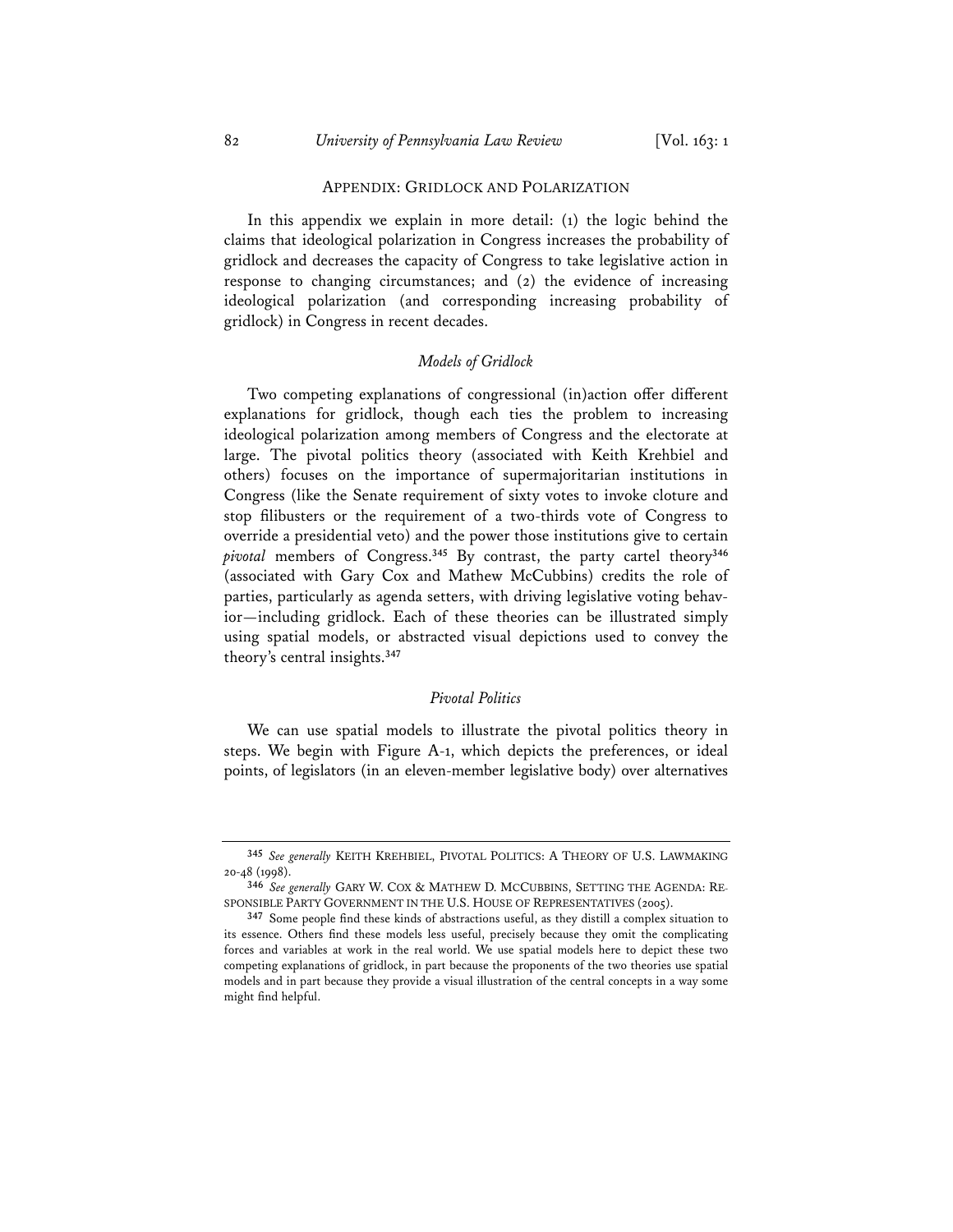along a policy dimension.**<sup>348</sup>** In this legislature, simple majority votes determine outcomes, there are no political parties, and each legislator votes for or against policy proposals depending upon whether those proposals would move policy closer to, or farther from, her ideal point. If all decisions in this legislature are made by simple majority vote, the pivotal voter should be the median voter, denoted *mv* in the figure. In the absence of presidential vetoes or the possibility of a filibuster, the preferences of the median voter ought to drive the policy choices of this legislature.**<sup>349</sup>** If the status quo in any particular policy lies to the left or right of the median voter's ideal point, *any proposal to move policy toward the median voter's preferences ought to garner a majority of the votes in the legislature*, and thereby prevail. In Figure A-1, the legislators' preferences are not particularly polarized, but rather are relatively evenly distributed across the ideological spectrum; under these assumptions, however, the median voter's preferences would control outcomes even if preferences were polarized.



Now assume that this legislature has adopted the filibuster rule and that the filibuster can only be overcome by a vote of sixty percent of the legislature (seven members), akin to the process of invoking cloture in the U.S. Senate. For any status quo policy that lies to the left or the right of the median voter, but no farther away than the ideal point of the immediately adjacent legislator on each side of *mv*, we can expect a filibuster to successfully

**<sup>348</sup>** This approach assumes that legislators' preferences can be depicted as points distributed along a single dimension—e.g., liberal versus conservative or more stringent versus less stringent regulation of GHG emissions. These spatial models further assume the existence of a utility distribution around each legislator's ideal point that reaches its peak at the ideal point; stated differently, they assume that the legislator's utility over policy options declines as the distance between the ideal point in the policy option grows. In the parlance of spatial modeling, this depiction assumes that individual preferences are "single peaked." In these models, voters seek policy outcomes at, or as close as possible to, their ideal points.

**<sup>349</sup>** This is true assuming single-issue voting. If the legislature were to face a vote on a proposal that implicates several issue dimensions at once, the possibility of vote trading across issues means that any single issue outcome could diverge from the preferences of the median voter on that issue dimension.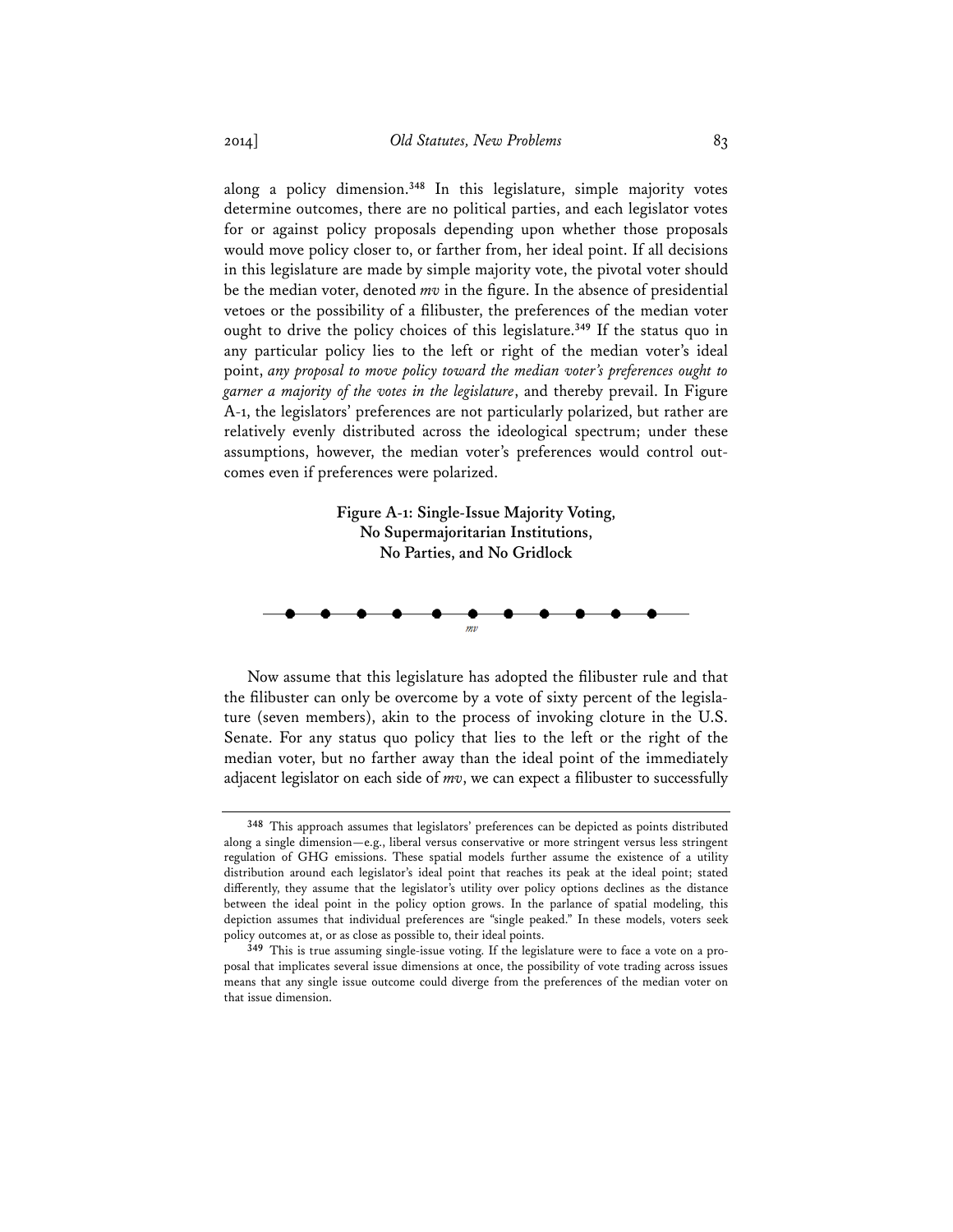block any new proposal to move the policy toward *mv*. To see why this is, consider Figure A-2. For any status quo policy that lies between  $mv$  and  $f<sub>L</sub>$ , all six of the legislators to the right of the status quo policy will support a proposal to move the policy to the right, and five will oppose it. If one of the opposing legislators filibusters the proposal, the legislature will be unable to muster the seven votes needed to invoke cloture to stop the filibuster. A mirror image phenomenon will arise for status quo policies that lie to the right of *mv*, such that no proposal to move policy toward the preferences of the median voter can be enacted when the status quo lies between  $f_L$  and  $f_R$ , the so-called "gridlock interval."<sup>350</sup>

**Figure A-2: Pivotal Politics**  *The Gridlock Intervals with Strong Middle, No Parties, But Filibuster* 



Thus, the legislators at  $f_L$  and  $f_R$  become the filibuster pivots. The ideological polarization of Congress over the last several decades has been widely documented,**<sup>351</sup>** and as depicted in Figure A-3, it is easy to see how the size of the gridlock interval (the set of status quo policies that cannot be changed) grows when preferences within the legislature (the legislators' ideal points) become more widely dispersed. As members of the legislature become more ideologically polarized, the status quo policy can persist even as the median voter's preferences stray farther and farther from that status quo. As long as the status quo policy remains within the widening gap between the two pivotal legislators,  $f_L$  and  $f_R$ , the legislature will remain powerless to change it. In this configuration, the gridlock interval expands not because of political parties or party discipline, but simply because of the increasing ideological heterogeneity in Congress.**<sup>352</sup>**

**<sup>350</sup>** *See* KREHBIEL, *supra* note 345, at 34-39.

**<sup>351</sup>** For a full discussion of this phenomenon and the literature explaining it, see *supra* notes 45-49 and accompanying text.

**<sup>352</sup>** Of course, ideology is a key determinant of partisan affiliation. We have already noted the ideological divergence between, and increasing ideological homogeneity within, American political parties. *See* POOLE & ROSENTHAL, *supra* note 45, at 312-20. Indeed, parties may exacerbate these trends. *See* Geoffrey C. Layman et al., *Activists and Conflict Extension in American Party Politics*, AM. POL. SCI. REV., May 2010, at 324, 324-27 (describing how party activists play a leading role in moving party rank-and-file away from the ideological middle and toward the poles—a process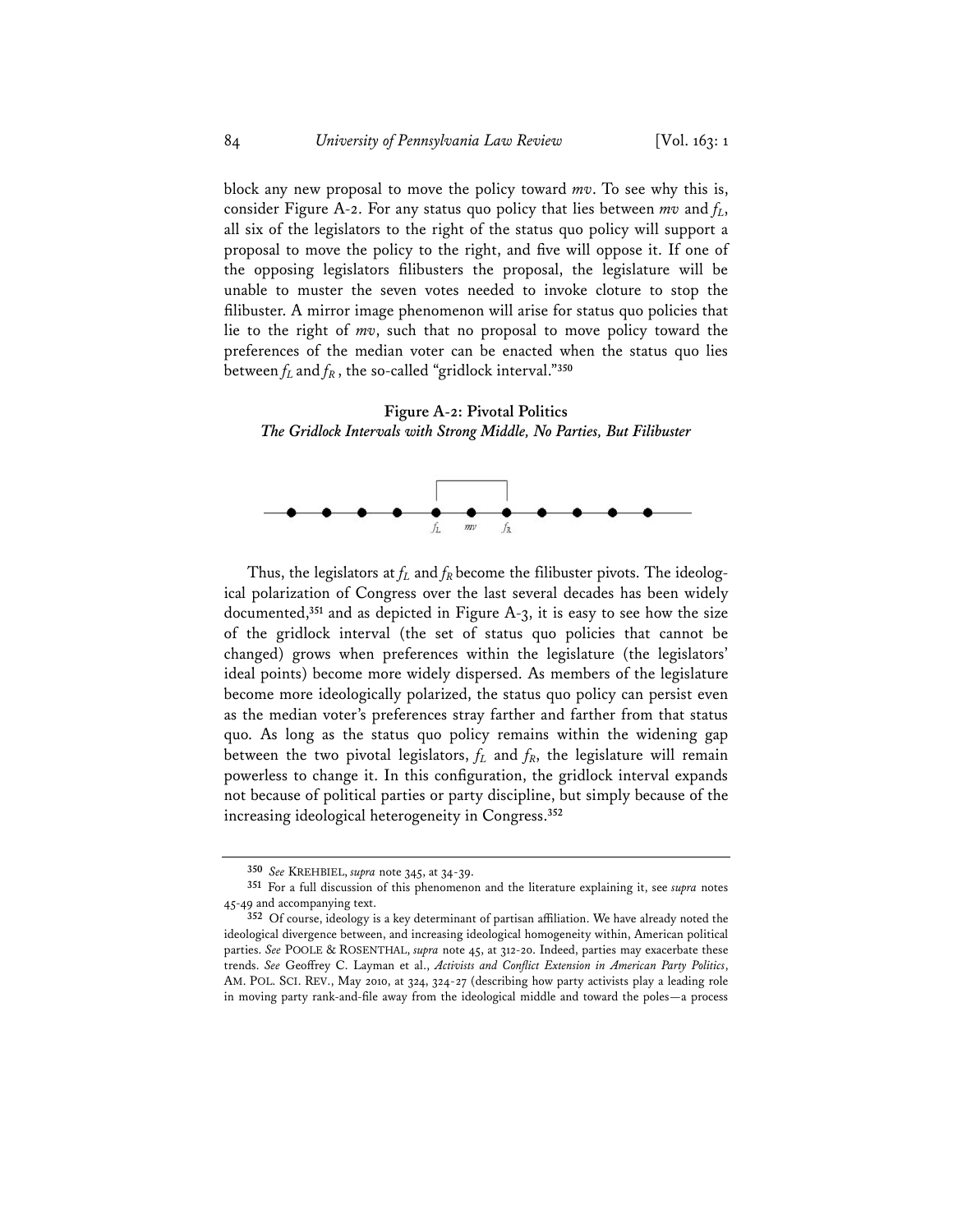**Figure A-3: Pivotal Politics**  *The Gridlock Interval with Dispersed Preferences and No Parties* 



From this simple insight, it is easy to see how divided government and the possibility of a presidential veto can further increase the size of the gridlock interval. In Figure A-4, assume that for a new policy to become law, it must be signed by the President and that a presidential veto can be overridden only by a two-thirds vote of the legislature (eight legislators). Note that the President's ideal point, *PL*, lies farther from *mv* than the relevant filibuster pivot, in this case  $f_R$ . This means that for any status quo policy between *mv* and *vo*, any proposal to move policy toward *mv* will be vetoed by the President, and the legislature will be unable to muster the eight votes necessary to override that veto. Since *vo*'s ideal point is even farther from  $mv$  than that of  $f_R$ , the prospect of a veto further widens the gridlock interval. In this case, the gridlock interval expands to the right; of course, if the President's preferences were sufficiently far to the left, it would expand in that direction.

## **Figure A-4: Pivotal Politics**  *The Gridlock Interval with Dispersed Preferences, No Parties, and Vetoes*



Thus, more generally, with ideological polarization in the legislature, the possibility of a filibuster and a presidential veto insulates a larger set of status quo policies from legislative change, even as the median voter's preferences stray farther and farther from the status quo. If we assume that legislators' ideal points reflect the preferences of their constituents, this

the authors call "conflict extension"). In any case, the following Section depicts the potential influence of parties as causes of gridlock.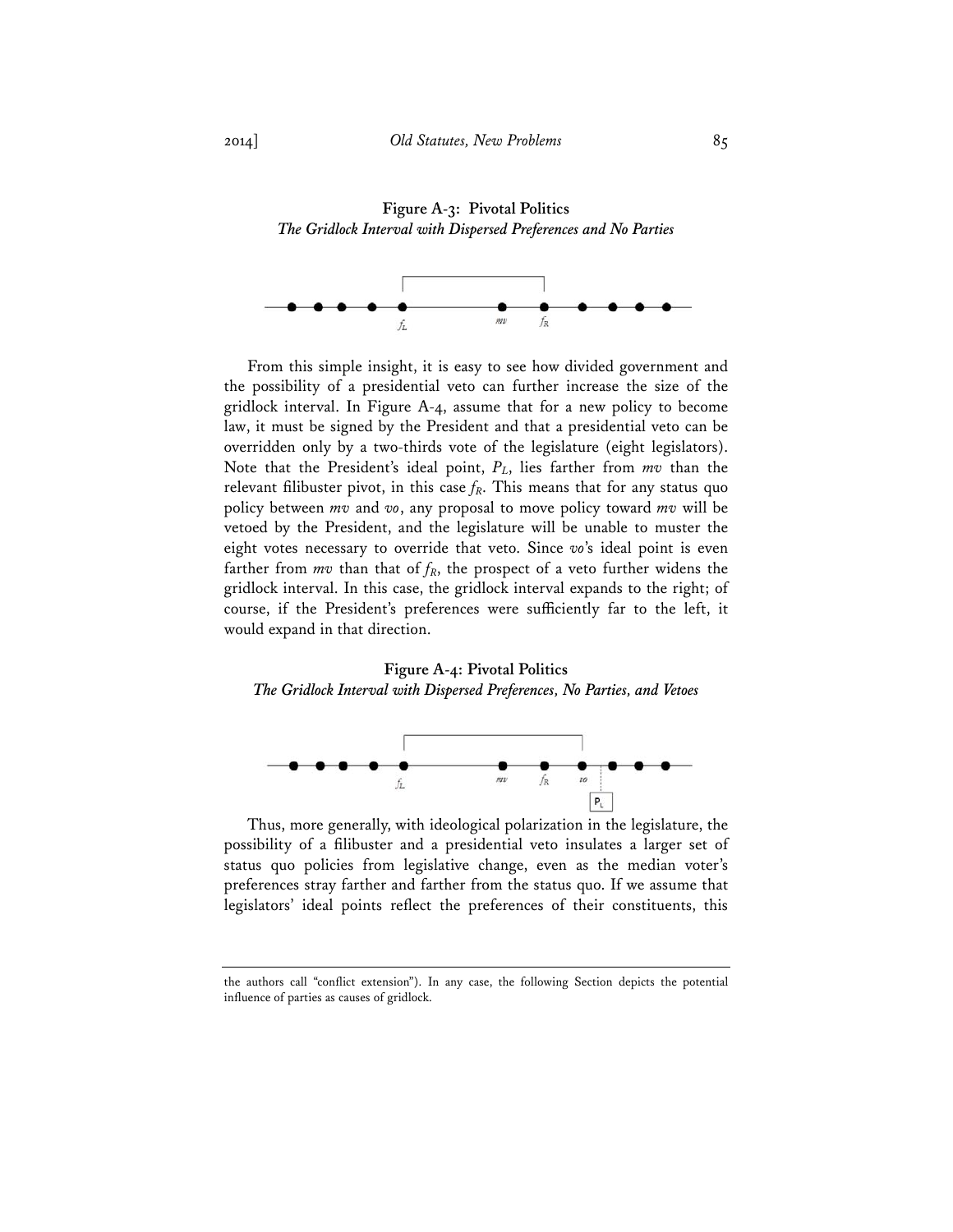implies that policy lags behind voter preferences when the gridlock interval is wide.**<sup>353</sup>**

### *Party Politics*

The introduction of parties into the model shows how party discipline can exacerbate the gridlock problem. Figure A-5 is identical to Figure A-2 in that it depicts a legislature with relatively evenly distributed preferences (a strong middle), but differs from Figure A-2 in that the legislature is now divided into two (relatively) ideologically heterogeneous parties, a majority right party (with six members) and a minority left party (with five members). Let us first assume that the parties can (at least, sometimes) exert discipline over their members' decisions, including decisions about whether to override a filibuster, such that the preferences of the median member of each party (depicted as points  $m<sub>L</sub>$  and  $m<sub>R</sub>$  in Figure A-5) will drive the behavior of all of the members of the party. This moves the filibuster pivots farther away from *mv*, expanding the gridlock interval. Now the gridlock interval covers the area from  $m<sub>L</sub>$ , the median left party voter, and  $m<sub>R</sub>$ , the median right party voter (depicted here as the midpoint between the third and fourth member of the right party**<sup>354</sup>**), an area significantly larger than the gridlock interval that existed without party discipline. These two points,  $m_l$  and  $m_R$ , represent the new filibuster pivot points when parties exert discipline over voting by their members.

# **Figure A-5: Party Politics**  *Gridlock Interval with Strong Middle, Filibuster, and Party Discipline*



We generally do not think of American political parties, however, as disciplined in this way; to the contrary, compared with parties in parliamen-

**<sup>353</sup>** Of course, this raises a series of normative questions about the proper purpose—or performance—of the legislative policymaking process, questions that go to the Framers' design of that process. One set of questions goes to theories of representation. Should the legislator's ideal points reflect the current preferences of his or her median constituent? Or the median informed and interested constituent? Or should the legislator's ideal point reflect what the median constituent would want if that constituent was fully informed about the issue? For discussion of these issues in the context of spatial modeling, see Spence & Cross, *supra* note 34, at 106-12.

**<sup>354</sup>** This assumes that the members of the right party will negotiate policy preferences that lie between the preferences of the third and fourth members of the six-member party.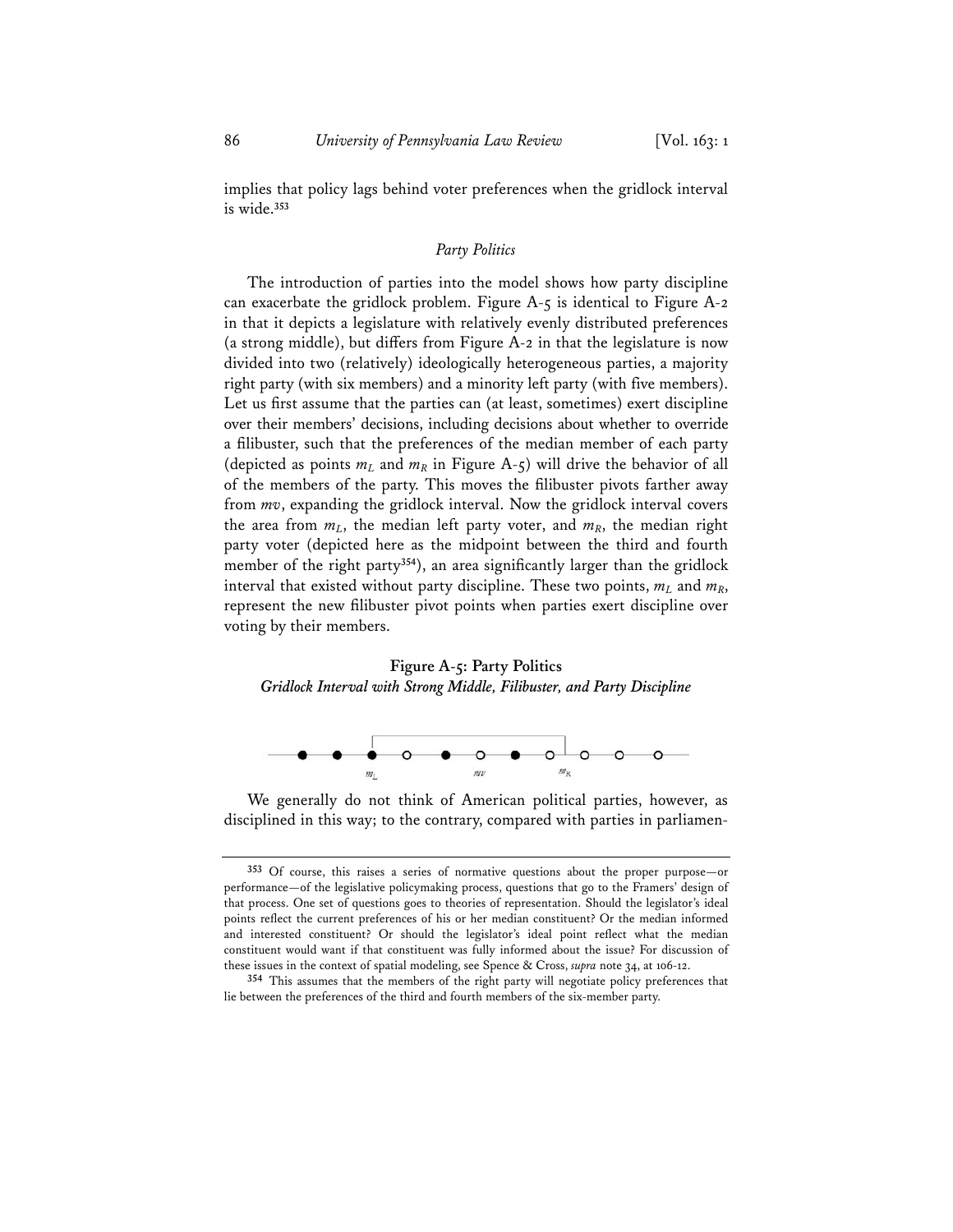tary systems, we think of them as relatively weak, exerting relatively little party discipline over voting behavior.**<sup>355</sup>** Party leaders, however, do exert voting discipline on rare occasions, and according to some commentators, somewhat more frequently in the current era of ideological polarization.**<sup>356</sup>** Nevertheless, perhaps a more common way in which parties exacerbate gridlock is when the leadership of the majority party exerts control over the agenda. Agenda control can also expand the gridlock interval, even in the absence of party voting discipline. Both houses of Congress delegate agenda setting powers to committees; the chambers only consider bills reported to the floor by committee. Moreover, the House of Representatives delegates important agenda setting powers to its Rules Committee, which specifies the rules governing debate and amendment for bills that reach the floor in that chamber. According to the party cartel theory, the leaders and committee members holding these agenda setting powers act as fiduciaries of the party, such that they will "not use their official powers to push legislation that would pass on the floor against the wishes of most in their party."**<sup>357</sup>** One way to conceptualize this duty is to posit that it makes the median member of the majority party (but not the median minority party member) pivotal. This is because party members controlling the agenda will prevent the chamber from voting on proposals that would move policy away from the preferences of the median majority party member. Figure A-6 depicts this situation.**<sup>358</sup>** This sort of logic produces a gridlock interval that is wider than in the absence of parties (Figure A-2), but not as wide as that depicted in Figure A-5 (where both parties exert voting discipline).**<sup>359</sup>**

**<sup>355</sup>** This argument is usually made in comparisons of American parties and European parties, or parties in Westminster systems. *See, e.g*., COX & MCCUBBINS, *supra* note 346, at 29-31 (ascribing discipline to institutions); Keith Krehbiel, *Where's the Party?*, 23 BRITISH J. POL. SCI. 235, 260 (1993) (ascribing the relatively greater party discipline in parliamentary systems to greater ideological homogeneity of parties).

**<sup>356</sup>** The so-called "Hastert Rule," named after former House Speaker Dennis Hastert, is that the majority should only bring to a vote bills supported by a majority of the majority party. In 2013, Speaker John Boehner pledged to follow the Hastert Rule in managing the House of Representatives's consideration of immigration reform bills. Molly K. Hooper, *Boehner: I'm Not for a Comprehensive Solution*, HILL, June 19, 2013, at 1.

**<sup>357</sup>** COX & MCCUBBINS, *supra* note 346, at 9.

**<sup>358</sup>** In this instance, the left boundary of the gridlock interval is marked by the left-side filibuster pivot, and the right boundary is marked by the median voter in the (majority) right party.

**<sup>359</sup>** This depiction of the gridlock interval assumes that members continue to vote sincerely in response to motions to invoke cloture, rather than in response to party instructions.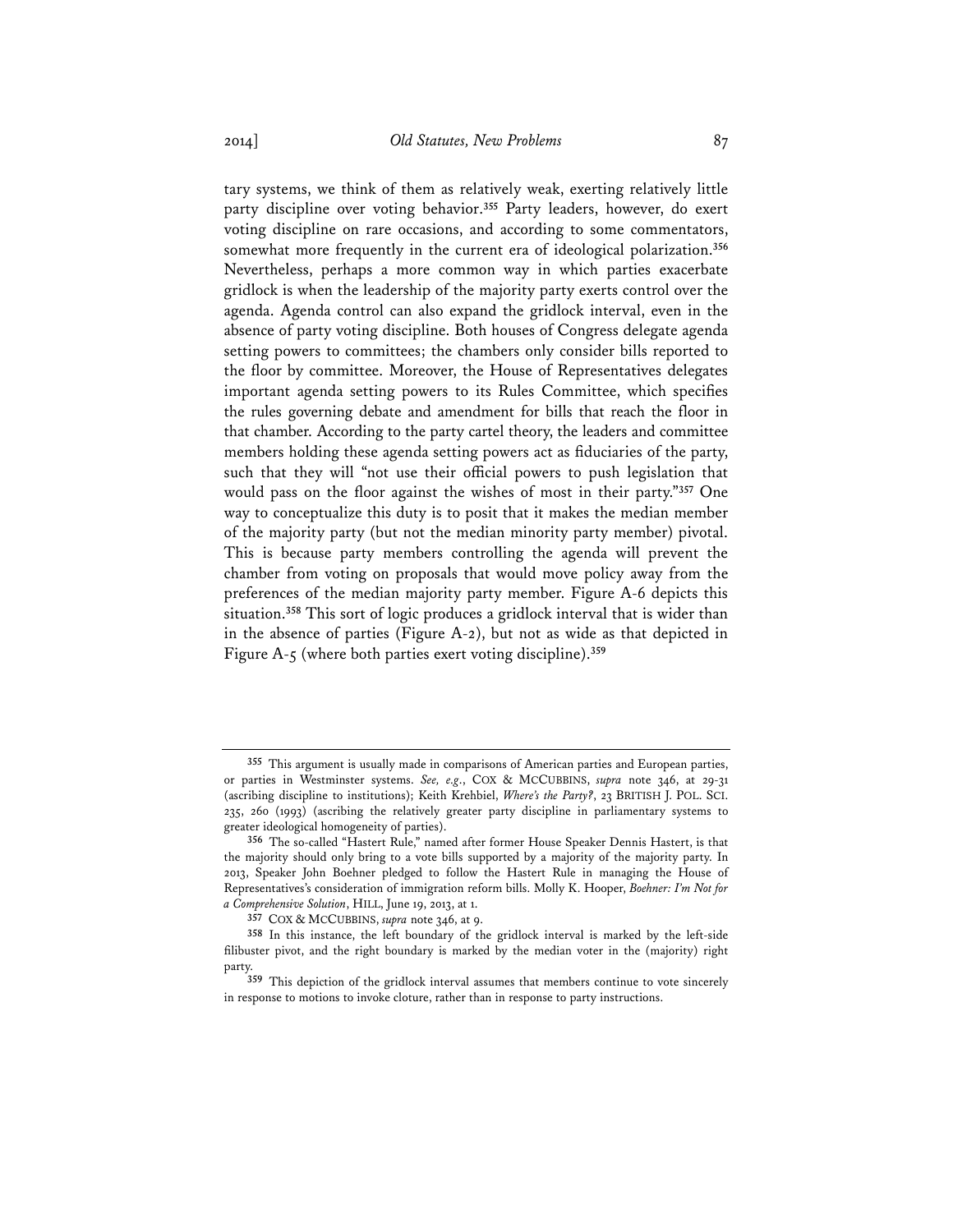# **Figure A-6: Party Politics**  *Gridlock Interval with Strong Middle, Filibuster, and Agenda Control*



Naturally, if the parties become more ideologically polarized (and preferences within each party more homogenous), the gridlock interval attributable to party agenda control widens even more, as depicted in Figure A-7. Figure A-7 is identical to Figure A-3 except that party agenda control has moved the right-side pivot even farther to the right. If we assume once again that the majority party controls the agenda, and that it does so in ways that comport with the preferences of the median member of the majority party, the legislature will not be able to enact any proposals to move policy toward the middle as long as the status quo lies anywhere within this larger gridlock interval.

**Figure A-7: Party Politics**  *Gridlock Interval with Dispersed Preferences and Agenda Control*



Thus, we can think of gridlock intervals as affecting the particular mix of conditions necessary to enact a law: when the gridlock interval is wider, fewer policy proposals will be able to navigate the process successfully, all else equal. Stated differently, legislation is more likely when the ideological environment within Congress is less polarized, all else equal.

### *Polarization in Congress*

As already noted,**<sup>360</sup>** the political science literature documents the increasing polarization of Congress (and, some argue, the electorate) over time in the late twentieth and early twenty-first centuries, implying that the gridlock interval has grown substantially over that time. Using the so-called DW-NOMINATE data compiled and developed by Keith Poole and

**<sup>360</sup>** *See supra* notes 45-49 and accompanying text.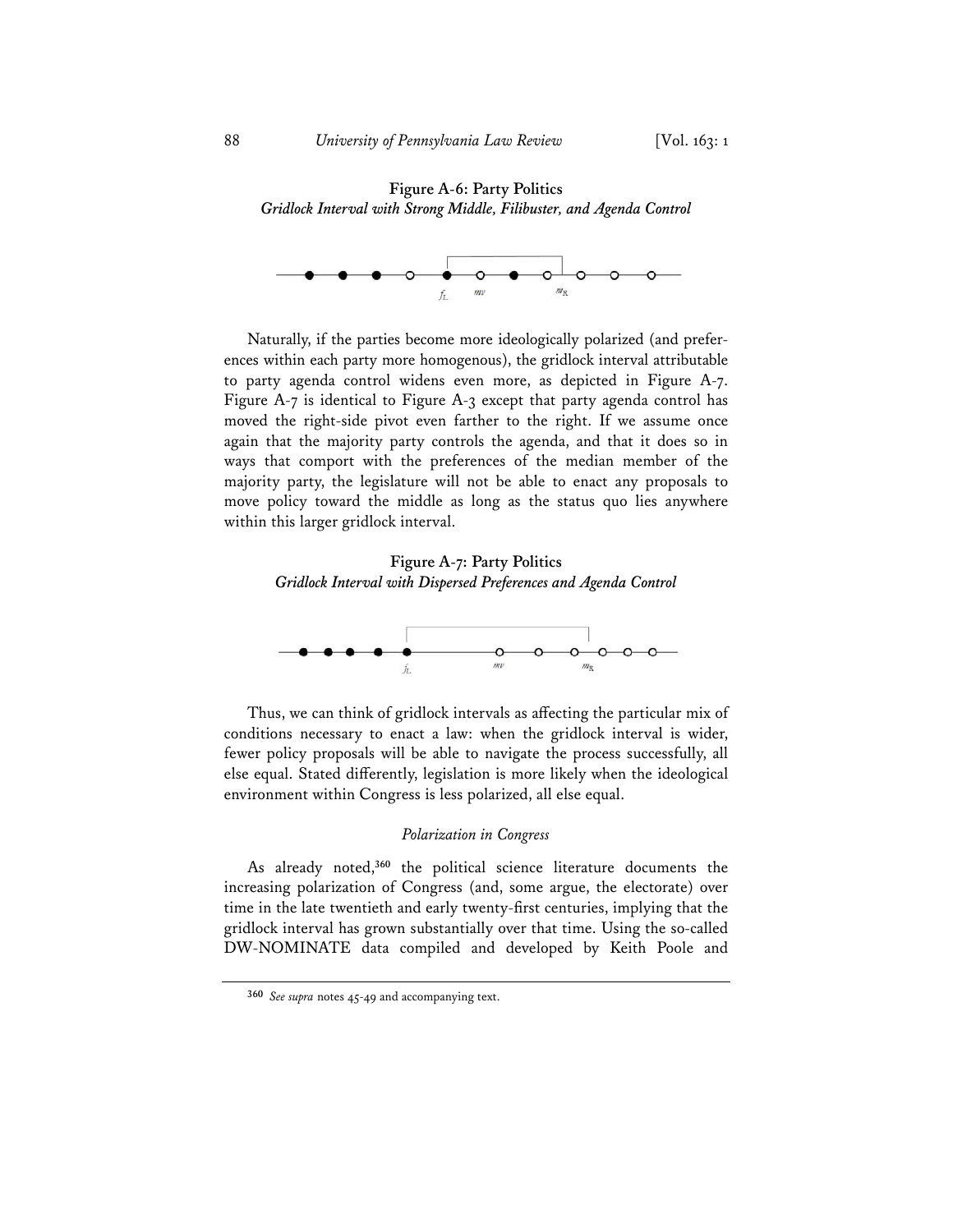Howard Rosenthal,**<sup>361</sup>** it is possible to show how increased ideological homogeneity within the two major political parties (and a corresponding polarization between parties) has served to widen the gridlock interval.

The Poole and Rosenthal data use congressional voting behavior to position each member of each Congress in American history at a point along an ideological dimension—one which Poole and Rosenthal described as corresponding to the "liberal-conservative" dimension, particularly with respect to issues relating to government regulation of economic activity.**<sup>362</sup>** Each member of each Congress is assigned an ideological score ranging between -1 (most liberal) and 1 (most conservative).**<sup>363</sup>** Using these ideology "scores," one can examine over time the relative liberalism or conservatism of each party, the ideological distance between the parties, the percentage of moderates**<sup>364</sup>** within Congress, and the percentage of ideological overlap between Democrats and Republicans.**<sup>365</sup>**

Figures A-8 and A-9 illustrate the increasing polarization of Congress since the fertile environmental and energy legislative environment of the 1970s. Figure A-8 shows the ideological positions of the mean Democrat and mean Republican in the House of Representatives over time. The widening ideological gap between the parties is evident.**<sup>366</sup>** As already noted, there are several competing (and complementary) explanations for this trend,**<sup>367</sup>** but it certainly supports the notion of a widening gridlock interval. These figures also illustrate that the lion's share of that divergence can be ascribed to movement within the Republican Party toward greater conservatism. In any

**<sup>361</sup>** *See* POOLE & ROSENTHAL, *supra* note 45; *see also supra* note 45 and accompanying text. The figures presented here were developed using data from Keith Poole & Howard Rosenthal, VOTEVIEW, http://www.voteview.com/ (last visited Oct. 3, 2014), *archived at* http://perma.cc/RFM6- THDL.

**<sup>362</sup>** Poole and Rosenthal actually position members of Congress along two dimensions, but it is this first dimension, left–right ideology, that they use to measure economic policy.

**<sup>363</sup>** For a full description of the methods used to develop these ideological positions, see Keith T. Poole & Howard Rosenthal, *A Spatial Model for Legislative Roll Call Analysis*, 29 AM. J. POL. SCI. 357 (1985), and Keith T. Poole, *NOMINATE: A Short Intellectual History*, VOTEVIEW, http://voteview.com/nominate/nominate.htm, *archived at* http://perma.cc/V3YH-SVNC. For critical analyses of the Poole and Rosenthal typology, see, for example, SEAN M. THERIAULT, PARTY POLARIZATION IN CONGRESS 17 n.8 (2008), which highlights potential problems with cross-Congress comparisons.

**<sup>364</sup>** Poole and Rosenthal define moderates as those with ideological scores lying between - 0.25 and 0.25.

**<sup>365</sup>** We can measure "overlap" by looking at the percentage of Democrats whose ideological position falls to the right of at least one Republican, and the percentage of Republicans whose ideological position falls to the left of at least one Democrat.

**<sup>366</sup>** The Senate scores are not depicted here, but see Figure A-9, *infra*, for a measure of ideological divergence in the Senate over time.

**<sup>367</sup>** *See supra* notes 45-49 and accompanying text.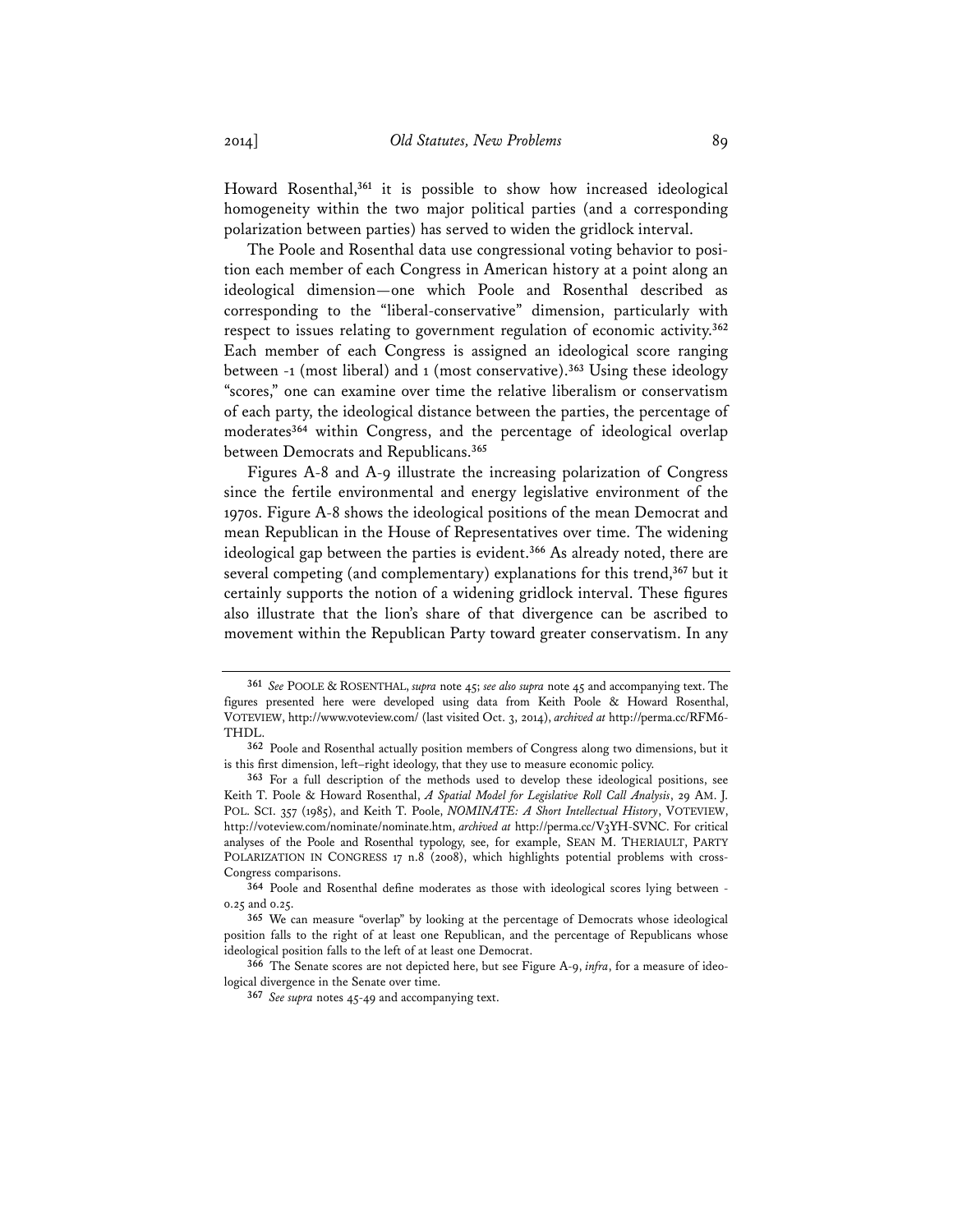case, the growing ideological gap supports the notion that the pivotal members of each party are likely to be farther apart now than they were in the 1970s. If ideology drives filibuster decisions, veto override decisions, and majority party agenda control decisions in the ways that spatial models suggest, the greater ideological polarization depicted here indicates that recent congresses ought to be less capable of responding to policy problems legislatively.

**Figure A-8: Mean Scores (Liberal–Conservative Dimension), House of Representatives, 1970–2011368**



Figure A-9 illustrates this same point a different way, by graphing the ideological distance between the parties (distance between the mean Democrat and the mean Republican) in both chambers over time. On this scale, the maximum possible ideological distance between the parties is two points (representing perfect polarization). In fact, the ideological distance between the party means in Congress has grown from about a half a point in 1970 to more than a point in the House and more than eight-tenths of a point in the Senate four decades later. The rate of divergence begins to increase more sharply in the early 1990s, just after passage of the Clean Air Act Amendments of 1990**<sup>369</sup>** and the Energy Policy Act of 1992.**<sup>370</sup>**

**368** Once again, the Poole and Rosenthal data position members of Congress on a left–right scale ranging from -1 (most liberal) to 1 (most conservative).

**<sup>369</sup>** *Cf. supra* notes 166-169 and accompanying text.

**<sup>370</sup>** *Cf. supra* notes 193-198 and accompanying text.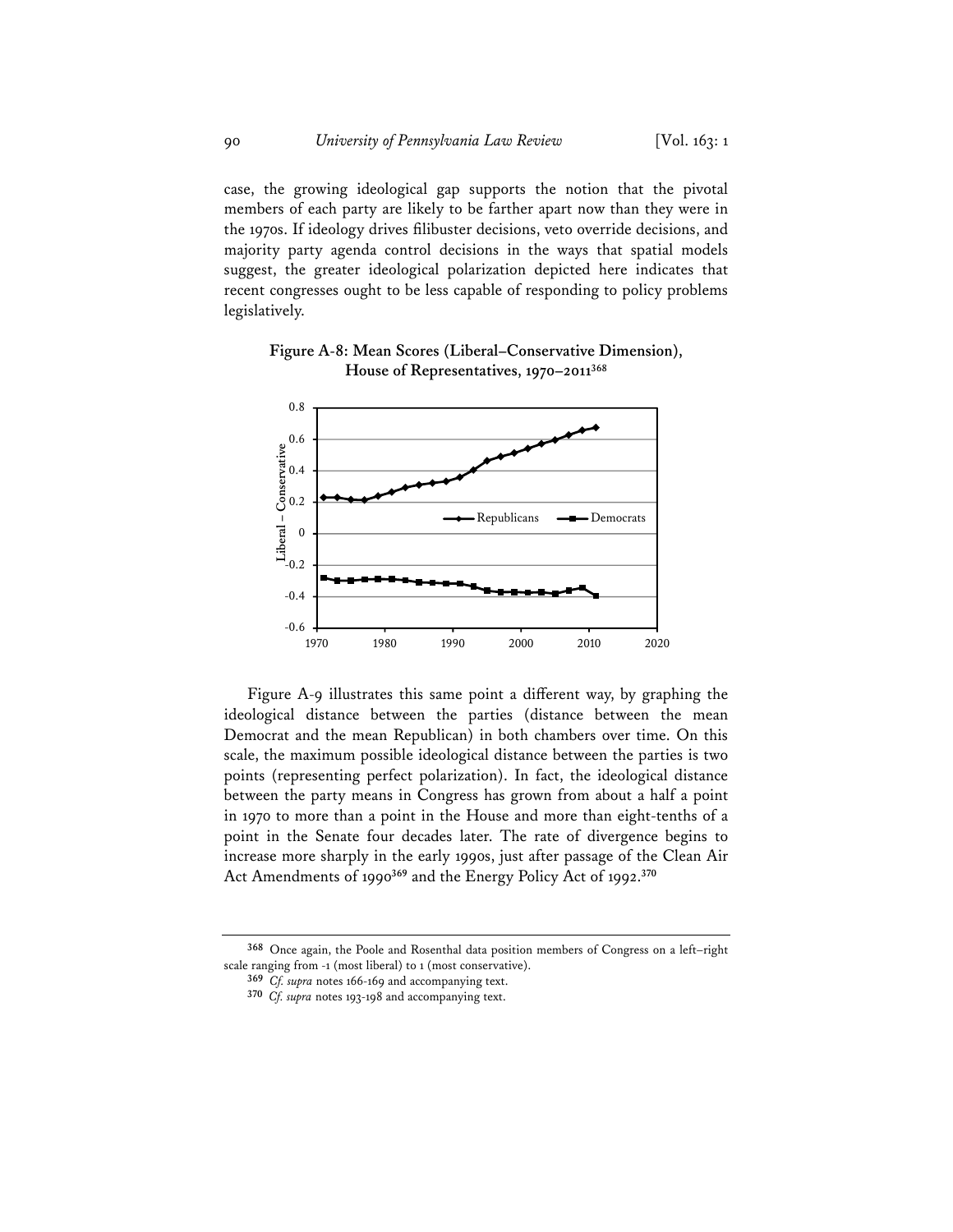

**Figure A-9: Ideological Distance Between the Parties, 1970**–**2011** 

Of course, the diverging ideology scores of the mean Democrat and the mean Republican are only one possible indicator of a widening gridlock interval. We might hypothesize that the presence of centrists can help overcome polarization between the parties because centrists can help bridge ideological divides and build legislative coalitions. Thus, legislation ought to be more likely when there are plenty of moderates in Congress—members of opposing parties who are nevertheless like-minded, willing to "reach across the aisle" to hammer out legislative bargains and "sell" the resulting bargain to members of their own party.**<sup>371</sup>** Figures A-10 and A-11, though, document the disappearance of these cross-party potential bridge builders in Congress in recent decades. Figure A-10 depicts the percentage of moderates (those whose ideology scores fall between -0.25 and 0.25) in the Senate over the last four decades, showing a precipitous drop, particularly since the late 1970s.**<sup>372</sup>**

**<sup>371</sup>** At course, we might surmise that even when moderates are present, the sale of legislative bargains within the party becomes more difficult as the distance between the mean party members increases.

**<sup>372</sup>** The House of Representatives figures are not depicted here but show a similar phenomenon.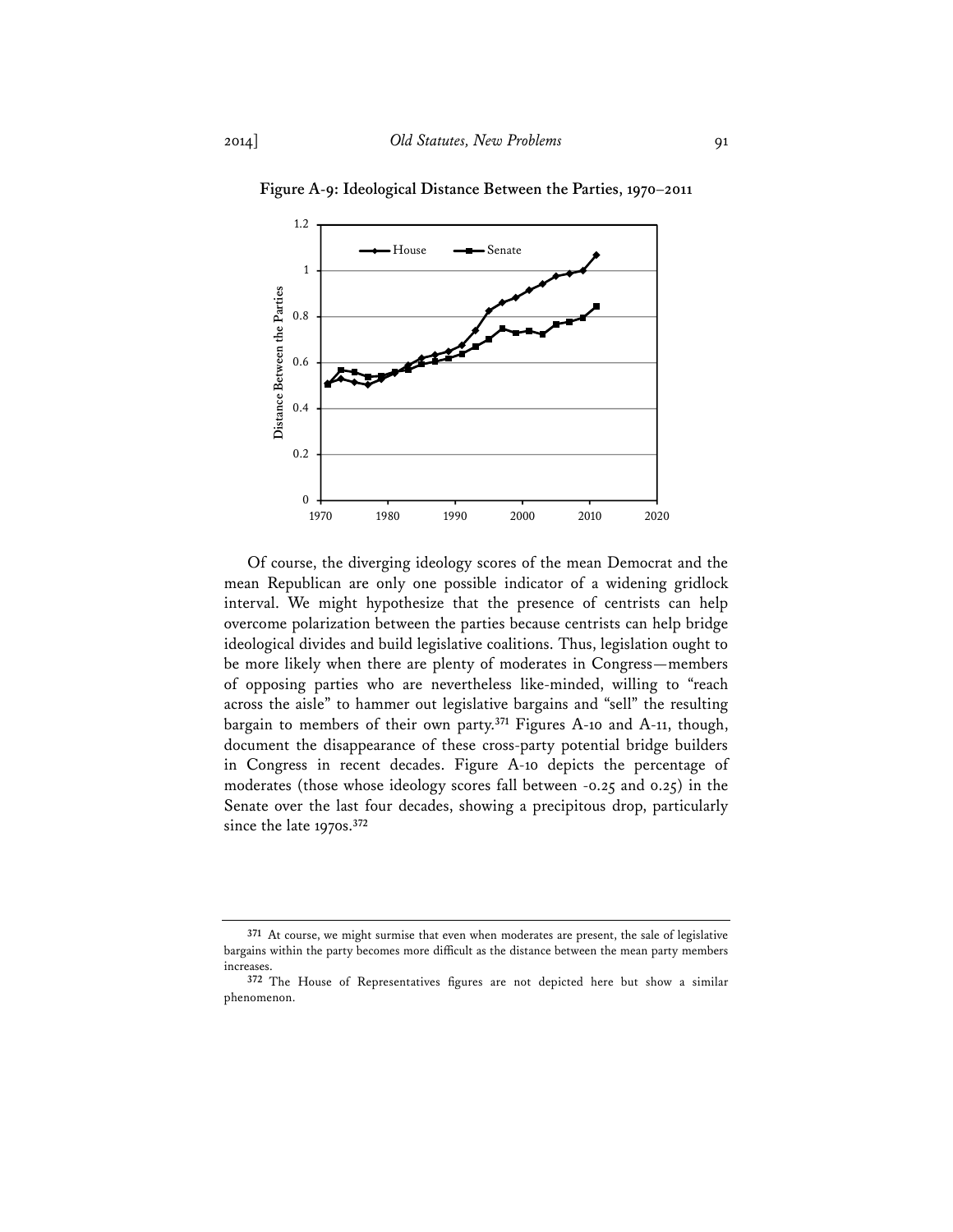

**Figure A-10: Percentage of Moderates in the Senate, 1970**–**2011** 

Figure A-11 looks for the presence of centrists in a different way by focusing on members of each party whose ideology overlaps with that of the opposing party. More specifically, Figure A-11 combines data from both chambers of Congress, adds the number of Democrats whose ideology scores lie to the right of at least one Republican to the number of Republicans whose ideology scores lie to the left of at least one Democrat, and expresses that total as a percentage of the total number of members. As is evident from the figure, a majority of the House and a near majority of the Senate fit this definition in the late 1970s. Since then, the percentage of overlapping members has fallen drastically.